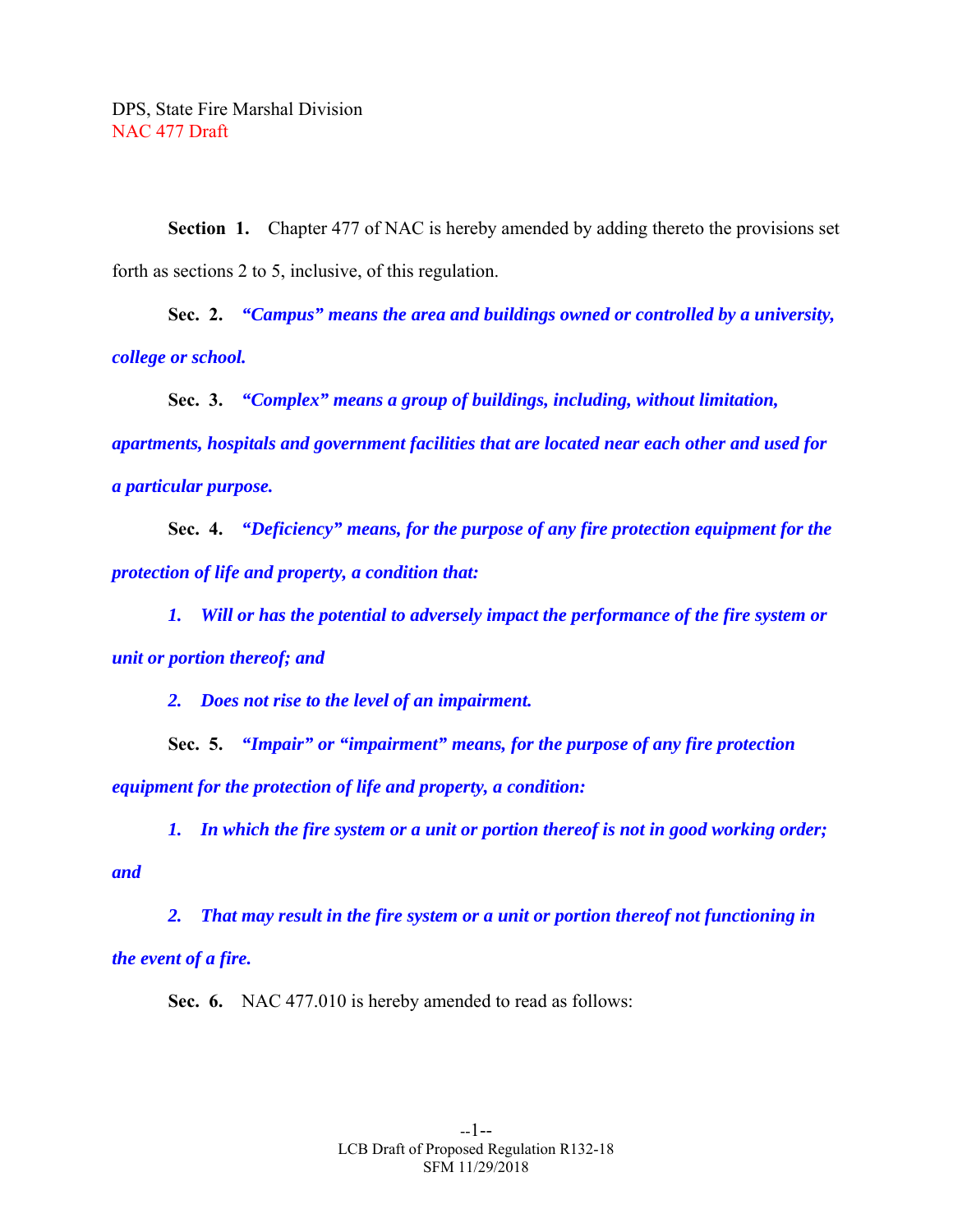477.010 As used in this chapter, unless the context otherwise requires, the words and terms defined in NAC 477.020 to 477.270, inclusive, *and sections 2 to 5, inclusive of this regulation* have the meanings ascribed to them in those sections.

 **Sec. 7.** NAC 477.135 is hereby amended to read as follows:

 477.135 1. "Inspection" means the handling and observation of a fixed hood system, portable fire extinguisher unit, fire sprinkler system *,* **[**or**]** alarm system *or special hazard suppression system* to check for damage to the system or unit which could preclude it functioning as designed.

2. The term does not include actual maintenance.

 **Sec. 8.** NAC 477.281 is hereby amended to read as follows:

 477.281 1. The State Fire Marshal hereby adopts by reference the following nationally recognized codes with additions and deletions as noted in NAC 477.283:

 (a) *International Fire Code*, **[**2012**]** *2018* edition, including appendices B, C, *D,* F and H. A copy is available from the International Code Council by mail at 25442 Network Place, Chicago, Illinois 60673-1254, or at the Internet address **http://www.iccsafe.org**, at the price of **[**\$76.50**]** *\$89.50* for members and **[**\$102.00**]** *\$119.00* for nonmembers.

 (b) *International Building Code*, **[**2012**]** *2018* edition. A copy is available from the International Code Council by mail at 25442 Network Place, Chicago, Illinois 60673-1254, or at the Internet address **http://www.iccsafe.org**, at the price of **[**\$94**]** *\$110* for members and **[**\$125**]** *\$147* for nonmembers.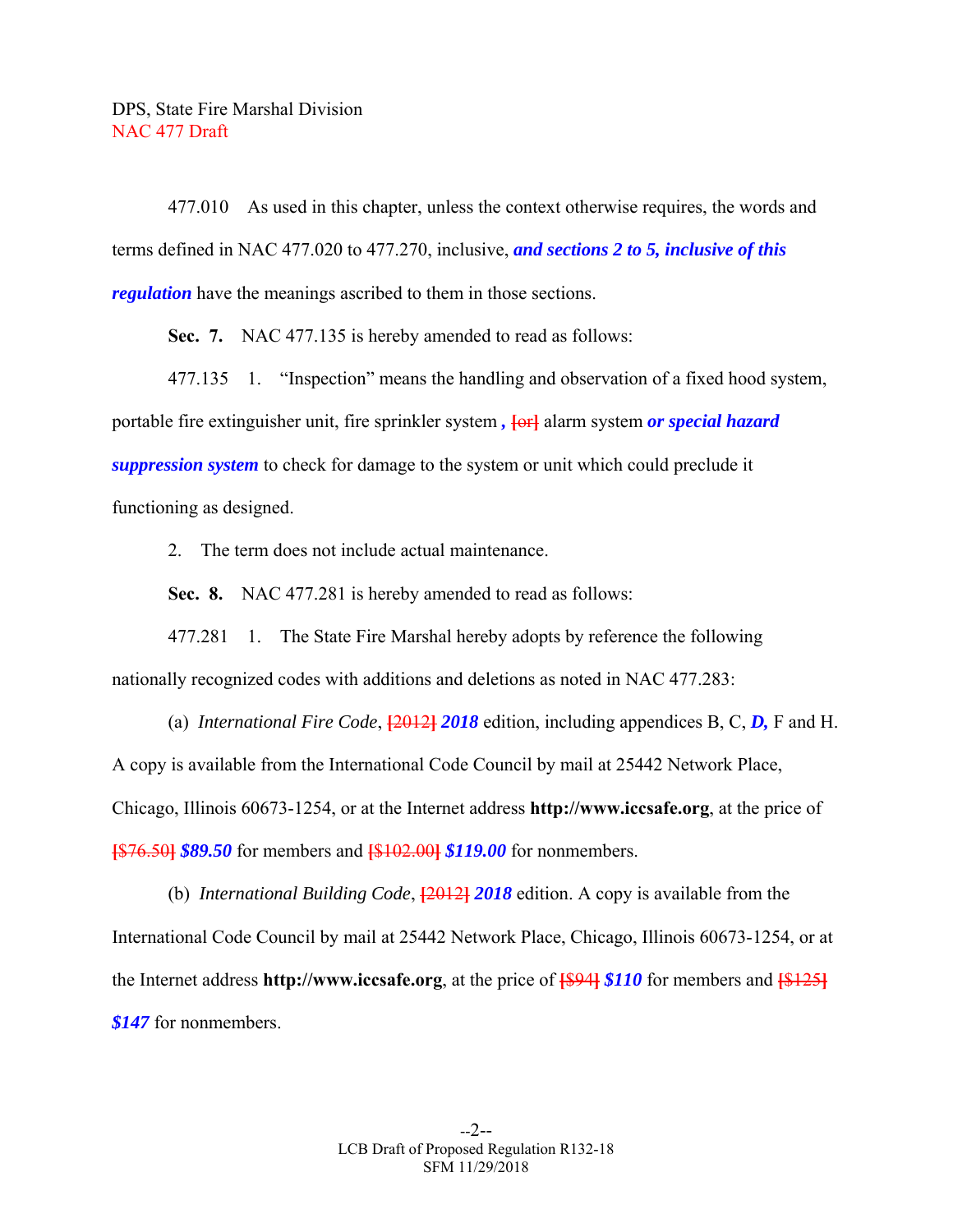(c) *International Existing Building Code, 2018 edition. A copy is available from the International Code Council by mail at 25442 Network Place, Chicago, Illinois 60673-1254, or at the Internet address http://www.iccsafe.org, at the price of \$59.75 for members and \$79.50 for nonmembers.* 

 *(d) International Wildland-Urban Interface Code*, **[**2012**]** *2018* edition, including Appendices A and B. A copy is available from the International Code Council by mail at 25442 Network Place, Chicago, Illinois 60673-1254, or at the Internet address **http://www.iccsafe.org**, at the price of **[**\$36.50**]** *\$43.50* for members and **[**\$48.50**]** *\$58.00* for nonmembers.

**[**(d)**]** *(e) Uniform Mechanical Code*, **[**2012**]** *2018* edition. A copy is available from the International Association of Plumbing and Mechanical Officials by mail at 4755 East Philadelphia Street, Ontario, California 91761-2816, or at the Internet address **http://publications.iapmo.org**, at the price of **[**\$88.80**]** *\$100* for members and **[**\$111.00**]** *\$125*  for nonmembers.

**[**(e)**]** *(f) Uniform Plumbing Code*, **[**2012**]** *2018* edition. A copy is available from the International Association of Plumbing and Mechanical Officials, by mail at 4755 East Philadelphia Street, Ontario, California 91761-2816, or at the Internet address **http://publications.iapmo.org**, at the price of **[**\$88.80**]** *\$100* for members and **[**\$111.00**]** *\$125* for nonmembers.

 2. In addition to the codes adopted pursuant to subsection 1, the State Fire Marshal hereby adopts by reference the following codes and standards of the *National Fire Codes* to supplement other codes adopted in this chapter: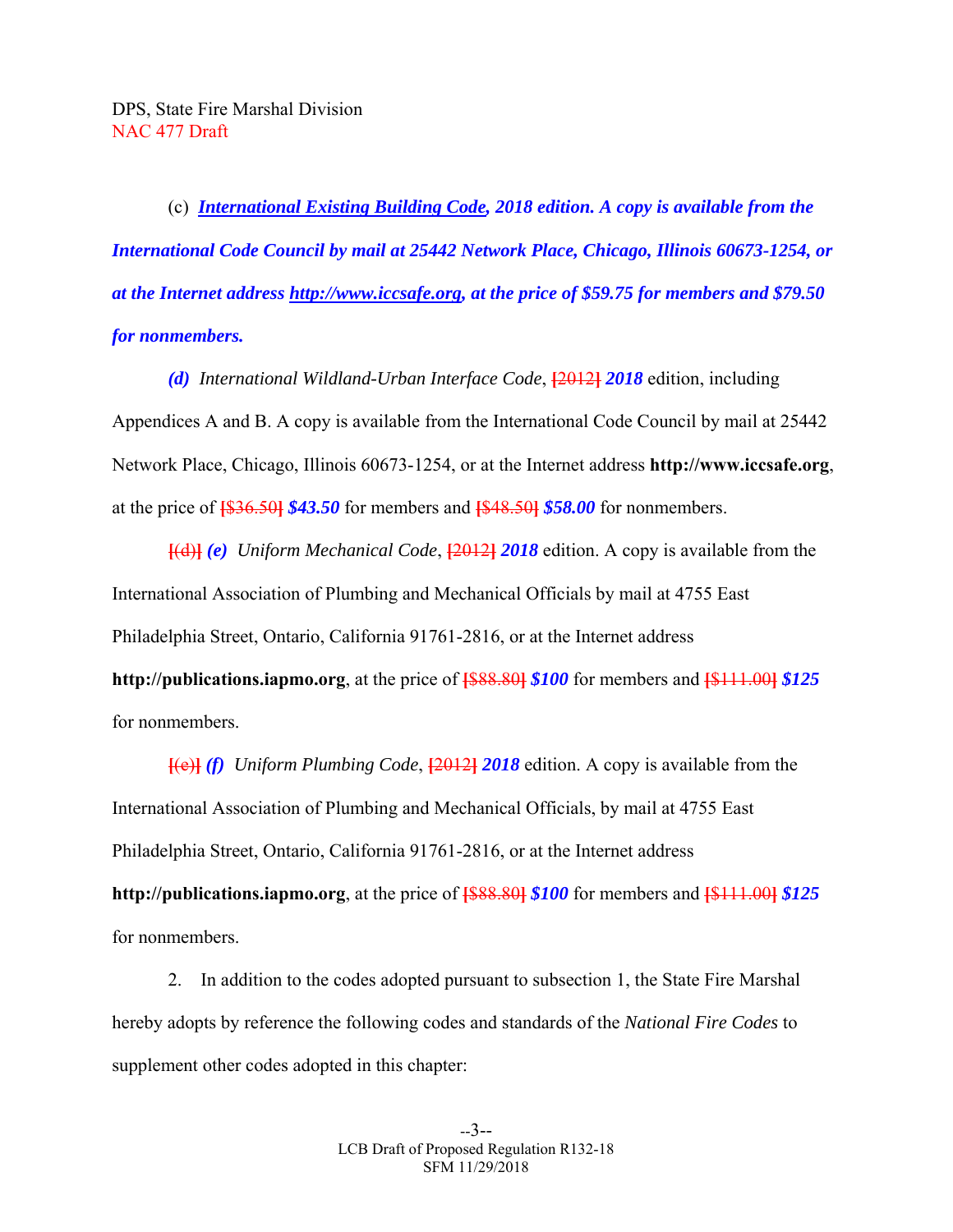- (a) N.F.P.A. 10, **[**2010**]** *2018* edition;
- (b) N.F.P.A. 11, **[**2010**]** *2016* edition;
- (c) N.F.P.A. 12, **[**2011**]** *2018* edition;
- (d) N.F.P.A. 12A, **[**2009**]** *2018* edition;
- (e) N.F.P.A. 13, **[**2013**]** *2019* edition;
- (f) N.F.P.A. 13D, **[**2013**]** *2019* edition;
- (g) N.F.P.A. 13R, **[**2013**]** *2019* edition;
- (h) N.F.P.A. 14, **[**2010**]** *2016* edition;
- (i) N.F.P.A. 15, **[**2012**]** *2017* edition;
- (j) N.F.P.A. 16, **[**2011**]** *2019* edition;
- (k) N.F.P.A. 17, **[**2009**]** *2017* edition;
- (l) N.F.P.A. 17A, **[**2009**]** *2017* edition;

# N.F.P.A. 18 **[**2009**]** *2017* edition;

- (m) N.F.P.A. 20, **[**2013**]** *2019* edition;
- (n) N.F.P.A. 22, **[**2008**]** *2018* edition;
- (o) N.F.P.A. 24, **[**2013**]** *2019* edition;
- (p) N.F.P.A. 25, **[**2011**]** *2017* edition;
- (q) N.F.P.A. 30, **[**2012**]** *2018* edition;
- (r) N.F.P.A. 30B, **[**2011**]** *2019* edition;
- (s) N.F.P.A. 45, **[**2011**]** *2015* edition;
- (t) N.F.P.A. 52, **[**2010**]** *2016* edition;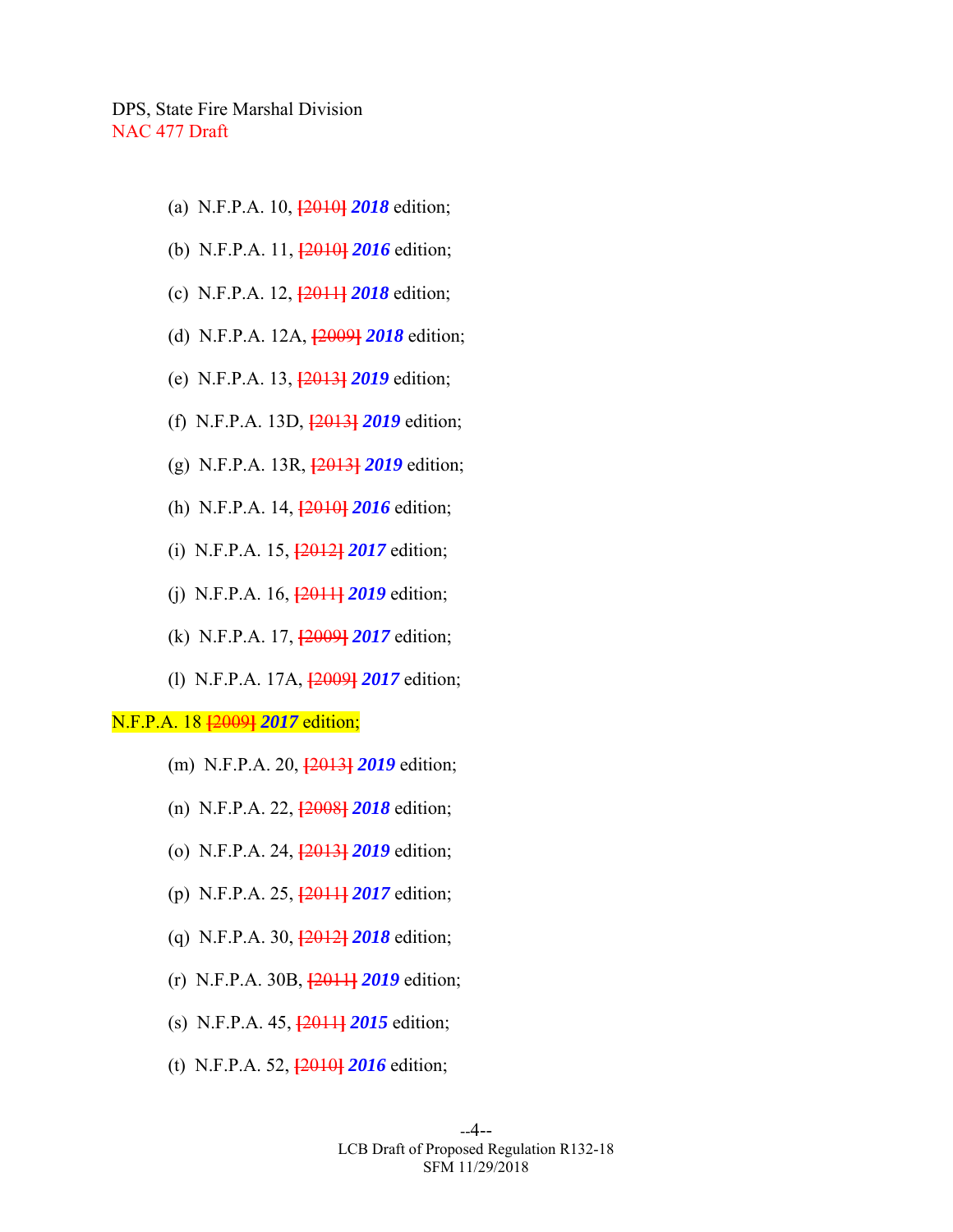(u) N.F.P.A. 54, 2018 edition; or the most current edition as adopted by reference by the

Board for the Regulation of Liquefied Petroleum Gas in NAC 590.610;

(v) N.F.P.A. 55, **[**2013**]** *2016* edition;

(w) N.F.P.A. 58, 2017 edition; or the most current edition as adopted by reference by the

Board for the Regulation of Liquefied Petroleum Gas in NAC 590.600;

# NFPA 70, 2017 edition;

- (x) N.F.P.A. 72, **[**2013**]** *2019* edition;
- (y) N.F.P.A. 80, **[**2013**]** *2019* edition;
- (z) N.F.P.A. 85, **[**2011**]** *2015* edition;
- (aa) N.F.P.A. 86, **[**2011**]** *2019* edition;
- (bb) N.F.P.A. 90A, **[**2012**]** *2018* edition;
- (cc) N.F.P.A. 90B, **[**2012**]** *2018* edition;
- (dd) N.F.P.A. 96, **[**2011**]** *2017* edition;
- (ee) N.F.P.A. 99, **[**2012**]** *2018* edition;

N.F.P.A. 99B, **[**2009**]** *2018* edition;

- (ff) Section 18.3.4.5 of N.F.P.A. Standard 101, **[**2009**]** *2018* edition;
- (gg) **[**N.F.P.A. 102, 2011 edition;2016 edition
- (hh)**]** N.F.P.A. 110, **[**2013**]** *2019* edition;

**[**(ii)**]** *(hh)* N.F.P.A. 111, *2019* edition;

**[**(jj) N.F.P.A. 122, 2015 edition;

(kk) N.F.P.A. 130, 2017 edition;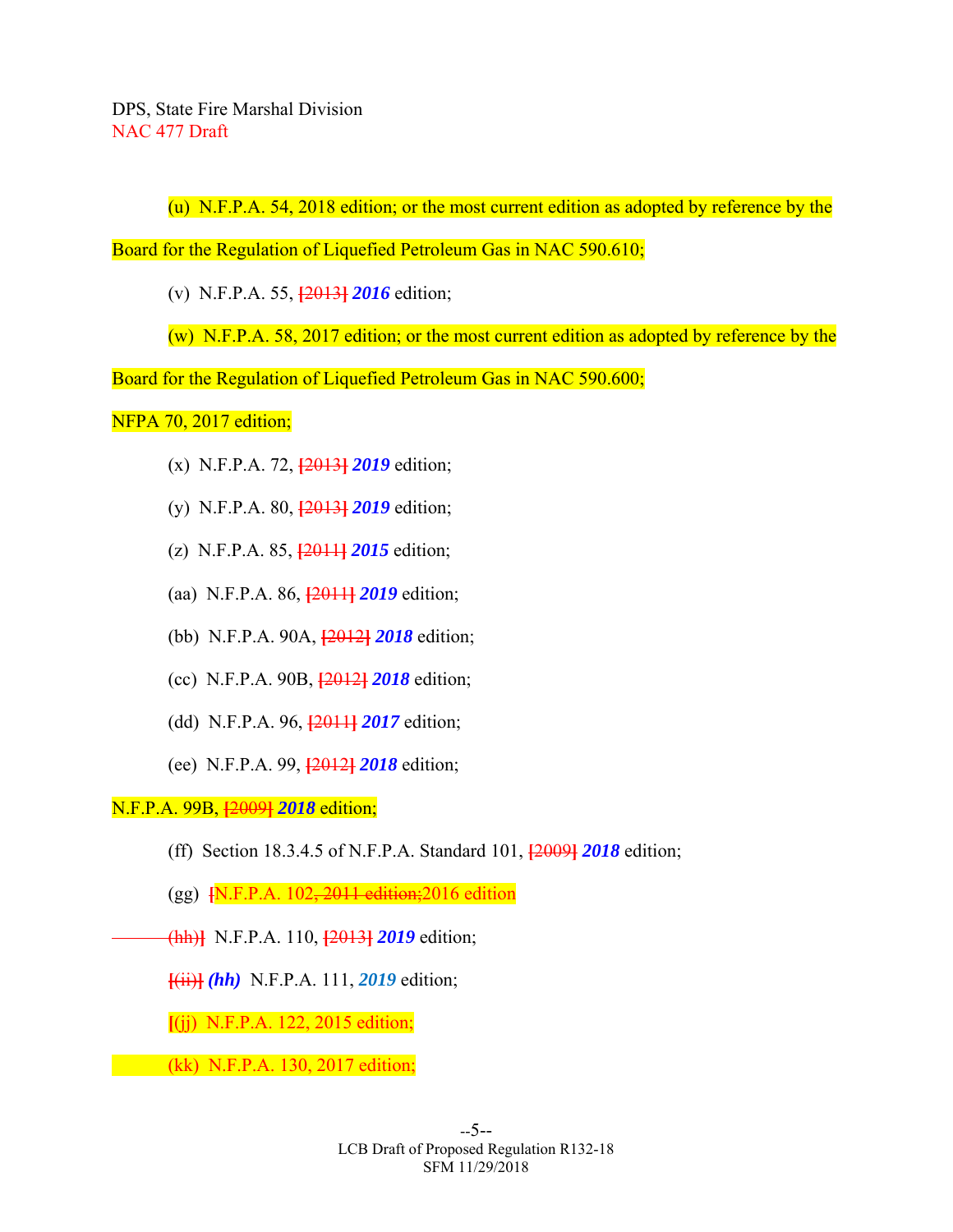(ll)**]** *(ii)* N.F.P.A. 140, 2008 2018 edition;

**[**(mm)**]** *(jj)* N.F.P.A. 150, **[**2013**]** *2019* edition;

**[**(nn)**]** *(kk)* N.F.P.A. 160, **[**2011**]** *2016* edition;

**[**(oo)**]** *(ll)* N.F.P.A. 385, **[**2012**]** *2017* edition;

**[**(pp)**]** *(mm)* N.F.P.A. 400, **[**2013**]** *2019* edition;

N.F.P.A. 403, **[**2009**]** *2018* edition;

**[**(qq)**]** *(nn)* N.F.P.A. 407, **[**2012**]** *2017* edition;

**[**(rr)**]** *(oo)* N.F.P.A. 409, **[**2011**]** *2016* edition;

**[**(ss)**]** *(pp)* N.F.P.A. 410, **[**2010**]** *2015* edition;

**[**(tt) N.F.P.A. 415, 2016 edition;

(uu) N.F.P.A. 418, 2016 edition;

(vv)**]** *(qq)* N.F.P.A. 495, **[**2010**]** *2018* edition;

NFPA 501A, 2017 edition; or the most current edition as adopted by reference by the Board for

the Regulation of Liquefied Petroleum Gas in NAC 590.620;

N.F.P.A. 600, **[**2009**]** *2015*edition;

**[**(ww)**]** *(rr)* N.F.P.A. 704, **[**2012**]** *2017* edition;

NFPA 730, 2018 edition;

NFPA 731, 2017 edition;

**[**(xx)**]** *(ss)* N.F.P.A. 750, **[**2010**]** *2019* edition;

N.F.P.A. 853 **[**2009**]** *2015* edition;

N.F.P.A. 901, **[**2009**]** *2016* edition;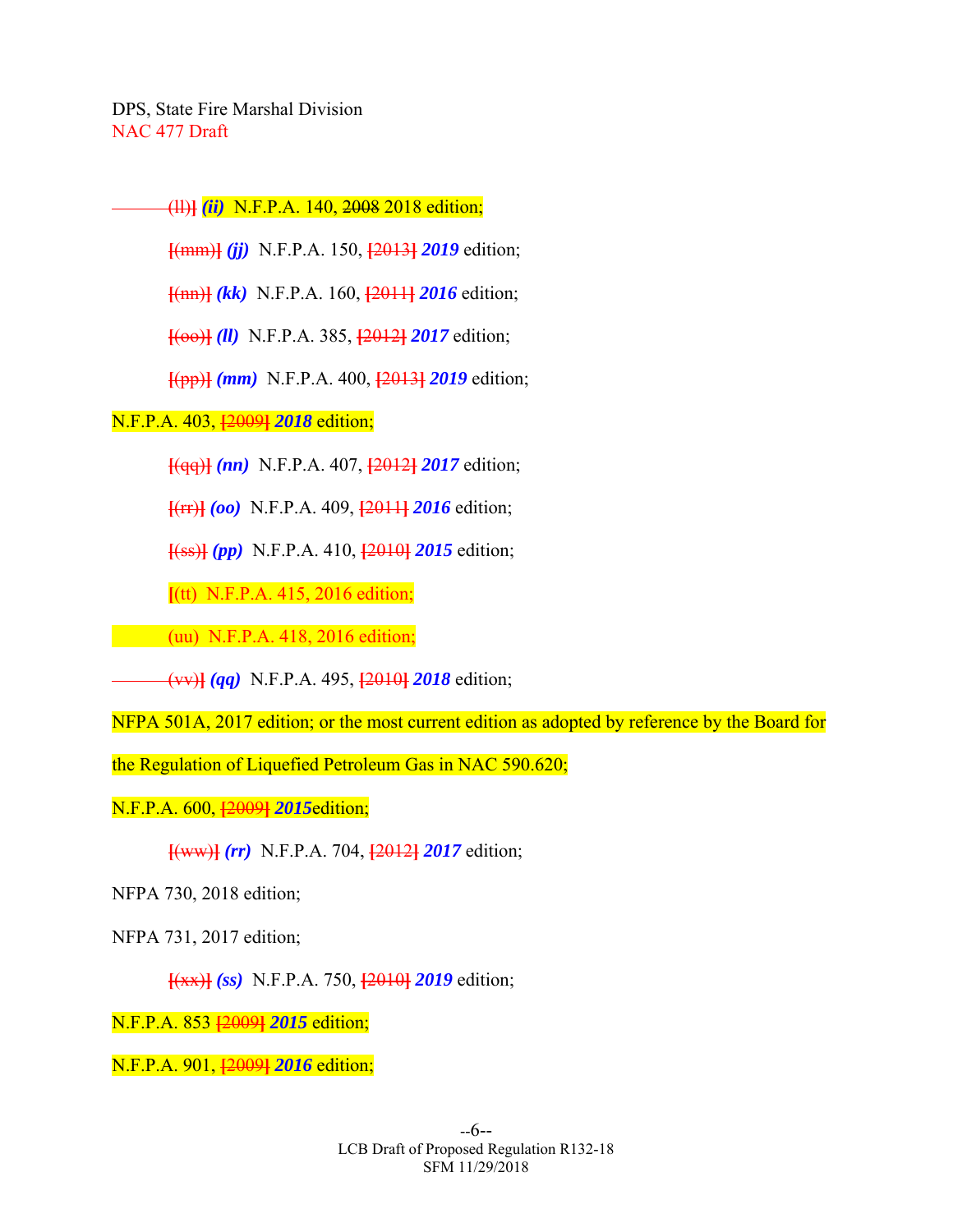**[**(yy) N.F.P.A. 909, 2017 edition;

(zz)**]** *(tt)* N.F.P.A. 914, **[**2010**]** *2015* edition;

**[**(aaa)**]** *(uu)* N.F.P.A 1122, **[**2013**]** *2018* edition;

**[**(bbb)**]** *(vv)* N.F.P.A. 1123, **[**2010**]** *2018* edition;

**[**(ccc)**]** *(ww)* N.F.P.A. 1124, **[**2013**]** *2017* edition;

**[**(ddd)**]** *(xx)* N.F.P.A. 1126, **[**2011**]** *2016* edition;

**[**(eee)**]** *(yy)* N.F.P.A. 1127, **[**2013**]** *2018* edition;

**[**(fff)**]** *(zz)* N.F.P.A. 1141, **[**2012**]** *2017* edition;

**[**(ggg)**]** *(aaa)* N.F.P.A. 1142, **[**2012**]** *2017* edition;

**[**(hhh)**]** *(bbb)* N.F.P.A. 1144, **[**2013**]** *2018* edition;

NFPA 1192, 2018 edition; or the most current edition as adopted by reference by the Board for

the Regulation of Liquefied Petroleum Gas in NAC 590.610;

**[**(iii)**]** *(ccc)* N.F.P.A. 1194, **[**2011**]** *2018* edition;

N.F.P.A. 1221, **[**2009**]** *2016* edition;

N.F.P.A. 1402, **[**2009**]** *2012* edition;

**[**(jjj)**]** *(ddd)* N.F.P.A. 1403, **[**2012**]** *2018* edition;

N.F.P.A. 1452, **[**2009**]** *2015* edition;

N.F.P.A. 1616, **[**2009**]** *2017* edition;

N.F.P.A. 1710, **[**2009**]** *2016* edition;

N.F.P.A. 1720, **[**2009**]** *2014* edition;

NFPA 1851, 2014 edition;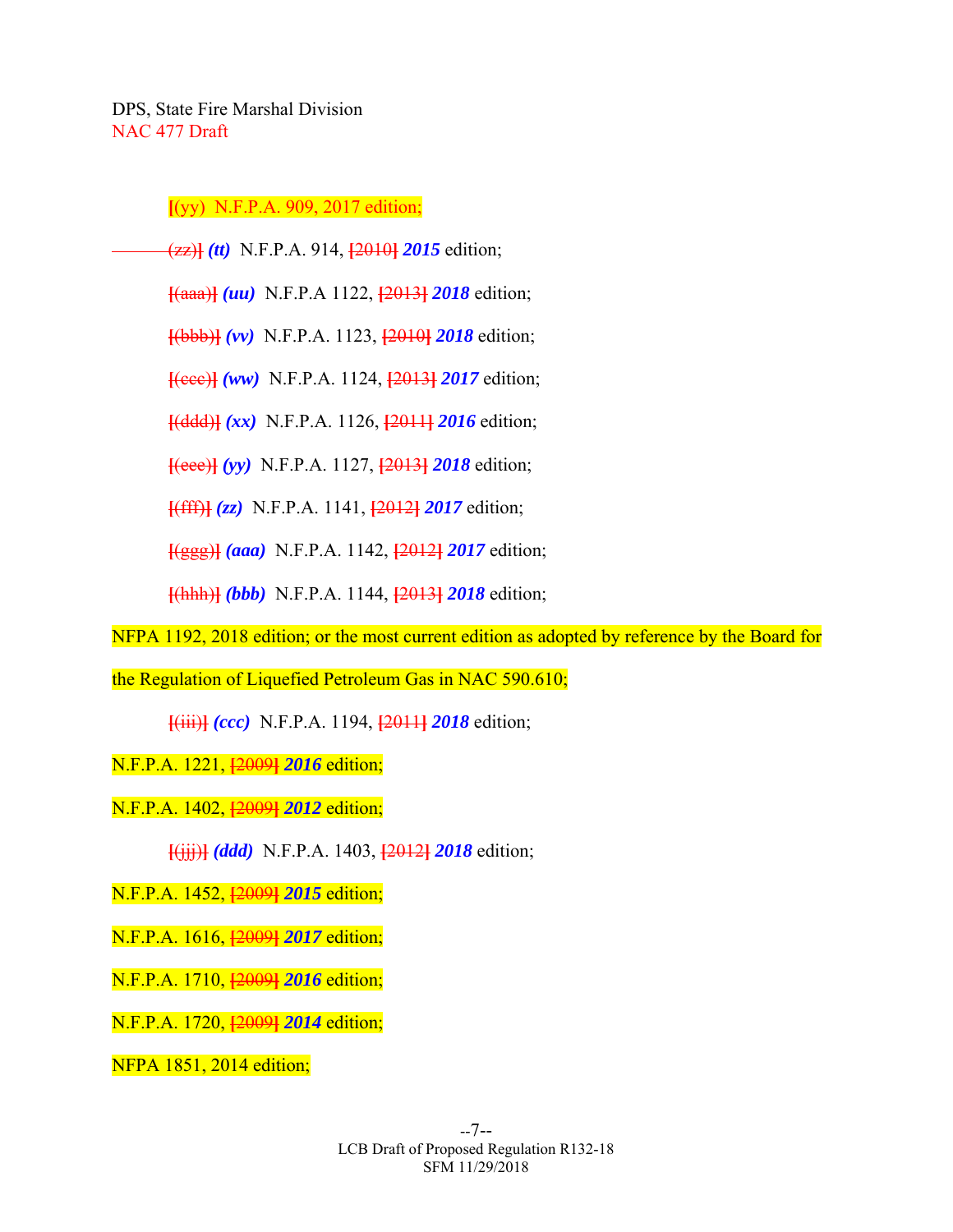NFPA 1852, 2019 edition;

NFPA 1855, 2018 edition;

NFPA 1858, 2018 edition;

**[**(kkk)**]** *(eee)* N.F.P.A. 1961, 2013 edition;

**[**(lll)**]** *(fff)* N.F.P.A. 1962, **[**2013**]** *2018* edition;

**[**(mmm)**]** *(ggg)* N.F.P.A. 1963, **[**2009**]** *2014* edition;

**[**(nnn)**]** *(hhh)* N.F.P.A. 1965, **[**2009**]** *2014* edition;

N.F.P.A. 1971, **[**2009**]** *2018* edition;

N.F.P.A. 1977, **[**2009**]** *2016* edition;

**[**(ooo)**]** *(iii)* N.F.P.A. 2001, **[**2012**]** *2018* edition; **[**and

(ppp)**]** *(jjj)* N.F.P.A. 2010, **[**2010**]** *2015* edition **[**.**]** *and* 

 *(kkk) N.F.P.A. 3000, 2018 edition.* 

 $\rightarrow$  A copy of each of the codes and standards is available free of charge at the Internet address

**http://www.nfpa.org**.

3. Where no specific codes or standards are specified in the *International Fire Code*,

**[**2012**]** *2018* edition, the applicable standards of the N.F.P.A. may be used.

 **Sec. 9.** NAC 477.283 is hereby amended to read as follows:

477.283 1. The following changes are made to the **[**2012**]** *2018* edition of the

*International Fire Code* as adopted by reference in NAC 477.281:

 (a) "International Fuel Gas Code" is deleted and replaced with "N.F.P.A. Standard 54, as adopted by the Board for the Regulation of the Liquefied Petroleum Gas in NAC 590.610."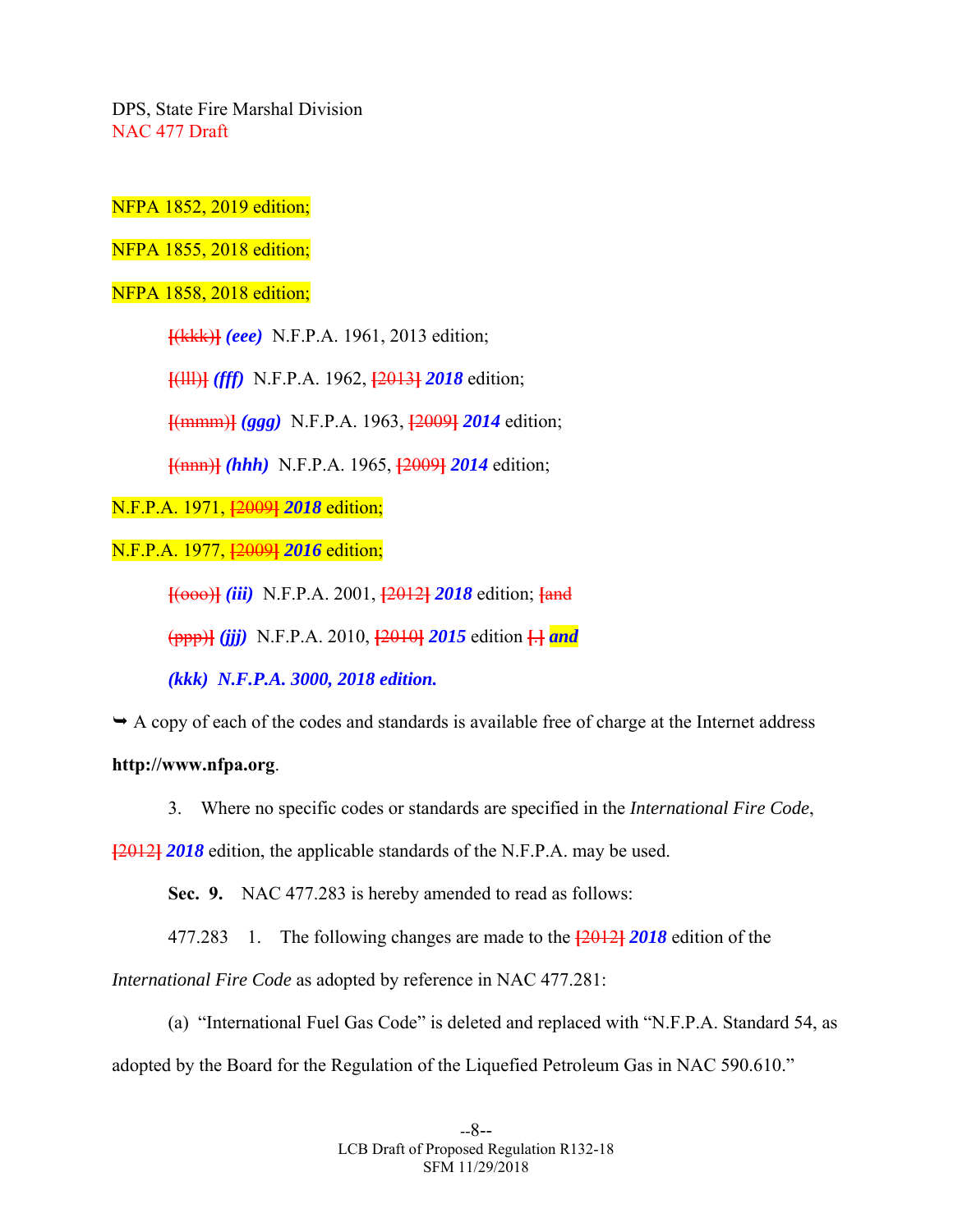(b) "International Mechanical Code" is deleted and replaced with **[**"2012**]** *"2018*  Uniform Mechanical Code."

 (c) "International Plumbing Code" is deleted and replaced with **[**"2012**]** *"2018* Uniform Plumbing Code."

 (d) Section 105.6.20 is revised by adding a new paragraph to read as follows: "When a permit is required to be obtained for hazardous material, the Nevada Combined Agency Hazardous Material Facility Report **[must]** be completed and the appropriate fees paid."

(e) Section **[**108**]** *109* is deleted.

 (f) In section 202, in the definition of "High-Rise Building," "75 feet (22 860 mm)" is deleted and replaced with "55 feet (16 764 mm)."

(g) In section 202, under "Occupancy Classification":

 (1) The definition of "Institutional Group I-2" is revised by adding: "All portions of a care facility which houses patients or residents which are classified by the State Board of Health as a 'Category 2 resident' and which has an occupant load of more than 10 residents, is classified as an 'I-2' occupancy classification."

 (2) In the definition of "Institutional Group I-4, day care facilities," "five" is deleted and replaced with "six."

 (3) The definition of "Residential Group R-1" is revised by adding "Brothel" to the list.

 (4) In the definition of "Residential Group R-3," "five" is deleted and replaced with **[**"six."**]** *"three." "three" as outlined in NRS 449, State Board of Health for care facilities.*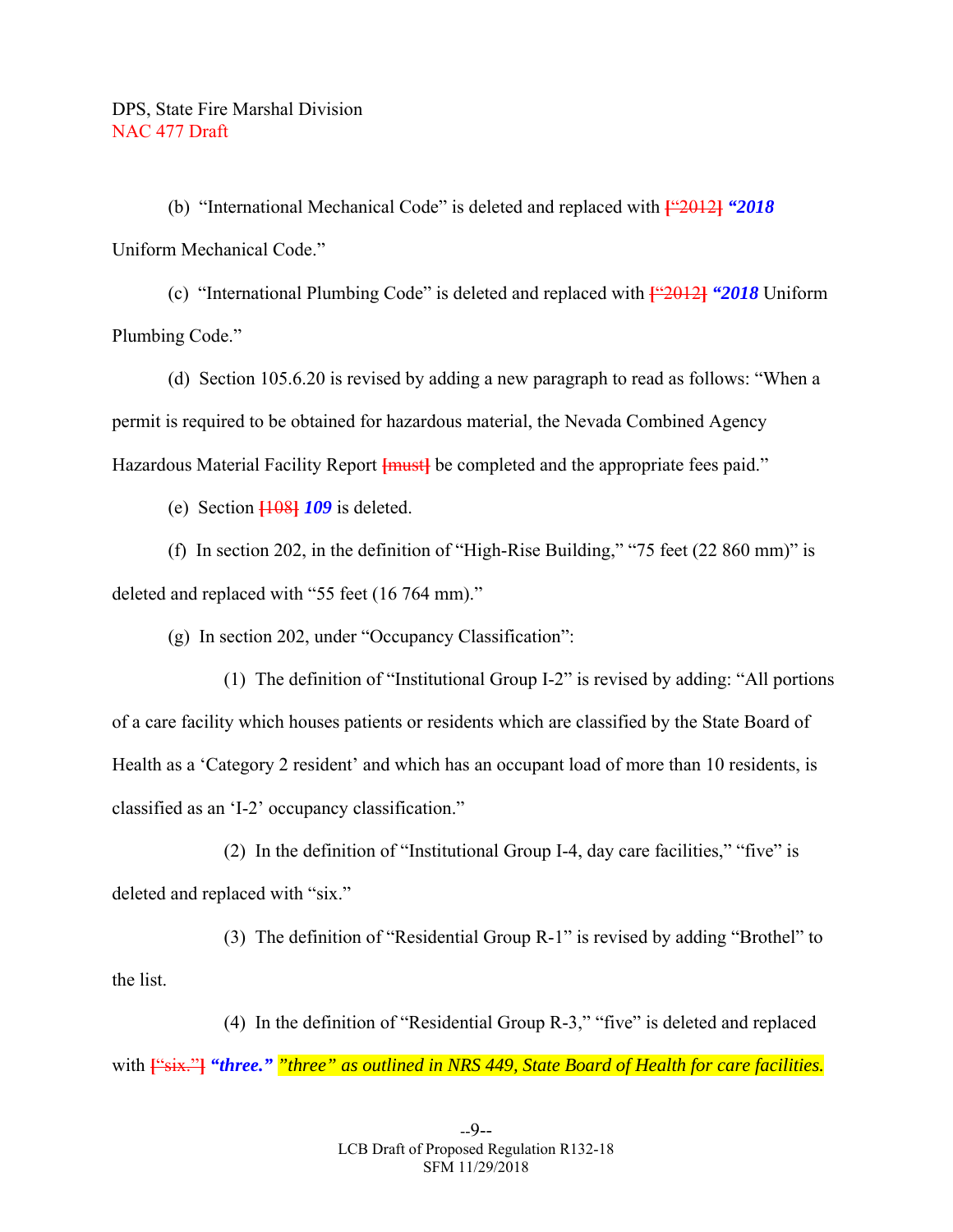*The definition of "Residential Group R-4" is revised by adding "Transitional Living Facilities" or "Reintegration Facilities" to the list.*

(h) Section 308.1.4 is deleted.

(i) *Section 308.1.6.3 is revised to read as follows: "A person shall not release or cause* 

*to be released a sky lantern or similar device with an open flame fuel source."* 

 *(j) Section 308.1.7 is revised by deleting the first sentence and adding a new sentence* 

*to read as follows: "Where, in the opinion of the fire code official, adequate safeguards have* 

*been taken, participants in religious ceremonies are allowed to carry open flame hand-held* 

*candles in buildings that have a fire sprinkler system installed in the building."* 

**503.2.3 Surface.** Fire apparatus access roads shall be designed and maintained to support the imposed loads of fire apparatus and shall be surfaced and paved so as to provide an approved all-weather driving capability acceptable to the authority having jurisdiction.

 Exception: Temporary access roads serving only buildings under construction may not be required to be paved unless the authority having jurisdiction requires paved roads.

# *(k) Section 505.1 is revised to add a new paragraph to read as follows:* Address

identification: New and exisiting buildings shall have approved address numbers, building numbers or approved building identification placed in a position that is plainly legible and visible from the street or road fronting the property. These numbers shall contrast with their background. Address numbers shall be Arabic numerals or alphabet letters. Numbers shall be a minimum of 6 inches high with a minimum stroke width of 0.5 inch (12.7 mm) for buildings that are within 50 feet of the street, 12 inches high for buildings that are 51-100 feet from the street, and 18 inches high for buildings that are over 100 feet from the street. Where access is by means of a private road or driveway and the building cannot be viewed from the public way, a monument, pole or other sign or means shall be used to identify the structure. This can be adjust to larger arabic numbers or alphabet letters as required by the fire code official for needs of campuses and complexes for planning and coordination as listed under NFPA 3000.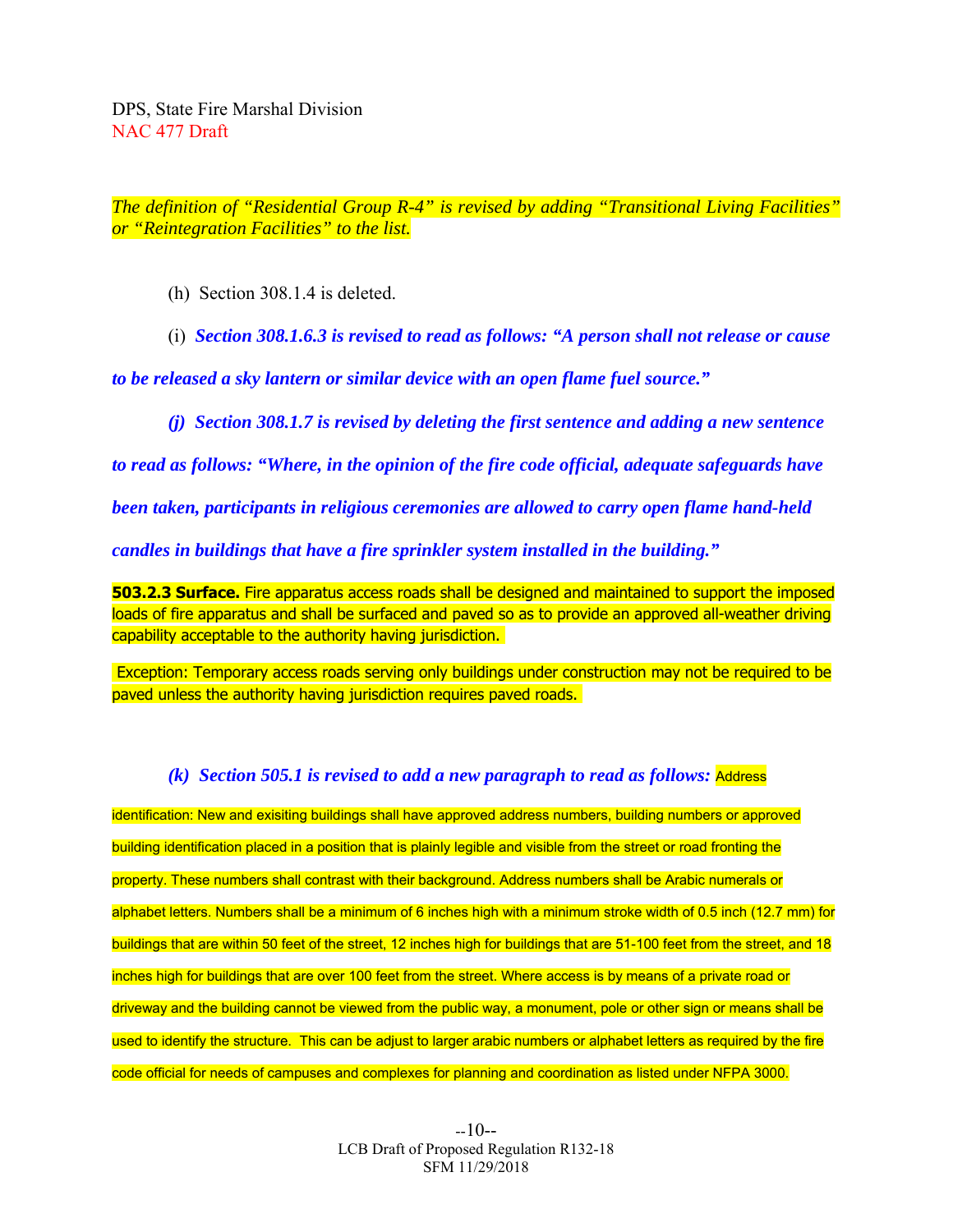*(l)* Section 507.3 is revised by adding a new paragraph to read as follows: "Subject to the approval of the fire authority, if the required fire flow is not available for adequate fire protection, an approved automatic fire sprinkler system must be installed throughout the building or buildings. The sprinkler system must meet the requirements of the appropriate N.F.P.A. standard. The provisions of this paragraph do not apply if a fire sprinkler system is otherwise required by this chapter or the adopted codes."

## **Section 510.1 Emergency responder radio coverage in new buildings**

Section 510.1 is amended to read:

**510.1 Emergency responder radio coverage in new buildings. New buildings shall have approved** radio coverage for emergency responders within the building based on the existing coverage levels of the public safety communication systems utilized by the jurisdiction, measured at the exterior of the building. This section shall not require improvement of the existing public safety communication systems. An emergency responder radio coverage system shall be provided throughout buildings when any of the following apply:

1. **High-rise buildings.** Buildings with a floor used for human occupancy located more than 55 feet above the lowest level of fire department vehicle access.

2. **Underground and below grade buildings.** Buildings having a floor level below the finished floor of the lowest level of exit discharge of any level.

3. **Other buildings.** The fire code official is authorized to require a technical opinion and report, in accordance with Section 104.7.2, for buildings whose design, due to location, size, construction type, or other factors, could impede radio coverage as required by Section 510.4.1. The report shall make a recommendation regarding the need for an emergency responder radio coverage system.

#### E**xceptions:**

- 1. Where approved by the building official and fire official a wired communication system in accordance with Section 907.2.12.2 shall be permitted to be installed and maintained instead of an approved radio coverage system.
- 2. Where it is determined by the fire code official that the radio coverage is not needed.
- 3. In facilities where emergency responder radio coverage is required, and such systems, components or equipment required could have a negative impact on the normal

--11-- LCB Draft of Proposed Regulation R132-18 SFM 11/29/2018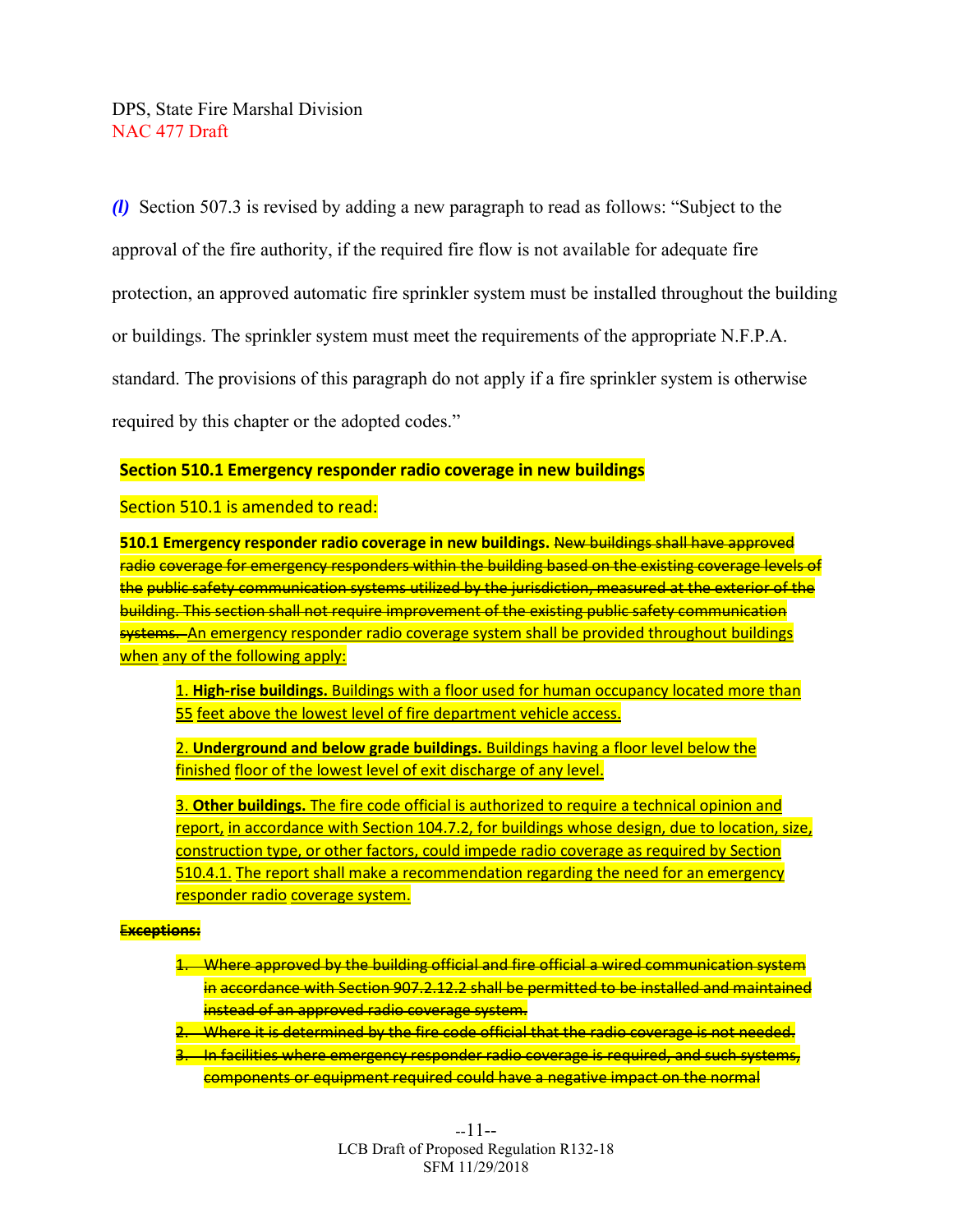> operations of that facility, the fire code official shall have the authority to accept an automatically activated

#### **Section 510.2 Emergency responder radio coverage in existing buildings**

*Section 510.2 is amended to read:*

**510.2 Emergency responder radio coverage in existing buildings.** Existing buildings shall be provided with approved radio coverage for emergency coverage as required in chapter 11. other than Group R-3, which do not have approved radio coverage for emergency responders in the building based on existing coverage levels of the public safety communications systems, shall be equipped with such coverage according to one of the following conditions:

1. Existing buildings that do not have approved radio coverage, as determined by the Fire Chief, in accordance with Section 510.4.1.

2. Where an existing wired communication system cannot be repaired or is being replaced. 3. Within a time frame established by the adopting authority.

**Exception:** Where it is determined by the fire code official that the radio coverage is not needed.

 $\overline{f(i)}$  (*m*) Section 903.2.1.2 is revised by adding a new paragraph to read as follows:

"Occupancies containing a casino, regardless of occupancy classification, must be designed and built with a sprinkler system classified as an ordinary Hazard Group 2."

**[**(k)**]** *(n)* Section 903.2 is revised by adding a new paragraph to read as follows: "In all occupancies except group R-3 and U occupancies, a building that is more than two stories in height, including any height added by usable floor space, must have an automatic sprinkler system throughout. Any open parking garage and any airport control tower is exempt from this requirement to install an automatic sprinkler system."

**[**(l)**]** *(o)* Section 906.2 is revised by adding new sentences following the first sentence to read as follows: "The internal components of carbon dioxide, wet chemical, halogenated agent,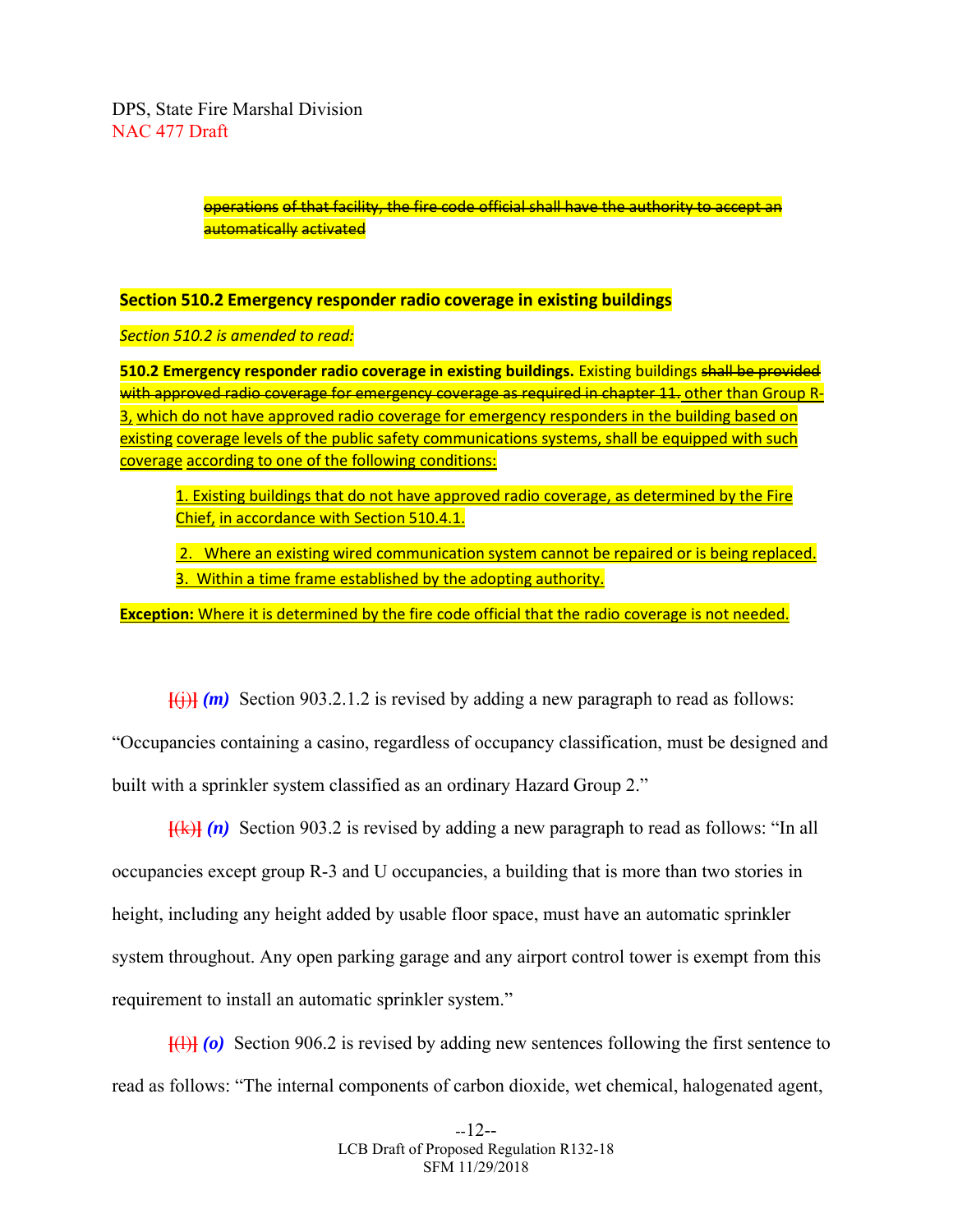aqueous film-forming foam (AFFF) and film-forming fluoroprotein (FFFP) portable fire extinguishers shall be examined in accordance with N.F.P.A. Standard 10, table **[**7.3.1.1.2.**]** *7.3.3.1.* The internal components of all other portable fire extinguishers shall be examined annually."

 $[\{m\}]$  (p) Section 907.5.2.1.1 is revised by adding a new paragraph to read as follows: "The minimum sound pressure levels of audible alarm notification appliances shall be 90 dBA in mechanical equipment rooms and 80 dBA in all other occupancies."

**[**(n)**]** *(q)* Section 907.5.2.3 is revised by adding the following exceptions following exception **[**3:

"4.**]**

# *4:*

*"5.* Visible alarm notification appliances are not required in storage rooms, electrical rooms and mechanical rooms that are not normally occupied and are less than 400 square feet.

**[**5.**]** *6.* Visible alarm notification appliances are not required in janitor closets." **Section 915.**1.1 is revised by adding a new paragraph to read as follows: **Section 915.1.1 Where required.** Carbon monoxide detection shall be provided in group I‐1, I‐2, I‐4 and R occupancies, including single‐family homes that are converted to business purposes, and in classrooms in Group E occupancies in the locations specified in Section 915.2 where any of the conditions in Sections 915.1.2 through 915.1.6 exist.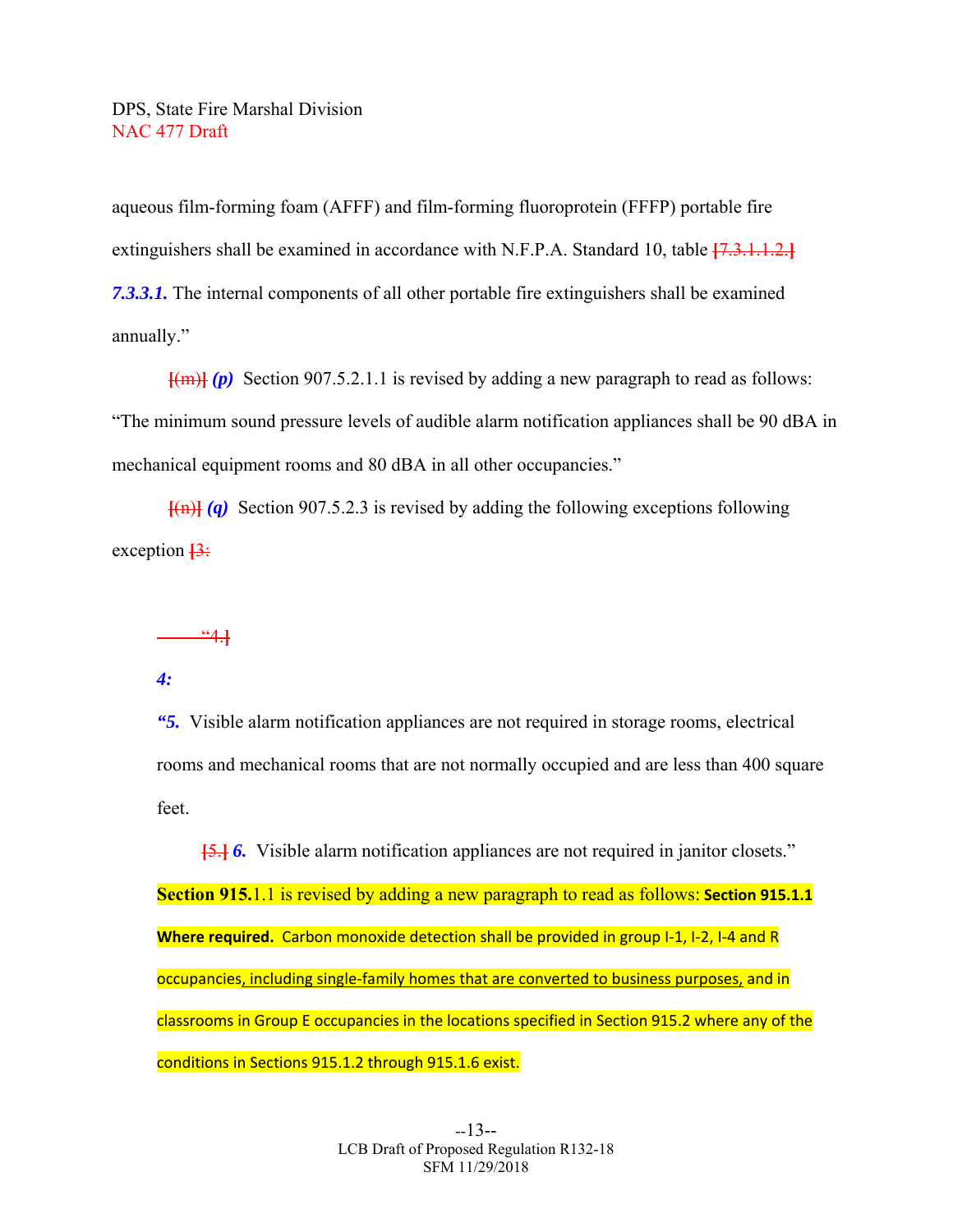**[**(o) Sections 1101.1 to 1104.24, inclusive, are deleted.

(p)**]** *(r) Chapter 11 is deleted with the exception of section 1103.9.* 

 *(s)* Section 5601.1.3 is revised by deleting the first sentence and adding a new sentence to read as follows: "Except as otherwise provided in this section, the possession, manufacture, storage, sale, use and handling of Class 1.3 and Class 1.4 pyrotechnics are only allowed in jurisdictions where specifically approved by local ordinance."

**[**(q)**]** *(t)* Section 6101.1 is revised by adding a new paragraph to read as follows: "In the event of a conflict between any provision in this chapter and the regulations of the Board for the Regulation of Liquefied Petroleum Gas, the regulations of the Board take precedence."

**[**(r) In section**]**

*(u) In table B105.2 of Appendix B,*  $\frac{1475}{}$  *(25 percent)* is deleted and replaced with "50 percent."

 2. The following changes are made to the **[**2012**]** *2018* edition of the *International Building Code* as adopted by reference in NAC 477.281:

 (a) "International Fuel Gas Code" is deleted and replaced with "N.F.P.A. Standard 54, as adopted by the Board for the Regulation of Liquefied Petroleum Gas in NAC 590.610."

 (b) "International Mechanical Code" is deleted and replaced with **[**"2012**]** *"2018*  Uniform Mechanical Code."

 (c) "International Plumbing Code" is deleted and replaced with **[**"2012**]** *"2018* Uniform Plumbing Code."

(d) Section 113 is deleted.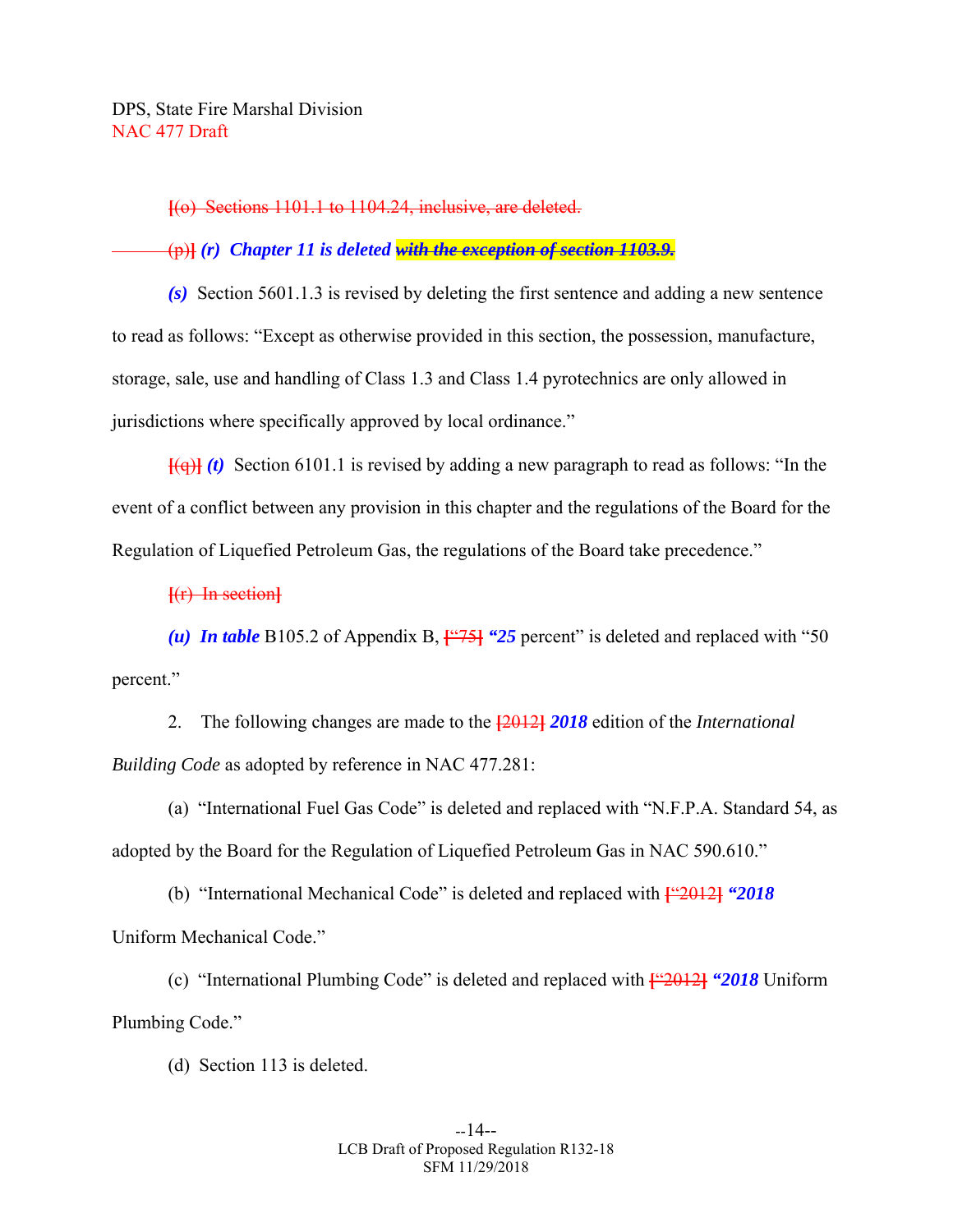(e) In section 202, in the definition of "High-Rise Building," "75 feet (22 860 mm)" is replaced with "55 feet (16 764 mm)."

(f) *Section 308.3 is revised by adding a new paragraph to read as follows: "All* 

*portions of a care facility which houses patients or residents which are classified by the State* 

*Board of Health as a 'Category 2 resident' and which has an occupant load of more than 10* 

*residents, is classified as an 'I-2' occupancy classification."* 

 *(g) In section 308.5 "five" is deleted and replaced with "six three."* 

 *(h) Section 310.2 is revised by adding "Brothel" to the list.* 

 *(i) In section 310.4 "five" is deleted and replaced with "three."* 

 *(4) In Section 310.4 the definition of "Residential Group R‐3," "five" is deleted and replaced with "three." as outlined in NRS 449, State Board of Health for care facilities.* 

*The definition of "Residential Group R‐4" is revised by adding "Transitional Living Facilities" or "Reintegration Facilities" to the list.* 

 *(j)* To section 403.5.3 at the end of the last sentence, is added: "or an activation of any

fire alarm initiating device within the building or a failure of both the primary and backup power supplies."

 $\frac{1}{2}$  (k) In section 403.5.4, "75 feet (22 860 mm)" is deleted and replaced with "55 feet (16 764 mm)."

**[**(h)**]** *(l)* Section 903.2.3 is revised by adding a new paragraph to read as follows: "In high schools where automatic sprinkler systems are provided, the automatic sprinkler systems for the automotive and woodworking shops must be designed to meet ordinary hazard group 1 criteria."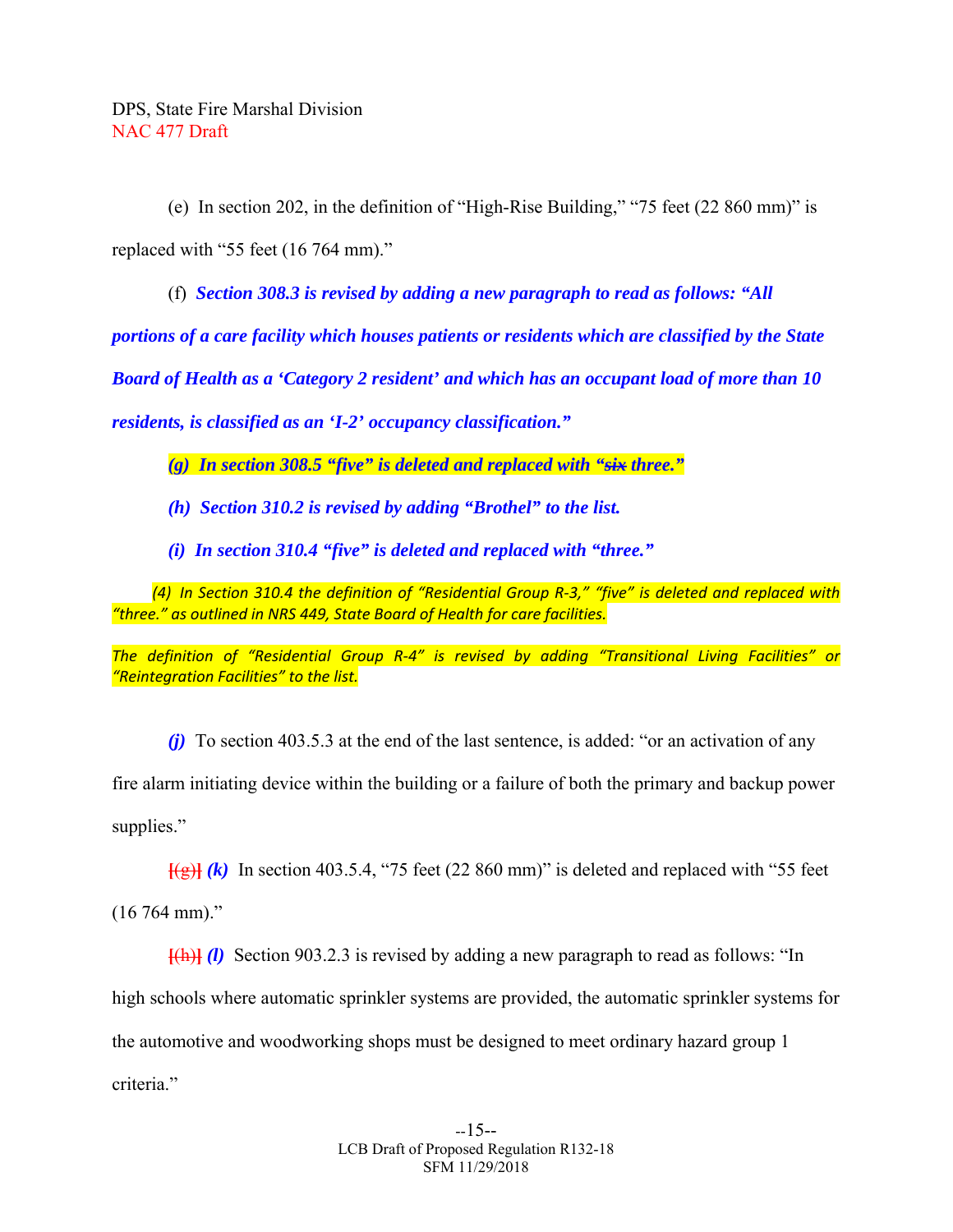$\overline{f(i)}$  (*m*) Section 907.5.2.1.1 is revised by adding a new paragraph to read as follows: "The minimum sound pressure level of audible alarm notification appliances shall be 90 dBA in mechanical equipment rooms and 80 dBA in all other occupancies."

 $\overline{f}(i)$  (n) Section 907.5.2.3 is revised by adding the following exceptions following exception  $\frac{13}{2}$ 

"4.**]**

*4:* 

 *"5.* Visible alarm notification appliances are not required in storage rooms, electrical rooms and mechanical rooms that are not normally occupied and are less than 400 square feet.

**[**5.**]** *6.* Visible alarm notification appliances are not required in janitor closets."

**[**(k)**]** *(o)* In section 1008.1.9.11, exception 3 is revised to read as follows: "In stairways serving buildings other than high-rise buildings, doors are permitted to be locked on the side opposite the egress side, provided that the doors can be opened from the egress side. Doors must automatically unlock upon the activation of a fire alarm system or a fire sprinkler waterflow alarm, or for a power failure. Exit discharge doors must remain unlocked."

 3. *The following changes are made to the 2018 edition of the International Existing Building Code as adopted by reference in NAC 477.281:*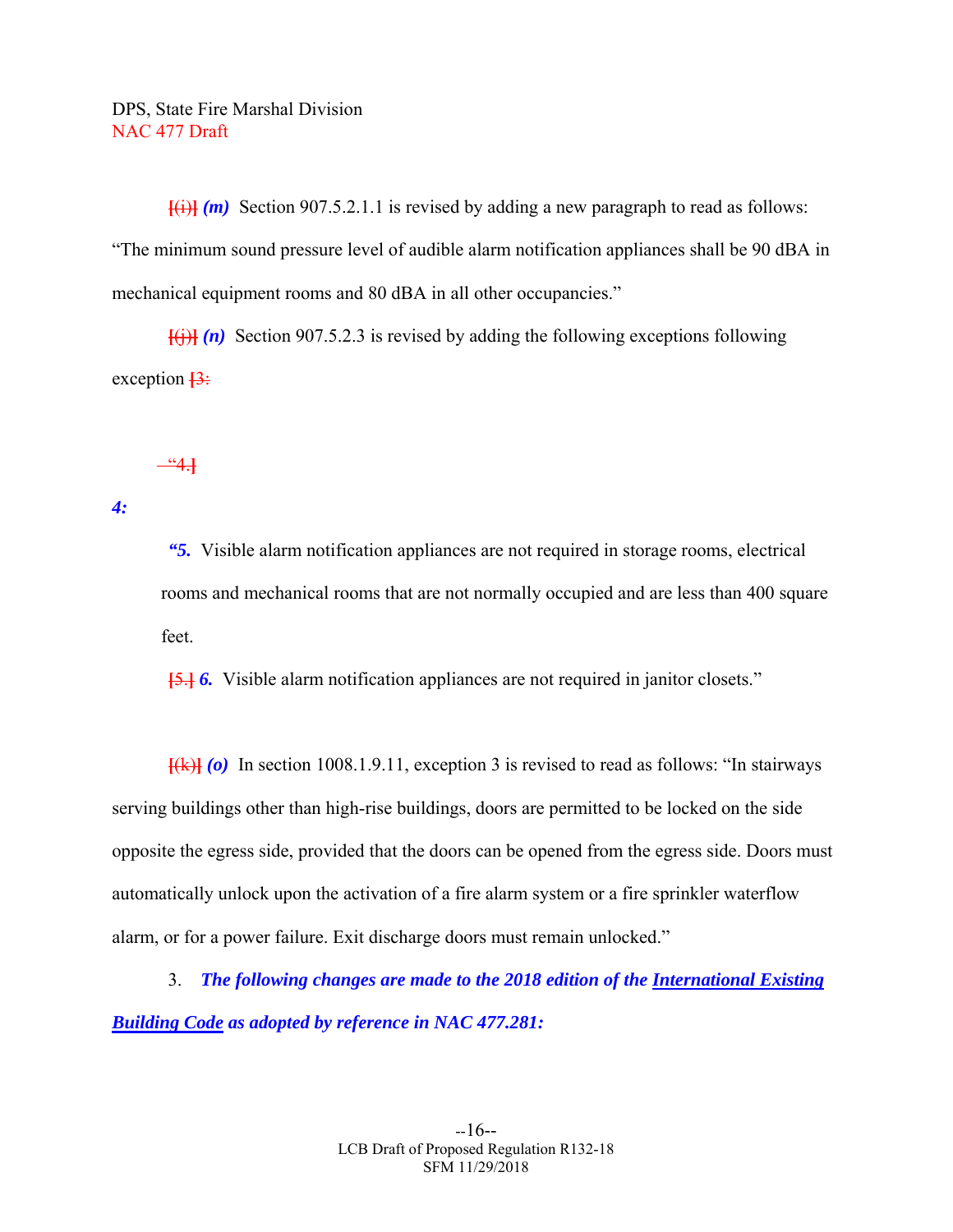*(a) "International Fuel Gas Code" is deleted and replaced with "N.F.P.A. Standard 54, as adopted by the Board for the Regulation of Liquefied Petroleum Gas in NAC 590.610."* 

 *(b) "International Mechanical Code" is deleted and replaced with "2018 Uniform Mechanical Code."* 

 *(c) "International Plumbing Code" is deleted and replaced with "2018 Uniform Plumbing Code."* 

 *4.* The following changes are made to the **[**2012**]** *2018* edition of the *International Wildland-Urban Interface Code* as adopted by reference in NAC 477.281:

(a) Section 106 is deleted.

(b) In section 108.4, "pursuant to Section 502" is deleted.

 (c) In section 302.3, "on a three-year basis or more frequently as deemed necessary by the legislative body" is deleted and replaced with "as deemed necessary by the code official."

 (d) Section 404.1 is revised by deleting "provided in order to qualify as a conforming water supply for the purpose of Table 503.1 or as."

(e) Chapter 5 is deleted.

(f) Section 602.1 is deleted.

(g) Section 603.2 is revised by deleting "Building or structures, constructed in

compliance with the conforming defensible space category of table 503.1, shall comply with the fuel modification distance contained in table 603.2."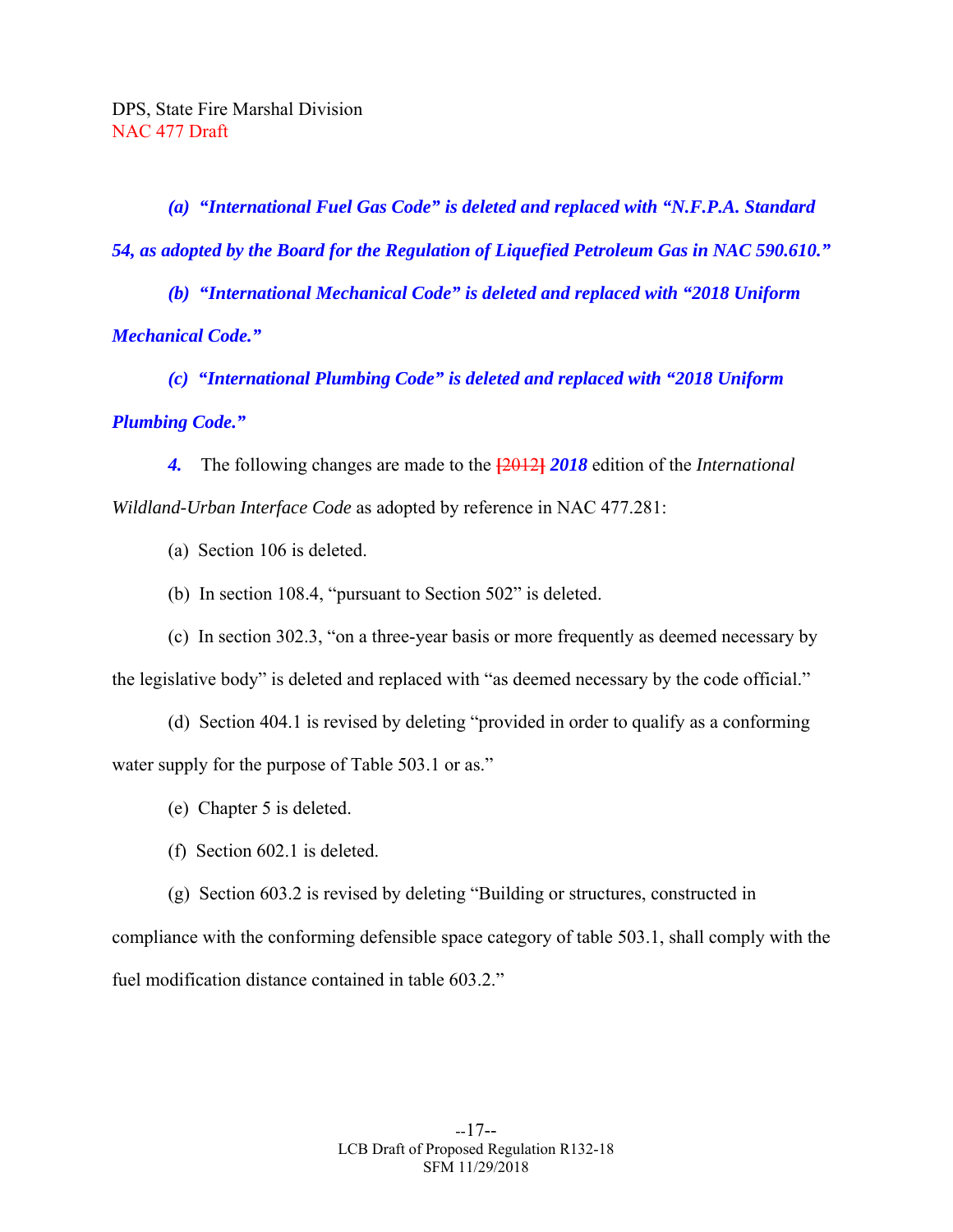(h) Section B101.1 is revised to read as follows: "Where required, vegetation management plans must be submitted to the code official and the State Forester Firewarden for review and approval as part of the plans required for a permit."

**[**4.**]** *5.* The following changes are made to the **[**2012**]** *2018* edition of the *Uniform Mechanical Code* as adopted by reference in NAC 477.281:

 (a) "International Fuel Gas Code" is deleted and replaced with "N.F.P.A. Standard 54, as adopted by the Board for the Regulation of Liquefied Petroleum Gas in NAC 590.610."

 (b) "International Plumbing Code" is deleted and replaced with **[**"2012**]** *"2018* Uniform Plumbing Code."

**[**5.**]** *6.* As used in this section, "casino" means any room in which gaming is conducted, including, without limitation, any bar, cocktail lounge or other facility housed therein as well as the area occupied by the games. The term does not include any establishment that is operated pursuant to a restricted license as defined in NRS 463.0189.

 **Sec. 10.** NAC 477.2833 is hereby amended to read as follows:

 477.2833 *1.* The State Fire Marshal hereby adopts by reference the **[**2012**]** *2016 Emergency Response Guidebook* published by the Pipeline and Hazardous Materials Safety Administration of the United States Department of Transportation **[**.

A copy of the**]** *and any subsequent revision of the publication that has been approved by the State Fire Marshal for use in this State. Each revision of the publication shall be deemed approved by the State Fire Marshal unless the State Fire Marshal disapproves of the revision within 180 days after the date of publication of the revision.*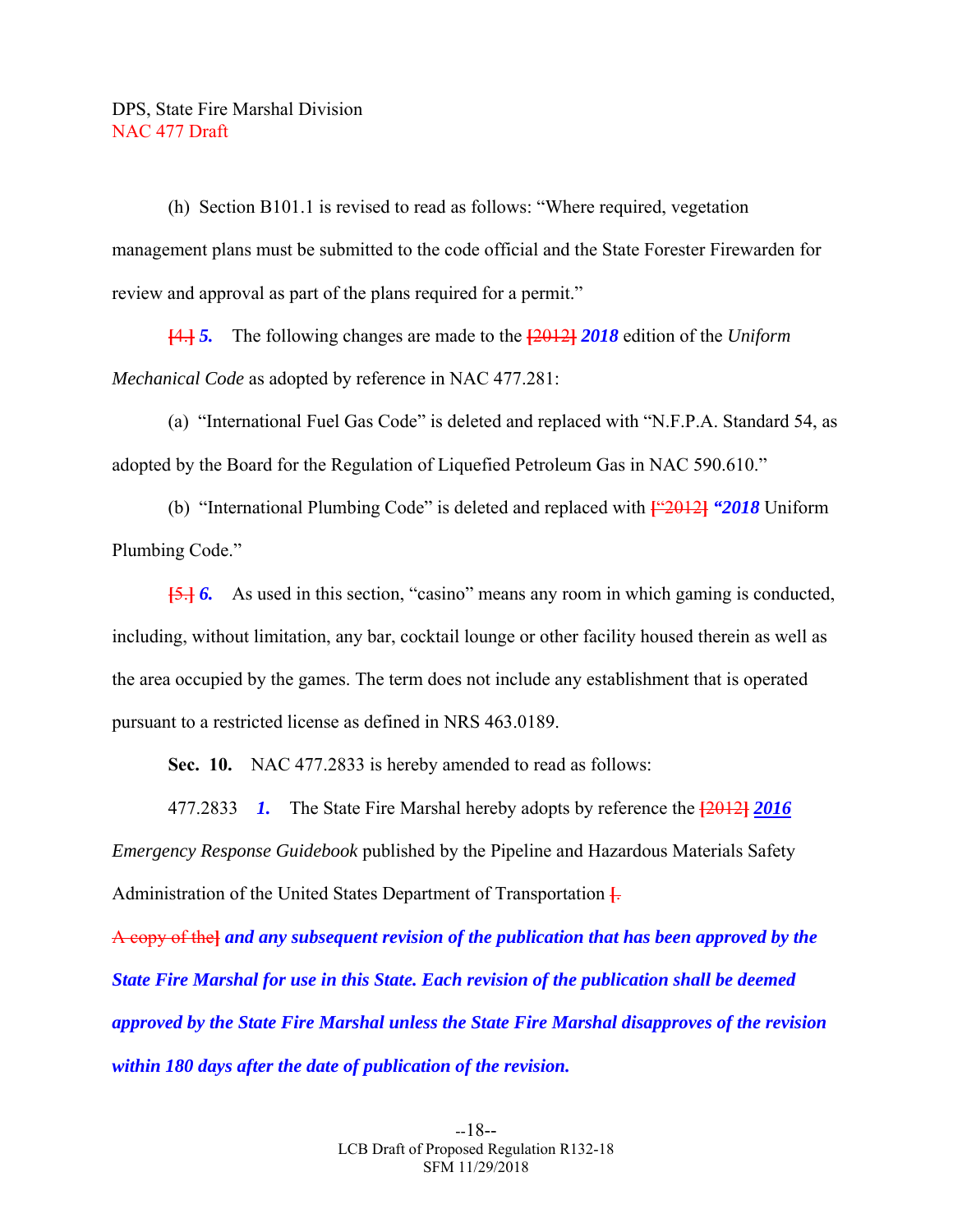*2. The most recent* publication **[**is**]** *of the Emergency Response Guidebook that has been approved by the State Fire Marshal will be* available **[**, free of charge, from the State Fire Marshal, 107 Jacobsen Way, Carson City, Nevada 89701, from**]** *for inspection at the office of*  the Division of Emergency Management of the Department of Public Safety, 2478 Fairview Drive, Carson City, Nevada 89701, or *may be obtained, free of charge, from the United States Department of Transportation* at the Internet address **[**http://phmsa.dot.gov.**]** *https://www.phmsa.dot.gov.* 

 *3. The State Fire Marshal will:* 

 *(a) Review each revision of the publication described in subsection 1 to ensure its suitability for this State; and* 

 *(b) File a copy of each revision of the publication described in subsection 1 that the State Fire Marshal approves with the Secretary of State and the State Library, Archives and Public Records Administrator.* 

 **Sec. 11.** NAC 477.2835 is hereby amended to read as follows:

 477.2835 1. Fire departments that provide training to firefighters using techniques or exercises which involve the use of fire or any device that produces or may be used to produce fire must follow the requirements set forth in N.F.P.A. Standard 1403, as adopted by reference in NAC 477.281, on live fire-training evolutions.

 2. Each person directly supervising a live fire-training evolution and each person managing a training program involving live fire-training evolutions must hold a certification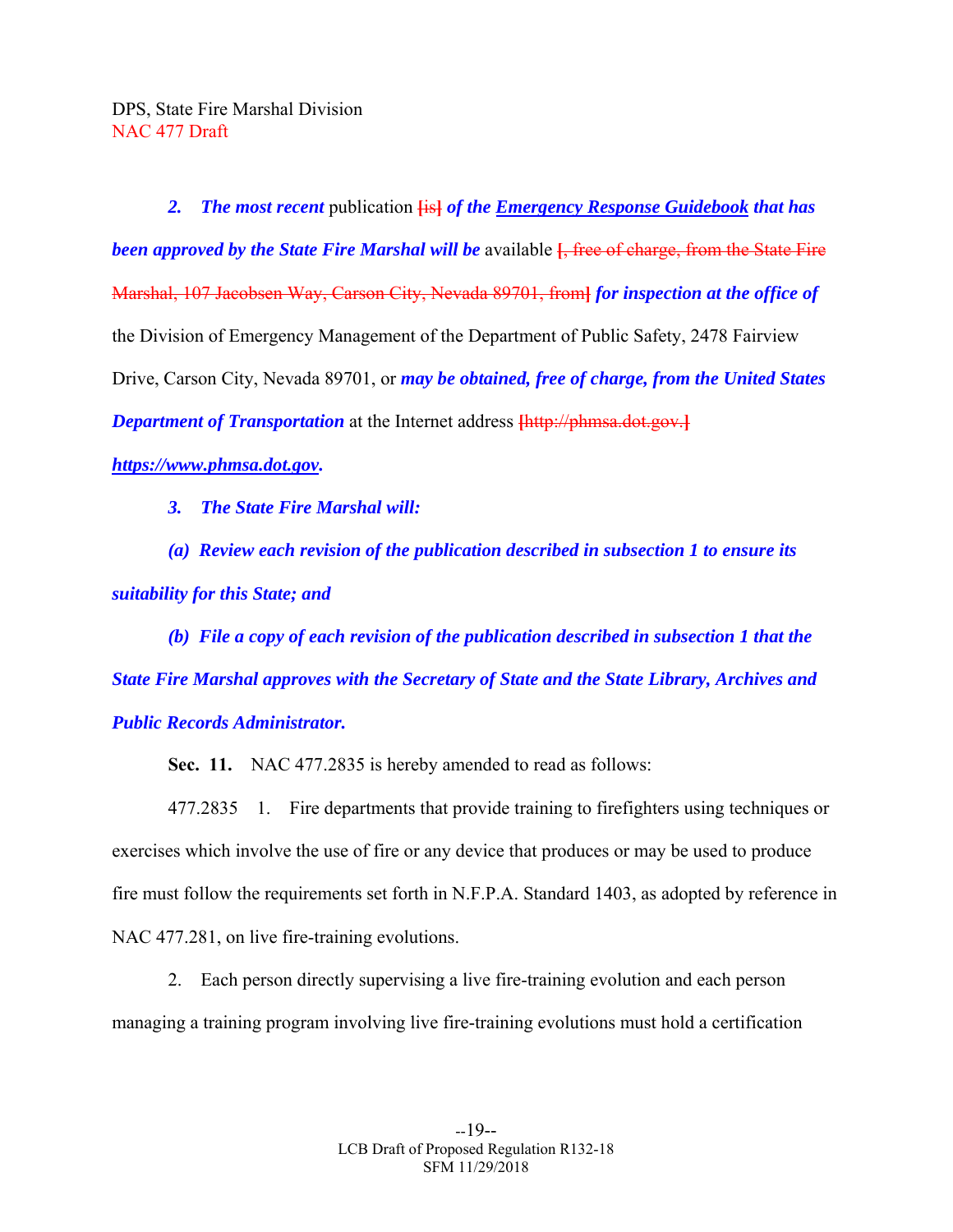from the State Fire Marshal as a Fire Service Instructor II or higher, as described in N.F.P.A. Standard 1041, as adopted by reference in subsection 5.

 3. The construction of each structure used for a live fire-training evolution must comply with the requirements set forth in N.F.P.A. Standard 1403, as adopted by reference in NAC 477.281, including, without limitation, design oversight and periodic inspection conducted by a person licensed in accordance with the provisions of chapter 625 of NRS who is working within his or her area of expertise.

 4. Any evaluation, inspection or modification of an acquired structure that is to be used for a live fire-training evolution must comply with the requirements set forth in N.F.P.A. Standard 1403, as adopted by reference in NAC 477.281.

 5. The State Fire Marshal hereby adopts by reference N.F.P.A. Standard 1041, 2012 edition, **[**.**]** *and any subsequent revision of the publication that has been approved by the State Fire Marshal for use in this State. Each revision of the publication shall be deemed approved by the State Fire Marshal unless the State Fire Marshal disapproves of the revision within 180 days after the date of publication of the revision.* A copy of *the most recent publication of* the standard *will be available for inspection at the main office of the State Fire Marshal and* may be obtained <del>Hor the price of \$36.50 from the N.F.P.A. by mail at 1 Batterymarch Park, Quincy,</del> Massachusetts 02169-7471 or**]** *, free of charge,* at the Internet address **http://www.nfpa.org**.

 *6. The State Fire Marshal will:* 

 *(a) Review each revision of the publication described in subsection 5 to ensure its suitability for this State; and*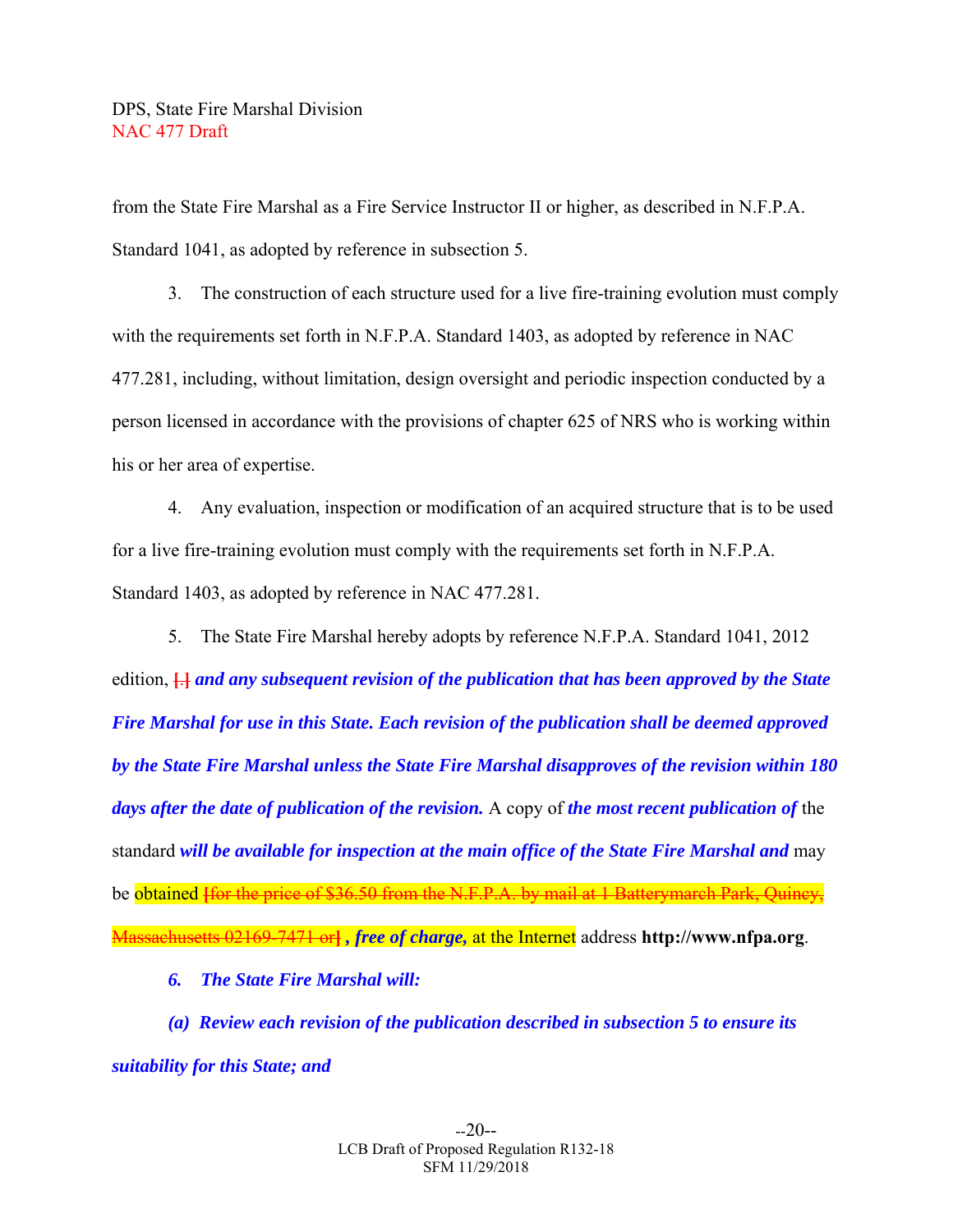*(b) File a copy of each revision of the publication described in subsection 5 that the State Fire Marshal approves with the Secretary of State and the State Library, Archives and Public Records Administrator.* 

**NAC 477.2835(cont.) Training of firefighters: Compliance with national standards. (NRS 477.030)** Local government, township, District or community that establish a paid or part paid fire department that have been given responsibility of organization and deployment of fire suppression operations, emergency medical operations and special operations must follow as the minimum training requirements of personnel as set forth in N.F.P.A. Standard 1001, as adopted by reference in NAC 477.281, operations to the public by a paid fire department.

## **Volunteer Fire Departments**

Local government, township, District as outlined in NRS 616A.145 or community that establish a volunteer fire department that have been given responsibility of organization and deployment of fire suppression operations, emergency medical operations and special operations must follow as the minimum training requirements of personnel as set forth in N.F.P.A. Standard 1720, as adopted by reference in NAC 477.281, operations to the public by a volunteer fire department.

## **Facility Fire Brigade**

 Industrial, commercial, institutional, or similar properties that establish a facility fire brigade must follow as the minimum training requirements of personnel as set forth in N.F.P.A. Standard 600 and 1081, as adopted by reference in NAC 477.281, operations of a fire brigade.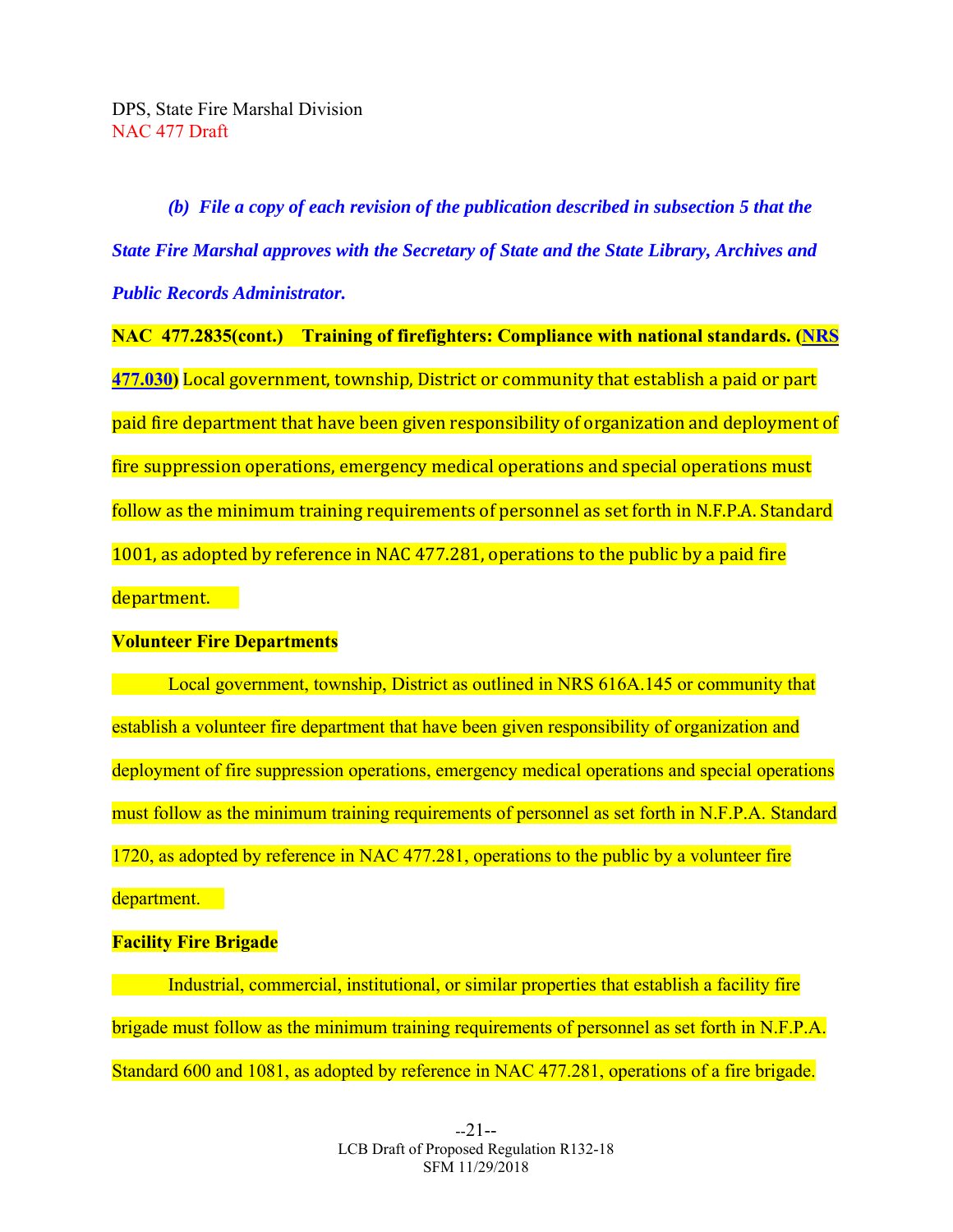#### **Wildland Fire Management**

 State and Local government, township, District as outlined in NRS 616A.145 or community that establish a fire protection organization on the management of wildland fire suppression; and Local government, township, or community through an agreement to respond to wildland fire, must follow as the minimum training requirements of personnel as set forth in N.F.P.A. Standard 1051 and 1143 or NWCG, as adopted by reference in NAC 477.281, wildland fire management.

**Sec. 12.** NAC 477.287 is hereby amended to read as follows:

 477.287 The State Fire Marshal may address, by variance, any requirement of the codes or standards adopted by him or her. The variance must provide an alternate *means and* method for satisfying the requirement that is being addressed by the variance. *The State Fire Marshal will evaluate the alternate means and method used to ensure that the means and method are at least equivalent with regard to quality, strength, effectiveness, fire resistance, durability and safety as the applicable provisions of NAC, and the codes and standards adopted by the State Fire Marshal.* 

 **Sec. 13.** NAC 477.288 is hereby amended to read as follows:

 477.288 1. A request by a local government for an interlocal agreement pursuant to the provisions of NRS 477.030 must:

 (a) Identify the local government and designate those persons who will represent the local government for the purposes of the interlocal agreement.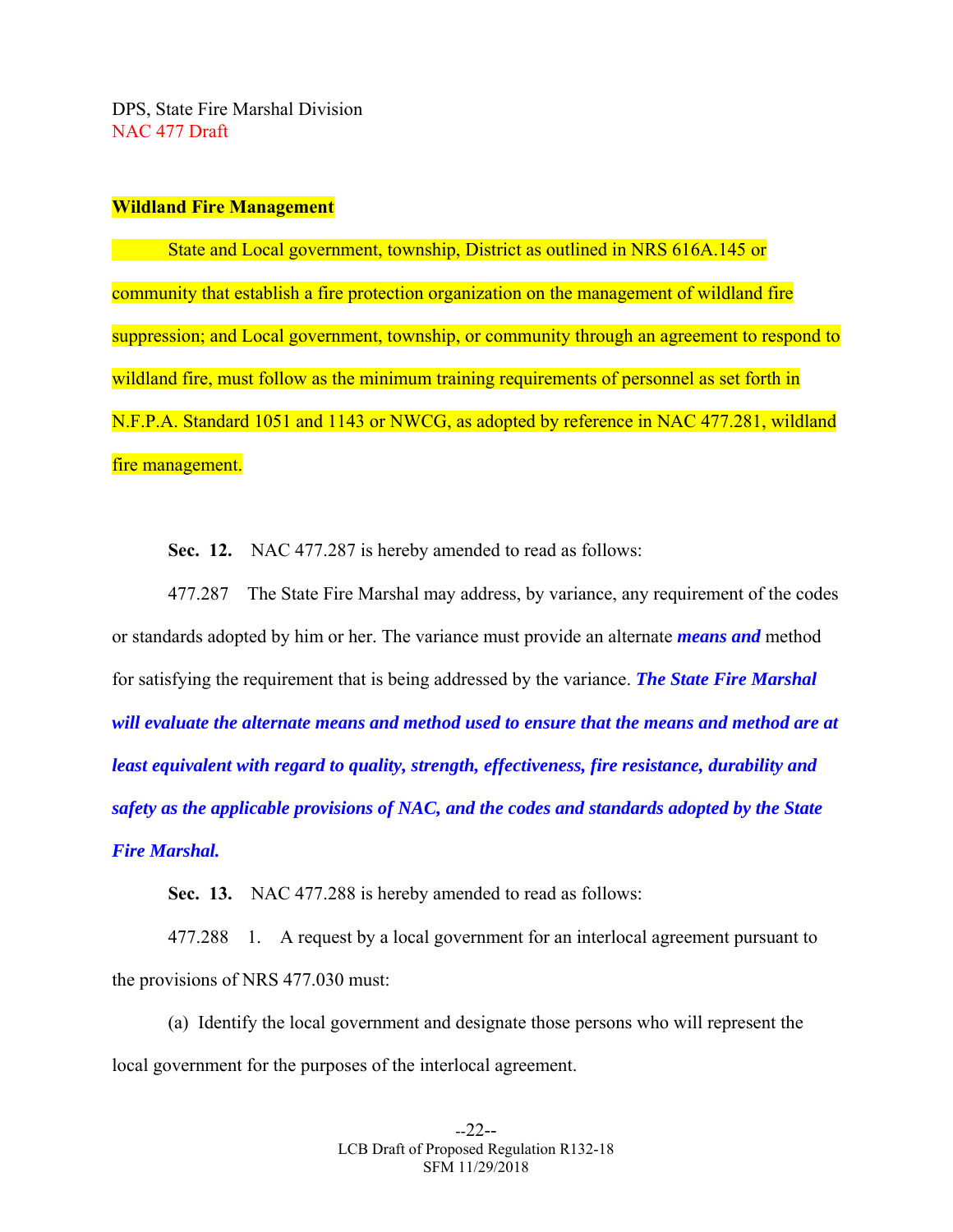(b) Be accompanied by an official resolution executed by the local government which petitions the State Fire Marshal to develop, in cooperation with the local government, an interlocal agreement and describes the authority or duties being requested for delegation.

 2. The State Fire Marshal, upon the receipt of such a request, will assign personnel from the State Fire Marshal Division to determine if the proposed program and the ability of the personnel of the local government are substantially equivalent to the program and ability of the State Fire Marshal.

 3. Personnel assigned by the State Fire Marshal pursuant to this section shall complete the review within 60 days and recommend that the request be approved, returned for further development or disapproved.

 4. The State Fire Marshal is the final administrative authority and will determine which authority or duties may be assigned to the local government pursuant to the interlocal agreement. The State Fire Marshal  $\frac{2}{1}$  *[may] will* require reports on the activities being performed pursuant to the provisions of an interlocal agreement.

 5. The State Fire Marshal may revoke an interlocal agreement with a local government if the local government fails to:

(a) Supply the required reports; or

 (b) Cooperate with the State Fire Marshal in verifying the equivalency of personnel and programs.

6. The State Fire Marshal will: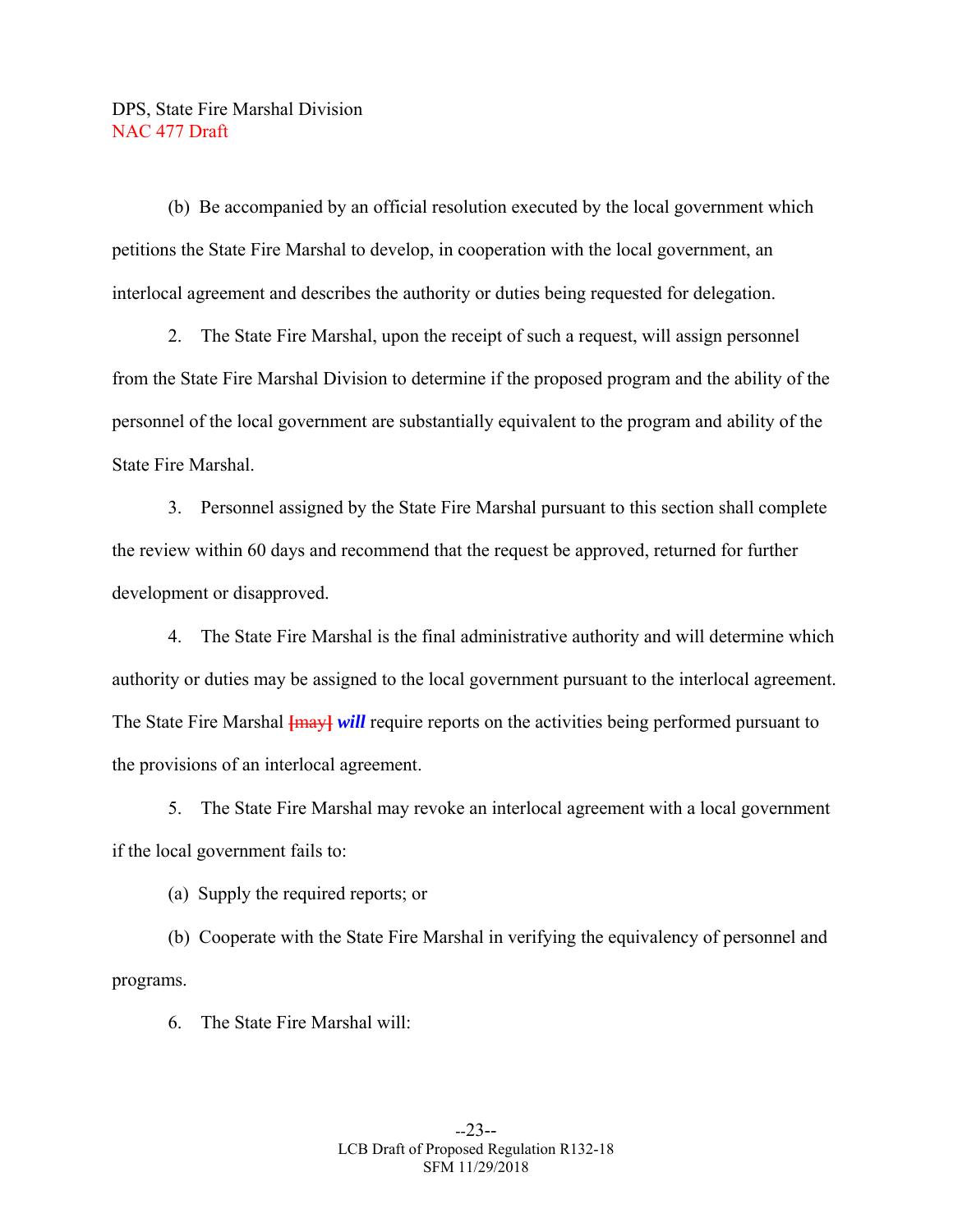(a) Notify the local government if he or she intends to improve, update or otherwise change any program which is part of an interlocal agreement with the local government; and

 (b) Allow adequate time for the local government to adjust its personnel, programs or training to conform with the change.

 **Sec. 14.** NAC 477.300 is hereby amended to read as follows:

 477.300 1. All applications for licenses or certificates must be made to the State Fire Marshal in the manner required by this chapter.

 2. A person who performs any of the following work in this State, other than as the employee of another, must obtain a license in accordance with this chapter and chapter 477 of NRS and shall require each person employed by him or her to perform that work to obtain the appropriate certificate of registration:

 (a) Selling, servicing, maintaining or installing any fire extinguisher, engineered or preengineered fixed fire extinguishing system, fire alarm system, fire detection system, automatic fire suppression system or fire standpipe system.

(b) Cleaning of a Type 1 hood and duct and the removal of fuel.

(c) Blasting and using commercial explosives.

(d) Using and handling of pyrotechnics.

(e) Installing medical gas systems.

 (f) Selling and installing heat detectors which will be used as devices for the early warning of fires.

(g) Installing, servicing and repairing of underground fire sprinkler systems.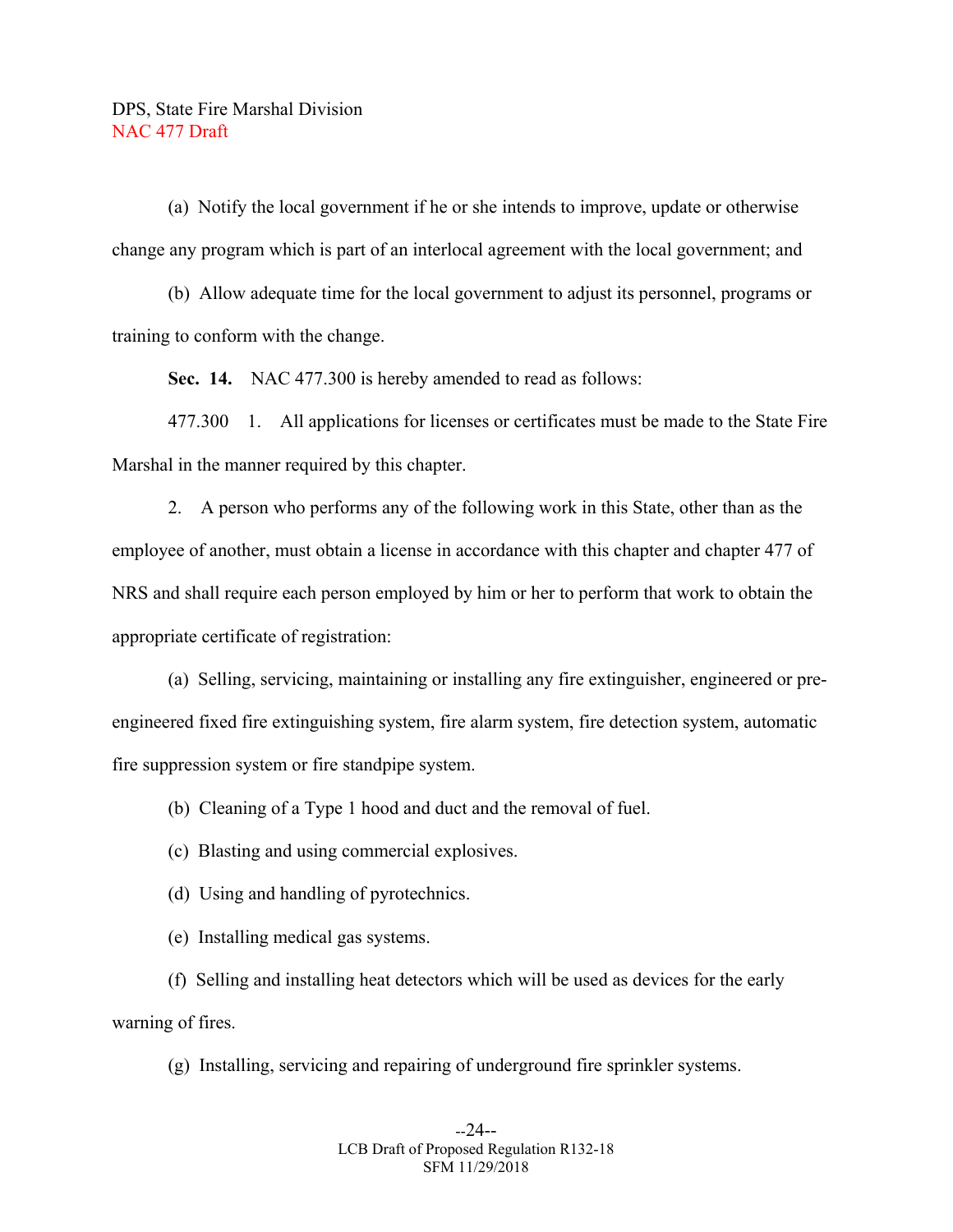- (h) Installing, servicing and repairing of underground fire hydrants.
- (i) Testing of **[**underground backflow.**]** *backflow assemblies.*
- (j) Flame effects.
- (k) Retail selling of portable fire extinguishers.
- (l) Performing work as a magician.
- (m) Furniture, fixture and equipment interior design.

 3. A person who acts as a fire performer or an apprentice fire performer must obtain a certificate of registration in accordance with this chapter and chapter 477 of NRS.

 4. The State Fire Marshal or the authorized representative of the State Fire Marshal may inspect vehicles, equipment, buildings, devices, premises or any area to be used in performing the activities permitted by the license or certificate.

 5. The State Fire Marshal or his or her authorized representative may send a written request to a licensed firm or a registrant requiring documentation to be provided to the State Fire Marshal, including, without limitation, documentation relating to services performed by the firm or registrant.

 6. A license or certificate issued by the State Fire Marshal remains the property of the State Fire Marshal Division and must be renewed as required by NAC 477.310. The license or certificate is not transferable, is revocable for cause and, except as otherwise provided in this chapter, will not be issued to any person who has not reached 18 years of age.

 7. A licensee shall comply with any regulation adopted by a local authority which is more stringent.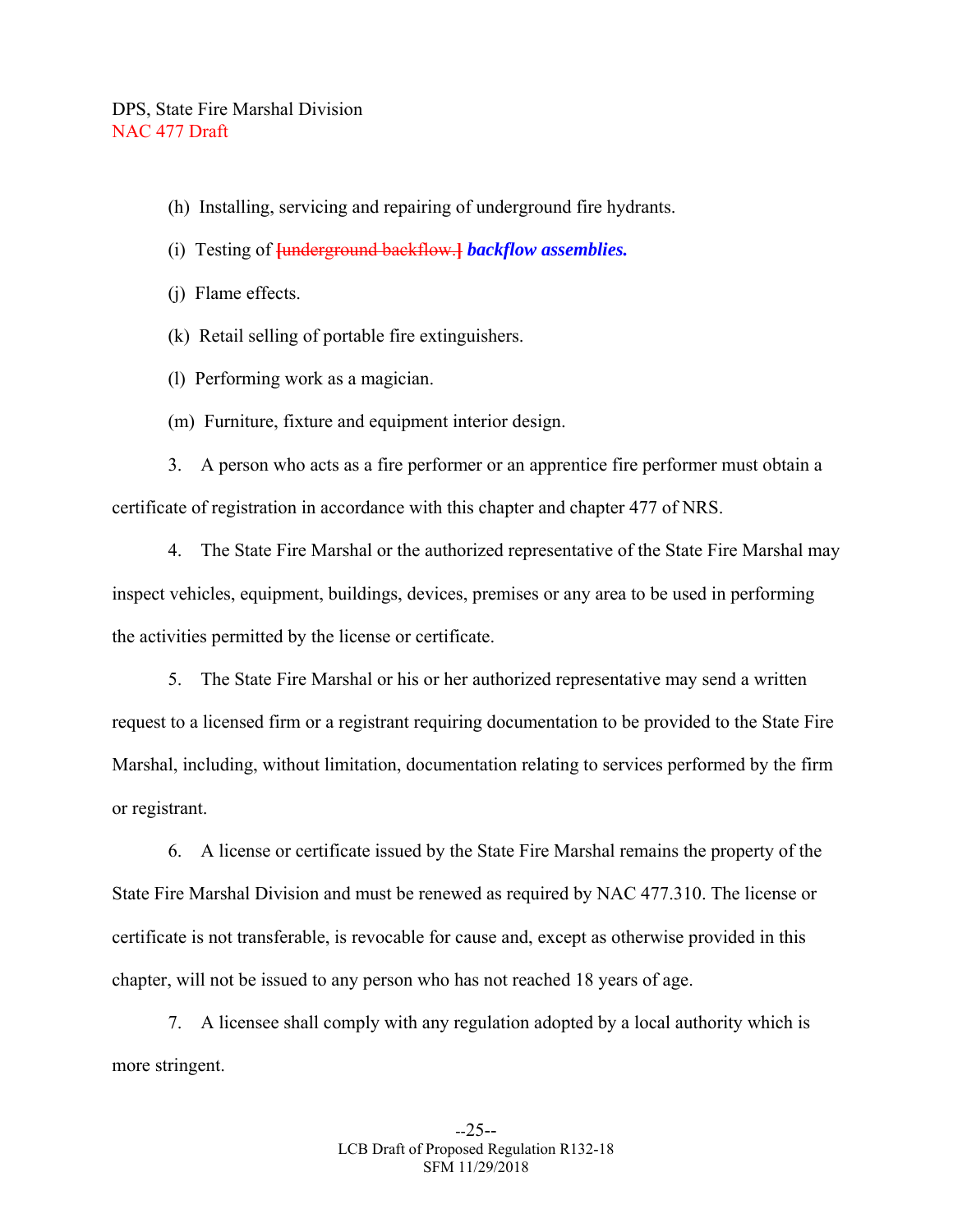8. All applications for a license for the installation and maintenance of systems for protection from fire must be accompanied by a letter of certification from a manufacturer or supplier of the system or material or parts for the system stating that the licensee has received parts and materials for the installation, maintenance, servicing, testing and inspection of those materials, items or systems.

 9. Any firm doing business in Nevada which must be licensed by the State Fire Marshal, must:

 (a) If applicable, have a valid state business **[**registration**]** *license* issued by the Secretary of State;

 (b) In all license applications and license renewal forms submitted to the State Fire Marshal, include the business identification number or other unique identification number assigned to the business by the Secretary of State; **[**and**]**

 (c) Be in compliance with all applicable regulations of the State Contractors' Board **[**.**]** *; and* 

 *(d) Maintain accurate records of all service performed and all installations and service agreements made by the firm. These records must be made available for inspection by the State Fire Marshal or his or her authorized representative during normal business hours.* 

10. A licensee shall:

 (a) Upon request from the State Fire Marshal or the authority having jurisdiction, immediately provide the password or any other information necessary to gain full access to any system for the protection from fire which is within the licensee's possession or control; and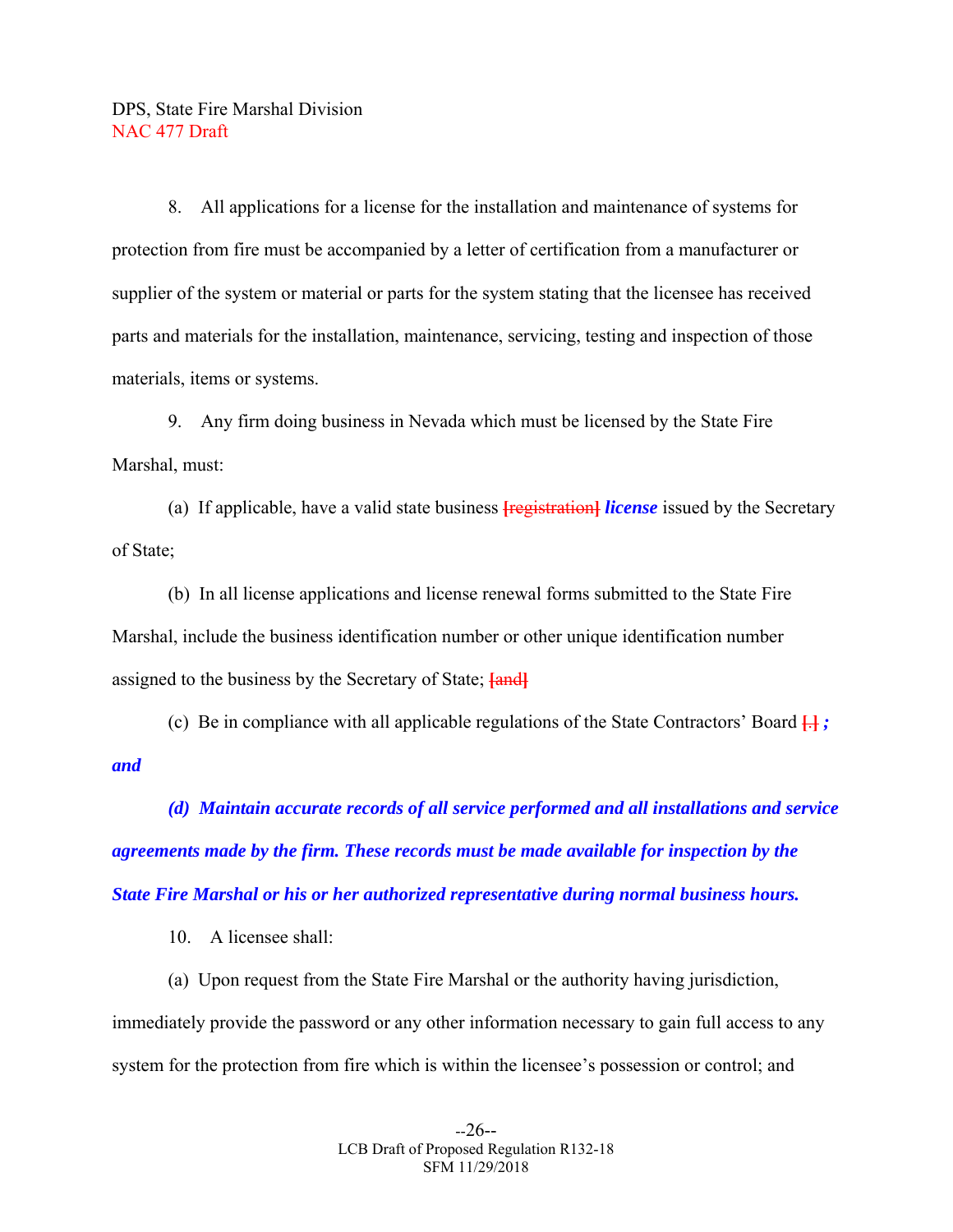(b) Upon termination of a service agreement with an owner of real property, immediately provide to the owner or his or her representative the password or any other information necessary to gain full access to any system for the protection from fire on or within the property.

 11. A holder of a certificate of registration other than a holder of a certificate of registration as a fire performer or an apprentice fire performer must:

 (a) Be present at all job sites on which work requiring a license pursuant to this section will be performed; and

(b) Directly supervise any employee that is not a holder of a certificate of registration.

12. A designer of fire sprinkler or alarm systems must:

 (a) Hold a *valid* Level II certification from the National Institute for Certification in Engineering Technologies (NICET), or an equivalent certification; or

 (b) **[**Be licensed**]** *Hold a valid license* as a professional engineer pursuant to chapter 625 of NRS.

13. A designer of special hazard suppression systems must:

 (a) Hold a *valid* Level II certification from the National Institute for Certification in Engineering Technologies (NICET), or an equivalent certification; or

 (b) **[**Be licensed**]** *Hold a valid license* as a professional engineer pursuant to chapter 625 of NRS.

 14. To obtain further information and copies of materials to receive a Level II certification from the National Institute for Certification in Engineering Technologies, a designer of fire sprinkler systems, alarm systems or special hazard suppression systems may contact the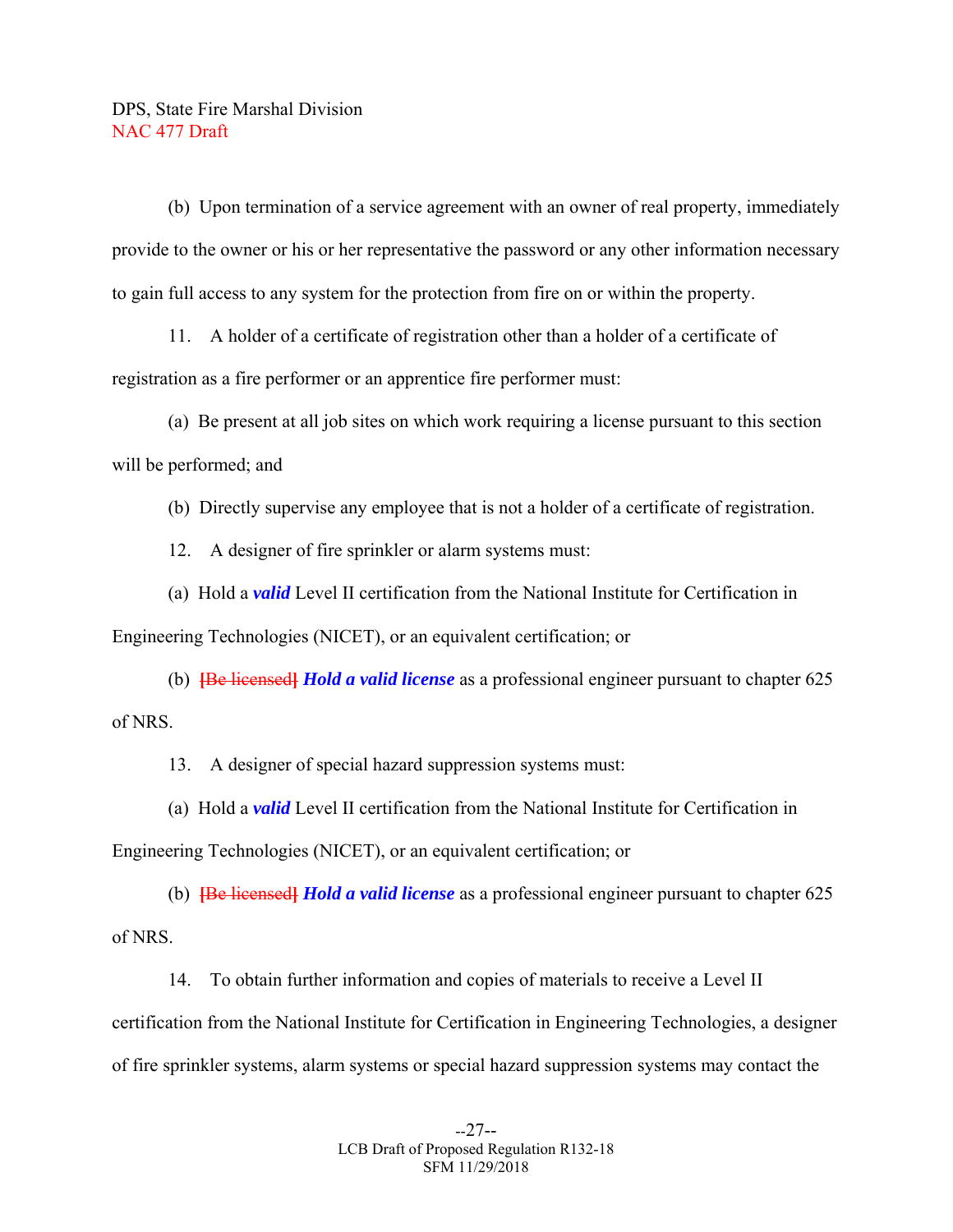National Institute for Certification in Engineering Technologies by mail at 1420 King Street, Alexandria, Virginia 22314-2794, or by telephone at (888) 476-4238.

 *15. A conviction of a felony is a basis for denial of a license or certificate of registration.* 

 **Sec. 15.** NAC 477.310 is hereby amended to read as follows:

 477.310 1. Except as otherwise provided in this chapter and chapter 477 of NRS, all original licenses and certificates of registration expire on December 31 of the year in which they are issued.

 2. Application for renewal must be made annually. The application must be accompanied by the appropriate fee. Renewals are valid from January 1 through December 31.

 3. If an application and the appropriate fee for renewal of a license or certificate of registration is not received by the State Fire Marshal on or before the date specified for renewal, then the firm or registrant holding the license or certificate of registration shall cease to perform those services authorized by the license or certificate of registration.

 4. If a certificate of registration has expired and the registrant desires to continue to perform the acts requiring a certificate of registration, the registrant must apply to the State Fire Marshal for an original certificate of registration and pay the full fee for certification. The State Fire Marshal may require the applicant to be retested.

 5. Any change of information on the license or certificate of registration must be reported to the State Fire Marshal in writing within 7 days after the change. A new license or certificate of registration will be issued upon notification and payment of the prescribed fee.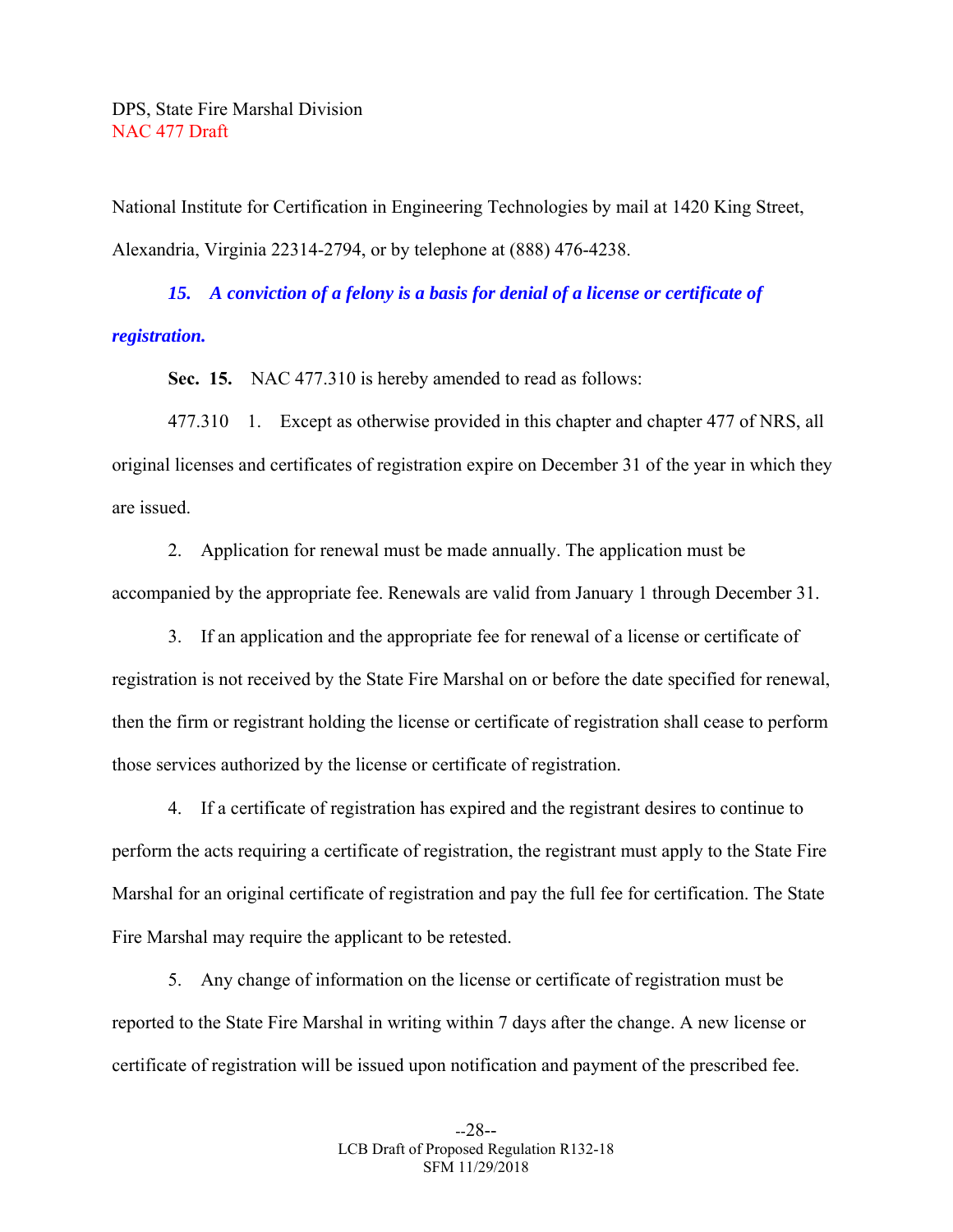6. Initial fees for a new license must be paid in full unless the fees are paid in the final quarter of the licensing year. Initial fees which are paid in the final quarter will be reduced by 50 percent.

 7. If a fee for a licensed firm is not paid by the time it is due, a late charge of 12 percent per month will be assessed as an administrative fee for processing. The charge will be assessed beginning at the end of the first business day after the fee is due. A licensed firm may not engage in any work authorized by this chapter or chapter 477 of NRS until the fee is paid.

 *8. Within 7 calendar days after employing a registrant or a new employee, a licensed firm shall report that fact and the name of the registrant or new employee to the State Fire Marshal. A licensed firm shall report any termination by a registrant within 7 calendar days after the termination.* 

**Sec. 16.** NAC 477.314 is hereby amended to read as follows:

 477.314 1. The State Fire Marshal may issue a certification to a person who successfully completes a specialized training course which has been:

(a) Developed by the State Fire Marshal;

- (b) Developed and given by the National Fire Academy; or
- (c) Approved *and recognized* by the State Fire Marshal.

*2. Certifications for courses shall be issued using the requirements in the Nevada Fire Service Professional Qualifications Manual.* 

2. The person must apply for certification in accordance with the provisions of this

chapter and the applicable national guidelines adopted pursuant to this chapter.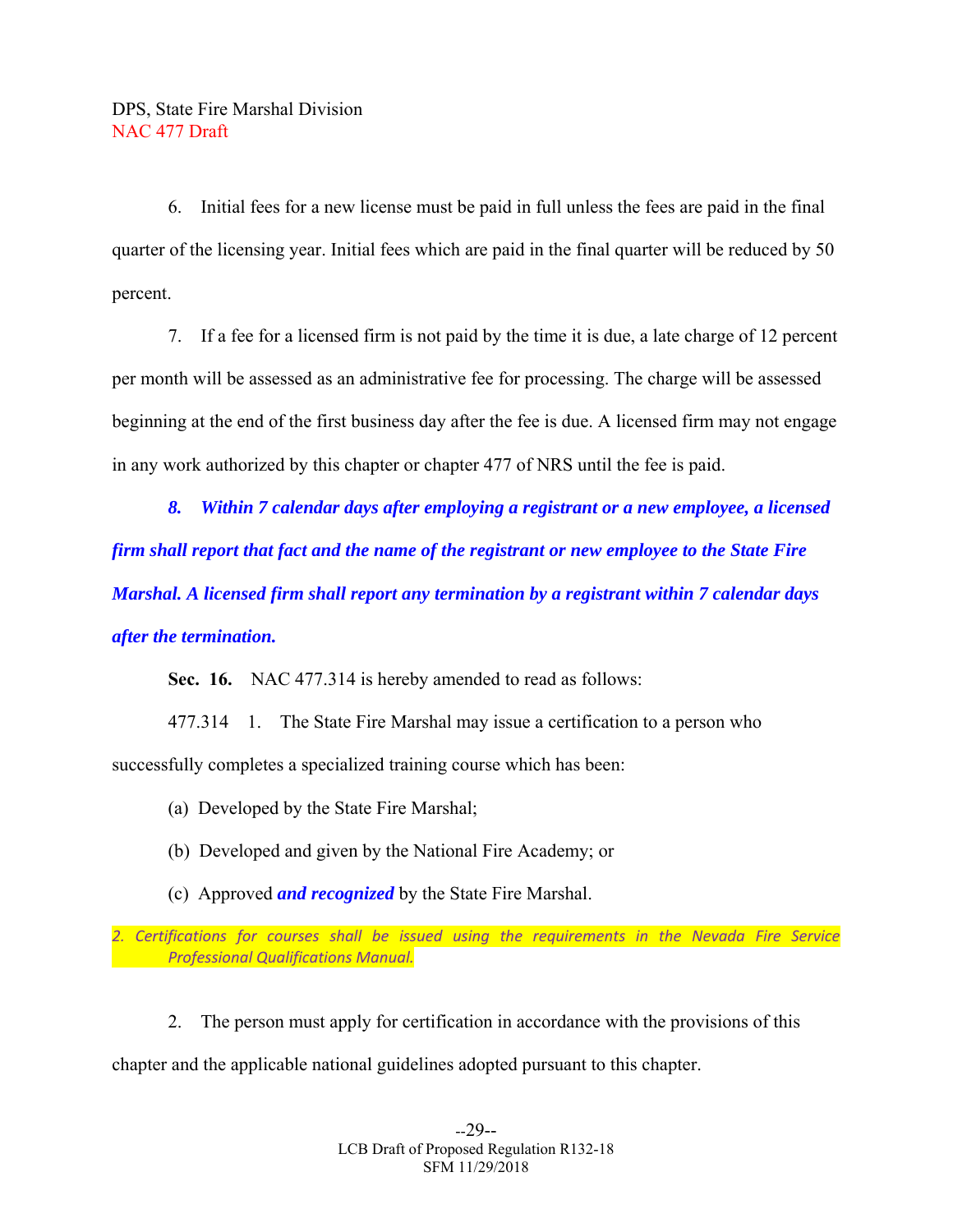3. An instructor for a course must be accredited by the State Fire Marshal before the instructor may instruct the course.

 4. The State Fire Marshal may charge for certification a reasonable fee pursuant to the provisions of this chapter plus the actual cost expended to evaluate the course.

 **Sec. 17.** NAC 477.3142 is hereby amended to read as follows:

 477.3142 1. A person who requests certification must submit an application for the approval of the proposed course which includes:

 (a) An outline of the course and a list of reference materials to be used in the course. At least 85 percent of the course must refer to material which is *approved and* recognized by the State Fire Marshal **[**.**]** *, including, without limitation, information provided pursuant to NAC 477.3146.*

(b) A manual or handout to be used by the students in the course.

(c) A manual to be used by the instructor of the course.

(d) A list of visual aids to be used in the course.

2. The State Fire Marshal will evaluate the proposed course within 45 days after

receiving an application for certification and determine whether to certify the course.

 3. The State Fire Marshal may charge the person requesting certification of a course pursuant to this section the actual cost of evaluating the course.

 4. If a course is approved and the applicable fees are collected, the State Fire Marshal will add the course to the list of training courses which are approved by him or her.

 **Sec. 18.** NAC 477.323 is hereby amended to read as follows: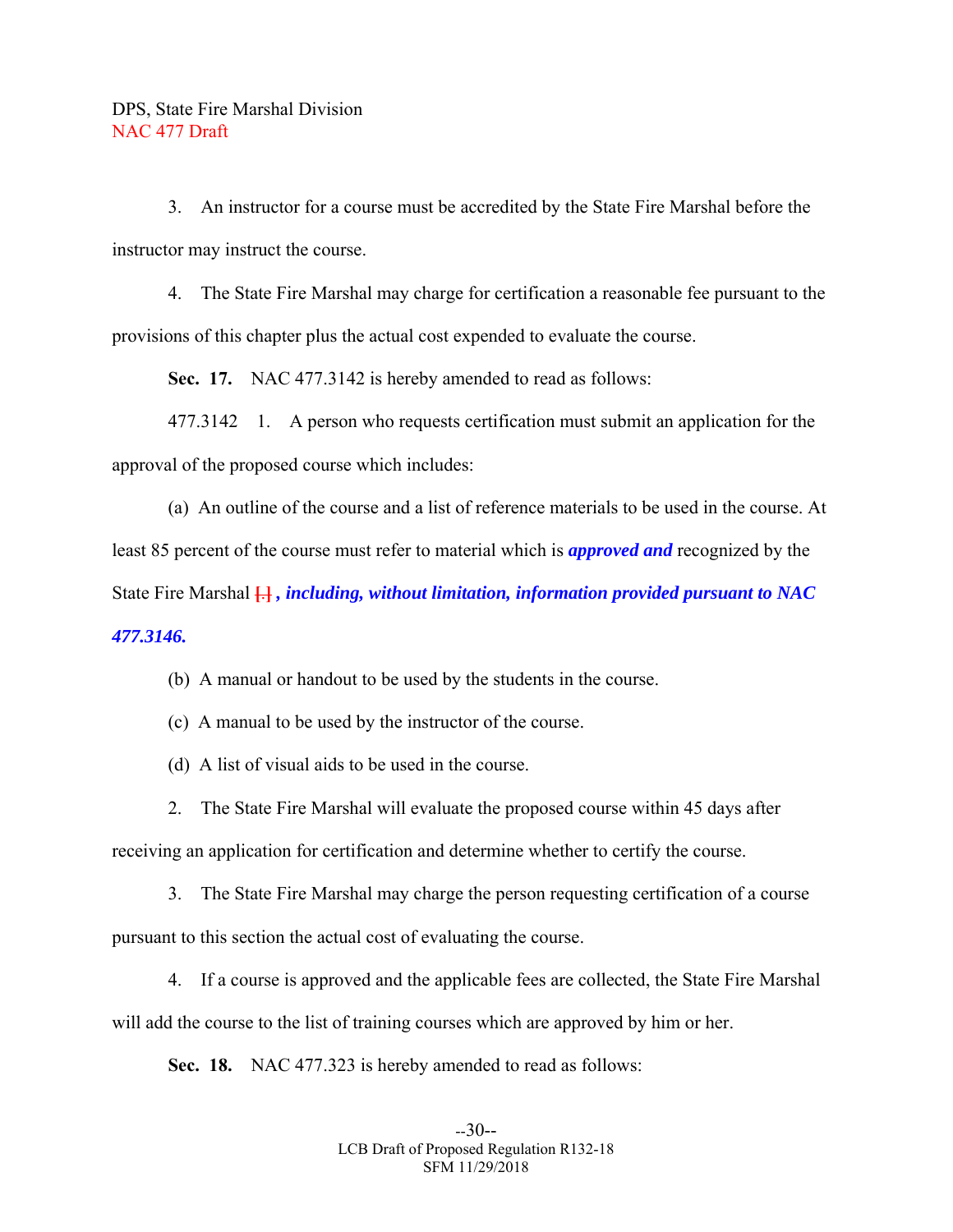477.323 1. A person shall not store a hazardous material in excess of the amount set forth in the *International Fire Code*, **[**2012**]** *2018* edition, as adopted by reference pursuant to NAC 477.281, unless he or she has been issued an operational permit by the State Fire Marshal to store that material. A permit must be renewed annually.

 2. Permits may be revoked or suspended when, after investigation, the State Fire Marshal determines that:

(a) The permit is being used by a person other than the person to whom it was issued.

(b) The permit is being used for a location other than that for which it was issued.

(c) Any of the conditions or limitations set forth in the permit have been violated.

 (d) The holder of the permit has failed, refused or neglected to comply with any order or notice served upon him or her under the provisions of this chapter within the time provided therein.

 (e) A false statement or misrepresentation as to a material fact was made in the application for the permit or the plans on which the permit was based.

 3. The State Fire Marshal may suspend or revoke any permit if an inspection or investigation reveals a hazardous condition that endangers the safety of any person, or if the holder of the permit is not in compliance with this section. The State Fire Marshal may reinstate a suspended permit after the holder of the permit has paid the annual fee and corrected all deficiencies identified. A permit that has been revoked will not be reissued. A suspension will not exceed 24 months, after which the permit will be reissued or revoked.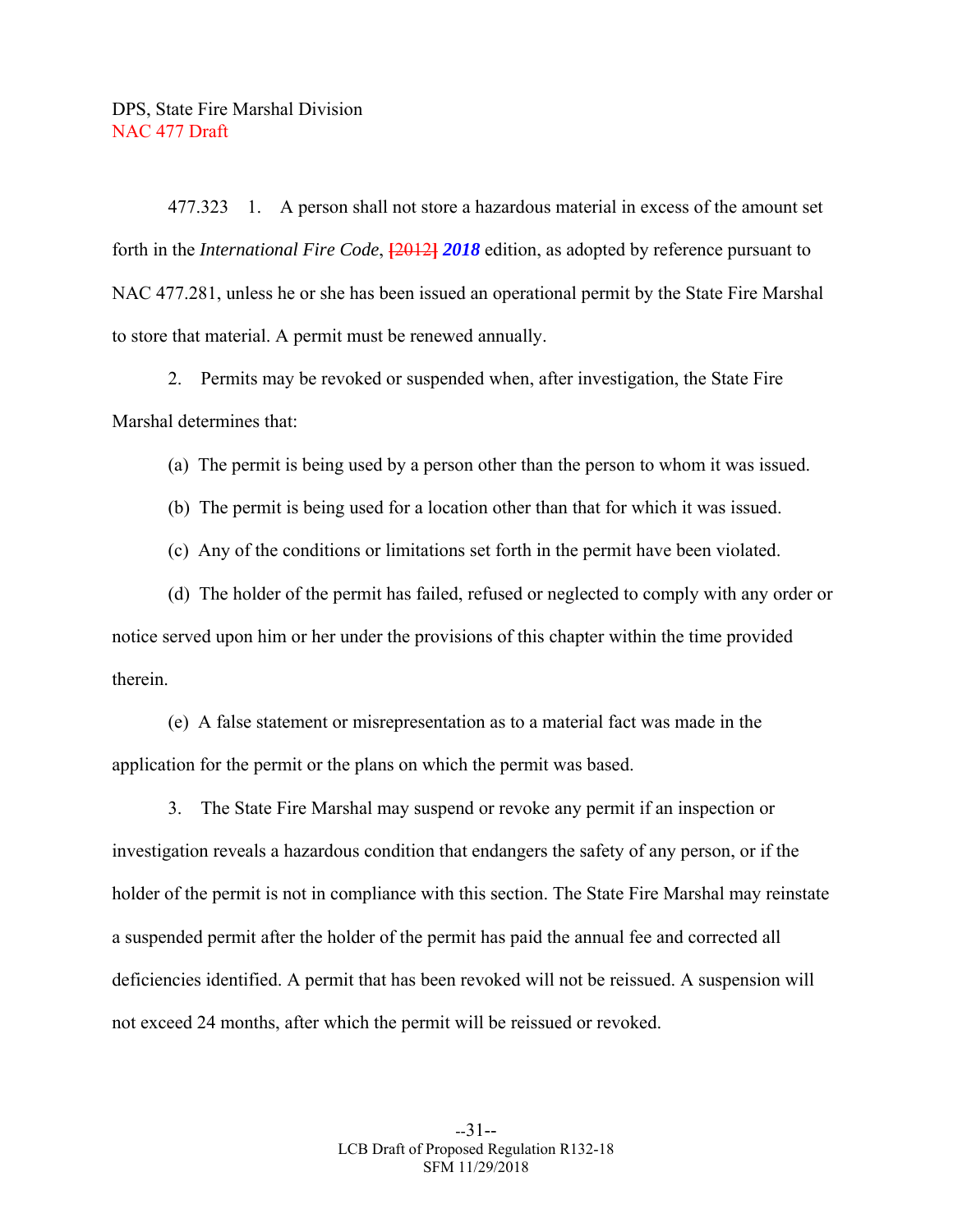4. A permit may be issued to store, transport on-site, dispense, use or handle hazardous materials in excess of the amount listed in the *International Fire Code*, **[**2012**]** *2018* edition, section 105.6.20, for a fee of **[**\$90.**]** *\$150.*

 5. The State Fire Marshal will issue an operational permit for the manufacture, storage, sale and handling of explosives, blasting agents or fireworks for a fee of \$1,100 and, in addition thereto, may charge a fee of \$110 for each building or structure at the facility and an amount equal to the actual expenses incurred for travel, salaries and administrative expenses.

 6. The \$60 surcharge required by NRS 477.045 will be collected on all permits to store hazardous materials, in addition to any other fees.

 7. A permit expires on March 1 of each year and must be renewed annually on or before March 1 by paying the appropriate fee. *If a fee for a permit is not paid by the time it is due, a late charge of 12 percent per month will be assessed as an administrative fee for processing. The charge will be assessed beginning at the end of the first business day after the fee is due. A holder of a permit may not engage in any work authorized by this chapter or chapter 477 of NRS until the fee is paid.*

 8. Revocation or suspension of a permit does not preclude the State Fire Marshal from proceeding with a criminal investigation. Evidence from a criminal investigation may be used as evidence in an administrative hearing for the revocation or suspension of a permit.

 9. If a holder of a permit or an applicant for a permit intends to terminate the storage, dispensing, handling or use of hazardous materials at a facility, the holder or applicant must submit a plan to the State Fire Marshal outlining the proposed termination of the storage,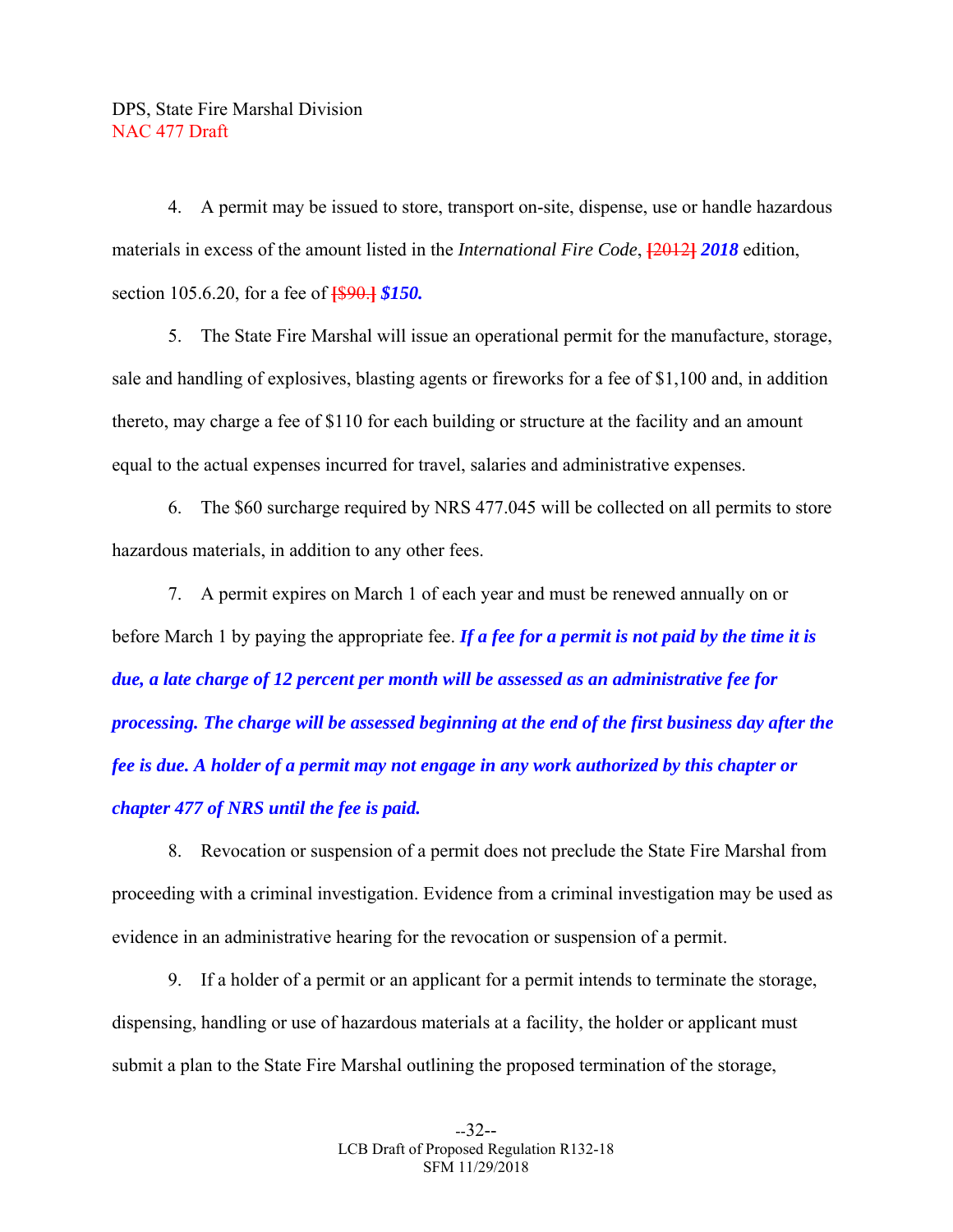dispensing, handling or use of the hazardous materials at least 30 days before the date on which the facility is to be closed. The plan must demonstrate that the reported quantities of materials have been or will be transported, disposed of or removed in a manner that presents no hazardous conditions to any person or property.

 10. If a person is required to report hazardous materials to the State Emergency Response Commission, the person must obtain a permit from the State Fire Marshal for such hazardous materials.

 **Sec. 19.** NAC 477.325 is hereby amended to read as follows:

477.325 1. Except as otherwise provided in this chapter, the schedule of fees for:

 (a) A license to install or maintain portable fire extinguishers and fixed systems and a blaster's certificate of registration is as follows:

| \$528.00                                                          |
|-------------------------------------------------------------------|
|                                                                   |
| 429.00                                                            |
| (3) Type B-C or B-D for Type B with hydrostatic service (C is low |
|                                                                   |
| 450.00                                                            |
| (4) Type E for fixed fire extinguishing systems:                  |
|                                                                   |
| <i><b>165.00</b></i>                                              |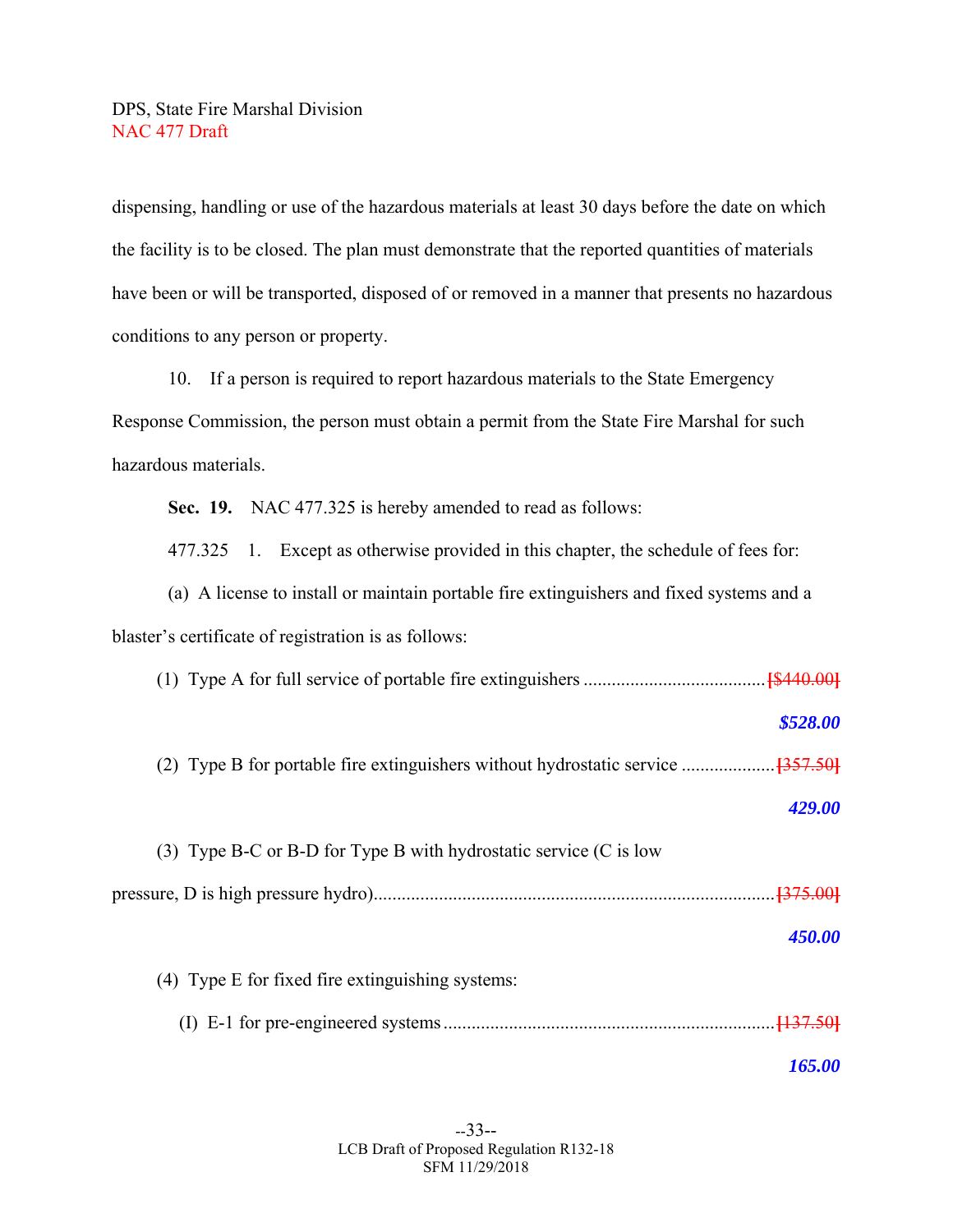| 165.00                                                                |
|-----------------------------------------------------------------------|
|                                                                       |
| 165.00                                                                |
|                                                                       |
| 528.00                                                                |
| (6) Type G for automatic sprinkler systems, except those covered by   |
|                                                                       |
| 528.00                                                                |
| (7) Type G-U for all underground private fire service mains and their |
|                                                                       |
| 297.00                                                                |
|                                                                       |
| 297.00                                                                |
|                                                                       |
| 297.00                                                                |
|                                                                       |
| 528.00                                                                |
| .440.00                                                               |
| 528.00                                                                |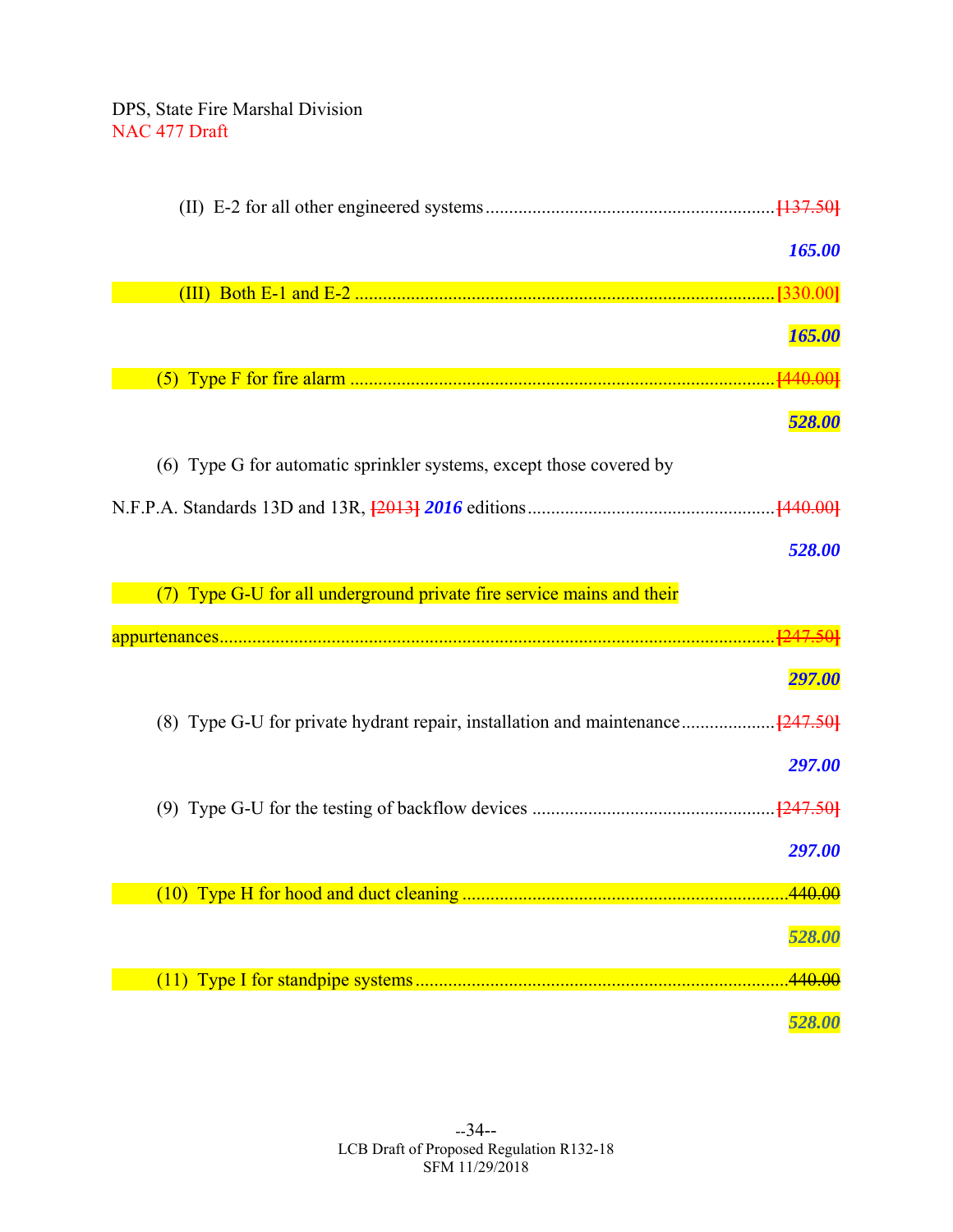| (12) Type J for systems classified pursuant to N.F.P.A. Standards 13D and | 440.00              |
|---------------------------------------------------------------------------|---------------------|
|                                                                           |                     |
|                                                                           | 528.00              |
|                                                                           | .55.00              |
|                                                                           | 66.00               |
| (14)                                                                      | .55.00              |
|                                                                           | 66.00               |
|                                                                           | .247.50             |
|                                                                           | 297.00              |
| (16) Type EWD (Early Warning Device) license to sell or install heat      | . <del>110.00</del> |
|                                                                           |                     |
|                                                                           |                     |
|                                                                           | 132.00              |
|                                                                           |                     |
|                                                                           | .71.50              |
|                                                                           | 85.00               |
| (c)                                                                       | <del>33.00</del>    |
|                                                                           | <i><b>40.00</b></i> |
|                                                                           | .44.00              |
|                                                                           | <b>14.00</b>        |
|                                                                           | .44.00              |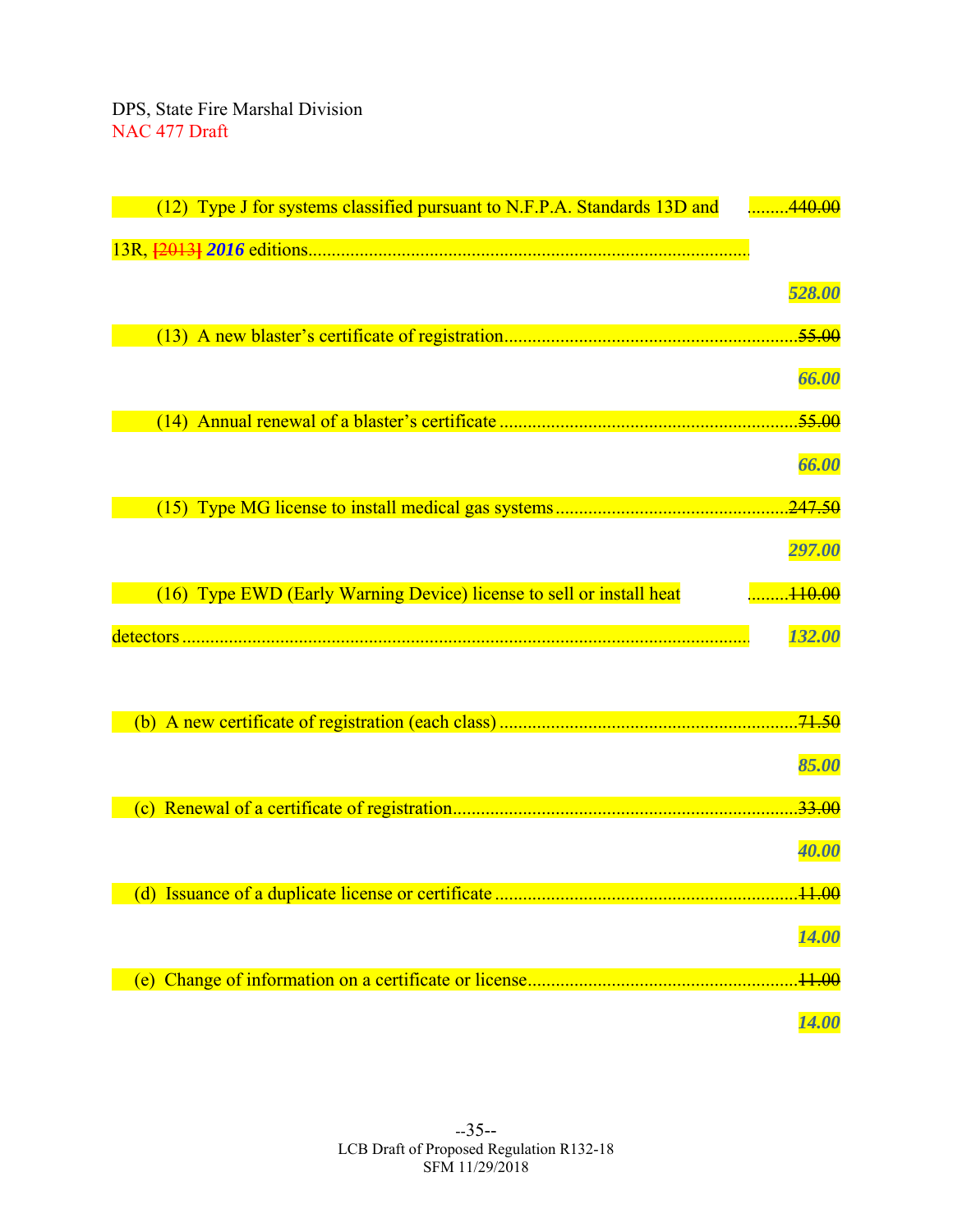|                                                                            | 31.00               |
|----------------------------------------------------------------------------|---------------------|
|                                                                            | .22.00              |
|                                                                            |                     |
|                                                                            | <i><b>25.00</b></i> |
| (h) A certificate of registration and license for codes and regulations in |                     |
|                                                                            |                     |
|                                                                            | 120.00              |
|                                                                            |                     |
| (i) Renewal of a certificate of registration and license for codes and     | <del>.50.00</del>   |
|                                                                            |                     |
|                                                                            |                     |
|                                                                            |                     |

**[**(j) A copy of the regulations of the State Fire Marshal ................................................... 11.00**]**

 2. The fees for a license do not apply to this State or its political subdivisions. The fees for certificates of registration apply in all cases. A certificate of registration operates as a license for a person to perform a specific job for a company licensed pursuant to this chapter and chapter 477 of NRS.

 3. The State Fire Marshal will refund the fee for a license, less an administrative fee of \$38.50, if a written request for a refund, stating that the licensee has not, after being licensed, engaged in any of the activities for which the license is issued, is received by the State Fire Marshal within 30 days after the date of the issuance of the license.

 4. The following fees are established for the administrative and regulatory services of the State Fire Marshal Division: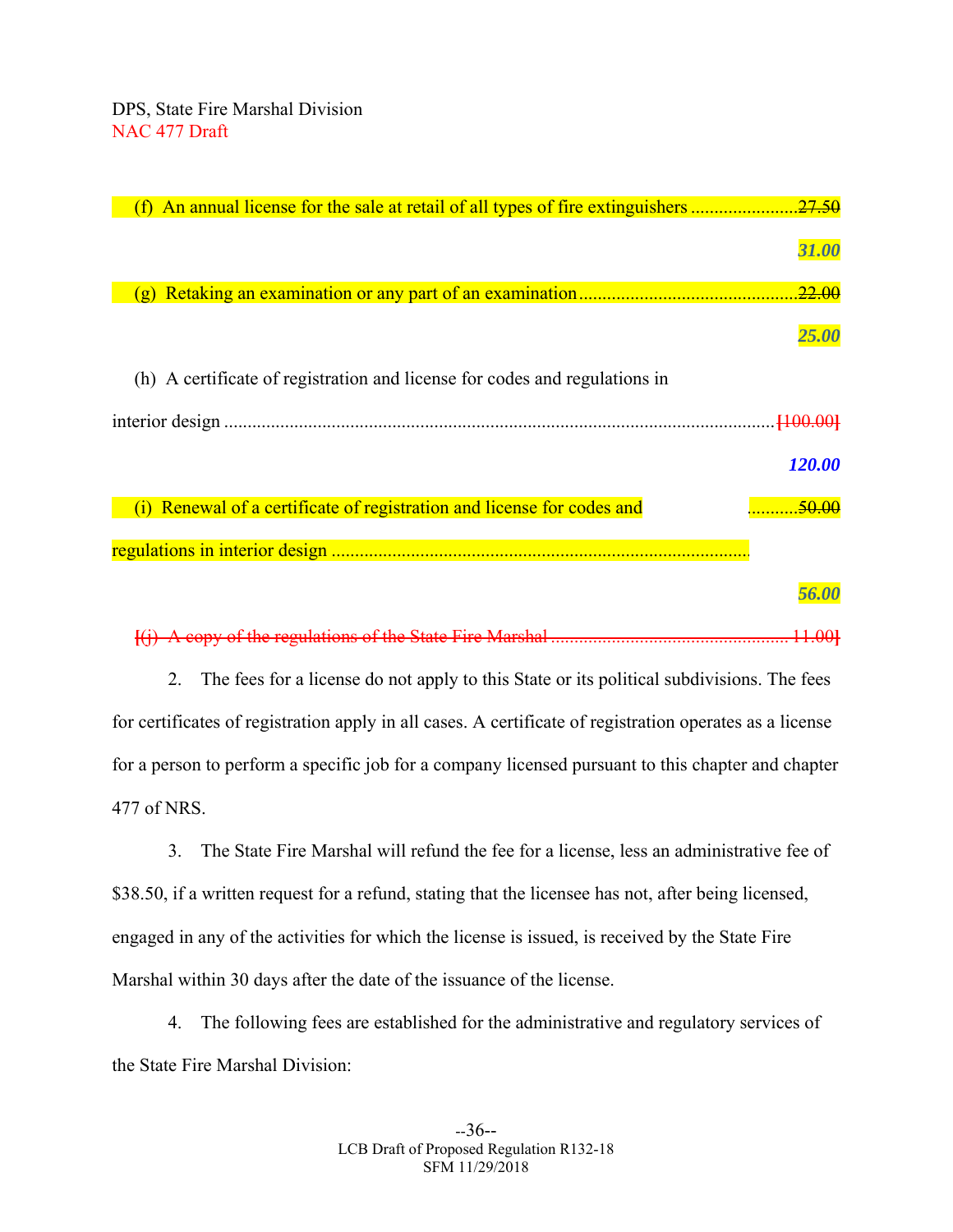- (a) All copy service will be at the rate of 50 cents for each page.
- (b) Fees for investigative services are as follows:
	- (1) For expert testimony rendered by the Division in a civil proceeding, the fee of

\$110 for each hour of testimony or research will be charged.

(2) The actual costs for an investigation must be paid by the person investigated

if the person is found guilty.

(3) Investigative and hearing costs must be paid by the person investigated, if the

hearing officer finds in favor of the State Fire Marshal.

(c) The fee for the issuance of a license or certificate of compliance is \$22. The State

Fire Marshal will issue a certificate of compliance:

- (1) Annually for a licensed facility; or
- (2) For a facility which is not licensed, annually after an inspection and the

removal of deficiencies, if any.

 (d) The State Fire Marshal may charge a fee for any other inspection services. The rate for this fee is \$38.50 per hour or any fraction thereof. The first inspection may be conducted at no charge. A fee for subsequent reinspection's will be charged for the actual cost of travel, salaries and administrative expenses in addition to the inspection fee. The State Fire Marshal may charge a fee for the following services on an hourly cost of the salaries and administrative expenses for:

- Inspections outside of normal business hours.
- Request for immediate review of plans to expedite project. The State Fire Marshal will calculate its hourly costs based on the average amount the State Fire Marshal pays for the position of employment which is applicable to the service being provided, including, without limitation, inspectors and plan checkers
	- Additional reviews of plans or specifications required by changes, additions or alterations to the plans or specifications.
	- Reviews of requests to use alternate materials, designs, methods of construction or equipment.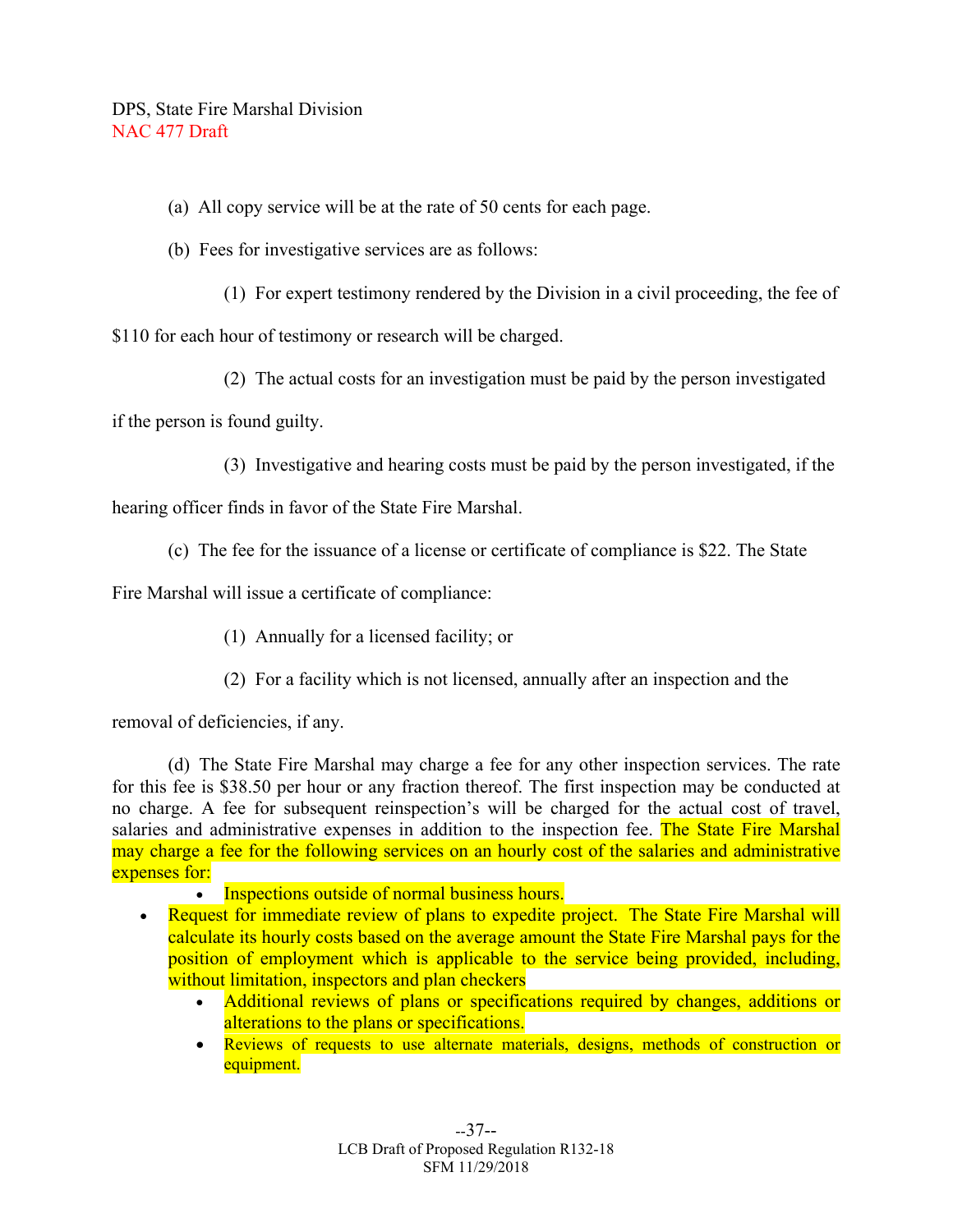(e) The fee for witnessing any test for acceptance is \$22 *\$25.00* for each test requiring a separate fee for certification.

 (f) A fee may be charged for the costs associated with providing training programs. The State Fire Marshal may waive this fee if a reasonable justification for doing so is provided.

 (g) Instructional supplies and materials will be supplied at the approximate cost of providing them.

 (h) Fees for instructors are **[**\$22**]** *\$55.30* per hour, or as set by contract for specific classes, plus per diem and travel expenses.

 (i) Any additional costs for service will be added, as well as an administrative fee of 5.5 percent of the total cost of each program.

 (j) Costs of certification are based upon hours of training, but will not exceed \$22. Fees will be charged for any certification other than:

 (1) Initial firefighter certification I and II for a member of a volunteer fire department; or

 (2) Certification for hazardous materials awareness and operations for all first responders for a governmental agency.

 (k) Additional fees equal to those charged for initial testing will be charged for retesting those who fail.

 (l) The State Fire Marshal will not collect fees pursuant to this section from a person if a third party, such as the employer of the person, pays that fee.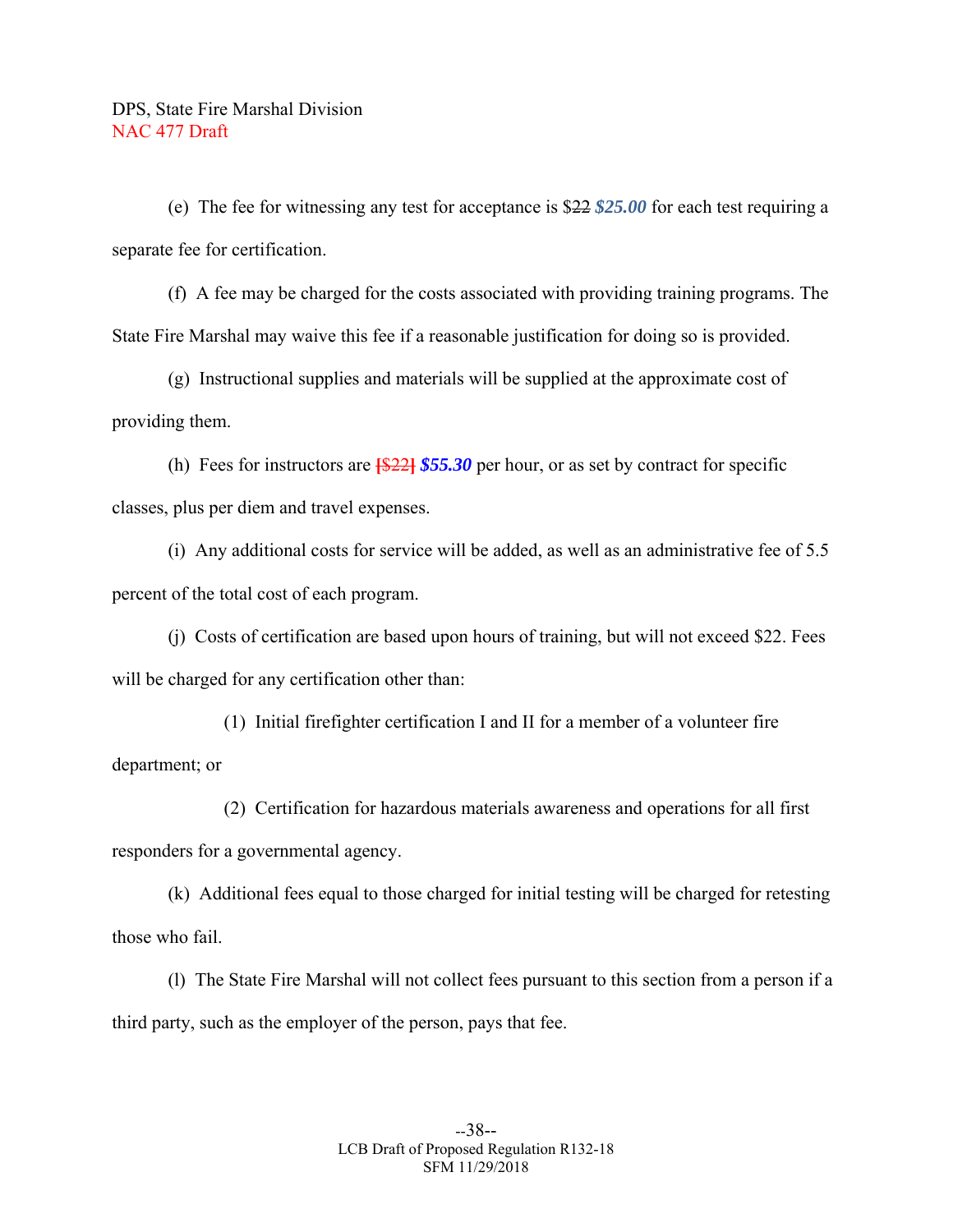(m) Any service provided by the State Fire Marshal Division may be billed at the rate of \$38.50 per hour or the actual cost of providing the service, whichever is greater.

 (n) Any service performed by a special deputy on behalf of the State Fire Marshal may be billed, pursuant to an interagency agreement, at the rate of \$38.50 per hour, the actual cost of providing the service or any other rate specified by this chapter. The State Fire Marshal may allow such fees or any part thereof to be collected and used by the agency supporting the special deputy.

 (o) Approval for equipment or materials which are not on a list published by a nationally recognized testing laboratory, inspection agency or other organization concerned with product evaluation will be issued annually for a fee of \$550 \$610 per product, \$38.50 per hour of research and actual expenses incurred in evaluating the product. If a product or material is not approved, there will be charged a fee of \$38.50 per hour of research and actual expenses incurred in evaluating the product, except that the minimum fee is \$165*\$184*. Approval of a product lapses if the:

- (1) Product is modified;
- (2) Name of the product or person manufacturing the product is changed;
- (3) Ownership of the company is changed;
- (4) Use of the product is changed; or
- (5) Annual fee is not paid.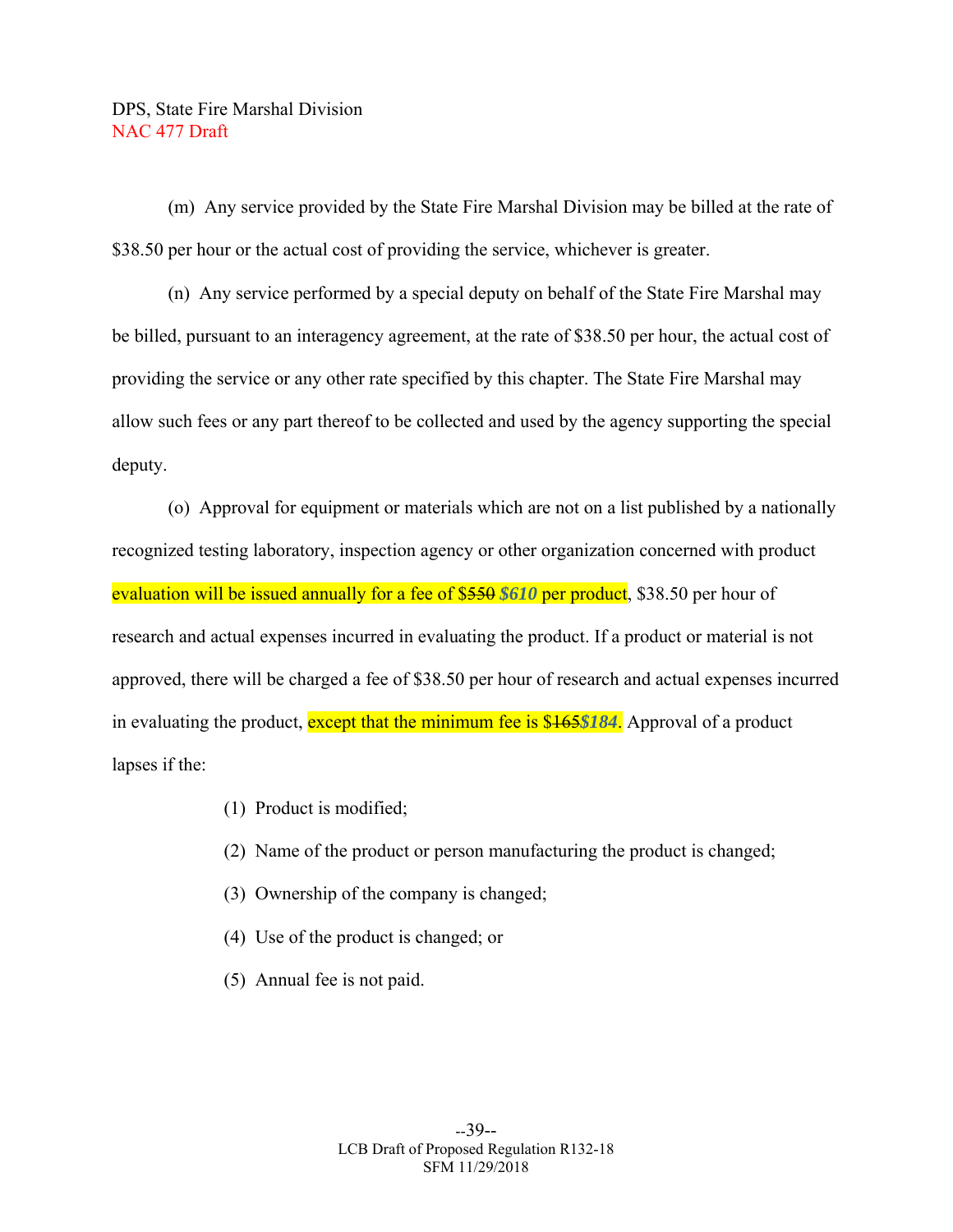(p) Requests for statistical information received before the publication of the annual report will be supplied as available. The administrative cost to receive such statistical information will be calculated and assessed in accordance with this section.

 5. The State Fire Marshal may establish a fee for supplying copies of the annual report to persons and agencies other than fire, legislative and state agencies. The fee will be limited to the actual cost of the publication and distribution of the report, plus an administrative fee of \$38.50.

 6. The State Fire Marshal may refund all or part of any fee if he or she deems it appropriate. To be eligible for a training refund, a registrant must give not less than 72 hours' notice before removing his or her name from the registration list. The State Fire Marshal may require the registrant to provide written documentation of the notice.

 7. For a plan review, the State Fire Marshal will collect **[**an investigation**]** *a* fee in accordance with section 109 of the *International Building Code*, **[**2012**]** *2018* edition.

 **Sec. 20.** NAC 477.345 is hereby amended to read as follows:

 477.345 1. Any firm that holds a license to service or install any fire alarm system, standpipe system, residential sprinkler system or automatic sprinkler system must be properly equipped and shall employ personnel who are qualified to install and perform service on fire alarm systems, standpipe systems, assemblies for the prevention of backflow, residential sprinkler systems, automatic sprinkler systems, fire hydrants and underground fire sprinkler systems, and any appurtenance thereof, and must possess a state contractor's license which is pertinent to the work being performed. Licenses will be issued in five basic classifications: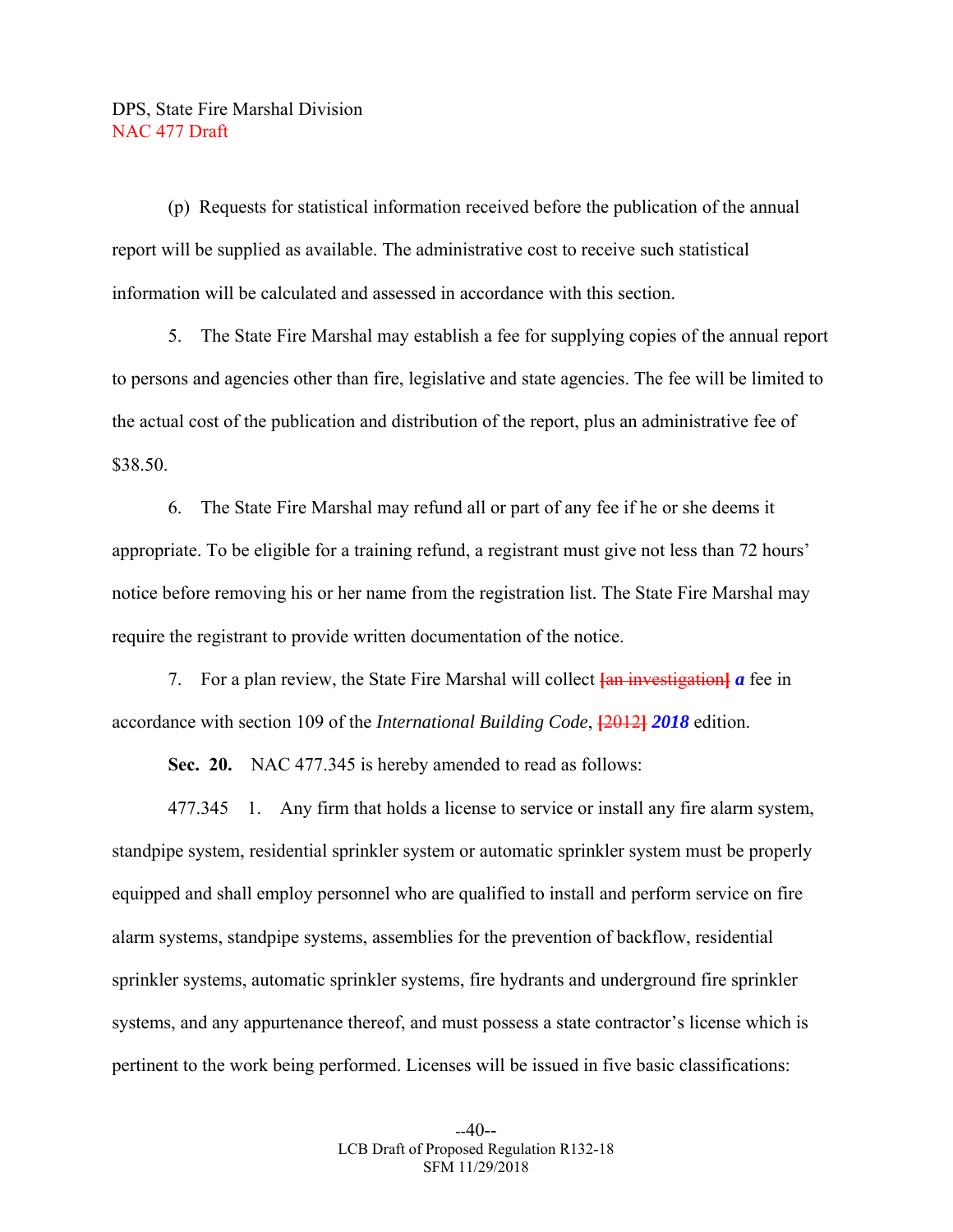(a) Type E: Authorizes the holder to design the placement of, install, maintain and service engineered or pre-engineered fixed fire extinguishing systems.

 (b) Type F: Authorizes the holder to design the placement of, install, maintain and service fire alarm systems.

 (c) Type G: Authorizes the holder to design the placement of, install, maintain and service automatic sprinkler systems.

 (d) Type I: Authorizes the holder to design the placement of, install, maintain and service fire standpipe systems.

 (e) Type J: Authorizes the holder to design the placement of, install, maintain and service residential sprinkler systems which are classified as systems pursuant to N.F.P.A. Standards 13D or 13R, **[**2013**]** *2016* editions.

 2. Each application must be accompanied by the required fee and contain the following information:

(a) The name, address and telephone number of the firm.

(b) Fictitious name used, if any.

(c) The type of work performed.

 (d) The business identification number or other unique identification number assigned to the firm by the Secretary of State.

(e) Other pertinent information required by the State Fire Marshal.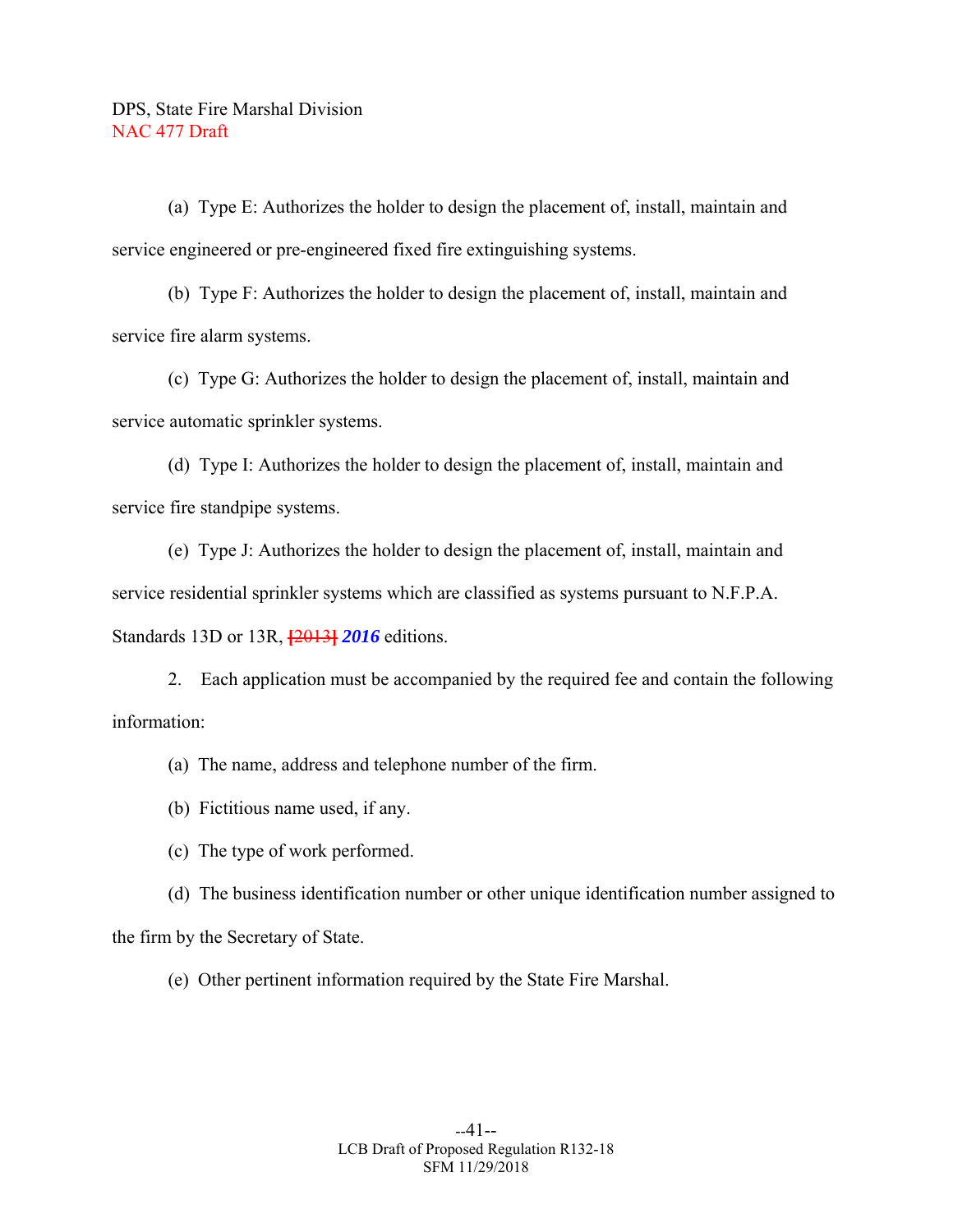3. Any firm that holds a license shall report, in writing, to the State Fire Marshal on or before December 31 of each year the name and certificate number of each registrant employed by the firm.

 **Sec. 21.** NAC 477.350 is hereby amended to read as follows:

 477.350 1. No fire system, device or component of any fire system may be sold, leased or installed in this State unless it is approved, labeled or listed by Underwriters Laboratories Inc., Underwriters' Laboratories of Canada, FM Global **[**Technologies LLC**]** or any other testing laboratory approved by the State Fire Marshal as being qualified to test such systems or devices or, if an approved listing from a testing laboratory is not available for a system, device or a component, by the State Fire Marshal on the basis of a practical test or examination and payment of the required fee by the person who is requesting approval of the system, device or component by the State Fire Marshal.

 2. In addition to other provisions of NAC 477.340 to 477.370, inclusive, fire systems must comply with standards published by the N.F.P.A. and the International Code Council and requirements as outlined in NAC 445A.

 3. Where smoke detectors are required by any statute, regulation or ordinance, evidence of approval must be furnished to the purchaser at the time of purchase or delivery. The evidence must be a listing or label from one of the approved laboratories.

 4. All new structures built for residential purposes which are not otherwise required by any statute, regulation or ordinance to be equipped with smoke **[**detectors**]** *alarms* or other fire systems must be equipped with smoke **[**detectors**]** *alarms* that have been *approved, labeled or*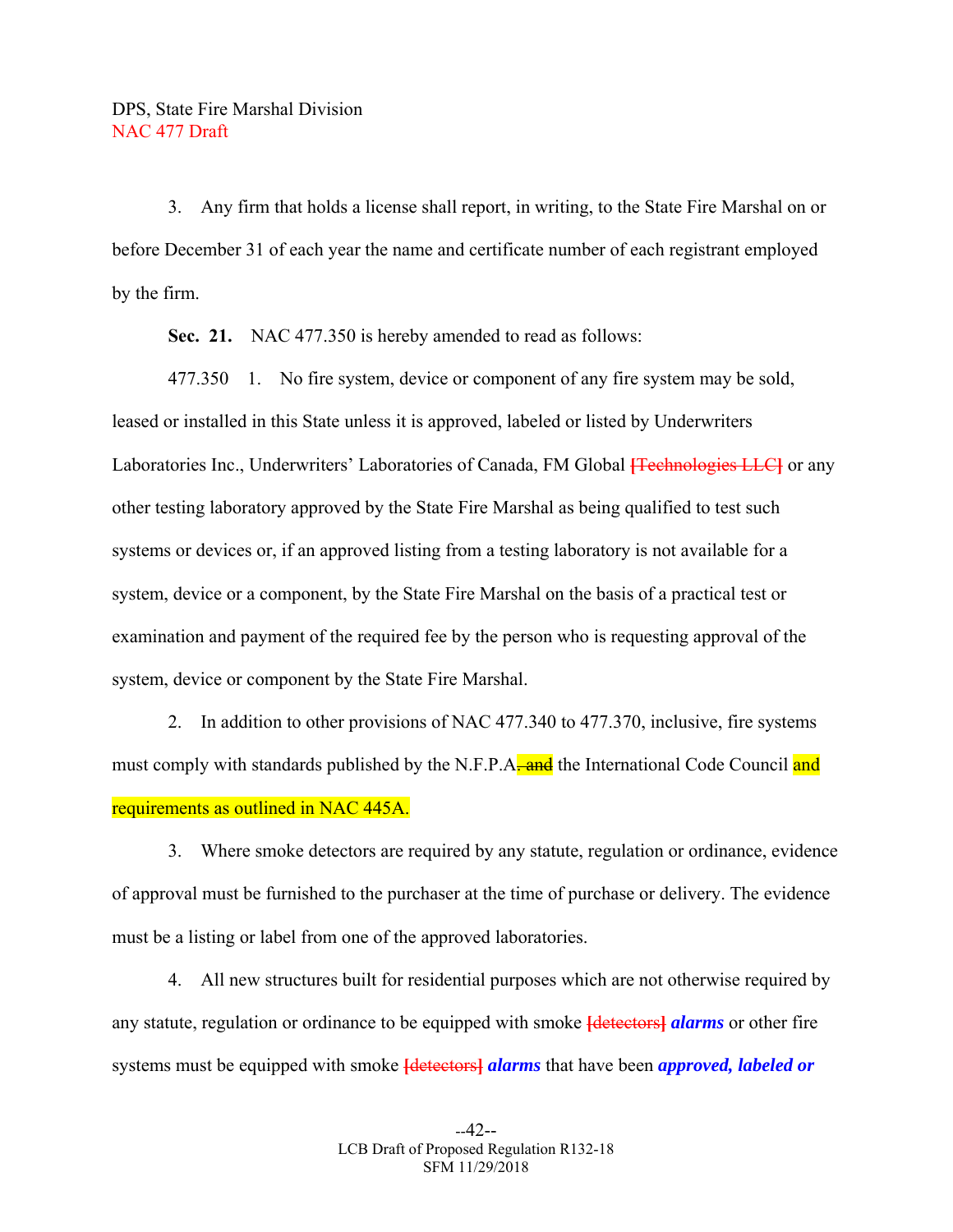*listed by Underwriters Laboratories Inc., Underwriters' Laboratories of Canada, FM Global or any other testing laboratory* approved by the authority having jurisdiction **[**.**]** *as being qualified to test smoke alarms. Such smoke alarms must be installed in accordance with the manufacturer's recommendations and must be located in accordance with the applicable codes or standards adopted by the State Fire Marshal.* 

 **Sec. 22.** NAC 477.370 is hereby amended to read as follows:

 477.370 1. A tag for recording the installation, maintenance and inspection of a fire alarm system must be at least 4 inches long and 2 inches wide and must be in the following form:





 2. The tag must be attached to the system by the last person to work on the system for any purpose. The tag must be punched in an approved manner to indicate the type of service performed on the system and the date. The tag must be signed with a legible signature by the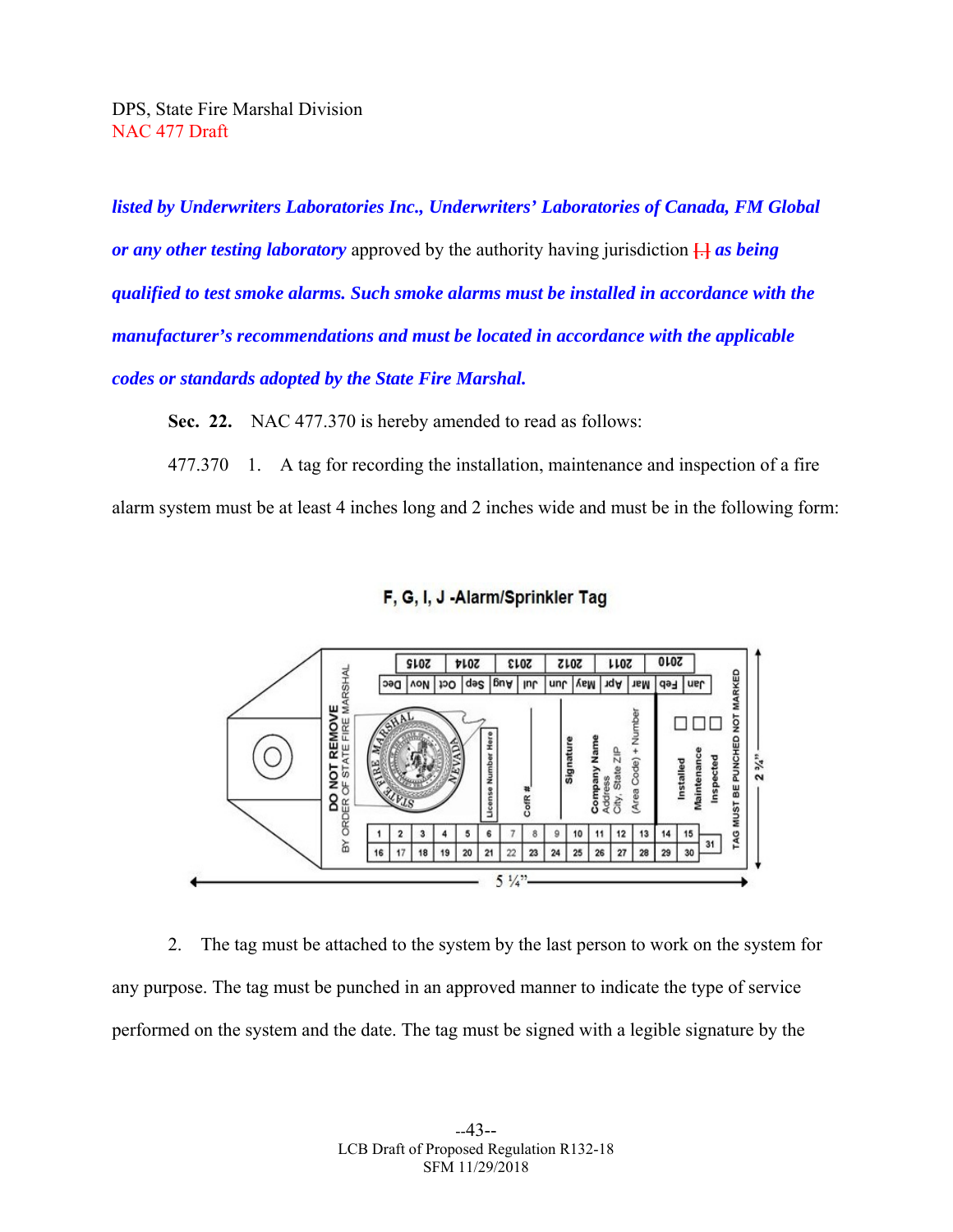holder of a certificate of registration who directly supervises the work, and such information must remain permanently on the tag. A number stamp or date stamp must not be used on the tag.

 3. A tag must be attached to the system at the conclusion of the successful testing of the system immediately after its installation.

 4. The tag must be printed by a printing company and include the following information:

(a) The date when the system was last serviced;

(b) The name, address and telephone number of the company;

(c) The number of the license issued by the State Fire Marshal; and

(d) The name and certificate number of the person who last serviced the system.

5. If the system remains **[**deficient**]** *impaired* and the licensee does not have the

authority to correct the **[**deficiency, *impairment*, the word "impairment" must be written across the tag in black letters that are bold. The licensee shall notify the owner and the authority having jurisdiction of the **[**deficiency**]** *impairment* in writing *not later than* the next business day after completing the work.

 *6. If a deficiency is discovered in the system, the licensee shall notify the owner and the authority having jurisdiction of the deficiency in writing not later than the next business day after completing the work. Service Contract Holder (Licensee) Responsibilities If a deficiency is discovered in the system, the licensee shall notify the owner. Upon receipt of a discrepancy report, the owner shall correct such discrepancies within 30 calendar days. lf the discrepancies are not corrected by the end of this 30-day period, the maintenance contractor*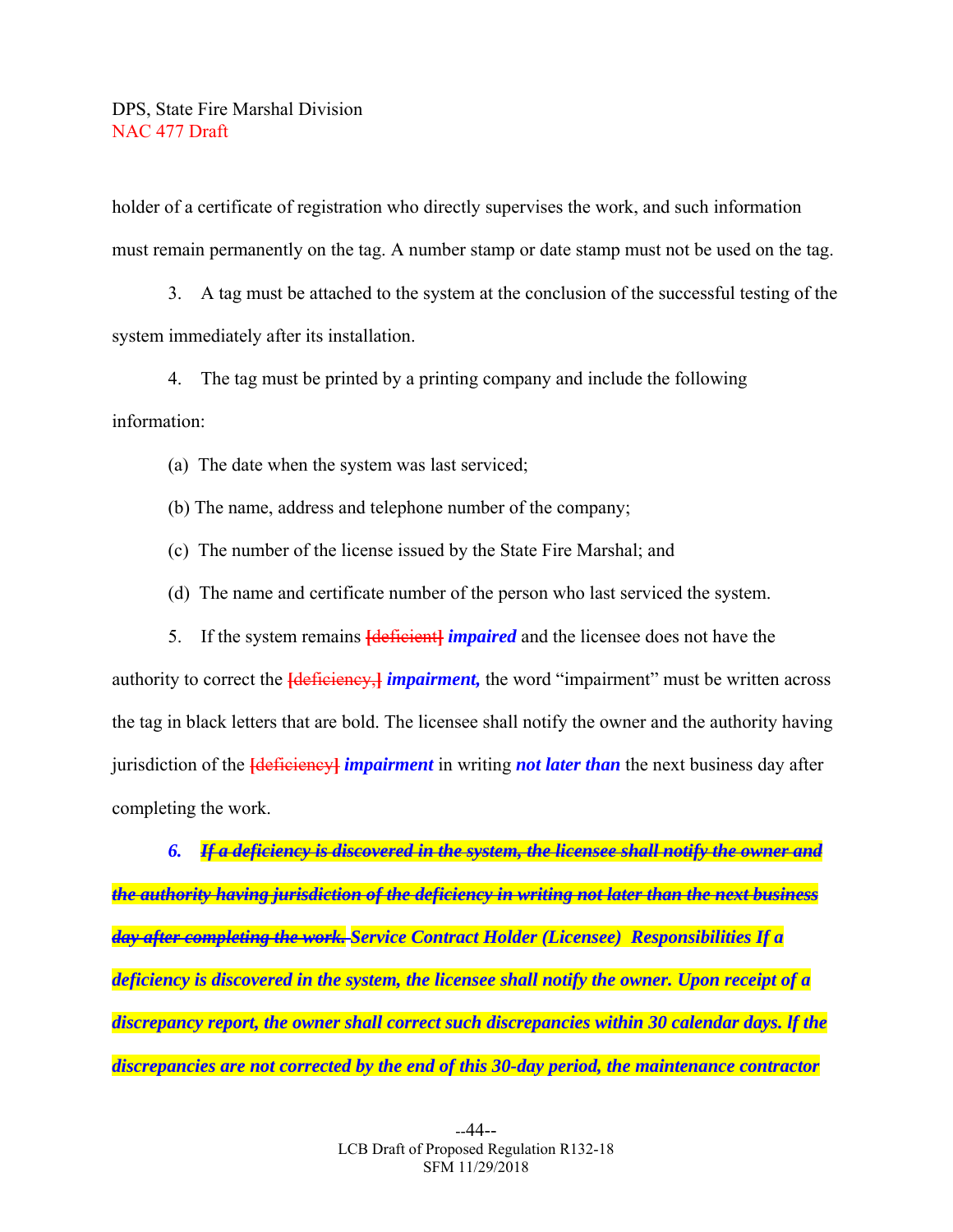# *(Licensee) shall submit the discrepancy report to the fire code official within 2 business days after the 30-day period expires.*

 **Sec. 23.** NAC 477.385 is hereby amended to read as follows:

 477.385 1. A firm that is licensed to install or maintain a portable fire extinguisher or fixed fire extinguishing system or sell at retail or provide as a part of other sales at retail a portable fire extinguisher or fixed fire extinguishing system for use within this State:

 (a) Must be properly equipped and qualified to perform the service authorized by the type of license issued;

 (b) Must provide a shop or a vehicle as a place of business, properly equipped and subject to inspection by the authority having jurisdiction; and

 (c) If the firm is engaged in the installation or maintenance of fixed fire extinguishing systems, must possess a state contractor's license appropriate to the work performed as issued by the State Contractors' Board.

 2. Any advertisement that the services of selling, installing, charging or testing or other maintenance of portable fire extinguishers or fixed fire extinguishing systems are available constitutes prima facie evidence that the premises, business, building, room or establishment in or upon which the advertisement appears or to which it refers is a separate location for business.

3. Licenses are classified and defined as follows:

 (a) License for a public agency - Any type of license which is issued to the State or any of its agencies or political subdivisions for work to be performed by the State or that agency or political subdivision upon its own properties and for its own use. All requirements set forth in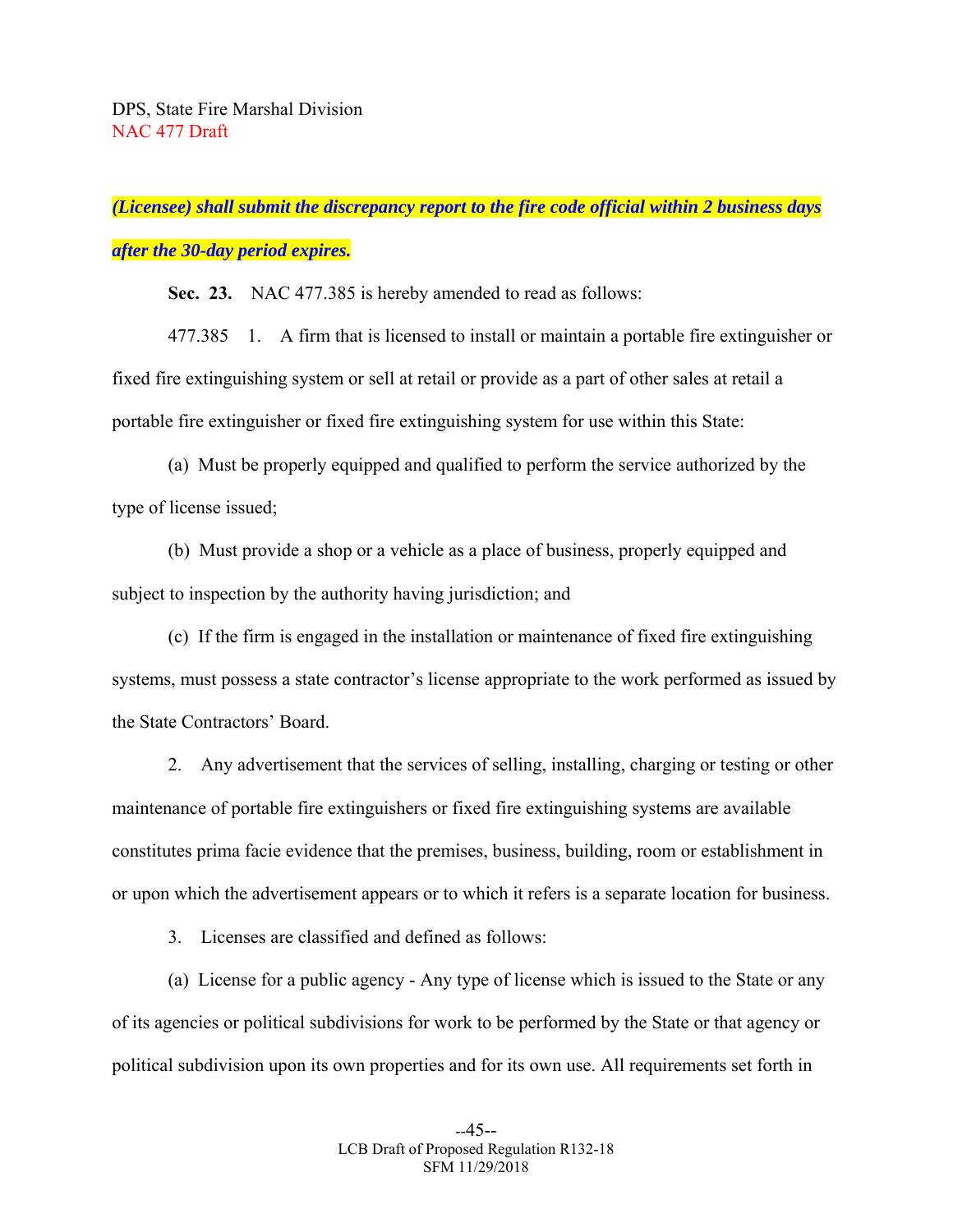NAC 477.300 to 477.435, inclusive, except the requirement for a license issued by the State Contractors' Board, must be met.

 (b) Restricted license - A license which authorizes the holder to perform work covered by the license only upon his or her own properties and for his or her own use. All fees must be paid. Unless otherwise exempted, a valid license issued by the State Contractors' Board is required.

 (c) License - A license which is required by NRS 477.033 but is issued to a business and is not restricted.

 4. Licenses for the sale at retail of portable fire extinguishers must conform to N.F.P.A. Standard 10, **[**2010**]** *2018* edition, and meet the requirements for testing and listing of a nationally recognized testing laboratory.

 **Sec. 24.** NAC 477.395 is hereby amended to read as follows:

 477.395 1. Application for a license or a certificate of registration must be made on forms prescribed by the State Fire Marshal.

 2. Each application must be accompanied by the required fee and contain the following information:

(a) The name, address and telephone number of the applicant.

(b) Fictitious names used, if any.

(c) Proof of insurance.

(d) The type of work performed.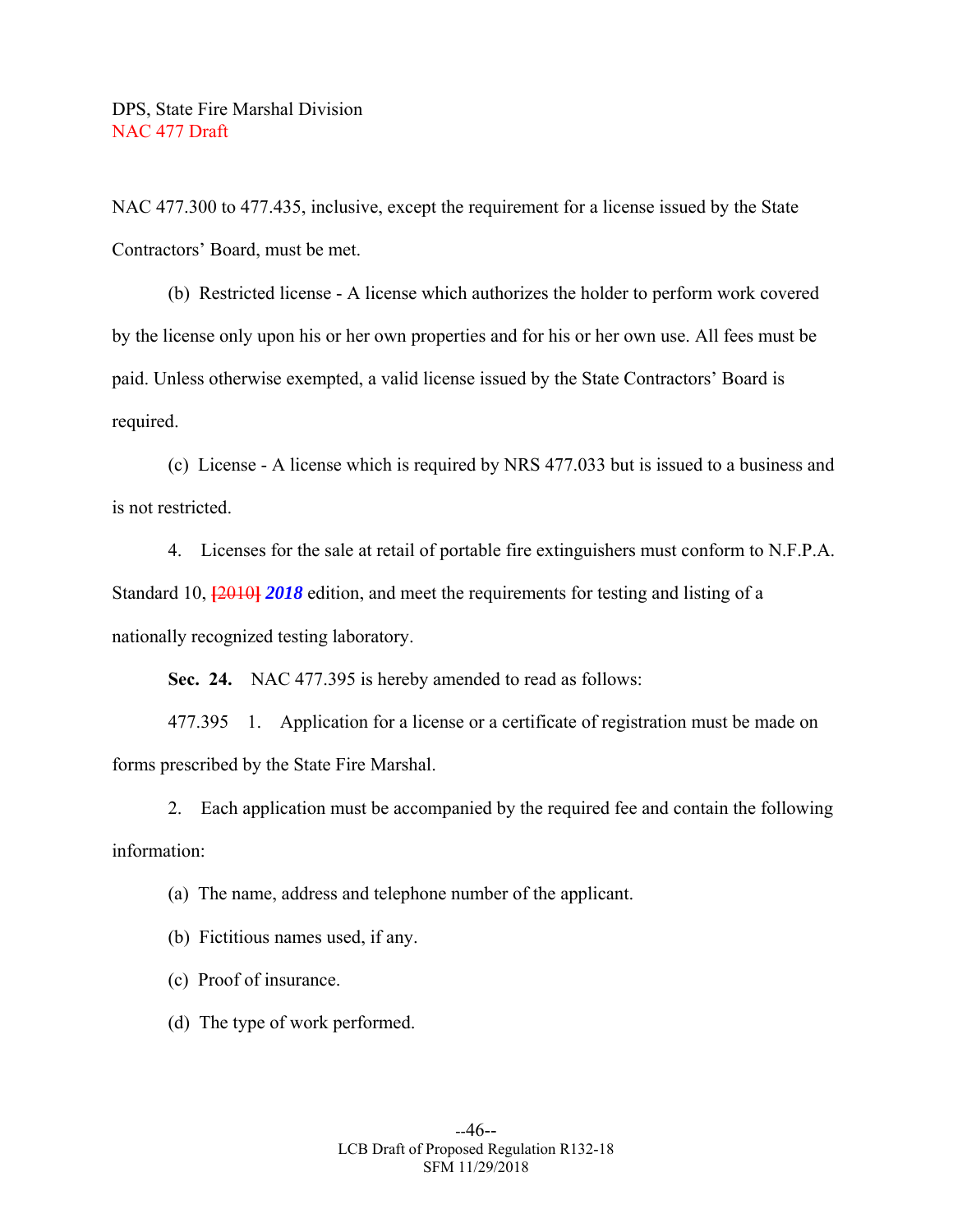(e) The business identification number or other unique identification number assigned to the applicant by the Secretary of State, if any.

(f) Other pertinent information required by the State Fire Marshal.

3. Upon passage of the written examination and any required practical tests or

demonstrations, a certificate of registration endorsed with the type of qualification will be issued to each qualified person.

 4. Information needed to pass the examination on portable fire extinguishers is found in:

(a) N.F.P.A. Standard 10, **[**2010**]** *2018* edition, "Standard for Portable Fire

#### Extinguishers"; and

(b) NAC 477.380 to 477.435, inclusive.

 5. Information needed to pass the examination on fixed fire extinguishing systems is found in:

 (a) N.F.P.A. Standard 12, **[**2011**]** *2015* edition, "Standard on Carbon Dioxide Extinguishing Systems";

 (b) N.F.P.A. Standard 12A, **[**2009**]** *2015* edition, "Standard on Halon 1301 Fire Extinguishing Systems";

 (c) N.F.P.A. Standard 17, **[**2009**]** *2017* edition, "Standard for Dry Chemical Extinguishing Systems";

 (d) N.F.P.A. Standard 17A, **[**2009**]** *2017* edition, "Standard for Wet Chemical Extinguishing Systems"; and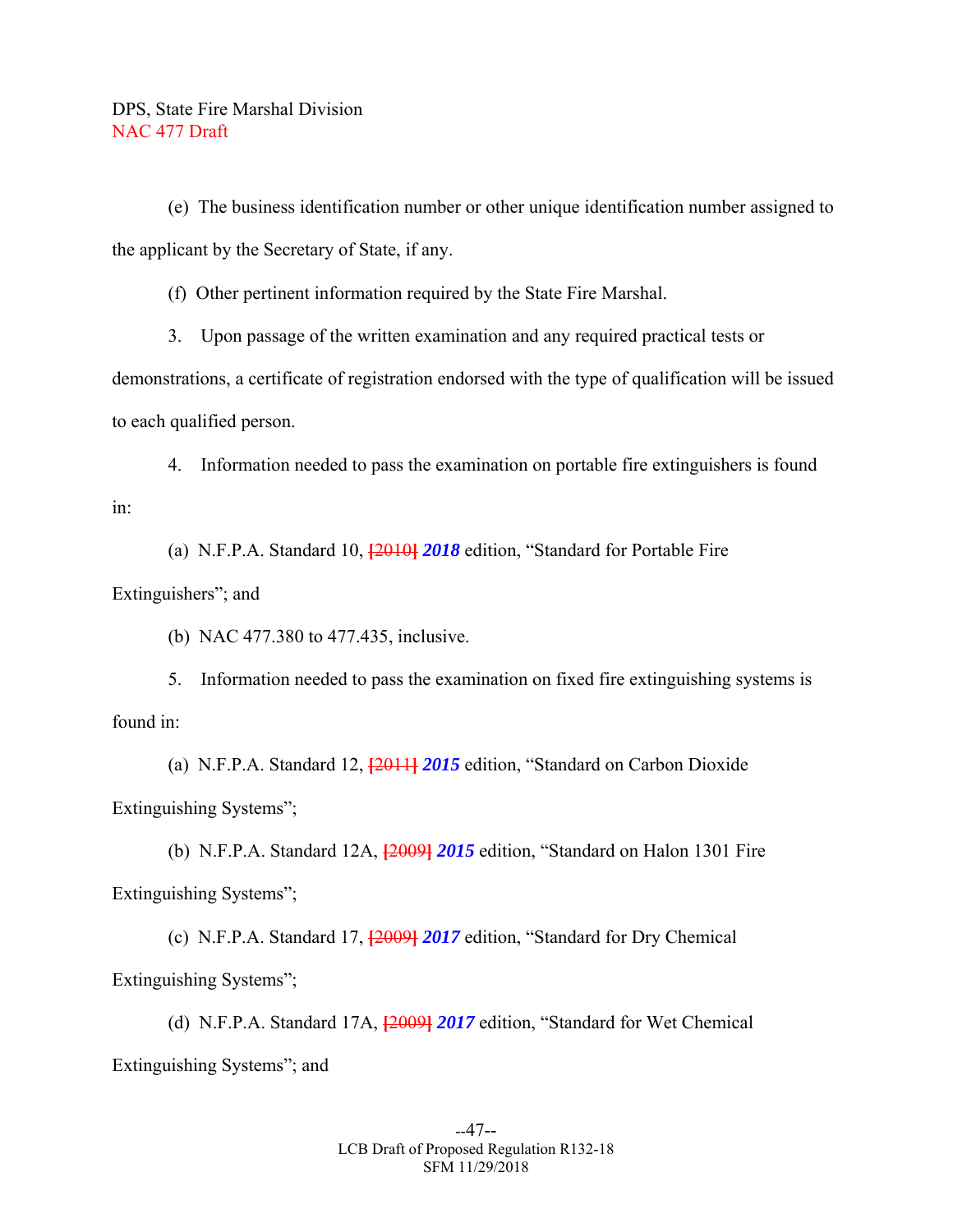(e) N.F.P.A. Standard 2001, **[**2012**]** *2015* edition, "Standard on Clean Agent Fire Extinguishing Systems."

 **Sec. 25.** NAC 477.400 is hereby amended to read as follows:

 477.400 1. The provisions of NAC 477.385 do not prohibit new employees of a licensed firm from performing service on portable fire extinguishers or fixed fire extinguishing systems for a maximum of **[**90**]** *45* days after the beginning of employment, if the servicing is performed in the presence and under the direct supervision of a registrant.

2. A new employee shall not perform service on portable fire extinguishers or fixed fire extinguishing systems if, after the completion of the **[**90-day**]** *45-day* period, the new employee fails to pass a written examination. A conviction of a felony is a basis for denial of a certificate of registration.

 3. Within 7 calendar days after employing a registrant or new employee who performs service on portable fire extinguishers or fixed fire extinguishing systems, a licensed firm must report to the State Fire Marshal the name, address and certificate number of the registrant or the name and address of the new employee.

 4. A licensed firm shall report any termination of employment by a registrant within 7 calendar days. A registrant shall report any change in his or her address by written notice to the State Fire Marshal within 7 calendar days after the change. The State Fire Marshal will issue a new certificate of registration to the registrant upon receipt of the written notice and the payment of the required fees.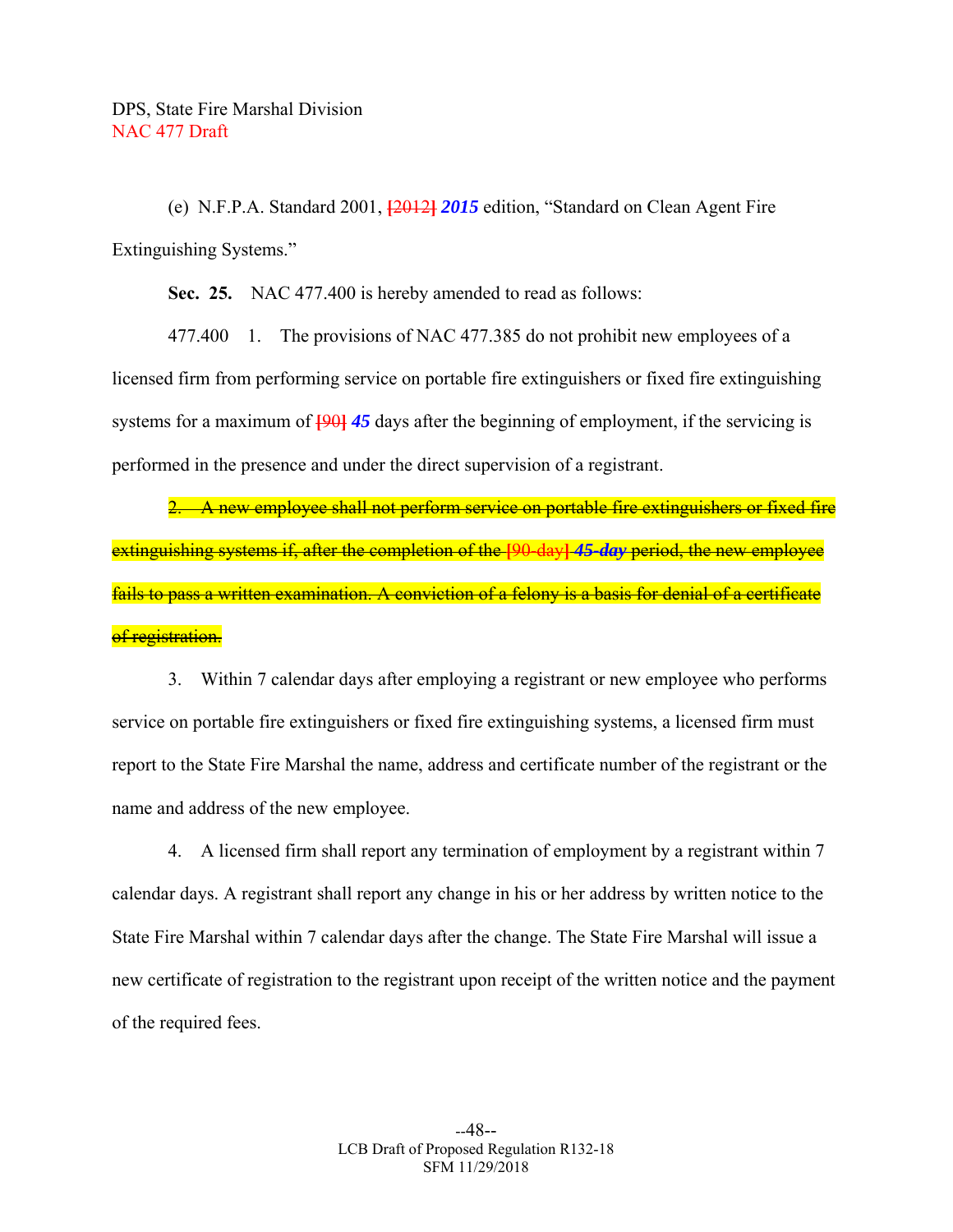5. A licensed firm shall report, in writing, to the State Fire Marshal on or before December 31 of each year the name and certificate number of each registrant employed by the firm.

 **Sec. 26.** NAC 477.410 is hereby amended to read as follows:

 477.410 1. All installation, inspection, maintenance and repair of portable fire extinguishers and fixed fire extinguishing systems must be performed in accordance with N.F.P.A. Standard 10, **[**2010**]** *2018* edition, N.F.P.A. Standards 17 and 17A, **[**2009**]** *2017*  editions, and *the regulations of and statutes enforced by* the State Fire Marshal.

 2. Regardless of exceptions contained in the N.F.P.A.'s applicable standards, the internal components of all portable fire extinguishers except carbon dioxide, wet chemical, halogenated agent, aqueous film forming foams (AFFF) and film forming fluroroprotein foam (FFFP) portable fire extinguishers must be examined at least annually and whenever the service seal has been broken or an inspection indicates that the extinguisher might fail to function.

 3. For the recharging of any dry chemical type of extinguishment cylinder to be valid, the serviceperson must date and initial with a permanent marking pen on the topmost exposed portion of the pick-up tube before reassembly and recharging. The date on the pick-up tube must correspond to the date on the exterior service tag. Failure to date and initial the pick-up tube is grounds for the immediate suspension or revocation of a certificate of registration. If possible, a collar tag ring as required by N.F.P.A. Standard 10, **[**2010**]** *2018* edition, or an alternate collar tag ring that is approved by the State Fire Marshal must be installed at the time the extinguisher is recharged or serviced in the following manner: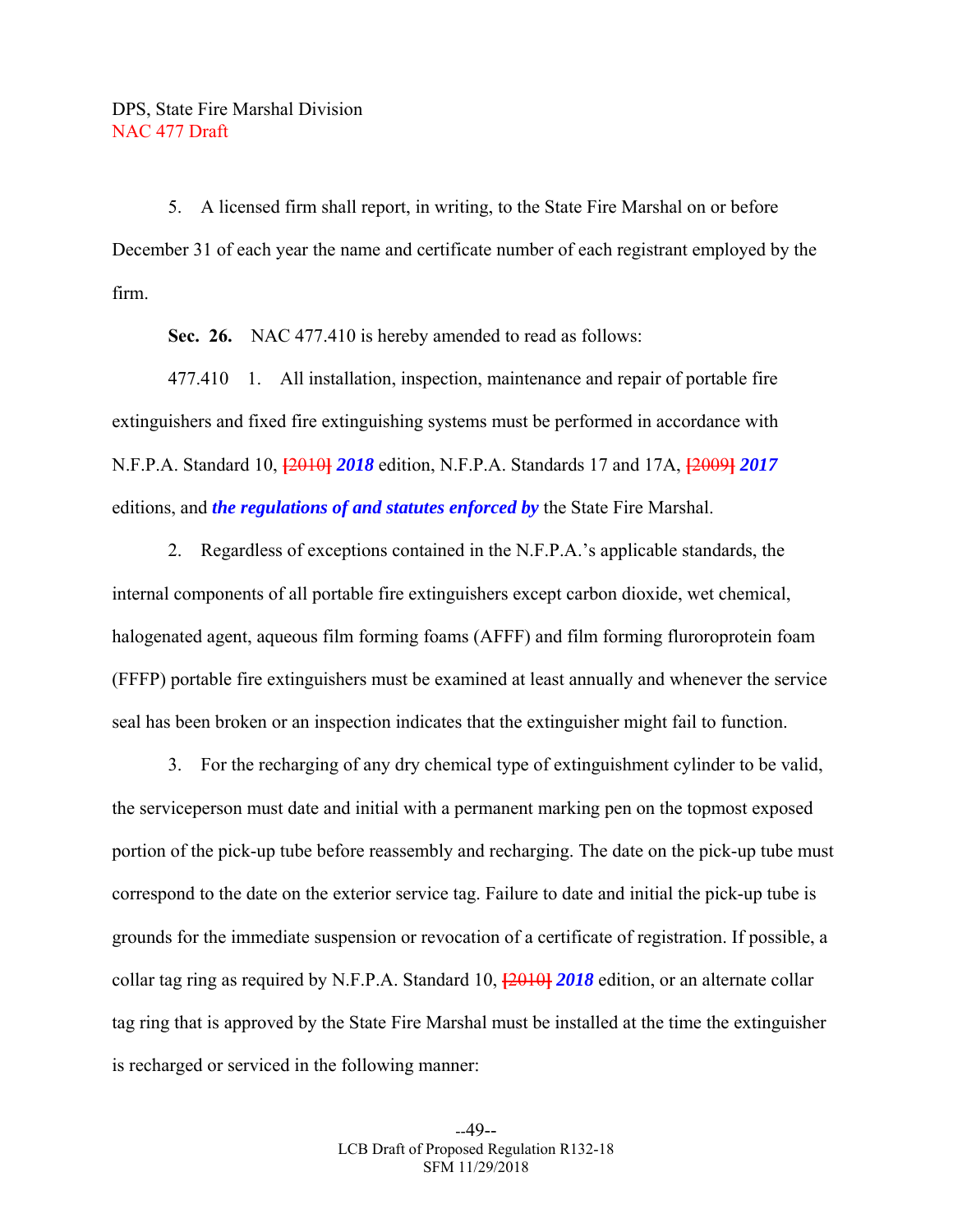

 4. Nitrogen or approved dry air must be used as expellant when recharging dry chemical type extinguishers unless the manufacturer recommends otherwise.

 5. Before a fire extinguishing system using a clean agent is accepted, a test as referenced in N.F.P.A. Standard 12A,  $\frac{120091}{2015}$  edition, must be performed and recorded.

 6. Within 30 days before the date on which an extinguisher must be serviced, the owner of a portable fire extinguisher may enter into a verbal service agreement for the service of that extinguisher. Failure to comply with the provisions of this section by a person who holds a certificate of registration is a ground for the immediate suspension or revocation of the certificate of registration, and the person who holds the certificate of registration may be criminally or civilly liable for fraud.

Sec. 27. NAC 477.420 is hereby amended to read as follows:

 477.420 A licensee *or registrant* shall replace extinguishers removed from premises for servicing with spare extinguishers of equal or higher ratings during the period the extinguishers being serviced are removed. Failure to comply with the provisions of this section is a ground for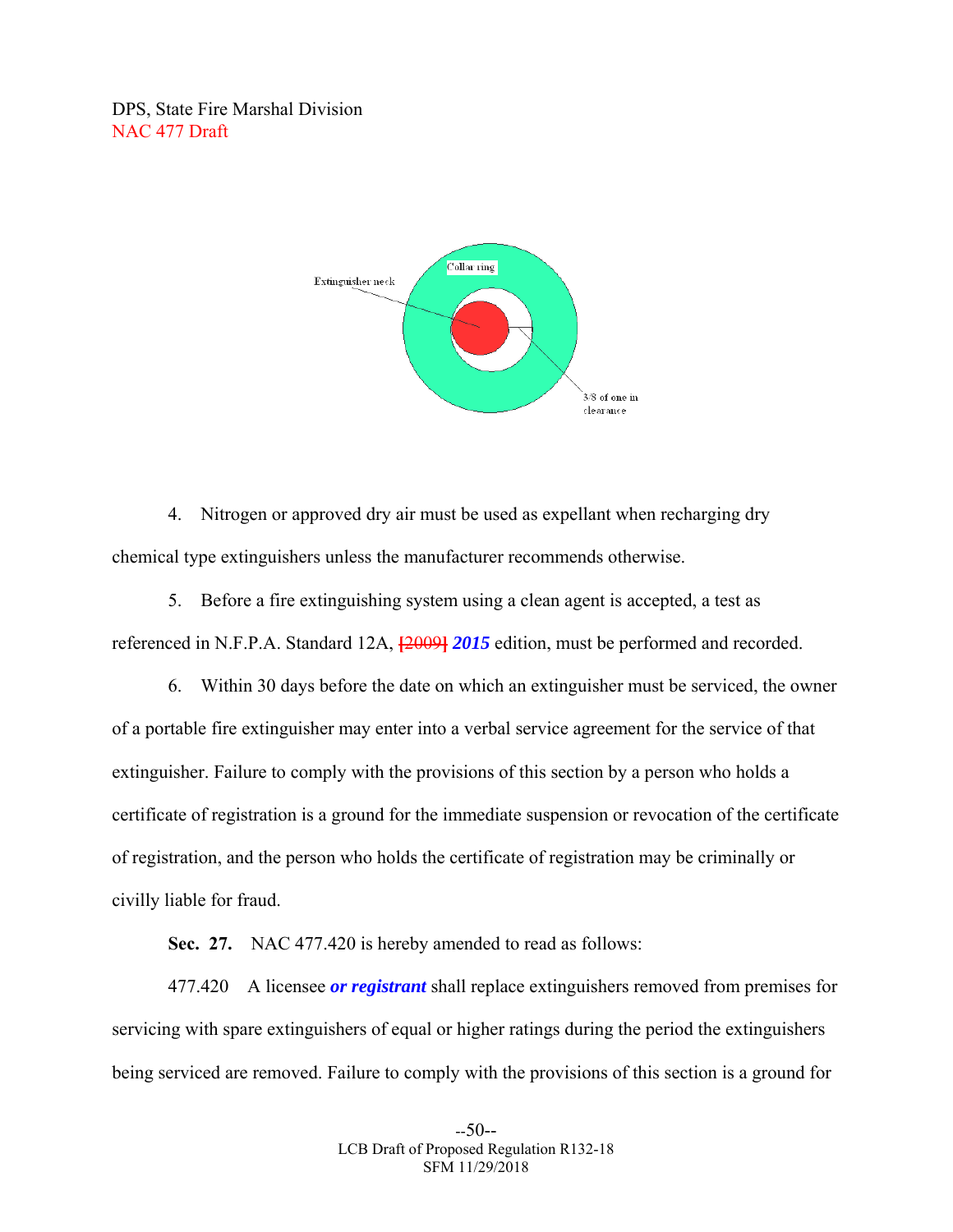the immediate suspension or revocation of the certificate of registration *of the registrant or the license* of the licensee.

**Sec. 28.** NAC 477.441 is hereby amended to read as follows:

477.441 1. A new or relocated portable building must:

(a) Be placed on a surface which is:

(1) Paved or composed of dirt or any other material which is noncombustible;

and

(2) Free of combustible material.

 (b) Have a skirt that is noncombustible or fire-resistant and which extends from the bottom of the portable building to ground level.

 (c) Have a zone of at least 5 feet that extends outward from the bottom of the skirt and which is free of trash, debris, plants or any other combustible material in accordance with section 304 of the *International Fire Code*, **[**2012**]** *2018* edition.

 (d) Be in compliance with section 503.1.2 of the *International Building Code*, **[**2012**]** *2018* edition.

 (e) Have at least two means of egress, as that term is defined by the *International Building Code*, **[**2012**]** *2018* edition.

(f) Provide illumination for each egress.

(g) Be equipped with a fire extinguisher which has a minimum rating of 2A-10BC.

(h) Be provided with a fire alarm system, as required by the *International Fire Code*,

**[**2012**]** *2018* edition. If the portable building is designated for occupancy as a "Group B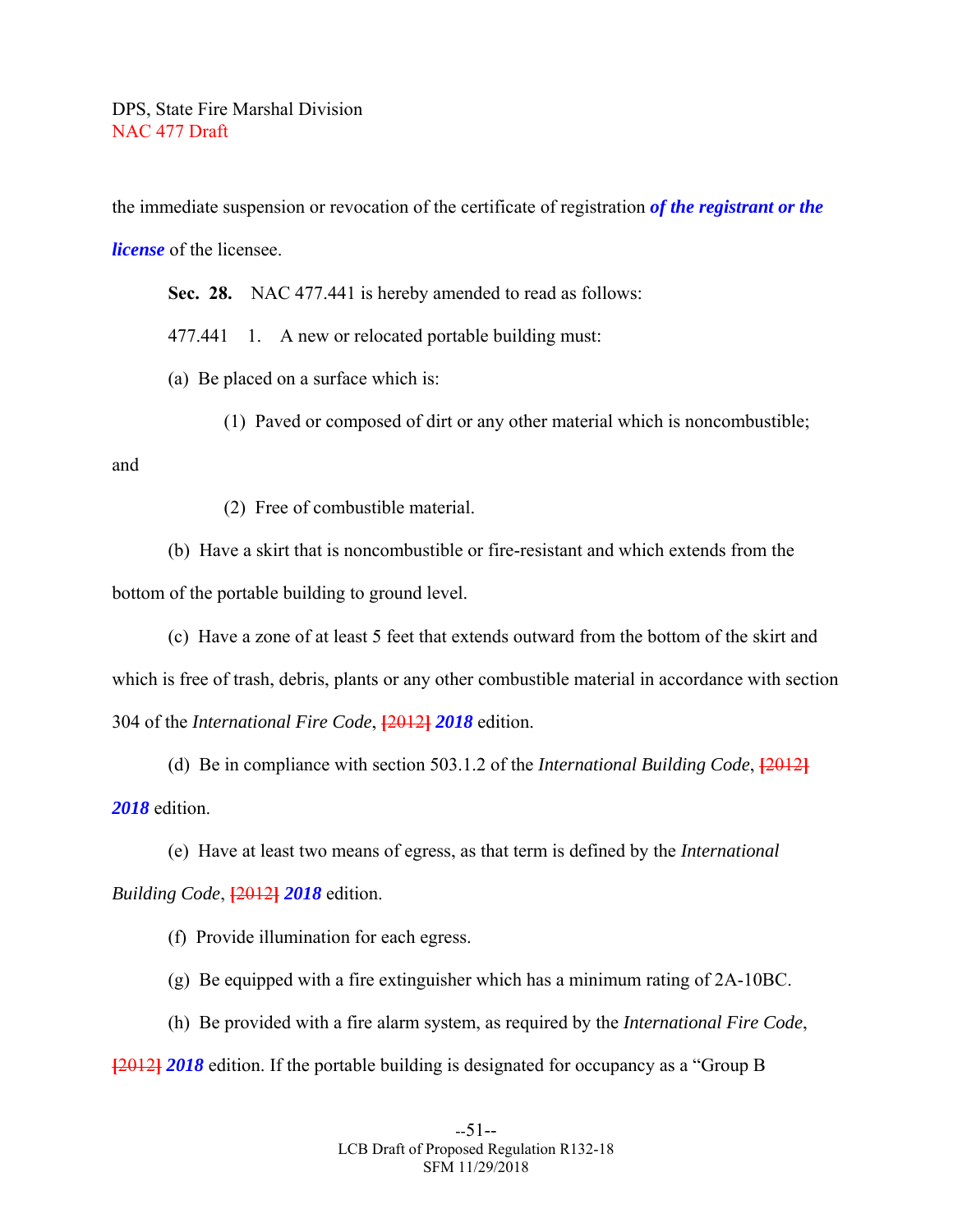occupancy used for educational purposes" or as a "Group E occupancy," the portable building must have an automatic and a manual fire alarm system, which is integrated with the fire alarm system in the primary building.

 2. Except as otherwise provided in this subsection, if two or more portable buildings are placed next to each other, there must be no empty spaces between the buildings. If it is physically impossible to place portable buildings next to each other so that there are no spaces between the portable buildings, the space between the portable buildings must have a barrier to prevent combustible materials or debris from entering that space.

3. Flammable or combustible material may not be stored beneath a portable building.

 4. Portable buildings may not be joined if there are windows or other openings on the joined wall other than doors that are designed and used as access between the buildings.

 5. Portable buildings which abut or are grouped together must not exceed the total area allowed by the *International Building Code*, **[**2012**]** *2018* edition, for occupancies which are designated as "Type V-B."

 **Sec. 29.** NAC 477.442 is hereby amended to read as follows:

 477.442 1. An existing portable building which has only one door to the exterior must be equipped with:

(a) A system for emergency lighting.

 (b) An automatic fire sprinkler system as required by N.F.P.A. Standard 13, **[**2013**]** *2016*  edition, if:

(1) The maximum legal occupancy of the building exceeds 50 persons; or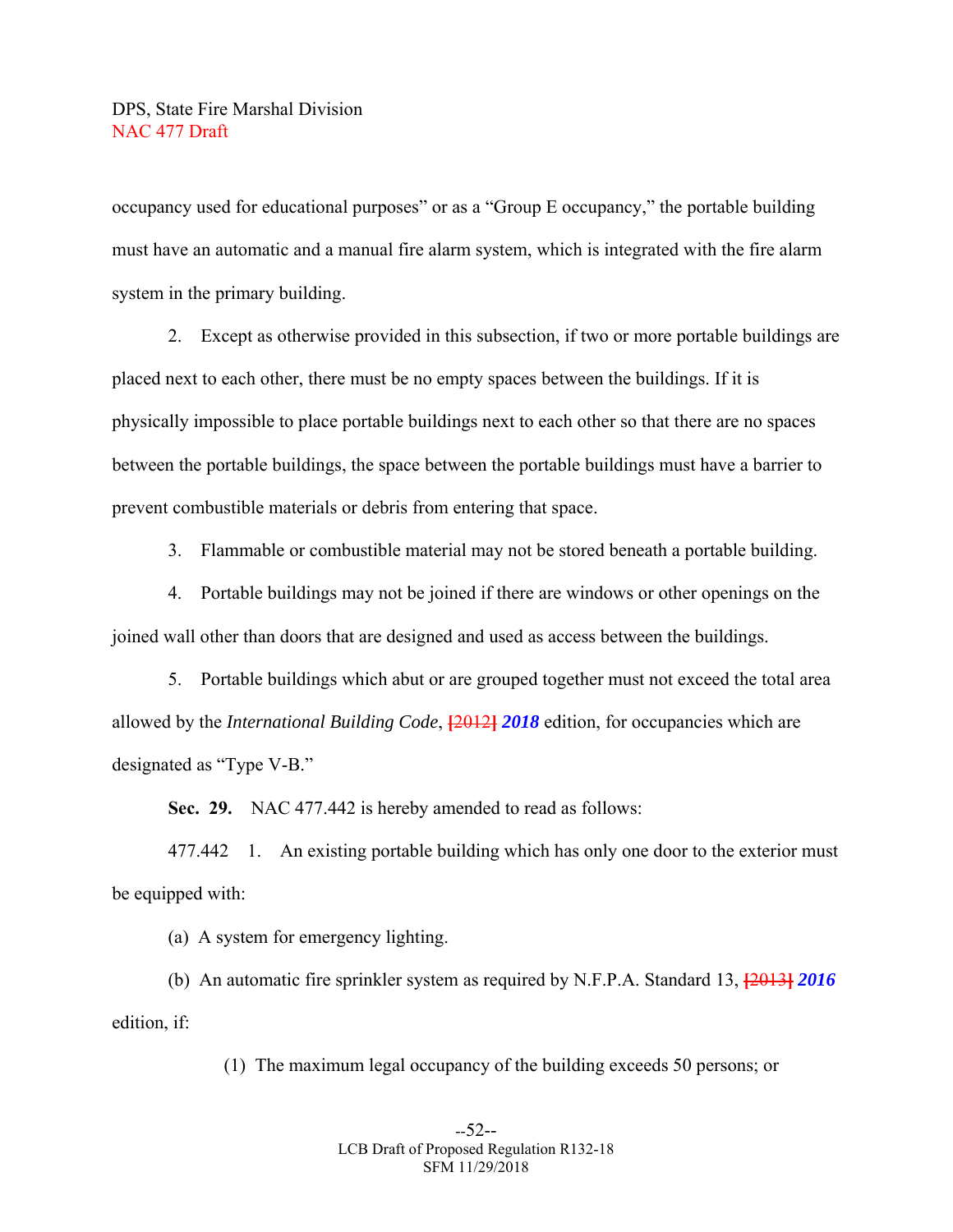(2) More than two portable buildings are joined together to be used for classrooms or assembly.

2. All other portable buildings must:

 (a) Be in compliance with the codes for building, fire and life safety as adopted by this chapter or by the authority having jurisdiction, whichever are more restrictive.

(b) Be equipped with a fire extinguisher which has a minimum rating of 2A-10BC.

(c) Have an automatic and a manual fire alarm system if:

(1) The maximum legal occupancy of the joined portable buildings exceeds 50

persons; or

(2) Three or more portable buildings are joined together.

*Optional key contoled manual fire alarm to reduce illicit operation.*

 (d) Have all alarm signals installed and connected to a main alarm system as required by N.F.P.A. Standard 72, **[**2013**]** *2016* edition.

 (e) *If the portable building is part of a campus or complex for which the main alarm system is equipped with a voice evacuation system, have each alarm signal described in paragraph (d) equipped with a voice evacuation system.* 

 *(f)* If smoke detectors are required, have those detectors interconnected with the fire alarm system.

 $[\frac{f(f)}{g}]$  If the portable building is used as a classroom or for any other purpose relating to education, have and maintain plans for fire drills and evacuation, which must be posted as prescribed by NRS 392.450 or 394.170, as applicable.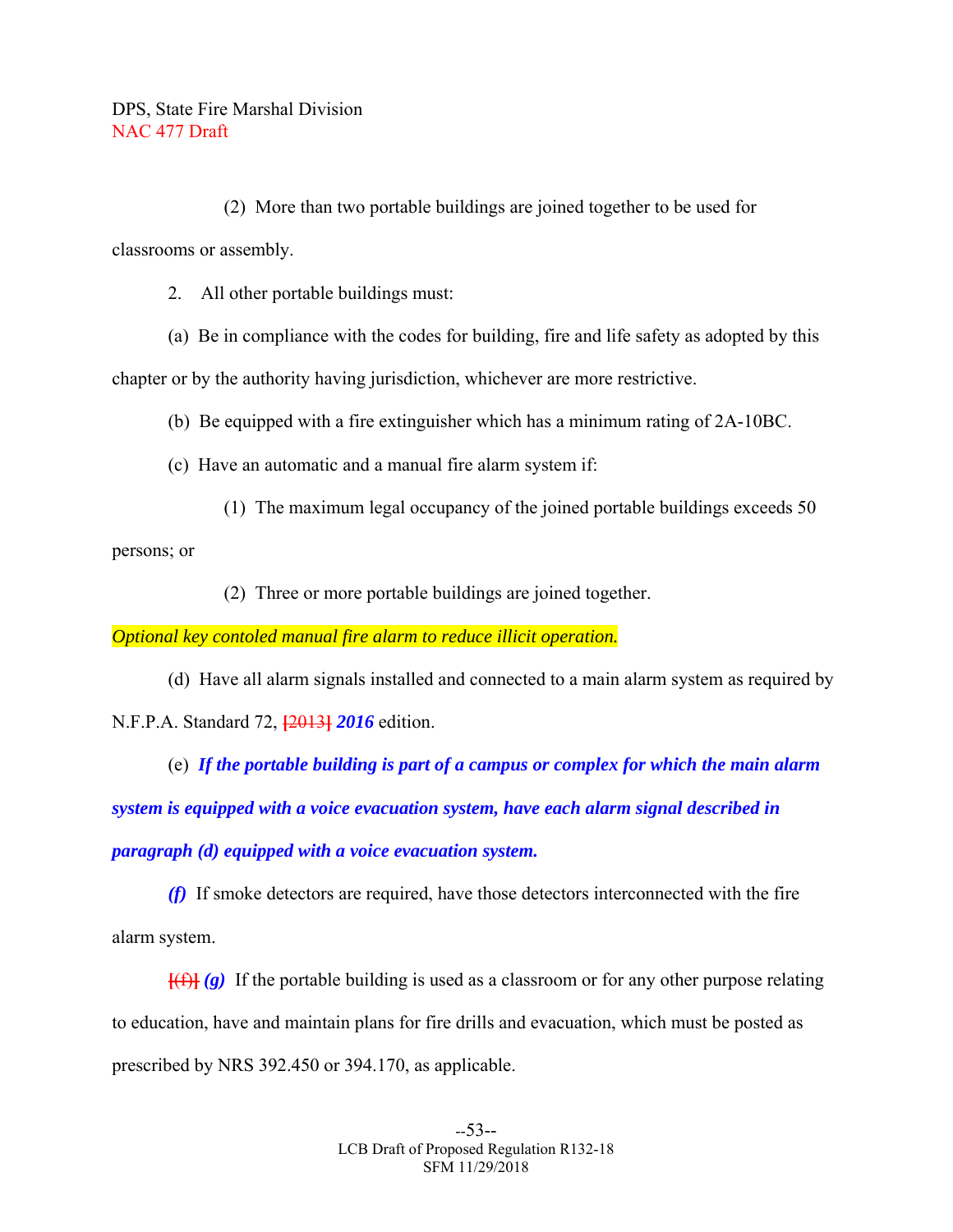3. No change in the use of a portable building described in subsection 2 may be made until the proposed change is reviewed and approved by the authority having jurisdiction for compliance with the adopted codes or this section.

4. A system for heating, ventilating or air-conditioning which:

(a) Is in a portable building described in subsection 2;

(b) Can circulate more than 2,000 cubic feet of air per minute; and

(c) Shuts down automatically,

 $\rightarrow$  must be serviced quarterly. Records of the service must be maintained for 2 years for review by the authority having jurisdiction.

 **Sec. 30.** NAC 477.444 is hereby amended to read as follows:

 477.444 1. The authority having jurisdiction will designate the requirements for fire flow and approve the location of a site for a portable building based on the proximity and usability of available fire hydrants. If it is not possible to locate a portable building which is to be used as a classroom or for any other purpose relating to education in compliance with such requirements, the school district in which the building is to be placed may apply to the authority having jurisdiction to request an alternative means of compliance with the requirements.

 2. There must be no obstruction between a hydrant and the areas to be protected. Access to a hydrant by fire **[**trucks**]** *apparatus* must not be obstructed. If necessary, a hydrant must be turned, moved or otherwise relocated to allow access to the hydrant by fire **[**trucks.] *apparatus.* 

 **Sec. 31.** NAC 477.455 is hereby amended to read as follows: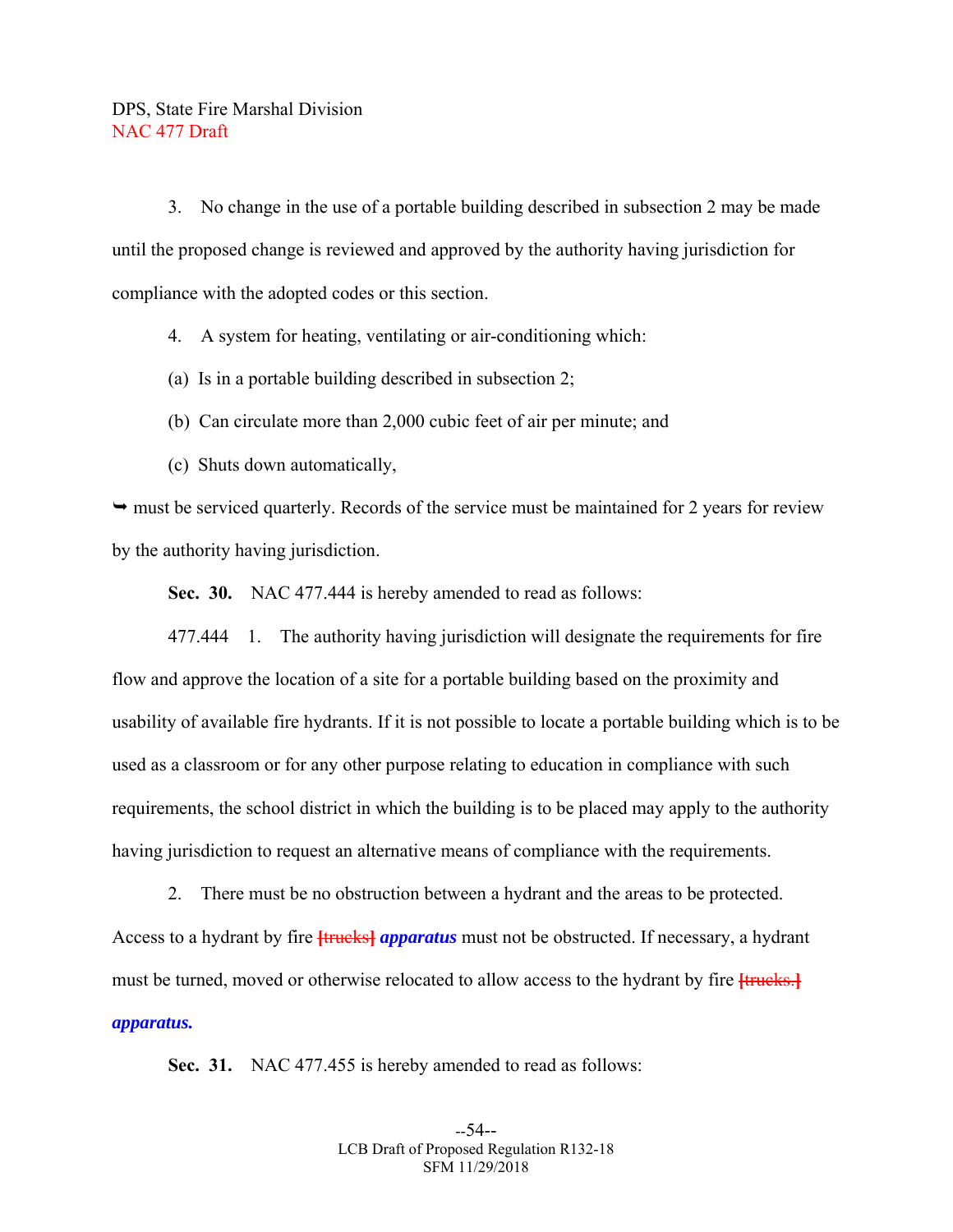477.455 1. No component or device of an automatic sprinkler system may be sold, leased or installed in this State unless it has been approved, labeled or listed by Underwriters Laboratories Inc., Underwriters' Laboratories of Canada, FM Global or any other testing laboratory approved by the State Fire Marshal as qualified to test such a component or device.

 2. Automatic sprinkler systems must comply with the *International Fire Code*, **[**2012**]** *2018* edition, and the following standards of the N.F.P.A.:

 (a) "Standard for the Installation of Sprinkler Systems," Standard 13, **[**2013**]** *2016*  edition.

 (b) "Standard for the Installation of Sprinkler Systems in One- and Two-Family Dwellings and Manufactured Homes," Standard 13D, **[**2013**]** *2016* edition.

 (c) "Standard for the Installation of Sprinkler Systems in Low-Rise Residential Occupancies," Standard 13R, **[**2013**]** *2016* edition.

 (d) "Standard for the Installation of Standpipe and Hose Systems," Standard 14, **[**2010**]** *2016* edition.

 (e) "Standard for Water Spray Fixed Systems for Fire Protection," Standard 15, **[**2012**]** *2017* edition.

 (f) "Standard for the Installation of Foam-Water Sprinkler and Foam-Water Spray Systems," Standard 16, **[**2011**]** *2015* edition.

 (g) "Standard for the Installation of Stationary Pumps for Fire Protection," Standard 20, **[**2013**]** *2016* edition.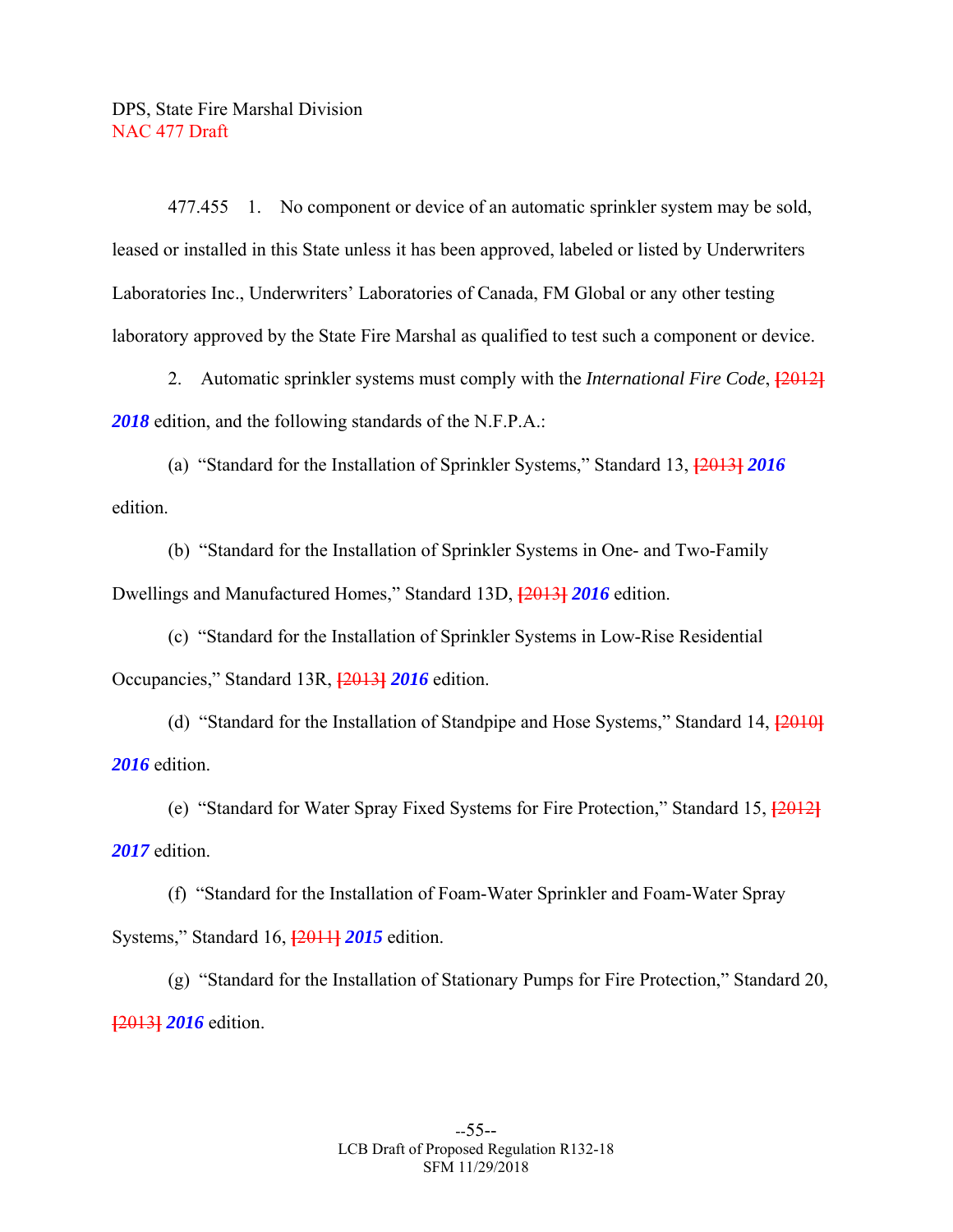(h) "Standard for Water Tanks for Private Fire Protection," Standard 22, **[**2008**]** *2018*  edition.

(i) "Standard for the Installation of Private Fire Service Mains and Their

Appurtenances," Standard 24, **[**2013**]** *2016* edition.

 (j) "Standard for the Inspection, Testing, and Maintenance of Water-Based Fire Protection Systems," Standard 25, **[**2011**]** *2017* edition.

 (k) "Standard on Water Mist Fire Protection Systems" Standard 750, **[**2010**]** *2015*  edition.

 **Sec. 32. NAC 477.460 Inspections and testing; notice of deficiencies;**  *notice of Impairment;* **notice of discontinuance of service. (**NRS 477.030**)**

# **NAC 477.460 Inspections and testing; notice of deficiencies and** *impairments***; notice of discontinuance of service. (**NRS 477.030**)**

NAC 477.460 is hereby amended to read as follows:

 477.460 1. Each automatic fire sprinkler system must be inspected quarterly. One of the quarterly inspections must be termed an annual inspection and be conducted in accordance with the provisions of subsection 2. The other quarterly visual inspections may be conducted by any responsible person, including an employee of a licensed firm, who, in the opinion of the authority having jurisdiction, has sufficient knowledge of the system to conduct such inspections. The quarterly inspections must conform to the requirements of N.F.P.A. Standard 13, **[**2013**]**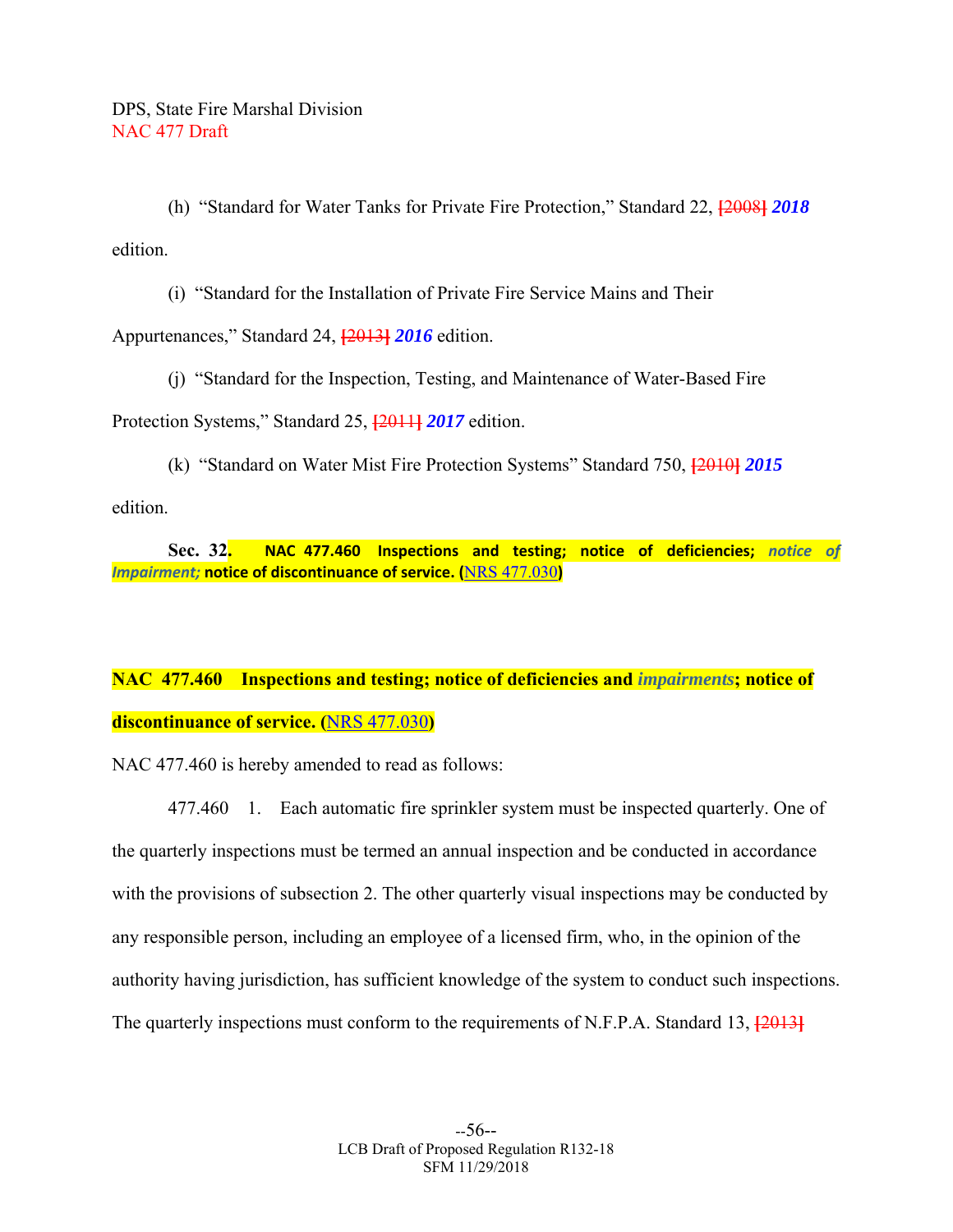*2016* edition, and Standard 25, **[**2011**]** *2017* edition. Records of inspection must be kept on-site for review by the State Fire Marshal and the authority having jurisdiction.

 2. The annual inspection must be made by a qualified registrant who is an employee of a licensed firm for automatic fire sprinkler systems. The annual inspection must comply with the standards and publications described in subsection 1.

 3. If a maintenance inspection indicates that additional work is required on a fire sprinkler system in order to have the system conform to code requirements, the licensed firm must notify the owner and the authority having jurisdiction in writing not later than the next business day after the day of the inspection. A tag must be properly signed, punched and attached. The word "impairment" must be written across the bottom of the tag.

 4. If the owner fails to correct the deficiency within 30 calendar days after receiving notice of the deficiency, the licensed firm must notify the owner and the authority having jurisdiction in writing not later than the next business day after the day the person conducting the inspection determines that the deficiency was not corrected as required.

 5. A licensed firm must give 30 calendar days' written notice to the owner, the occupant and the authority having jurisdiction before it may discontinue service to the owner or the occupant, or both.

 **Sec. 33.** NAC 477.465 is hereby amended to read as follows:

 477.465 1. The distributor, installer or agency to provide service to customers must submit evidence of its capability to repair and restore an automatic sprinkler system within 24 hours after notification of a fire or fault in the system and must repair a system within 24 hours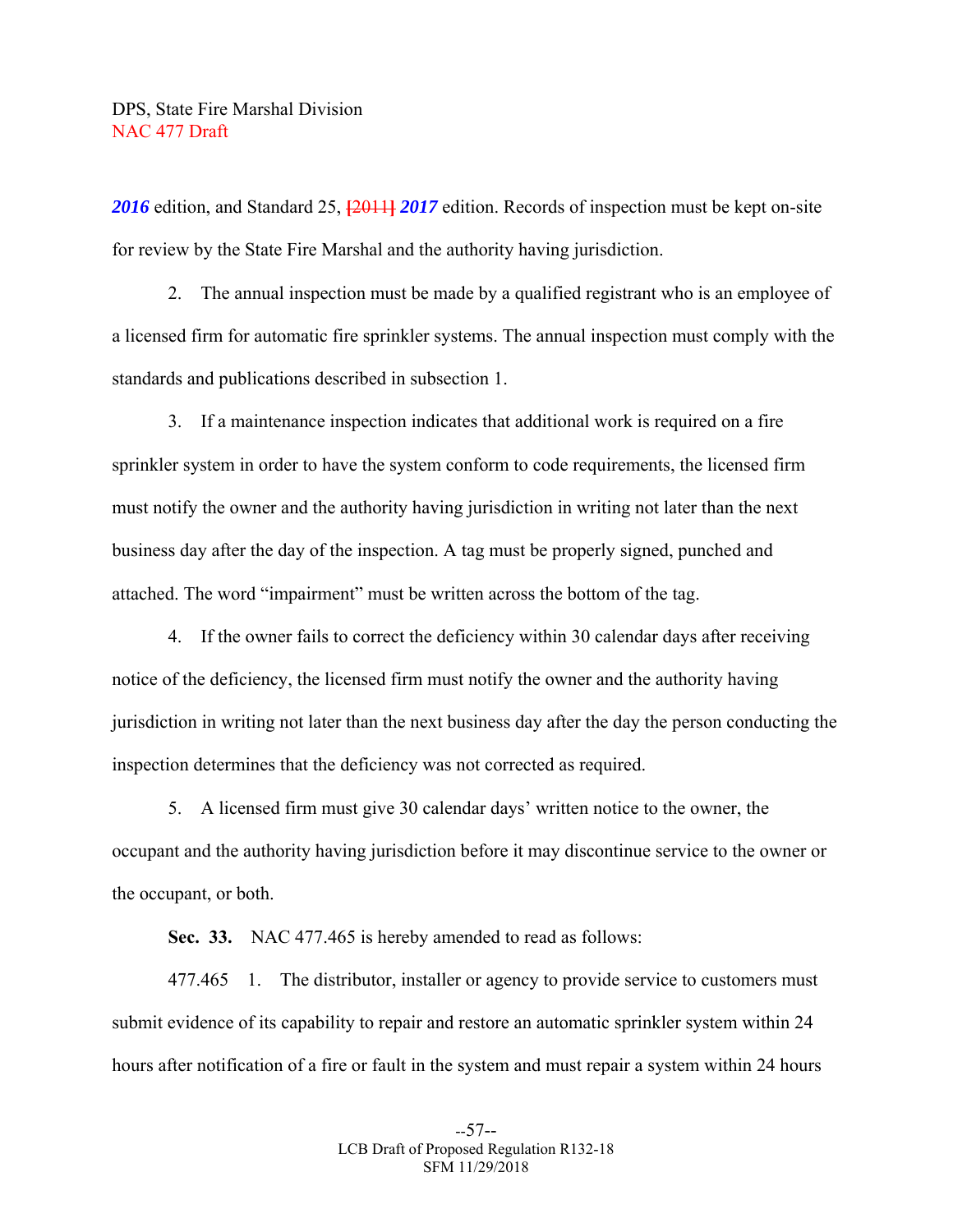after being notified by the owner that a system requires service. The evidence of that capability is subject to approval by the State Fire Marshal or the authority having jurisdiction. The evidence must demonstrate that the licensee has:

 (a) The necessary equipment and personnel appropriately certified by the State Fire Marshal;

(b) The necessary stock of parts and devices;

(c) A valid license issued by the State Contractors' Board;

 (d) If applicable, a valid state business **[**registration**]** *license* issued by the Secretary of State; and

 (e) A certification and approval by the manufacturer from whom the equipment is purchased.

 2. Where automatic sprinkler systems are installed for any reason, a satisfactory written agreement for the maintenance of the system must be provided. All systems must be under the supervision of qualified persons. No work may be performed on an automatic sprinkler system unless a holder of a certificate of registration is present to supervise the work. Proper tests and inspections must be made at prescribed intervals, and qualified persons must have general charge of all alterations and additions to the systems under their supervision. A copy of the agreement for maintenance, along with proof that the firm or company which will provide the maintenance is adequately covered by liability insurance, must be submitted by the firm or company to the State Fire Marshal or the authority having jurisdiction.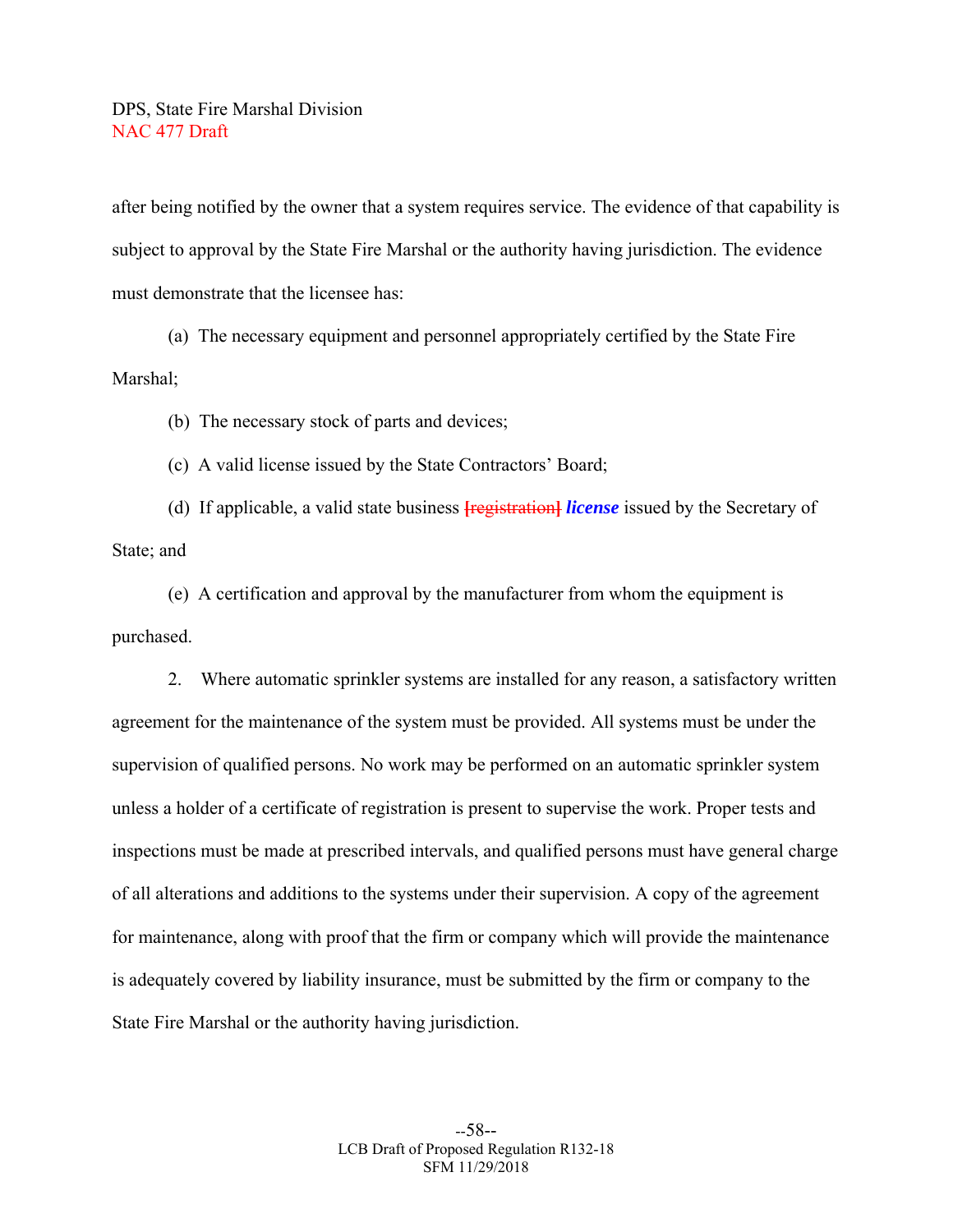3. Detailed plans, with the appropriate fees, must be submitted to the State Fire Marshal or the authority having jurisdiction for approval. The specifications must state that the installation will conform to the applicable standards and be approved by the State Fire Marshal or the authority having jurisdiction before the sprinkler system is installed. The specifications must include the specific tests required by the N.F.P.A.'s standards and the standards required for the approval of the State Fire Marshal or the authority having jurisdiction. Plans must be drawn to an indicated scale or be suitably dimensioned and must be made so that they can be easily reproduced. Plans must contain sufficient detail to enable the State Fire Marshal or the authority having jurisdiction to evaluate the effectiveness of the system. Plans must be submitted to the State Fire Marshal or the authority having jurisdiction before work starts. Where field conditions necessitate any substantial change from the approved plan, the corrected plan showing the system as installed, with the appropriate fees, must be submitted to the State Fire Marshal or the authority having jurisdiction for approval. The State Fire Marshal or the authority having jurisdiction must inspect and approve any substantial changes before the job is completed. Plans must be on the job site when work is being done pursuant to the plan at that site.

 4. Calculations must be established from the applicable design curve for sprinkler systems as shown in N.F.P.A. Standards 13 and 13R, **[**2013**]** *2016* editions. There must be not less than 10 psi additional water pressure above the system demand.

 5. All hydrostatic tests of systems and flushing of underground systems must be witnessed by a representative of the State Fire Marshal or the authority having jurisdiction. All portions of the automatic fire sprinkler system, including the underground service from the gate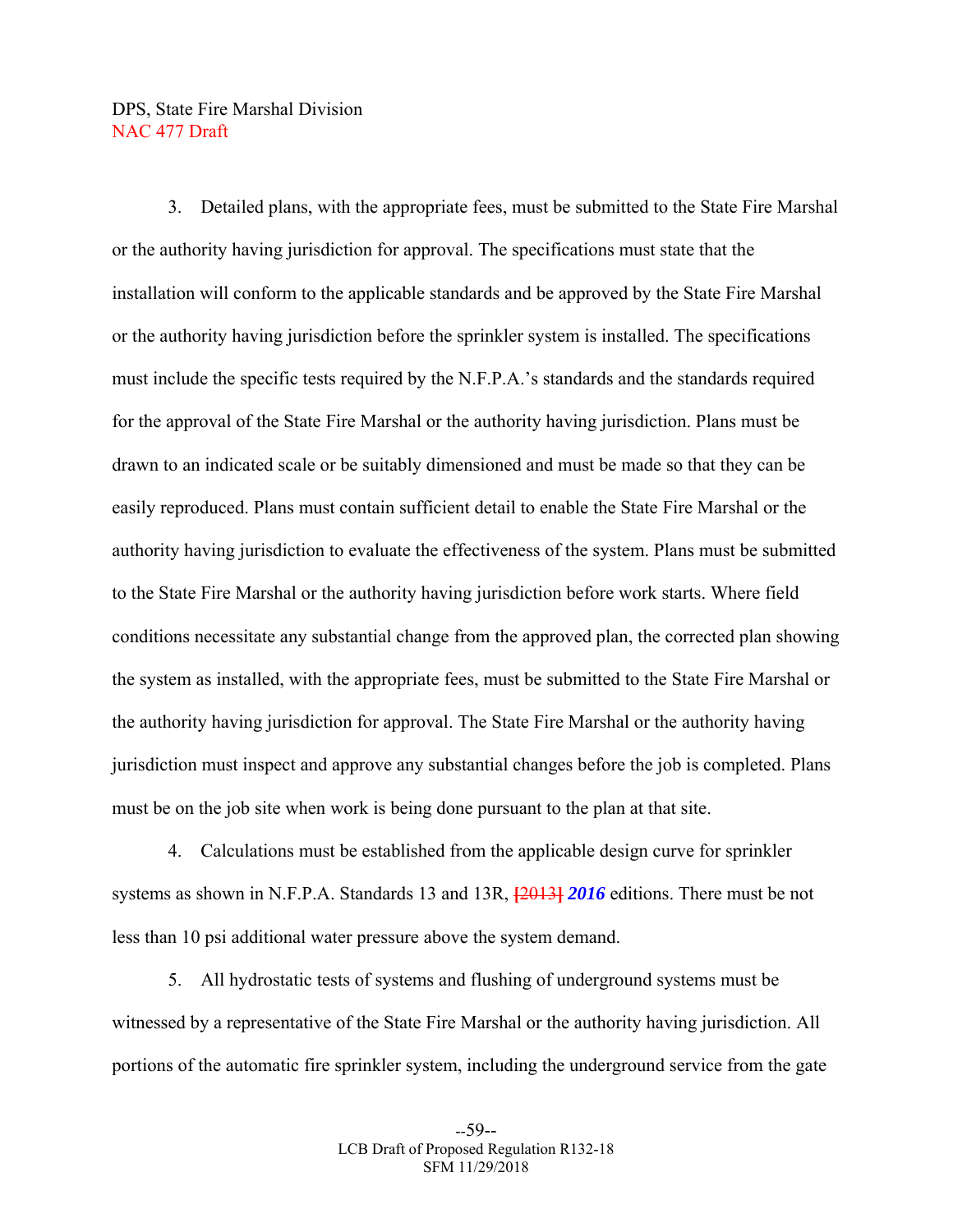valve, road box or check valve to the riser, must be installed, tested and flushed by a company licensed by the State Fire Marshal to perform this work. A company which holds a current Type G-U license for:

 (a) Underground private fire service mains and their appurtenances may provide only the underground private fire service mains and their appurtenances from the gate valve, road box or check valve to the base of the riser or stubbed 5 feet from the base of a building. The company shall provide certification of the contractors' materials and testing to the State Fire Marshal or the authority having jurisdiction upon the completion of the work. The underground services provided and the certification to be provided to the State Fire Marshal or the authority having jurisdiction must meet the requirements of NAC 477.340 to 477.350, inclusive, and the standards of the N.F.P.A. for automatic fire sprinkler systems or private fire service mains and their appurtenances, as applicable.

 (b) **[**Fire**]** *Privately owned fire* hydrants may provide only the installation, maintenance, repair and servicing of *privately owned* fire hydrants. *The licensee must also hold a valid license appropriate to the work performed, as issued by the State Contractors' Board, if the licensee installs any new privately owned fire hydrants or performs any maintenance or repair below the first 90 degree flange of a privately owned fire hydrant.*

 (c) Backflow may provide only the testing on backflow assemblies. The licensee must also hold a certification from the American Water Works Association or another nationally recognized certificate recognized by the State Fire Marshal.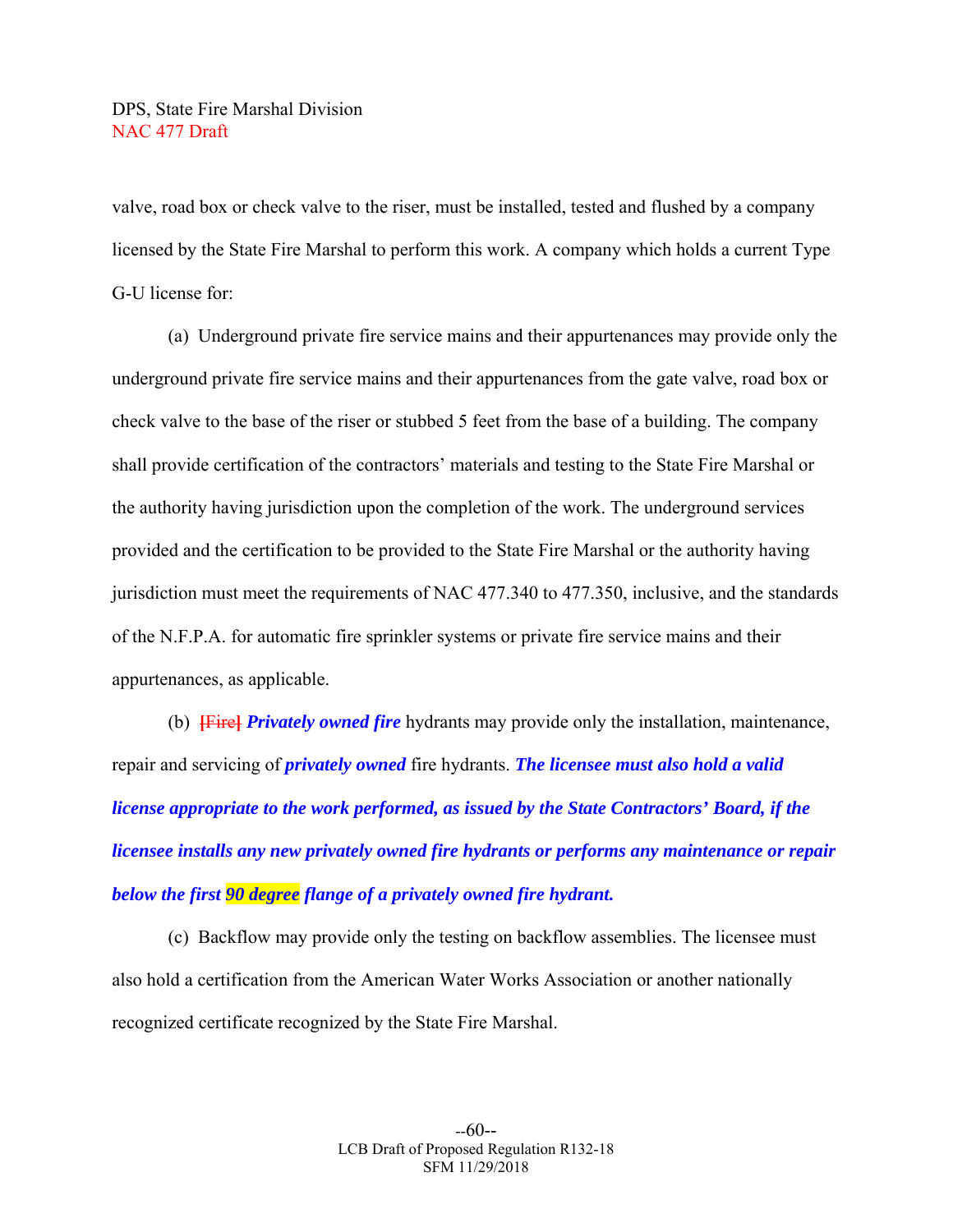6. Upon completing the installation of an automatic sprinkler system, the licensee shall issue a letter of certification to the authority having jurisdiction. The letter must certify that the system has been installed in accordance with the approved plans and all applicable national, state and local codes. The installer shall properly identify all hydraulically designed automatic sprinkler systems with a permanently attached placard. The placard must show the location and number of sprinkler heads and the density of discharge over the designed area.

 **Sec. 34.** NAC 477.470 is hereby amended to read as follows:

 477.470 1. A tag for recording the installation, maintenance and inspection of automatic sprinkler systems must be at least 4 inches long and 2 inches wide and must be in the following form:



### F, G, I, J-Alarm/Sprinkler Tag

 2. If the system has an outside screw and yolk valve which is not electrically supervised, the tag must serve as a seal for the valve. If the outside screw and yolk valve is

> --61-- LCB Draft of Proposed Regulation R132-18 SFM 11/29/2018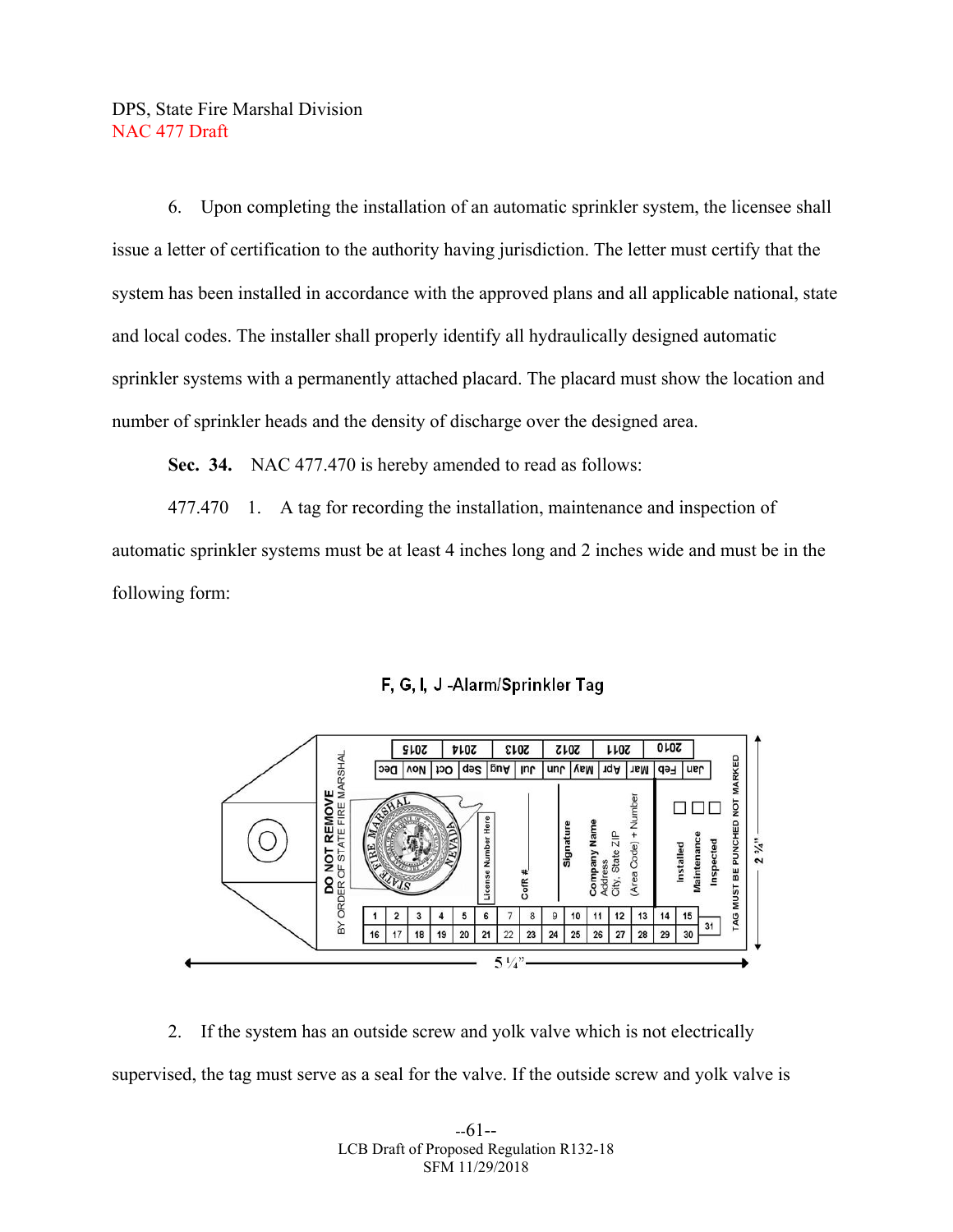electrically supervised, the tag must be attached in such a manner that the valve may be closed for testing of the supervision without removing the tag.

 3. The last person to work on an automatic sprinkler system for any purpose must attach the tag to the valve. The tag must be punched to indicate the type of service which was performed on the system and the date. The service tag must be signed with a legible signature by the holder of the certificate of registration supervising the work, and such information must remain permanently on the tag. A number stamp or date stamp must not be used on the tag.

 4. A tag must be attached to the system at the conclusion of the successful testing of the system immediately after its installation.

 5. The tag must be printed by a printing company and include the following information:

(a) The date when the system was last serviced;

(b) The name, address and telephone number of the company;

(c) The number of the license issued by the State Fire Marshal; and

(d) The name and certificate number of the person who last serviced the system.

 6. If the system remains **[**deficient**]** *impaired* and the licensee does not have the authority to correct the **[**deficiency, **]** *impairment*, the word "impairment" must be written across the tag in black letters that are bold. The licensee shall notify the owner and the authority having jurisdiction of the **[**deficiency**]** *impairment* in writing *not later than* the next business day after completing the work.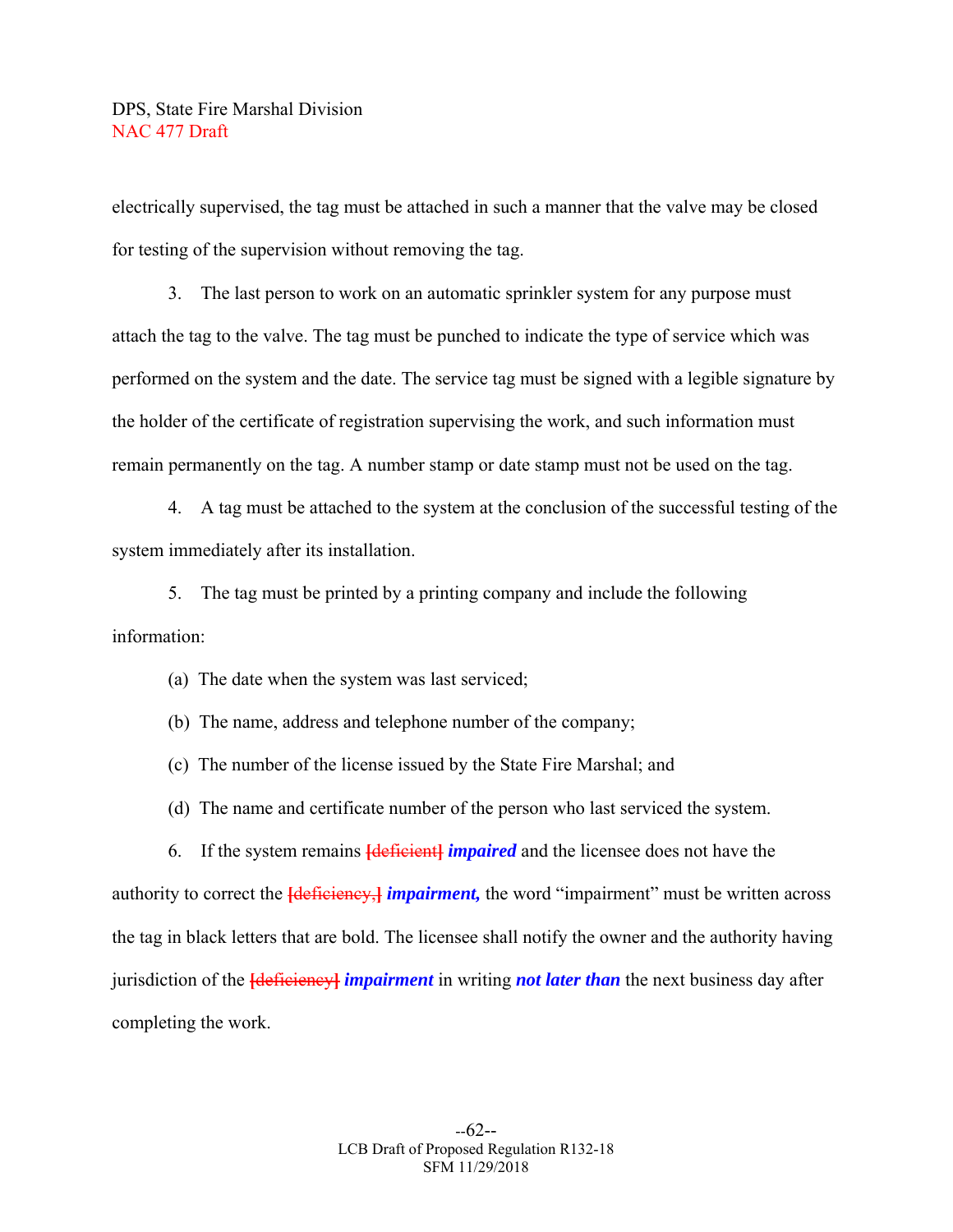*7. If a deficiency is discovered in the system, the licensee shall notify the owner and the authority having jurisdiction of the deficiency in writing not later than the next business day after completing the work.* 

*\*\*\*Service contract holder (licensee) responsibilities If a deficiency is discovered in the system, the licensee shall notify the owner. Upon receipt of a discrepancy report, the owner shall correct such discrepancies within 30 calendar days. lf the discrepancies are not corrected by the end of this 30-day period, the maintenance contractor (Licensee) shall submit the discrepancy report to the fire code official within 2 business days after the 30-day period expires.* 

**Sec. 35.** NAC 477.560 is hereby amended to read as follows:

 477.560 In all medical facilities, custodial care facilities and restrained care facilities, a device for detection of the products of combustion, other than by detecting heat, must be installed pursuant to section 18.3.4.5 of N.F.P.A. Standard 101, **[**2009**]** *2018* edition.

 **Sec. 36.** NAC 477.562 is hereby amended to read as follows:

 477.562 1. The following requirements apply to child care facilities that require inspection and a certificate of compliance to be issued by the authority having jurisdiction:

 (a) Plans for the construction of new facilities or the remodeling of existing facilities*, including, without limitation, plans to construct or remodel fire systems, must be submitted to* the authority having jurisdiction for approval before the construction or remodeling begins.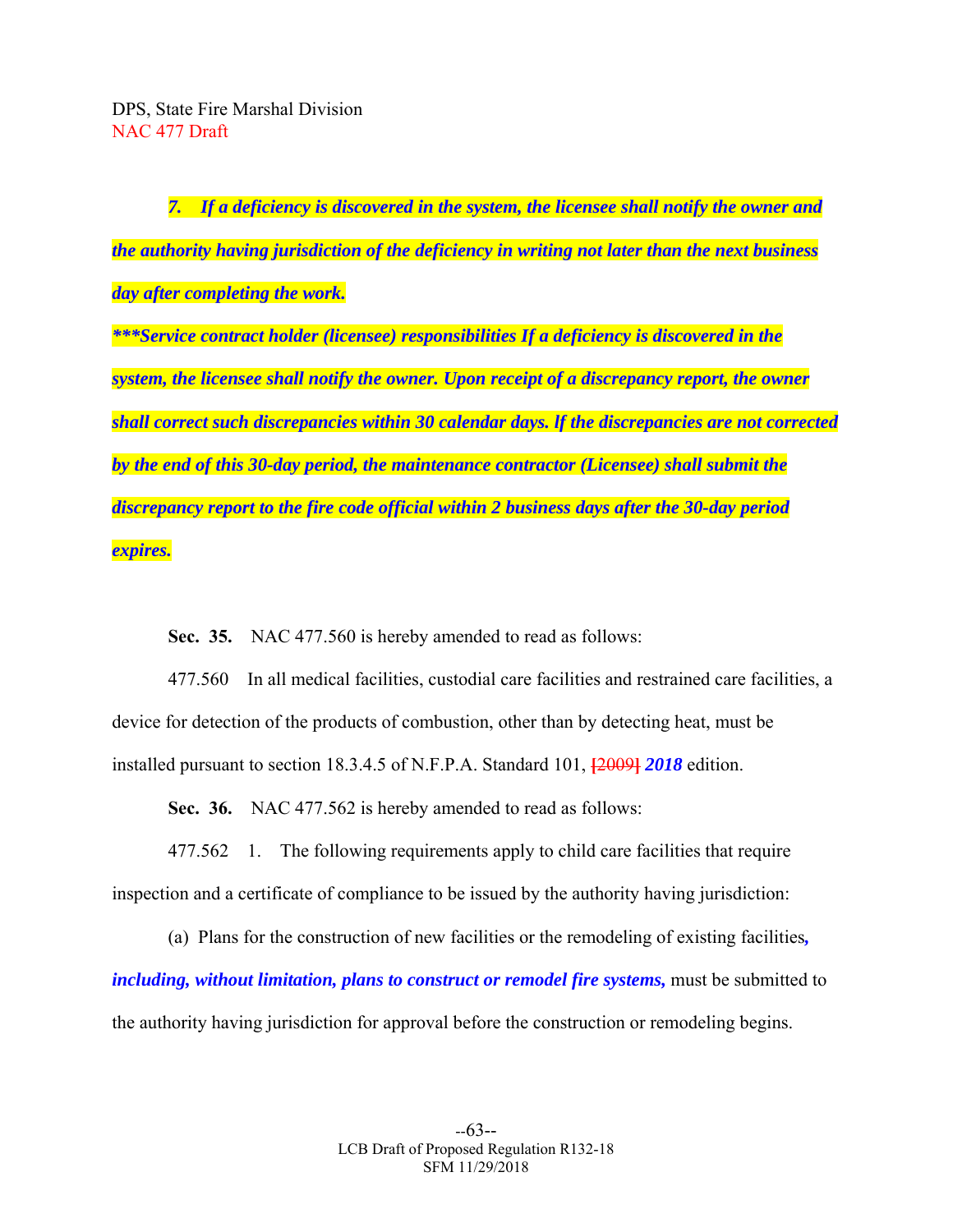(b) Each facility must be inspected for compliance with applicable fire and safety regulations by the authority having jurisdiction before a license to operate the facility is issued. The facility must be inspected annually thereafter and have a current certificate of compliance issued by the authority having jurisdiction.

 (c) Smoke **[**detectors**]** *alarms, or if they are part of a fire alarm system, smoke detectors,* approved by the State Fire Marshal must be installed pursuant to the manufacturer's instructions. In newly constructed buildings, *smoke alarms or* smoke detectors *, as applicable,* must receive their primary power from the building's wiring, with provision made for the detection of smoke during a power failure. If a *smoke alarm or* smoke detector powered by a battery is currently installed and it fails, the *smoke alarm or* smoke detector must be replaced by a *smoke alarm or* smoke detector which receives its primary power from the wiring of the building and has a battery as a backup source of power.

 (d) The State Fire Marshal will calculate the maximum number of occupants permitted in:

(1) A child care center based on an occupancy classification of I-4 or E.

 (2) A child care facility based on an occupancy classification of I-4 for children less than 2 1/2 years of age and R-4 for children 2 1/2 years of age or older.

(3) A child care institution based on an occupancy classification of I-4 or E.

(4) A family home based on an occupancy classification of R-3.

(5) A group home based on an occupancy classification of I-4 for children less

than 2 1/2 years of age and R-4 for children 2 1/2 years of age or older.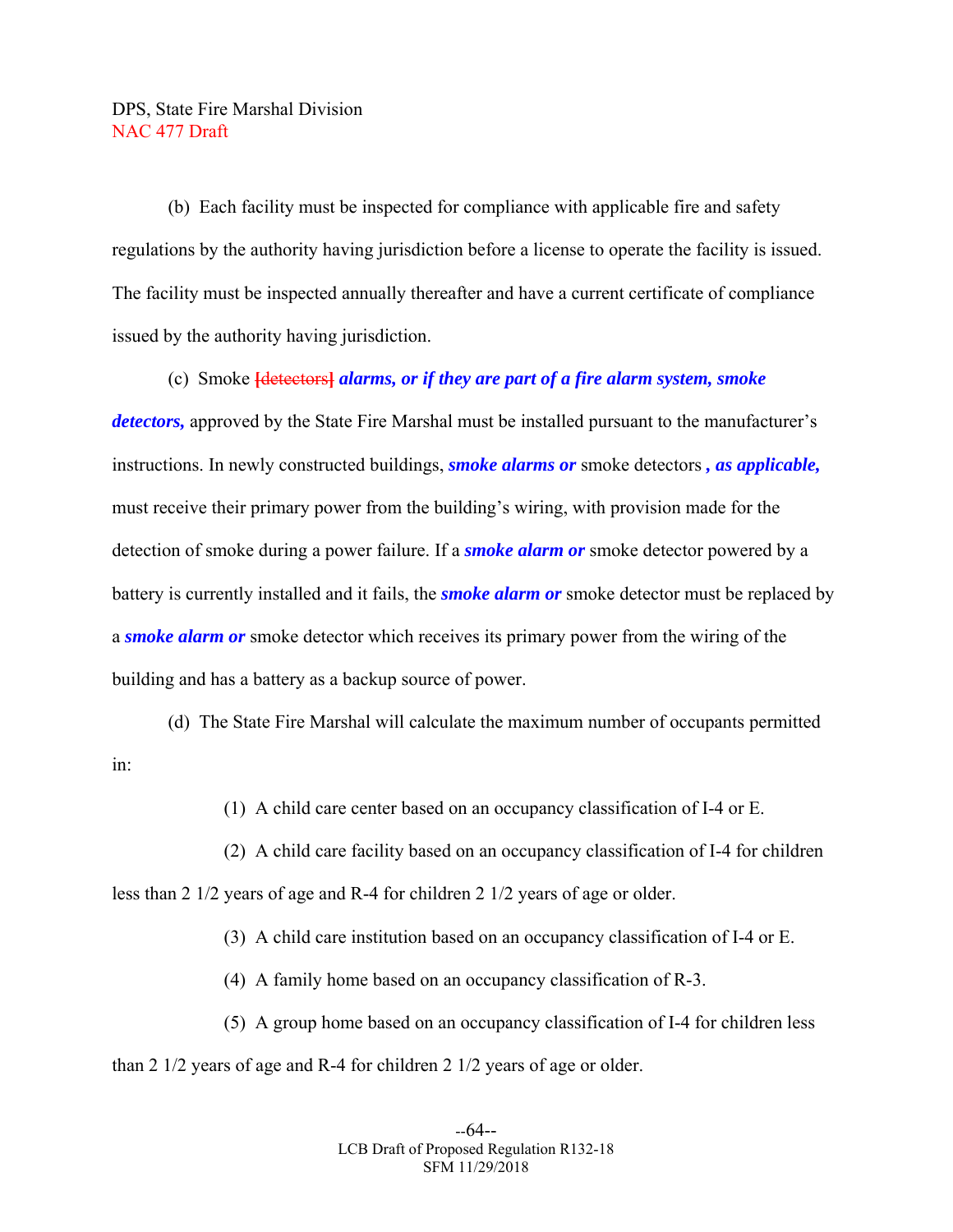(e) Smoking is prohibited in any area designated as an "E" occupancy area unless the area has specifically been designated as a smoking area by the authority having jurisdiction. Where smoking is allowed, ashtrays must be provided.

 (f) All stairs must be free of obstacles and stored combustible materials. Handrails with turn-ins must be provided if there are two or more steps in any stairway.

 (g) Bathroom and closet doors must open from the inside without the need for a key or any special knowledge or effort and must be able to be immediately opened from the outside with the use of an appropriate device hung or placed above or near the door.

 (h) Basements in R-3 occupancies used for child care must have at least two unobstructed exits which lead directly to the outside, one of which must open directly at ground level.

 (i) Portable fire extinguishers must have a minimum rating of 2A-10BC and must be mounted pursuant to the requirements of *:* 

 *(1)* N.F.P.A. Standard 10, **[**2010**]** *2018* edition **[**, or the**]** *and the requirements of the International Fire Code, 2018 edition; or* 

 *(2) The* authority having jurisdiction.

 (j) Heaters, fireplaces or other similar devices in rooms used for child care must be protected from contact with children by a sturdy, noncombustible partition, wire screen or protective metal guard. No portable heating devices are allowed.

(k) All heating equipment and hot water heaters must be **[**enclosed**]** *:*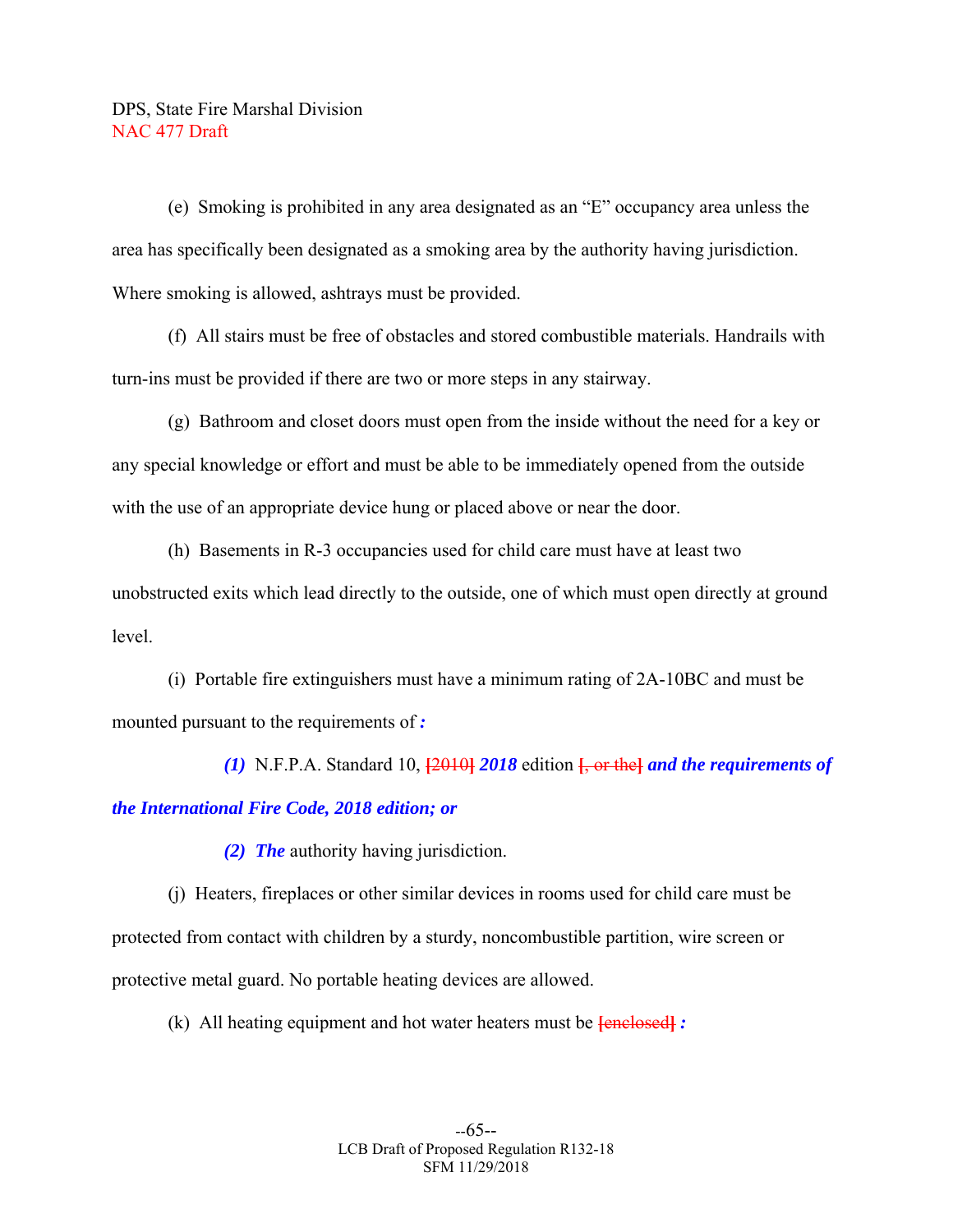*(1) Enclosed* in a manner which prevents children from coming into contact with them  $\left\{ \cdot \right\}$ *; and* 

 *(2) Secured as required by the codes and standards adopted by the State Fire* 

### *Marshal.*

- (l) Child-resistant covers must be installed on all electrical outlets accessible to children.
- (m) Wastebaskets, garbage cans and other containers used to store garbage, waste,

rubbish and other combustible materials must be constructed of noncombustible materials and have a tight-fitting lid of the same material. Wastebaskets or other trash containers placed in the designated smoking areas must be constructed of noncombustible materials with a tight-fitting lid of the same material.

 (n) No more than 10 gallons of flammable liquid may be stored in any area designated as an "E" area. This flammable liquid must be stored in an approved metal container and out of the reach of children.

 (o) Rooms in which equipment is used or where flammable liquids, combustible dust or similar hazardous materials are handled must be separated from other portions of the building by a material which has a rating of at least 1-hour fire barrier and must conform to the requirements of the *International Building Code*, **[**2012**]** *2018* edition.

2. As used in this section:

- (a) "Child care center" has the meaning ascribed to it in NAC 432A.050.
- (b) "Child care facility" has the meaning ascribed to it in NAC 432A.060.
- (c) "Child care institution" has the meaning ascribed to it in NAC 432A.070.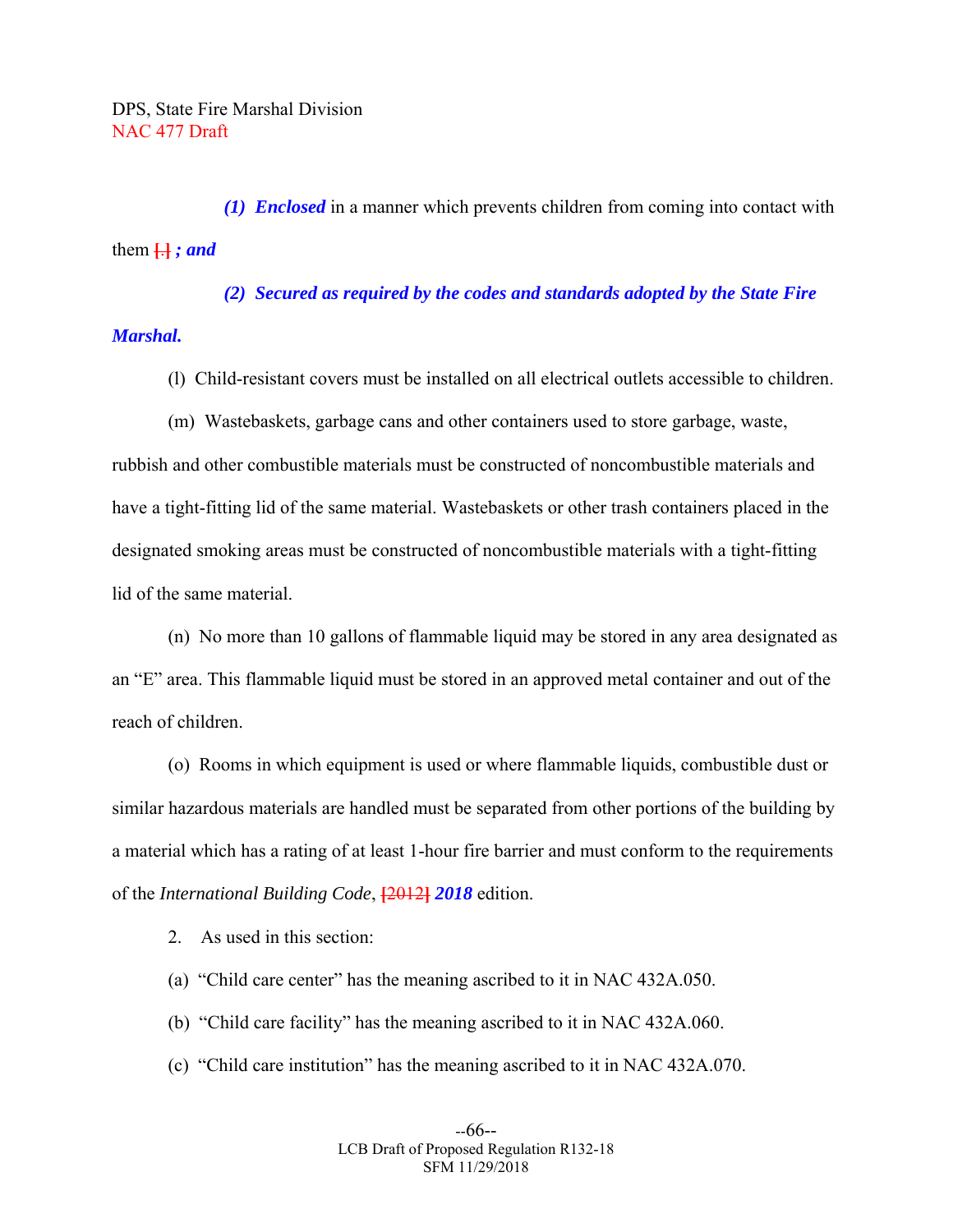(d) "Family home" has the meaning ascribed to it in NAC 432A.100.

(e) "Group home" has the meaning ascribed to it in NAC 432A.110.

 **Sec. 37.** NAC 477.566 is hereby amended to read as follows:

 477.566 Devices for the detection of the products of combustion, other than heat, must be installed in every building which is used for the care of children. The devices must be installed in accordance with section 907.2.10 of the *International Building Code*, **[**2012**]** *2018*  edition, and N.F.P.A. Standard 72, **[**2013**]** *2016* edition, if so required by the authority having jurisdiction.

 **Sec. 38.** NAC 477.568 is hereby amended to read as follows:

 477.568 Child care facilities which are used for child care between the hours of 12 a.m. and 6 a.m. and care for seven or more children must have an automatic sprinkler system installed which conforms to N.F.P.A. Standard 13, 13D or 13R, **[**2013**]** *2016* editions, as applicable, and the requirements of the *International Building Code*, **[**2012**]** *2018* edition. The automatic sprinkler system must be connected to the fire alarm system so that activation of any portion of the automatic sprinkler system will activate the fire alarm system.

 **Sec. 39.** NAC 477.576 is hereby amended to read as follows:

 477.576 "Commercial display" of fireworks *or flame effects* means an event or function where the public or a private group is admitted or permitted to view the display or discharge of fireworks **[**.**]** *or flame effects.* 

**Sec. 40.** NAC 477.606 is hereby amended to read as follows: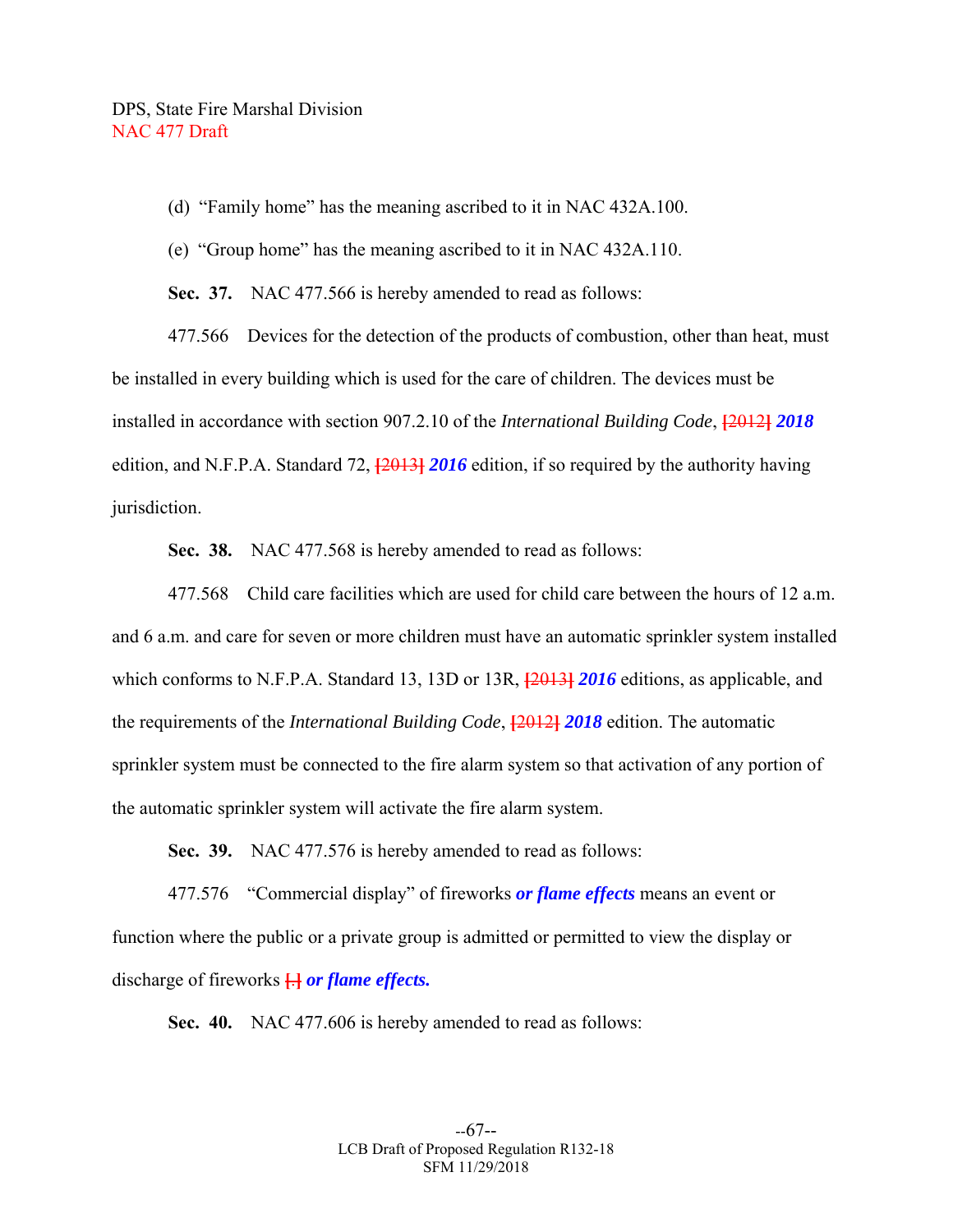477.606 No person may engage in the business of producing commercial displays of fireworks *or flame effects* without possessing a license issued by the State Fire Marshal. Conducting commercial displays of fireworks *or flame effects* includes the display or discharge of fireworks *or flame effects* at an entertainment before the public or a private group which has been admitted or permitted to view the display.

**Sec. 41.** NAC 477.611 is hereby amended to read as follows:

 477.611 An applicant for a license for producing commercial displays of fireworks *or flame effects* must:

1. Make a written application on the forms provided.

 2. Indicate on the application which category of license and classification the applicant desires to obtain and pay the appropriate inspection and issuance fee, as follows:



# General category: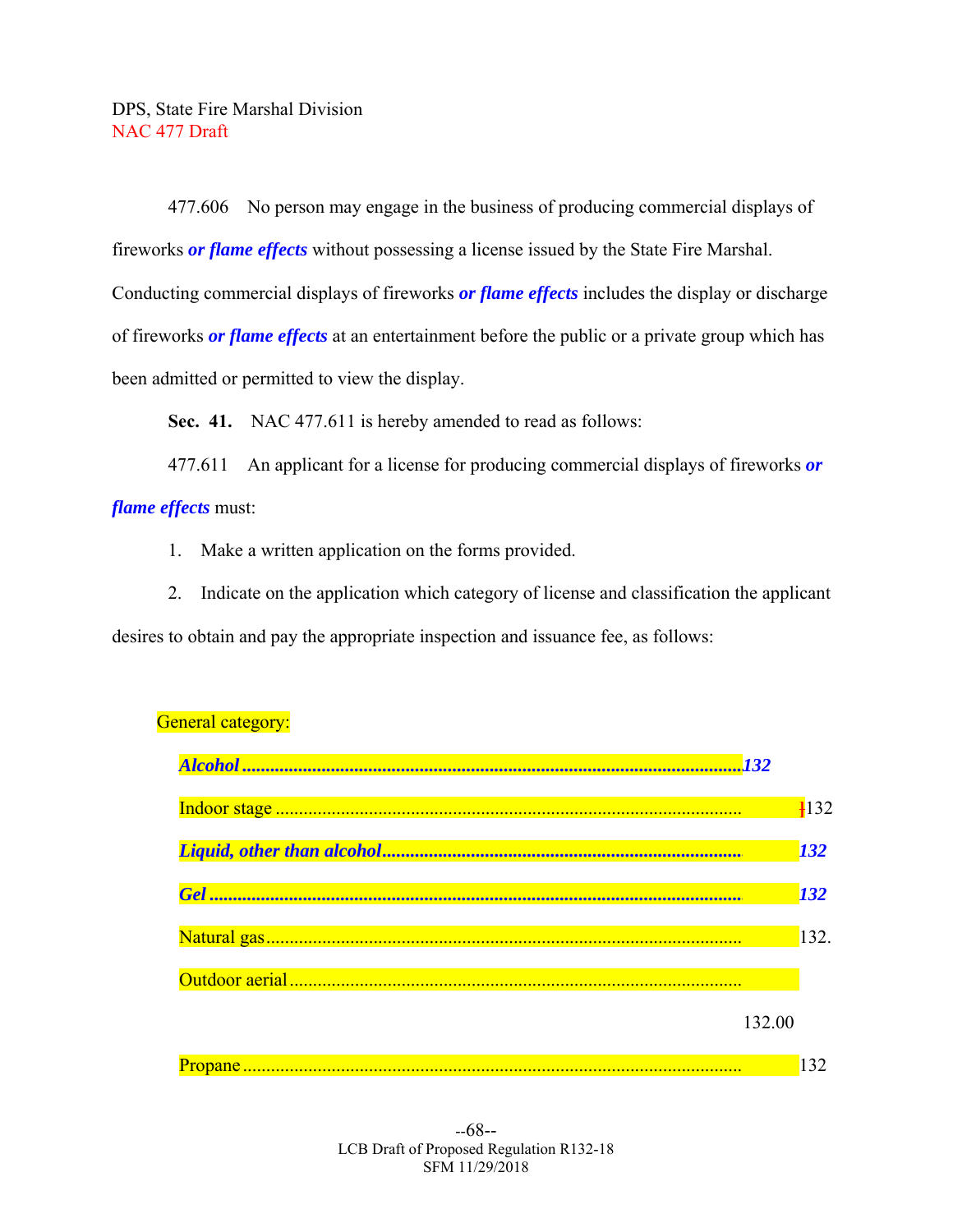| Special effects |  |
|-----------------|--|

```
Limited event license (exempt) ..........................................................................................132
```
# License category:

|                                                                     | \$132      |
|---------------------------------------------------------------------|------------|
| <b>Temporary (self-contained effects for not more than 30 days)</b> | <b>132</b> |
|                                                                     |            |

- 3. Furnish the State Fire Marshal Division with the required certificate of insurance.
- 4. Submit an application as follows:
- (a) If the applicant is a sole proprietorship, by the proprietor.
- (b) If the applicant is a partnership, by each partner.
- (c) If the applicant is a corporation, by an officer.
- 5. Cooperate with the State Fire Marshal in the investigation of the applicant's

application.

 **Sec. 42.** NAC 477.616 is hereby amended to read as follows:

 477.616 1. Licenses will be issued to companies in one or more of the following categories: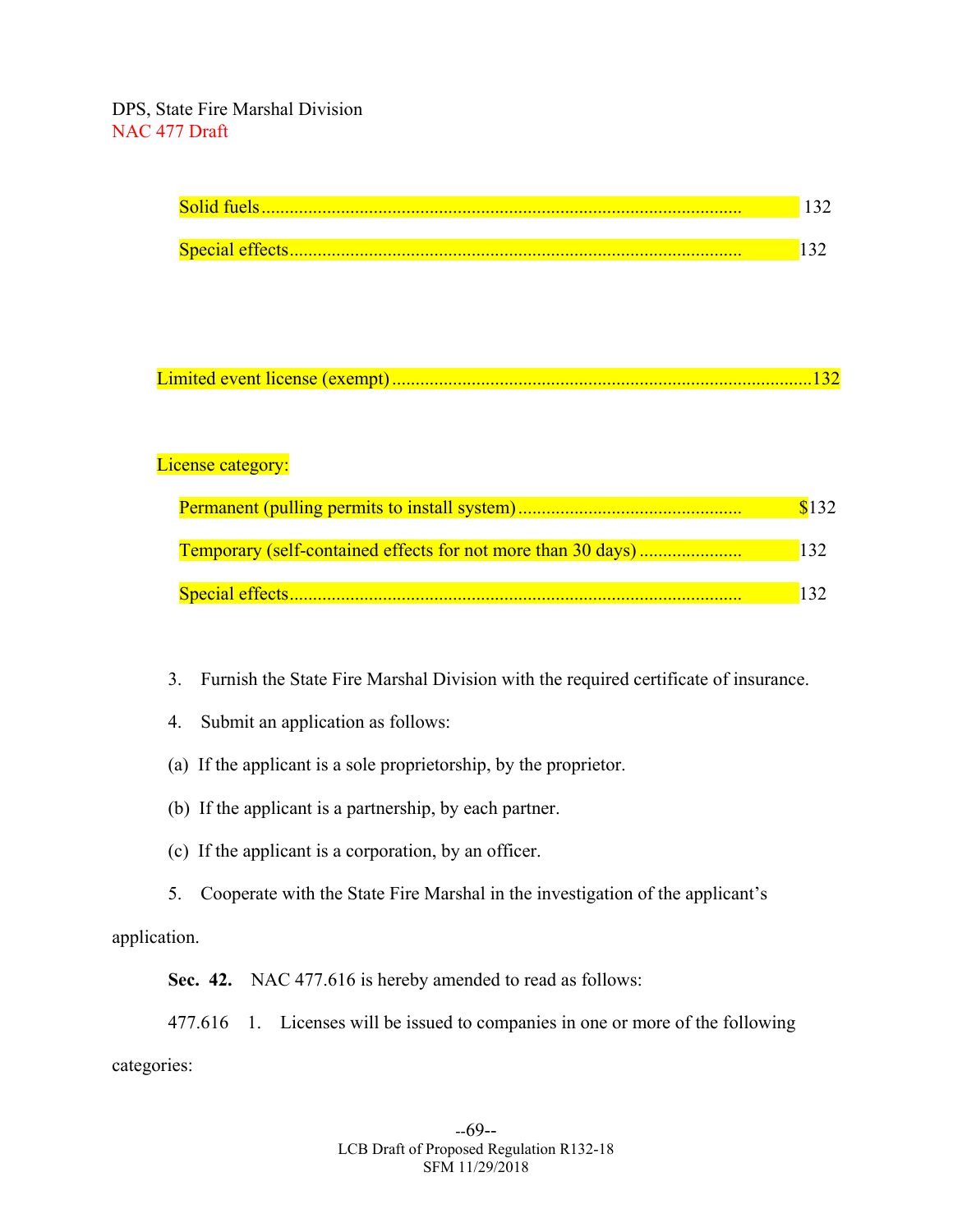(a) A general license permits the licensee to produce commercial displays of fireworks *,* 

*flame effects, or both,* in one or more of the following categories:

- (1) *Alcohol; (2)* Indoor stage; **[**(2)**]** *(3) Liquid, other than alcohol; (4) Gel; (5) Natural gas; (6)* Outdoor aerial; **[**(3)**]** *(7) Propane; (8) Solid fuels;*
- *(9)* Special effects; or
- $\left[\frac{(4)}{(10)}\right]$  Show specific.

 $\rightarrow$  A general license is valid on May 1 or the date on which it is issued, whichever is later. If a licensee does not submit the renewal application and pay the renewal fee on or before April 30 of the following year, the license expires and the licensee must apply to the State Fire Marshal for an original license. *If a fee for a licensee is not paid by the time it is due, a late charge of 12 percent per month will be assessed as an administrative fee for processing. The charge will be assessed beginning at the end of the first business day after the fee is due. A licensee may not engage in any work authorized by this chapter or chapter 477 of NRS until the fee is paid.*

 (b) A limited event license permits a nonprofit organization to produce a specific display of fireworks or series of displays at the time or times and location specified by the license subject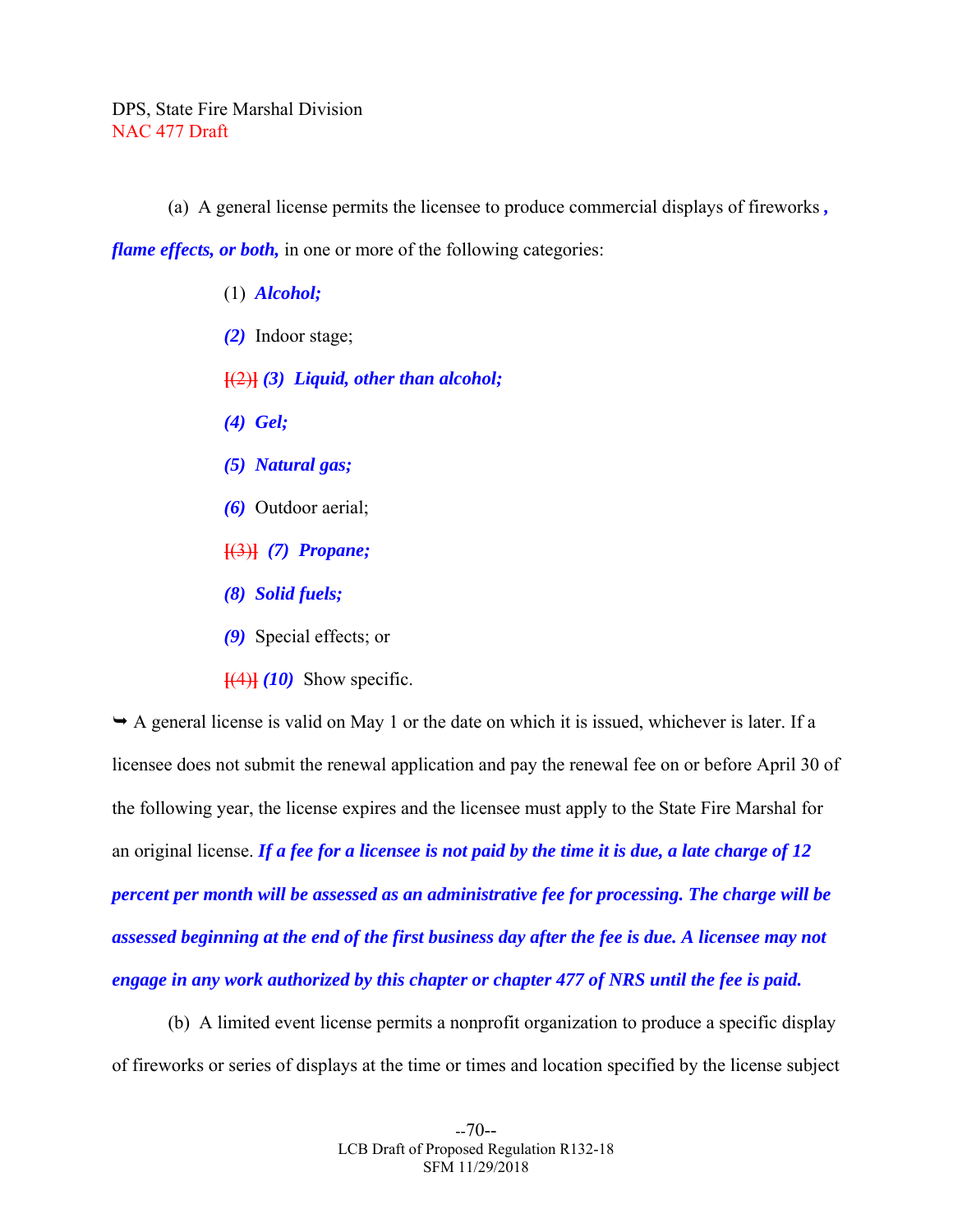to local requirements for a permit. A limited license is valid for the single event or series of events which it specifies.

 (c) A nonprofit organization must obtain a limited event license (exempt) from the State Fire Marshal Division before producing a display of fireworks. The limited event license (exempt) must include a description of the event to be held which specifies the location and date of the event. The license will be issued without payment of a fee. The nonprofit organization must:

(1) Show evidence of valid insurance which covers the event or series of events;

 (2) Require that all persons who participate in producing the display or series of displays complete a written test approved by the State Fire Marshal or work under the direct supervision of a certified pyrotechnic operator; and

 (3) Obtain a certificate of registration for the person who will be responsible for the show and the safety of the participants and spectators.

 2. A license issued in one of these categories does not permit the licensee to engage in activities permitted by another, more general, category.

3. In producing a commercial display of fireworks *or flame effects* a licensee must:

(a) Obtain any permit or permits required by local authority;

 (b) Employ only pyrotechnic operators who are registered with the State Fire Marshal to conduct the display or discharge of the fireworks **[**;**]** *or flame effects;* and

 (c) Wear proper safety attire at all times pursuant to N.F.P.A. 1123, **[**2010**]** *2018* edition.  **Sec. 43.** NAC 477.618 is hereby amended to read as follows: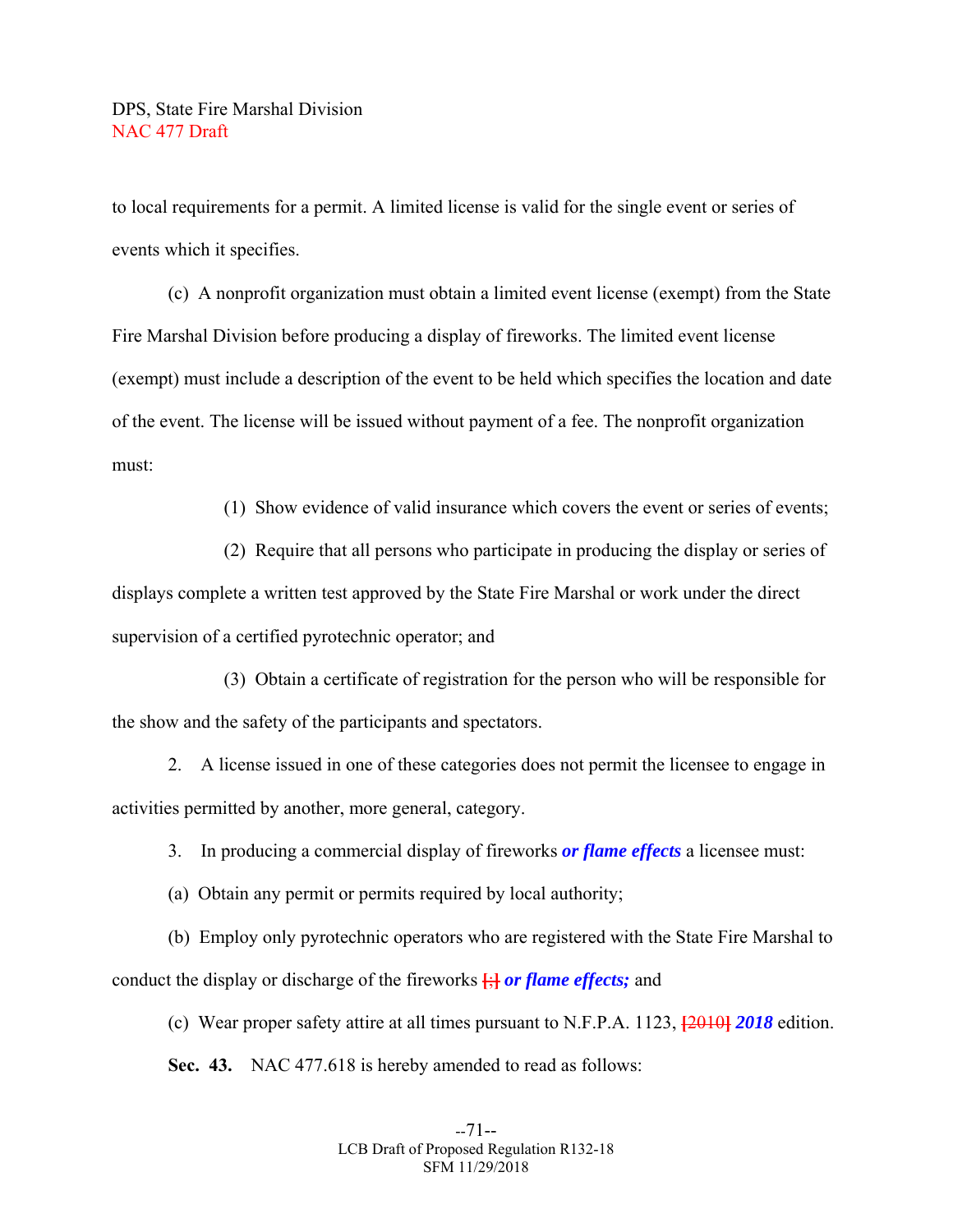477.618 The licensed firm must furnish the State Fire Marshal with a certificate of insurance from a company authorized to provide such insurance in this State which evidences the following:

 1. Minimum coverage for bodily injury arising out of the conduct of commercial displays of fireworks *or flame effects* of:

(a) For each person, \$100,000; and

(b) For each occurrence, \$1,000,000.

 2. Minimum coverage for property damage arising out of the conduct of commercial displays of fireworks *or flame effects* of \$1,000,000.

 3. Fifteen days' written notice by the insurer to the State Fire Marshal of its intention to cancel the policy.

 4. Inclusion of any pyrotechnic operator employed by the licensee, either as an employee or as an independent contractor, and the State of Nevada as an additional named insured.

 5. Specific exclusion of the State from any responsibility for the payment of any premium or assessment required by the policy of insurance.

 **Sec. 44.** NAC 477.622 is hereby amended to read as follows:

 477.622 1. Before a person may act as an assistant pyrotechnic operator, the person must obtain a certificate of registration as an assistant pyrotechnic operator from the State Fire Marshal. To receive a certificate of registration as an assistant pyrotechnic operator, an applicant must: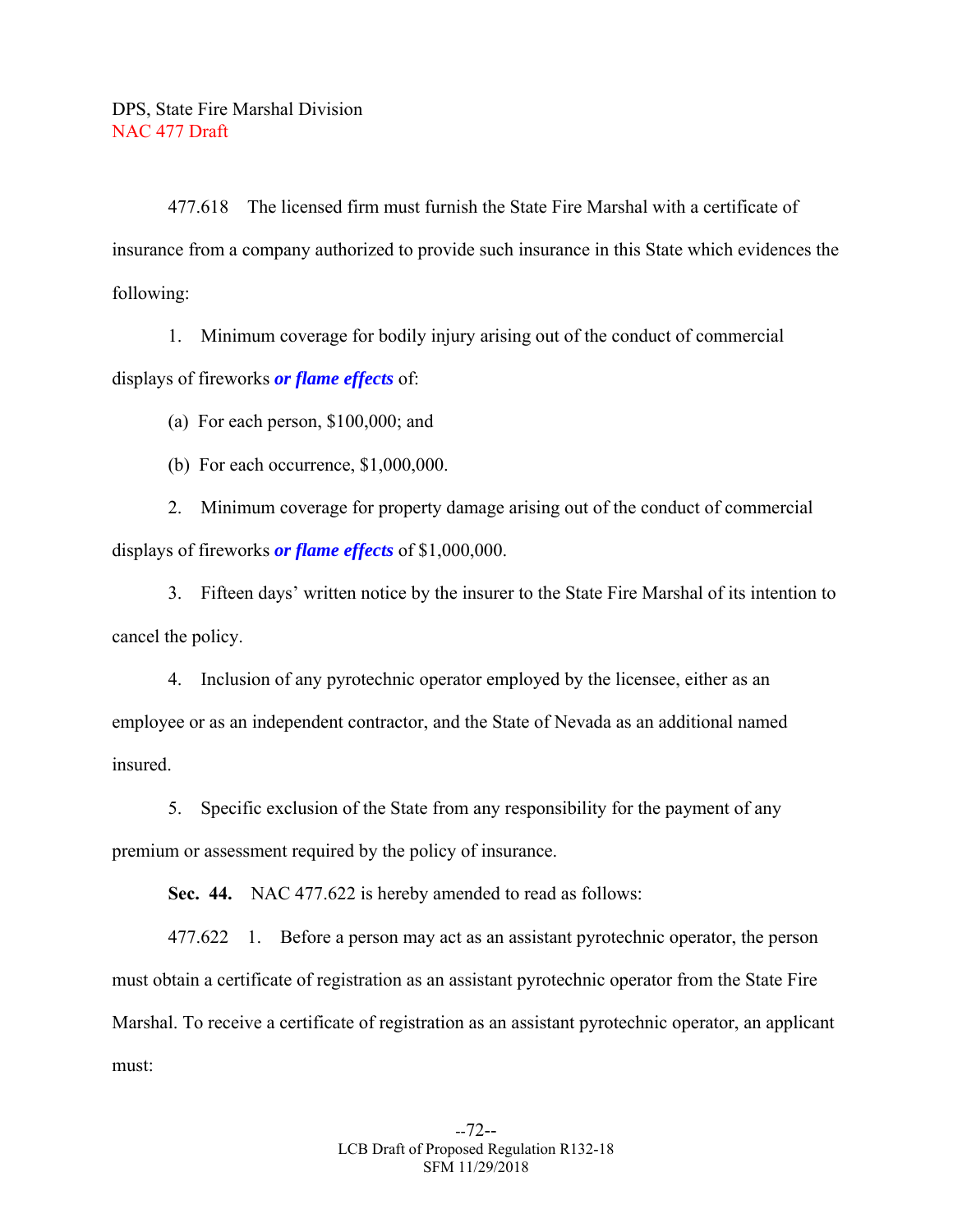(a) Be a natural person who is at least 21 years of age;

 (b) Make an application for such a certificate of registration to the State Fire Marshal on a form provided by the State Fire Marshal;

(c) Pass a written test based on the content of this chapter and N.F.P.A. Standard 1124,

**[**2013**]** *2017* edition, and N.F.P.A. Standard 1126, **[**2011**]** *2016* edition;

(d) Submit to the State Fire Marshal:

 (1) Letters of endorsement from two persons who hold certificates of registration as a pyrotechnic operator issued by the State Fire Marshal; and

 (2) A letter from the company which employs the applicant stating that the applicant has worked for the company for at least 90 days or is licensed or certified as an assistant pyrotechnic operator in good standing by another state recognized by the State Fire Marshal; and

(e) Pay an initial fee of \$27.50 *\$31.00*.

 2. A person who holds a certificate of registration as an assistant pyrotechnic operator may load, build and pack any product used in pyrotechnic effects only under the direct supervision of a holder of a certificate of registration as a pyrotechnic operator.

 3. A certificate of registration is valid on May 1 or the date on which it is issued, whichever is later. If the holder of a certificate of registration does not submit the renewal application and pay the renewal fee on or before April 30 of the following year, the certificate of registration expires and the person must apply to the State Fire Marshal for an original certificate of registration.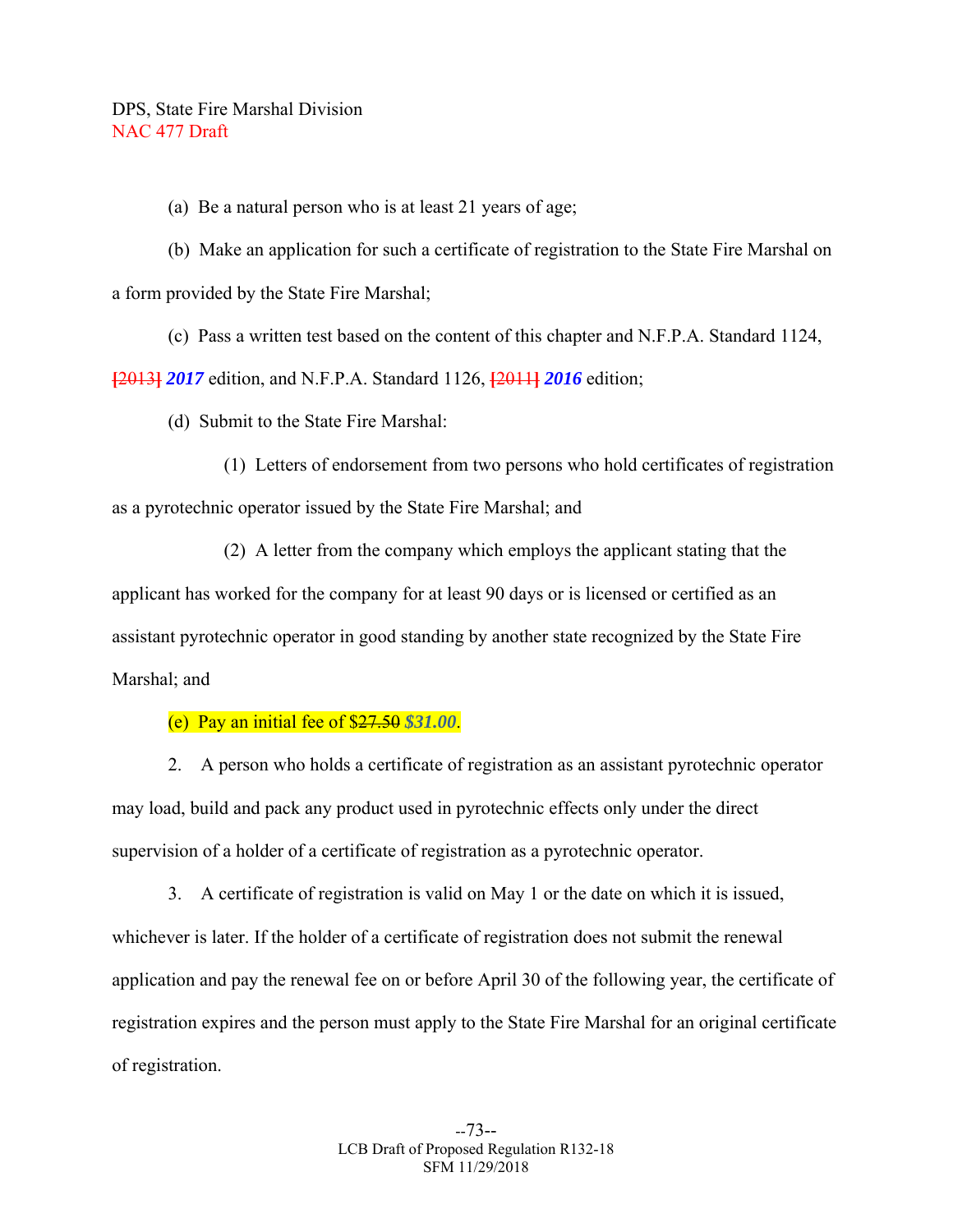**Sec. 45.** NAC 477.631 is hereby amended to read as follows:

 477.631 1. Before a person may act as a flame effects assistant to provide flame effects before an audience, the person must obtain a certificate of registration as a flame effects assistant from the State Fire Marshal.

2. An applicant for a certificate of registration as a flame effects assistant must:

(a) Be a natural person who is at least 21 years of age;

(b) Make an application on the form provided, including the application fee of  $\frac{27.50}{27.50}$ *\$31.00*;

 (c) Indicate on the application which category of certificate the applicant wishes to obtain, such as natural gas, propane or solids, and include the appropriate fee for that category;

(d) Successfully pass, with a score of at **least 75 percent**, a preliminary written examination which includes questions concerning basic safety from N.F.P.A. 160, **[**2011**]** *2016*  edition, and this chapter;

 (e) Include with the application letters of endorsement from two persons who hold a certificate of registration as a flame effects operator issued by the State Fire Marshal; and

 (f) Include with the application a letter from the company which employs the applicant stating that the applicant has worked for the company for at least 90 days or is licensed or certified as a flame effects assistant in good standing by another state recognized by the State Fire Marshal.

 3. A certificate of registration is valid on May 1 or the date on which it is issued, whichever is later. If the holder of a certificate of registration does not submit the renewal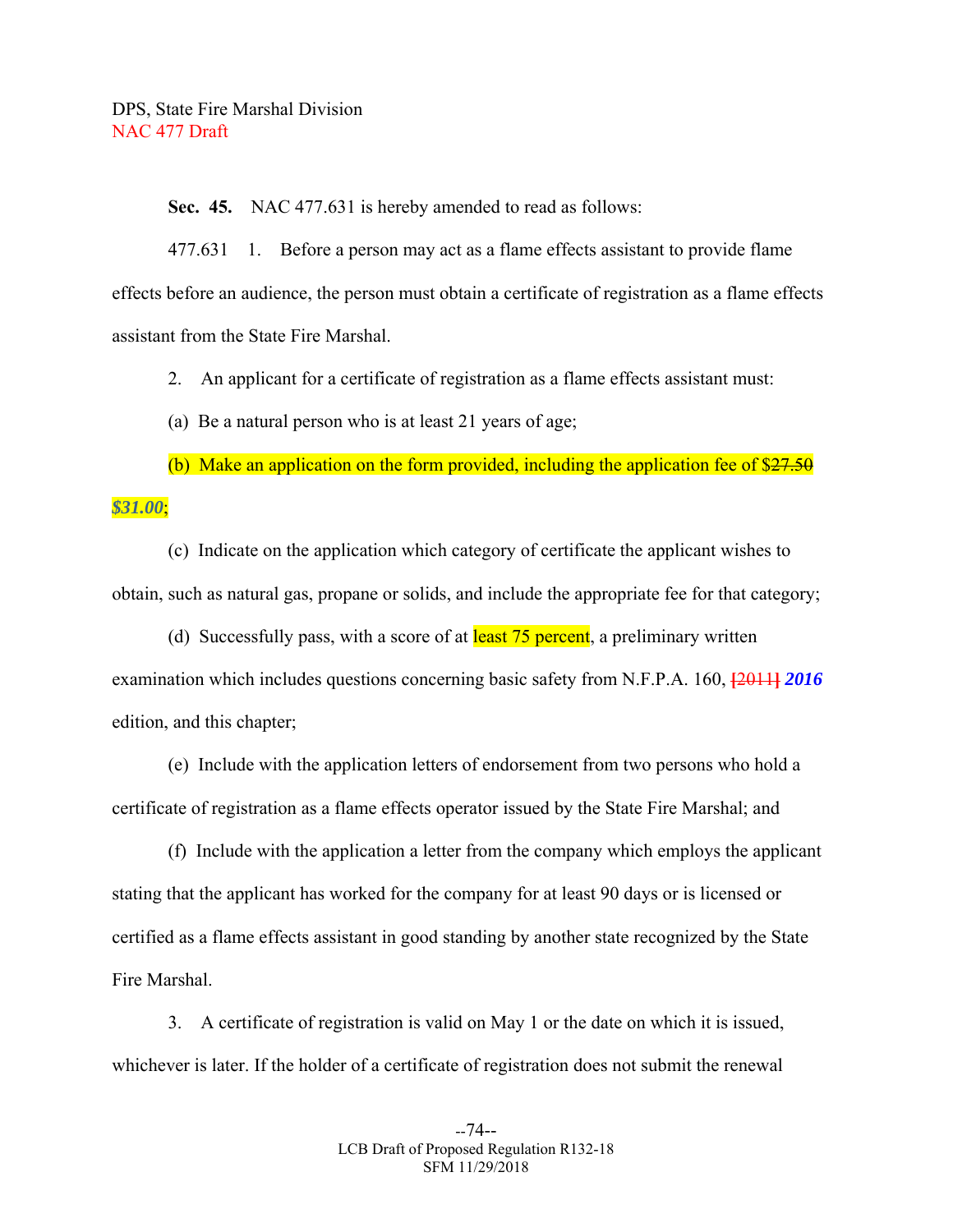application and pay the renewal fee on or before April 30 of the following year, the certificate of registration expires and the person must apply to the State Fire Marshal for an original certificate of registration.

 **Sec. 46.** NAC 477.635 is hereby amended to read as follows:

 477.635 A certificate of registration as a flame effects operator or flame effects assistant must be renewed annually. An applicant for the renewal of a certificate of registration as a flame effects operator or flame effects assistant, as appropriate, must submit to the State Fire Marshal:

 1. An application for the renewal of the certificate of registration and the applicable fee; and

 2. A log which indicates the number of events or performances which the applicant had during the previous 12 months, including, without limitation, events or performances located outside Nevada. To get a certificate of registration renewed, the applicant must, for each classification sought to be renewed, have logged the following number of events or performances during the previous 12 months:

--75-- LCB Draft of Proposed Regulation R132-18 SFM 11/29/2018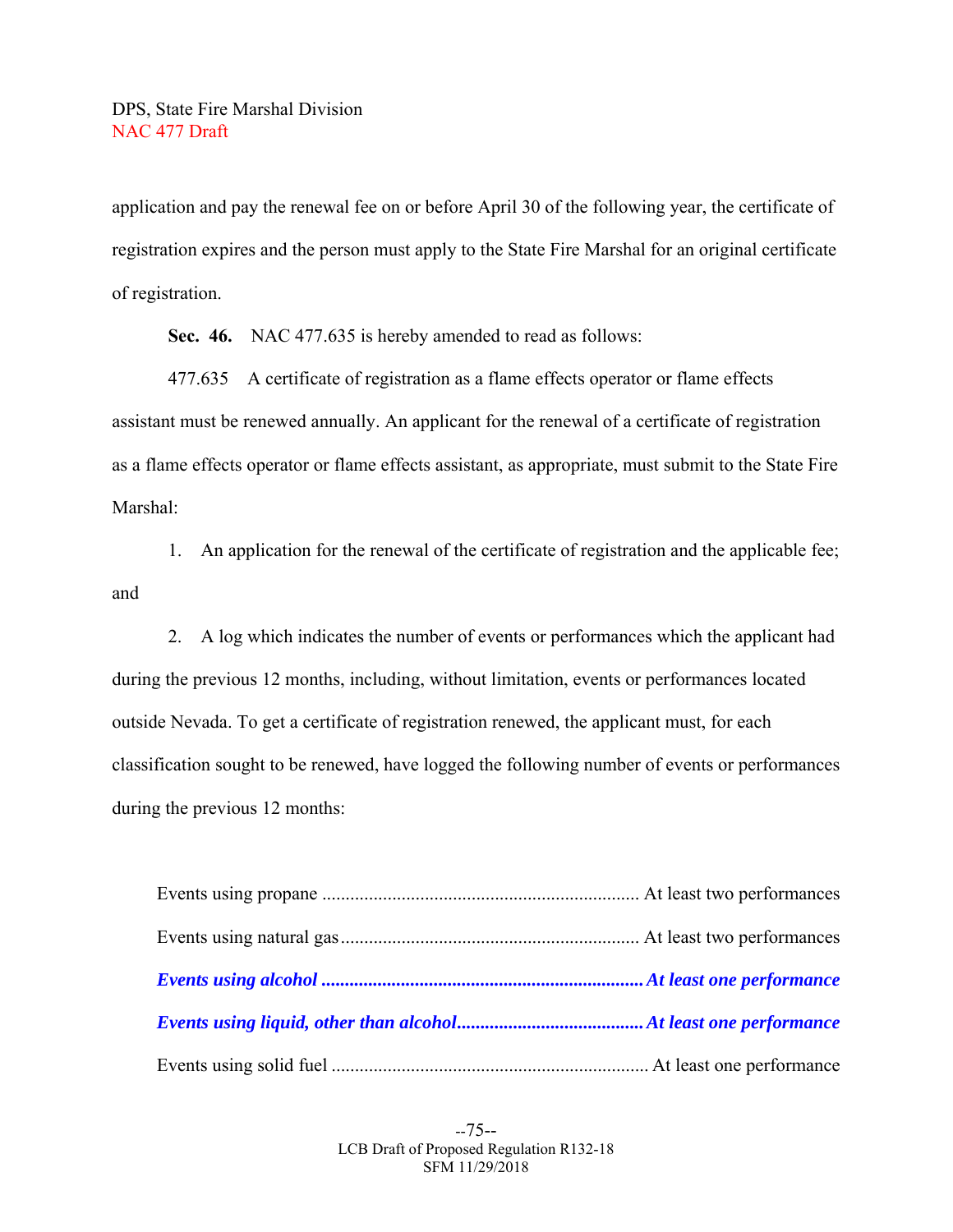**Sec. 47.** NAC 477.641 is hereby amended to read as follows:

 477.641 1. A licensed firm or registrant who wishes to renew a license or certificate of registration must do so between February 1 and April 30, inclusive.

 2. Initial fees for new licenses must be paid in full unless the fees are paid in the final quarter of the licensing year. Initial fees which are paid in the final quarter will be reduced by 50 percent.

 3. If a fee for a licensed firm is not paid by the time it is due, a late charge of 12 percent per month will be assessed as an administrative fee for processing and the firm may not perform any work until the entire fee has been paid. The charge will be assessed beginning at the end of the first working day after the fee is due.

4. Fees for the renewal of a certificate of registration, per license class, are as follows:

| 31.00 |
|-------|
|       |
|       |
|       |
|       |
|       |
|       |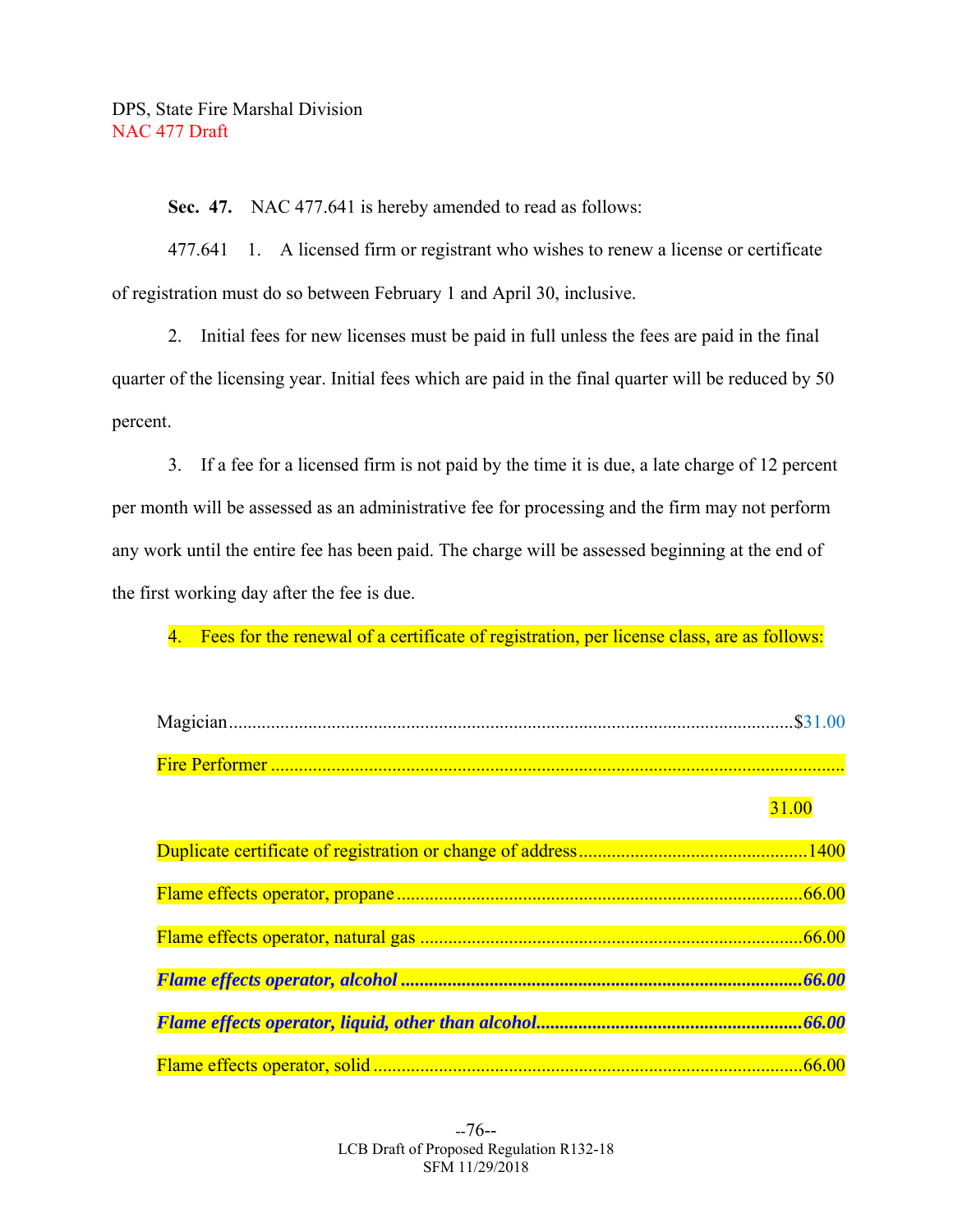|                       | 31.00             |
|-----------------------|-------------------|
|                       |                   |
|                       |                   |
|                       | 31.00             |
|                       |                   |
|                       |                   |
|                       | 31.00             |
|                       |                   |
|                       |                   |
|                       | 31.00             |
|                       |                   |
|                       |                   |
|                       | 31.00             |
|                       |                   |
|                       | 66.00             |
|                       |                   |
|                       |                   |
|                       | 66.00             |
|                       |                   |
|                       |                   |
|                       | 66.00             |
|                       |                   |
| Pyrotechnic operator, | <del>55.00</del>  |
|                       | 66.00             |
|                       |                   |
|                       | <del>.27.50</del> |
|                       | 31.00             |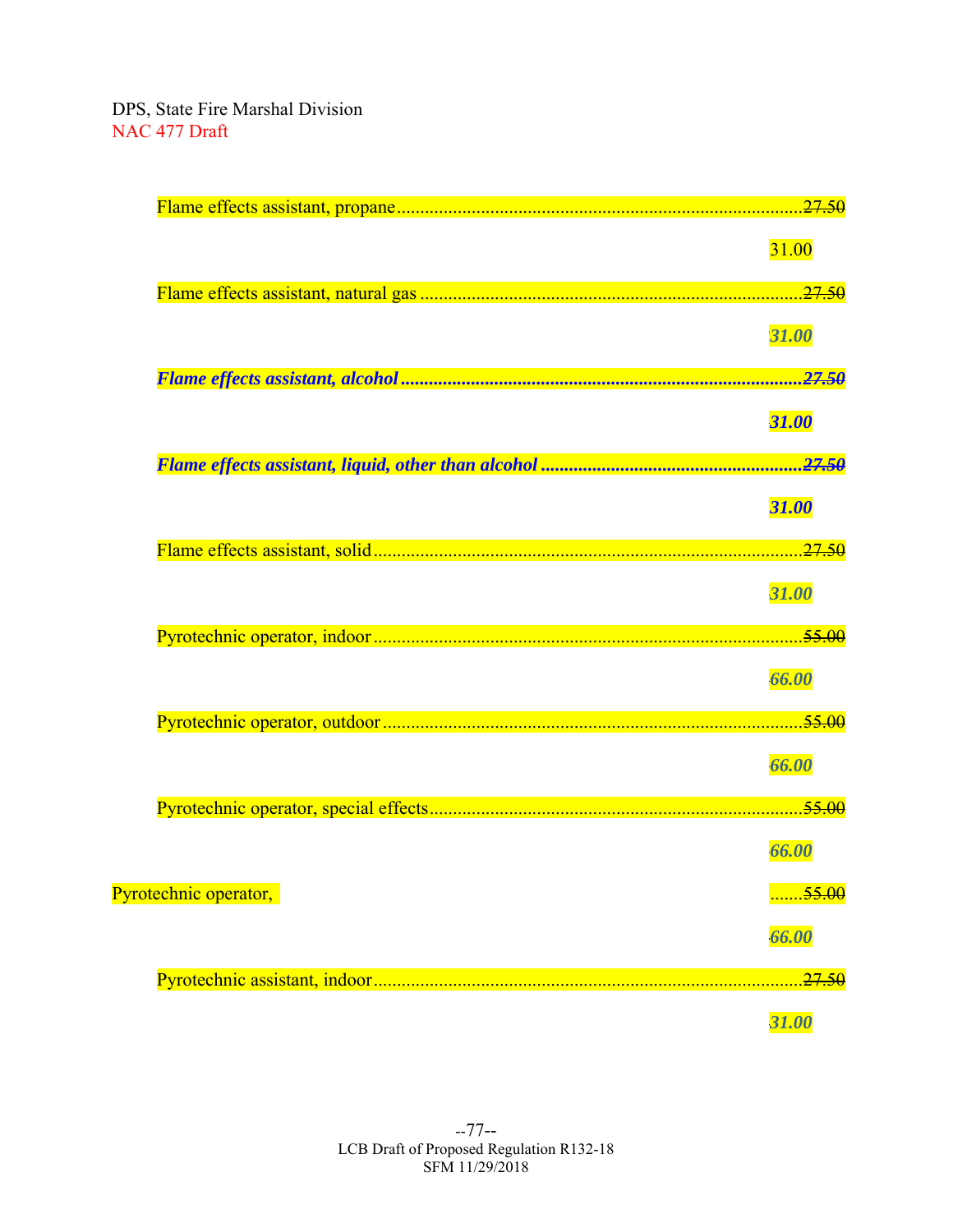|                        | <i><b>31.00</b></i> |
|------------------------|---------------------|
|                        |                     |
|                        | <b>31.00</b>        |
| Pyrotechnic assistant, |                     |
|                        |                     |

 5. To renew a certificate of registration, the holder of the certificate of registration must, for each classification sought to be renewed, have logged the following number of events or performances during the previous 12 months:

 **Sec. 48.** NAC 477.646 is hereby amended to read as follows:

 477.646 1. The State Fire Marshal may suspend, revoke or refuse to renew a license for pyrotechnics or flame effects displays or a certificate of registration for flame effects operators or assistants, magicians or fire performers if the licensee or registrant has caused injuries or permitted a fire hazard at a location at which the licensee or registrant: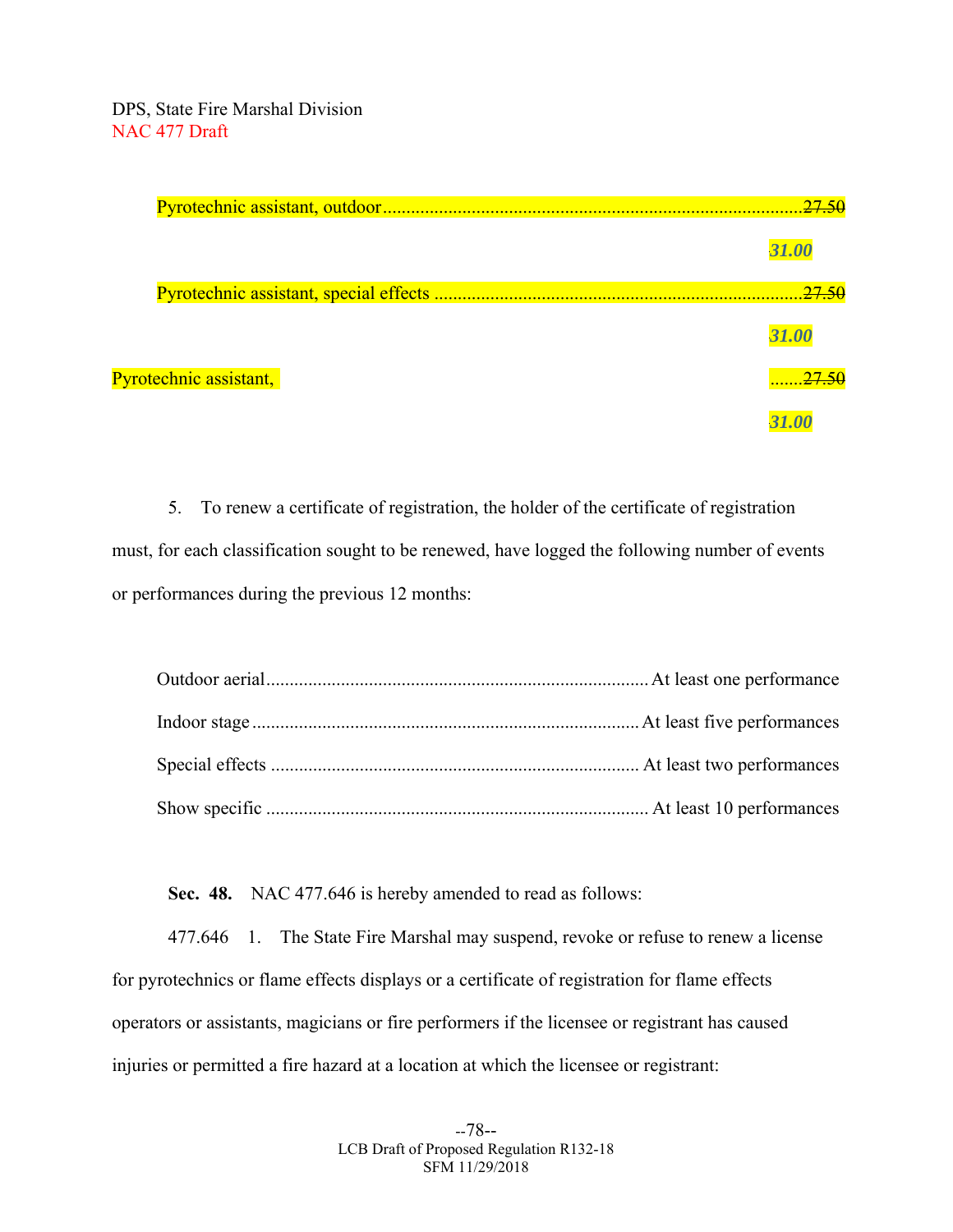(a) Stores, handles or prepares fireworks, *flame effects,* special effects or pyrotechnic devices; or

 (b) Produces or conducts a commercial display of fireworks *, flame effects* or special effects.

 2. If an injury or fire results from an incident involving a display described in subsection 1, the licensee or registrant shall immediately notify the State Fire Marshal by contacting the Department of Public Safety by telephone at (775) **[**687-0485.**]** *687-0400.* The licensee or registrant shall provide the following information to the Department within 5 business days after the incident:

- (a) The name and telephone number of the licensee or registrant;
- (b) The location, date and time of the incident; and
- (c) A description of the incident, including, without limitation:
	- (1) The types of injuries and number of persons injured;

 (2) Whether any person has been transported to a medical facility or has received medical care;

(3) Whether any fatalities have occurred and, if so, the number of fatalities; and

 (4) Whether a fire occurred and, if so, whether the fire department was contacted or responded to the incident. If a fire occurred, the licensee or registrant shall submit a written report to the State Fire Marshal Division within 5 business days after the incident providing a complete description of the incident.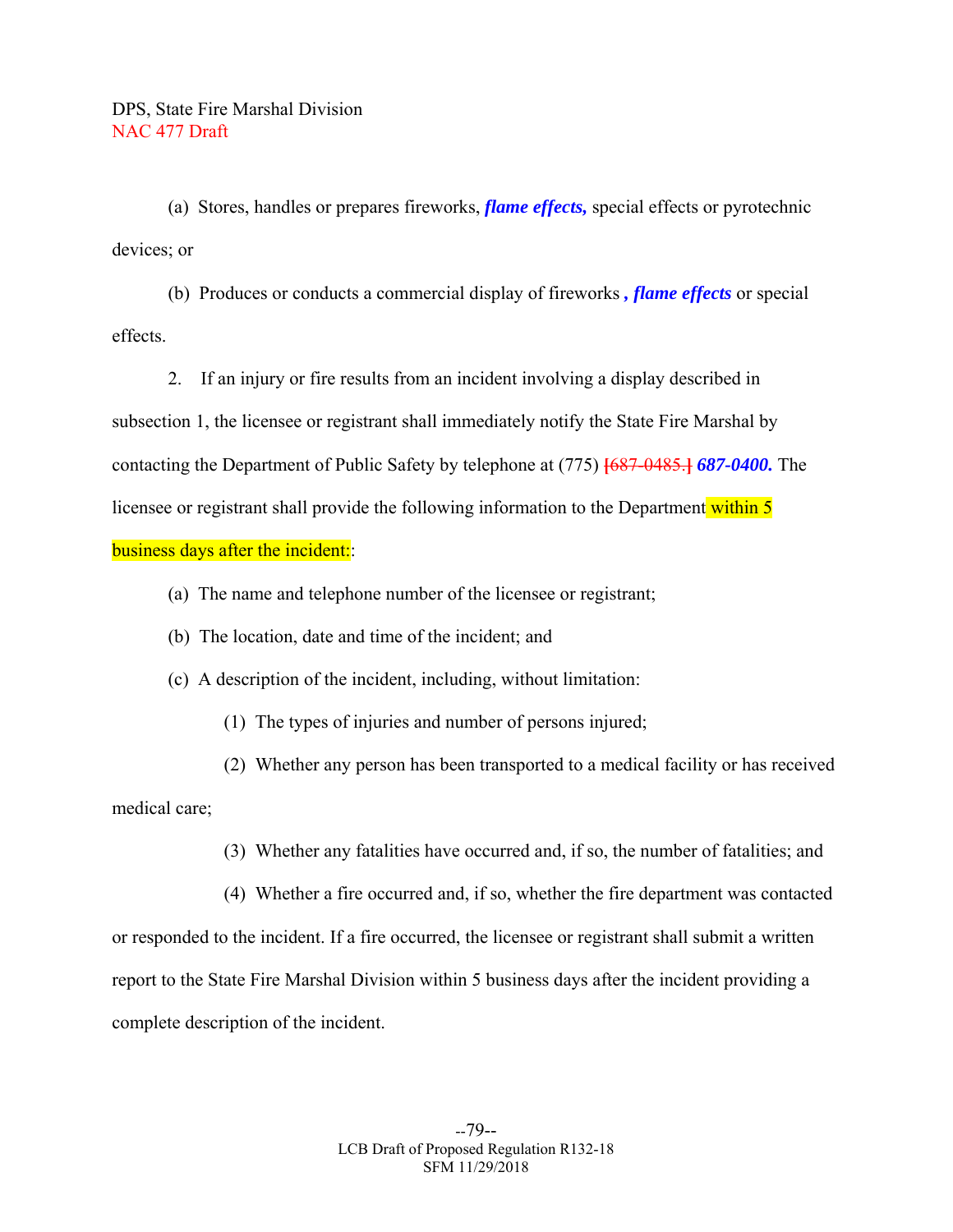3. A person whose license or certificate has been revoked must dispose of the fireworks, special effects or pyrotechnic devices in his or her possession within 10 days after receiving written notice to do so by the State Fire Marshal. In complying with this subsection, the licensee or registrant shall transfer the fireworks, special effects or pyrotechnic devices only to a person who is licensed to produce commercial displays of fireworks or who is otherwise permitted to lawfully purchase and possess fireworks or pyrotechnic devices. Upon the transfer of the fireworks, special effects or pyrotechnic devices, the licensee or registrant shall submit a written report to the State Fire Marshal which includes the name, license number, address and telephone number of the person to whom the fireworks, special effects or pyrotechnic devices were transferred.

**Sec. 49.** NAC 477.661 is hereby amended to read as follows:

477.661 1. No person may:

(a) Use or discharge:

 (1) A special effect or firework unless the person is a pyrotechnic operator certified by the State Fire Marshal.

 (2) A firework of any class or type within 100 feet of stored gasoline or other flammable liquid which is listed as Class I in N.F.P.A. Standard 30, **[**2012**]** *2018* edition, or any other combustible material.

 (b) Display or discharge a firework *or display flame effects* at a commercial display of fireworks *or flame effects* in such a manner as to endanger any person **[**.**]** *or in a county where such commercial displays are prohibited.*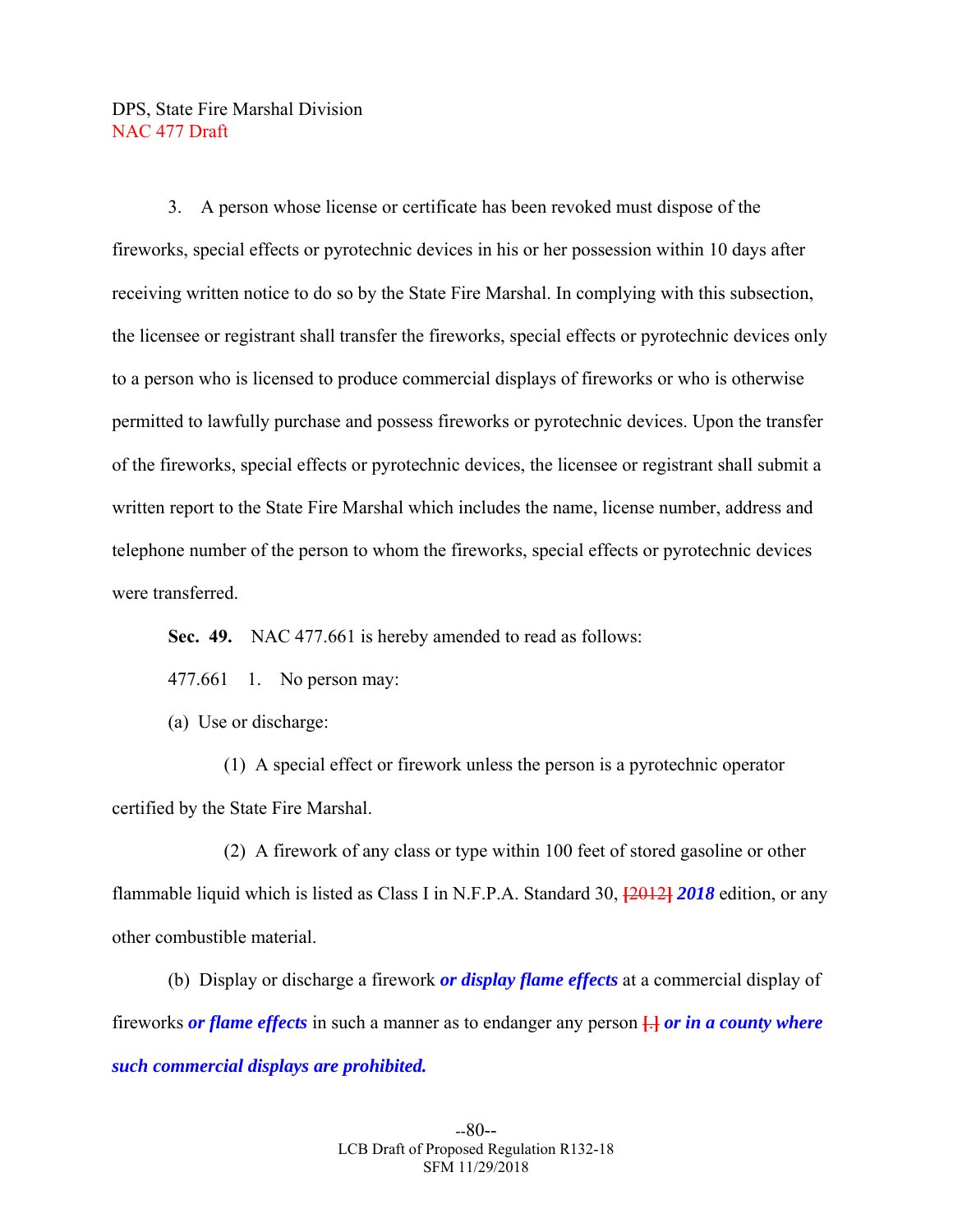(c) Discharge fireworks of any class in a county where the discharge of the fireworks is prohibited.

 2. If the authority having jurisdiction believes that fireworks *or flame effects* which create an imminent danger to life or property will be discharged *or displayed* in violation of this subsection, the authority having jurisdiction may *, without notice,* seize the fireworks **[**without notice.**]** *or materials, devices, equipment and systems used with the flame effects.*

 3. The authority having jurisdiction will take and retain possession of fireworks seized in accordance with this section *and materials, devices, equipment and systems used with the flame effects seized in accordance with this section* during any judicial or administrative proceedings involving the fireworks *, materials, devices, equipment or systems* and will, upon conclusion of the proceedings, destroy them or return them to the person from whom they were seized as directed in such proceedings.

 4. Any person whose fireworks *or materials, devices, equipment and systems used with the flame effects* are adjudged in any judicial or administrative proceeding to be hazardous will be charged with the expenses incurred in the seizure, transportation, storage and disposal of those fireworks **[**.**]** *, materials, devices, equipment or systems.* This charge constitutes a debt and is collectible by any agency of the State or any of its political subdivisions incurring any such expense in the same manner as if it is an obligation under an express or implied contract.

 **Sec. 50.** NAC 477.663 is hereby amended to read as follows: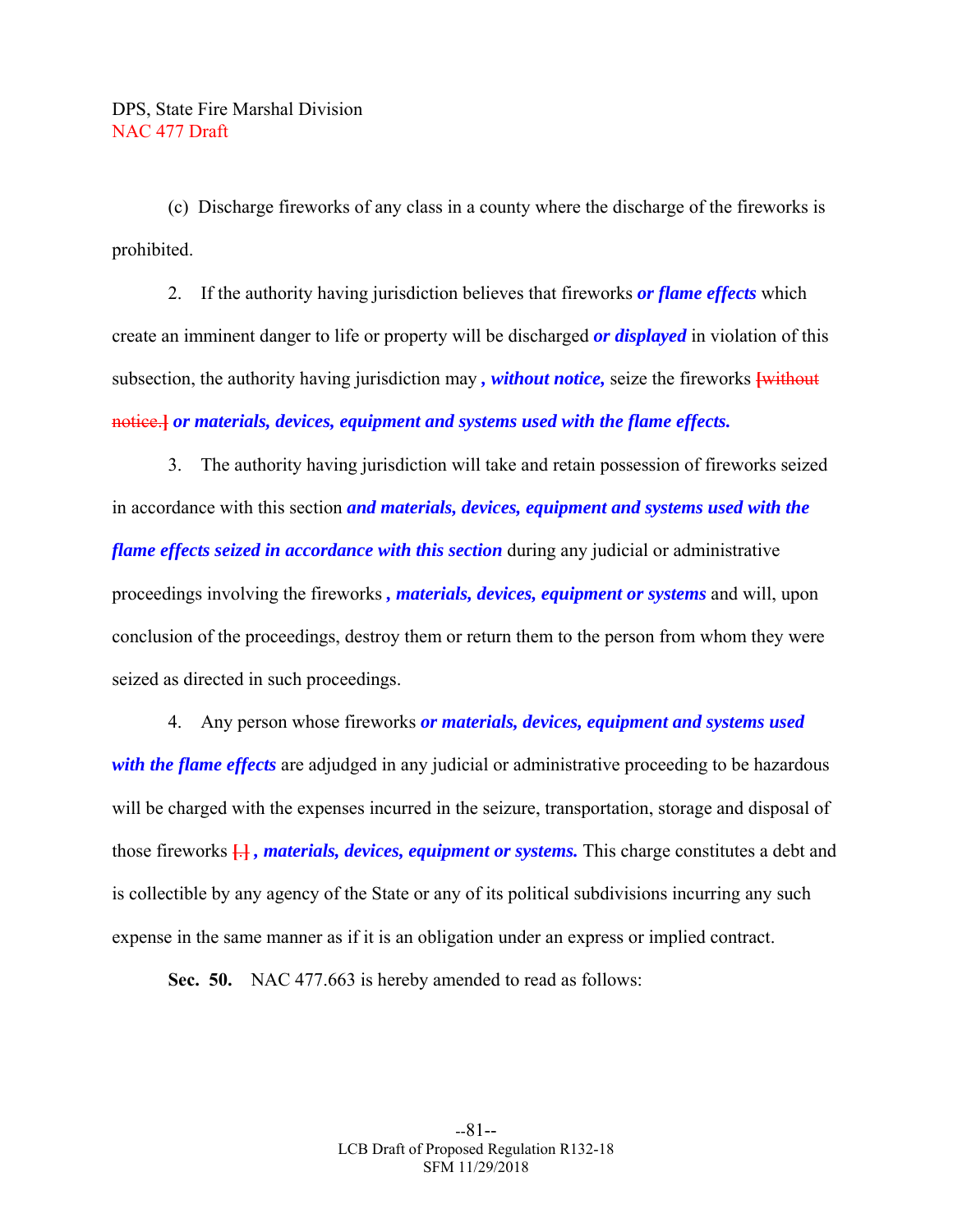477.663 1. No person may maintain or permit the existence of a fire hazard at any location under the person's control where fireworks *, flame effects* or pyrotechnic compositions are displayed, discharged or stored.

 2. A permit issued by the State Fire Marshal is required for the storage of fireworks classified as Division 1.3G, Division 1.4G or Division 1.4S by 18 U.S.C. §§ 841 et seq. and N.F.P.A. Standard 1124, **[**2013**]** *2017* edition, except for:

 (a) Fireworks classified as consumer fireworks that are stored at a retail outlet for sale as approved by the State Fire Marshal or pursuant to a permit issued by the State Fire Marshal after an inspection of the site is made;

(b) Fireworks for public display or special effects stored at the site of firing for

immediate use; and

(c) Storage of material for special effects which weighs less than 10 pounds.



 4. Fireworks must be stored in compliance with the requirements of the *International Building Code*, **[**2012**]** *2018* edition, *International Fire Code, 2018 edition,* and N.F.P.A.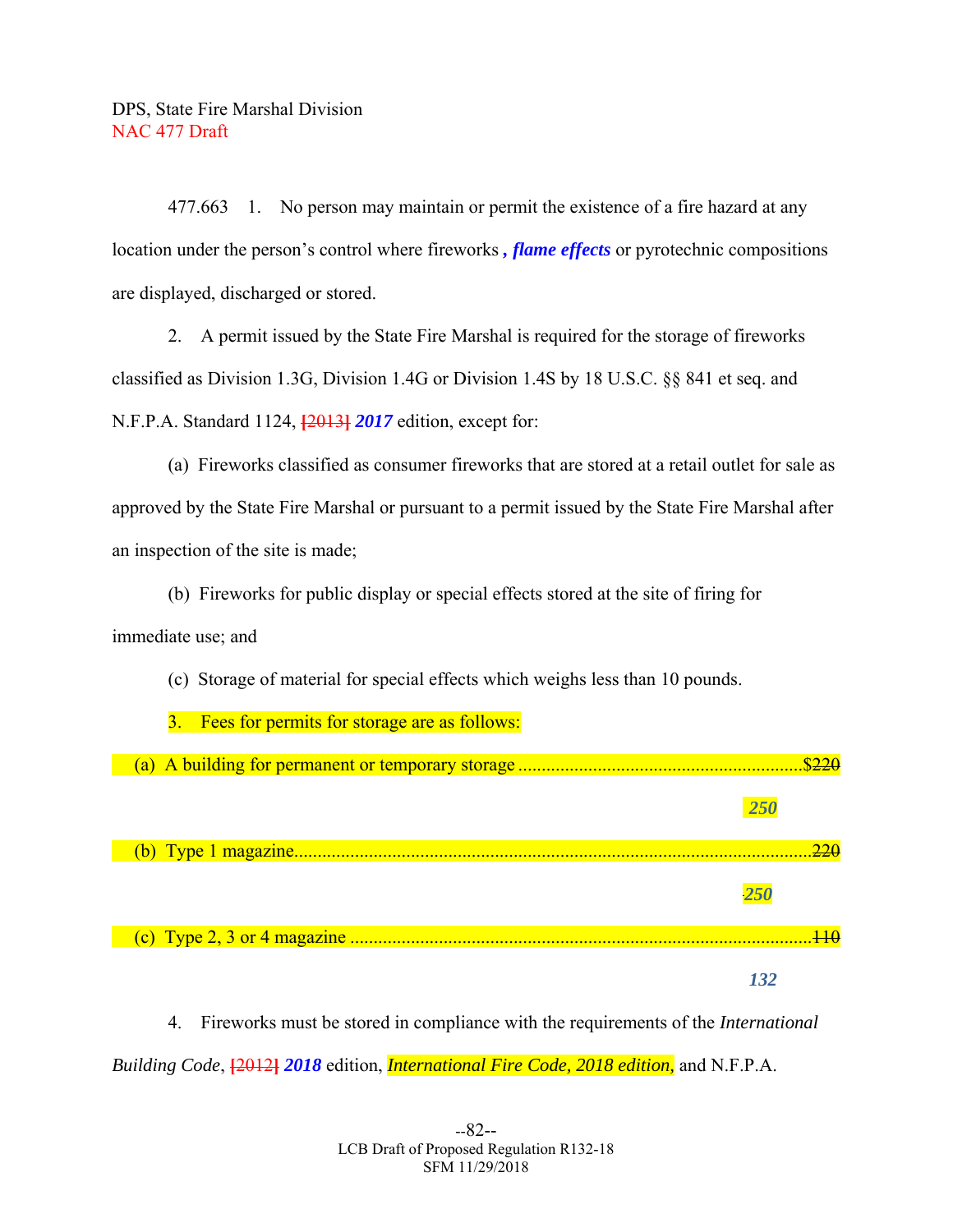Standard 1124, **[**2013**]** *2017* edition. Material for special effects which weighs less than 750 pounds may be stored in a single-story structure which is fully equipped with fire sprinklers and which otherwise conforms to the requirements for a Type V-A rated building as described in the *International Building Code*, **[**2012**]** *2018* edition. Material for special effects which weighs 750 pounds or more must be stored in a magazine approved for that purpose.

 5. The State Fire Marshal will, as he or she determines necessary, inspect each site used for storage of fireworks to determine if the fireworks are stored properly according to their class or type.

 **Sec. 51.** NAC 477.680 is hereby amended to read as follows:

 477.680 No person may sell or offer for sale any portable container for use in the storage or transportation of Class I or Class II flammable or combustible liquids unless the container complies with N.F.P.A. Standard 30 **[**.**]** *, 2018 edition.*

**Sec. 52.** NAC 477.710 is hereby amended to read as follows:

477.710 1. Except as otherwise provided in subsection 3, no person may use explosives in blasting operations for commercial construction unless he or she has a certificate of registration for blasting issued by the State Fire Marshal or is under the direct supervision of a person holding such a certificate. An applicant for a certificate of registration for blasting must:

 (a) Meet the criteria outlined in section 5601.4 of the *International Fire Code*, **[**2012**]** *2018* edition;

(b) **[**Pass a background check;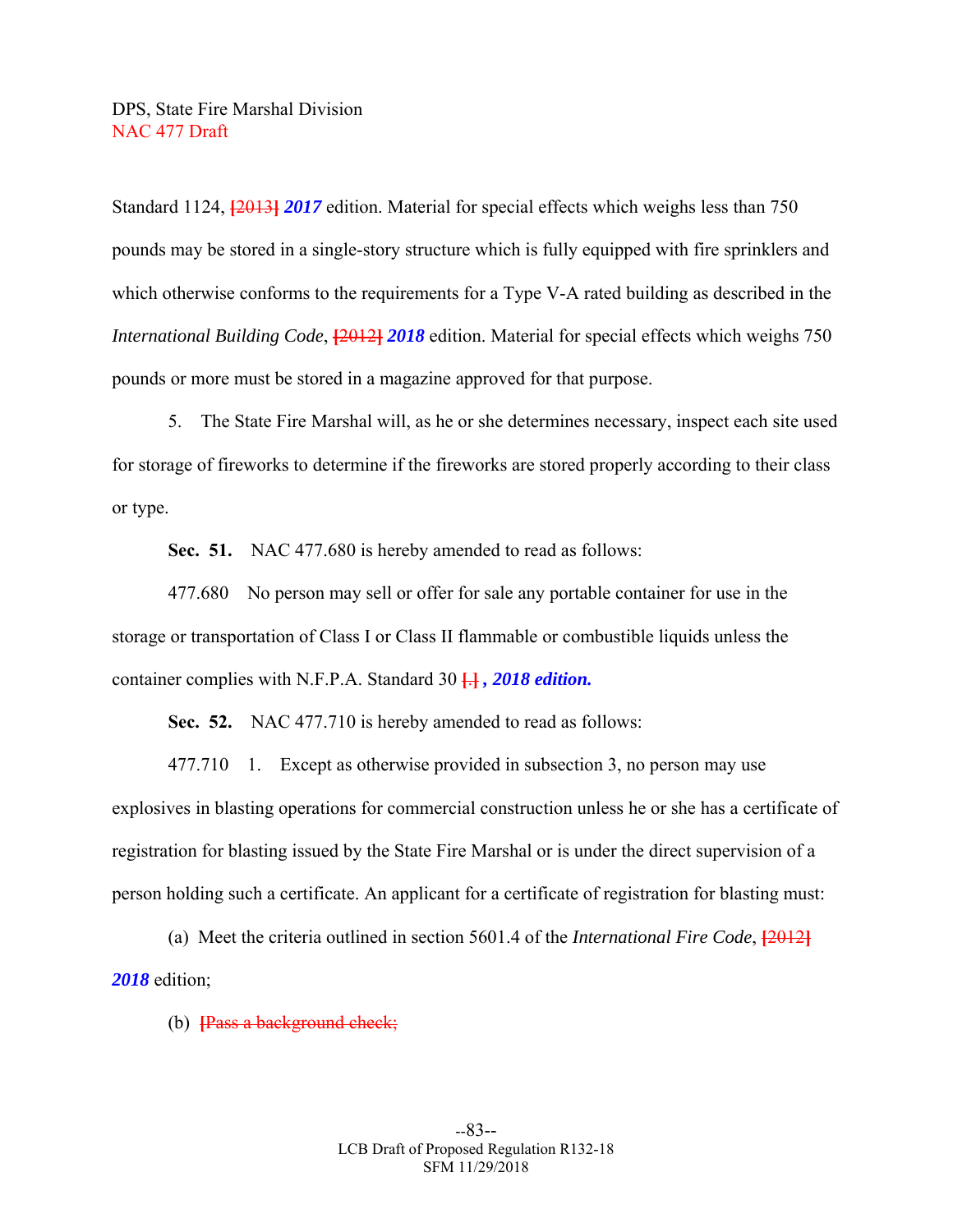(c)**]** Pass a written examination, with a score of at least 75 percent, as determined by the State Fire Marshal;

**[**(d)**]** *(c)* Pay the applicable fee at the time the applicant submits his or her application;

 $[\mathbf{H}\mathbf{e}](\mathbf{d})$  Submit the following information with the application:

(1) A letter from his or her employer which:

(I) States that the applicant is employed by the employer;

(II) States that the applicant has knowledge of blasting and the safety

requirements relating to blasting; and

 (III) Requests that the State Fire Marshal issue a certificate of registration for blasting to the applicant;

(2) A current resume;

 (3) A copy of each license that is issued by another state and approved by the State Fire Marshal; and

(4) Any other information required by the State Fire Marshal; and

**[**(f)**]** *(e)* Possess a letter of clearance as a responsible person or possessor of explosives from the United States Bureau of Alcohol, Tobacco, Firearms and Explosives.

 2. The certificate of registration for blasting must be in the possession of the registrant while he or she is performing blasting operations. A registrant must pay the same fee as for an address change for a duplicate of a certificate that has been lost or destroyed.

 3. This section does not apply to the use of pyrotechnics governed by other provisions of this chapter or the use of explosives: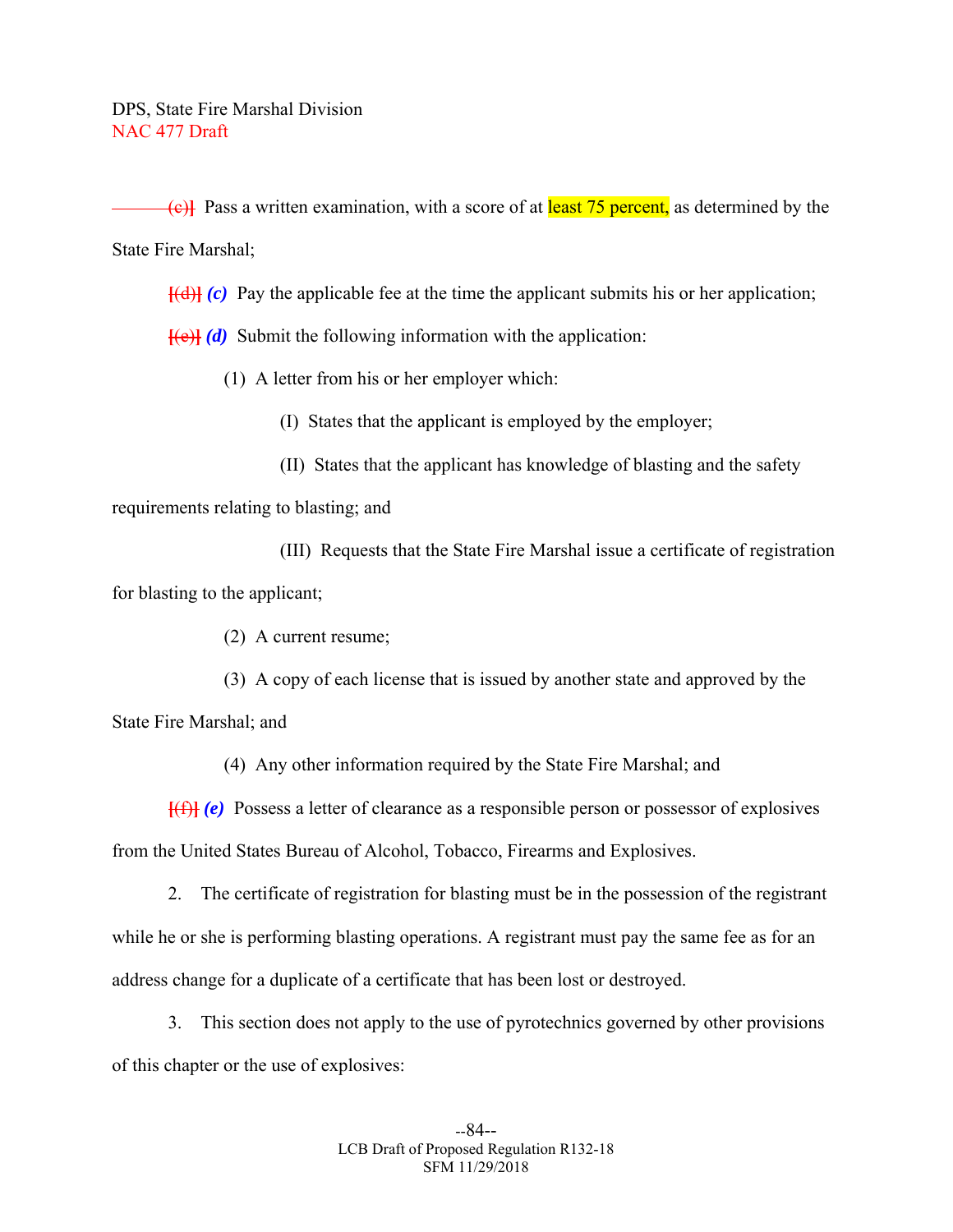(a) By a person engaged in agriculture or ranching for occasional use on his or her property;

 (b) By an employee of the State, a local government or the Federal Government who uses explosives for construction in the proper performance of his or her duties; or

 (c) In flammable or combustible liquid, in fertilizer and in tools or other devices which are actuated by a propellant.

 4. A certificate of registration for blasting must be renewed annually. An applicant for renewal must pay a fee of \$55 *\$66* before the certificate of registration for blasting may be renewed.

 **Sec. 53.** NAC 477.720 is hereby amended to read as follows:

 477.720 1. The State Fire Marshal may revoke a certificate of registration for blasting if the registrant:

 (a) Knowingly fails or refuses to comply with an applicable order of the State Fire Marshal;

- (b) Is convicted of a felony;
- (c) Becomes a fugitive from justice;
- (d) Violates any standard of safety in the use of explosives;

 (e) Suffers any physical or mental infirmity which interferes with his or her ability to handle explosive materials safely;

- (f) Willfully misrepresents a material fact in order to obtain the certificate;
- (g) Causes or permits a fire hazard to exist where explosives are stored or handled; or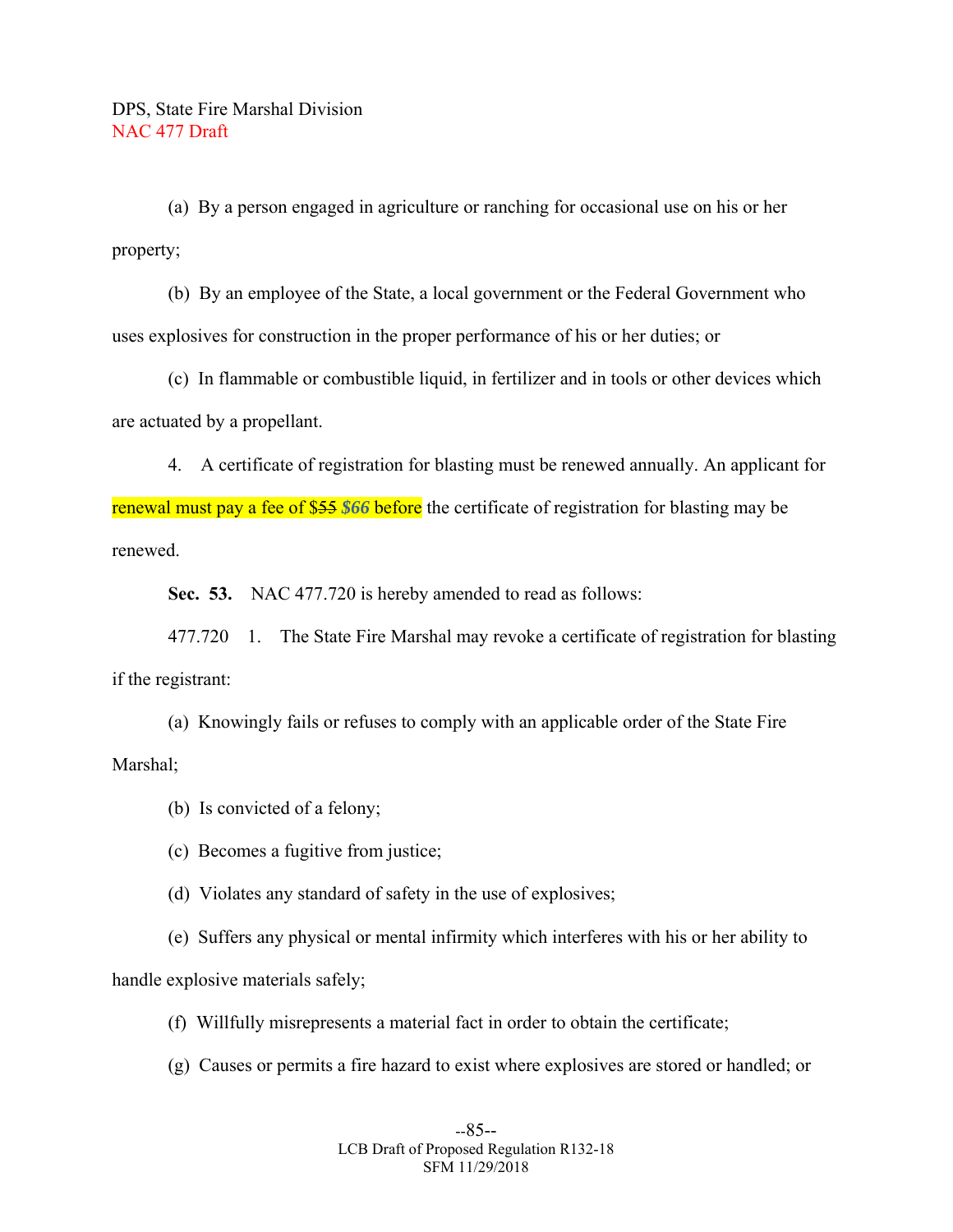(h) Fails to make a report as required in subsection **[**3**]** *4* of NAC 477.730.

 2. A certificate of registration for blasting may be suspended during an investigation of any complaint alleging a ground for revocation.

3. The failure of a registrant to make a report pursuant to paragraph (h) of subsection 1

is grounds for immediate revocation of his or her certificate.

 **Sec. 54.** NAC 477.730 is hereby amended to read as follows:

477.730 A holder of a certificate of registration for blasting shall:

 1. Immediately notify the State Fire Marshal upon learning of an indictment charging the registrant with a felony;

2. Report the loss or theft of any explosive material to **[**the**]** *:* 

 *(a) The* local law enforcement agency; and

 *(b) The Nevada Threat Analysis Center by submitting a suspicious activity report at the Internet address http://www.NTACNV.org.* 

 3. *The reports required pursuant to subsection 2 must include, without limitation, a description of:* 

 *(a) The quantity, type, kind and class of explosive material that was the subject of the loss or theft;* 

 *(b) The location of the explosive material at the time of the loss or theft; and* 

 *(c) The circumstances in which the loss or theft of the explosive material occurred.* 

 *4.* After an incident involving explosives which created a hazard for any person or

property, immediately submit a report to the State Fire Marshal explaining the incident.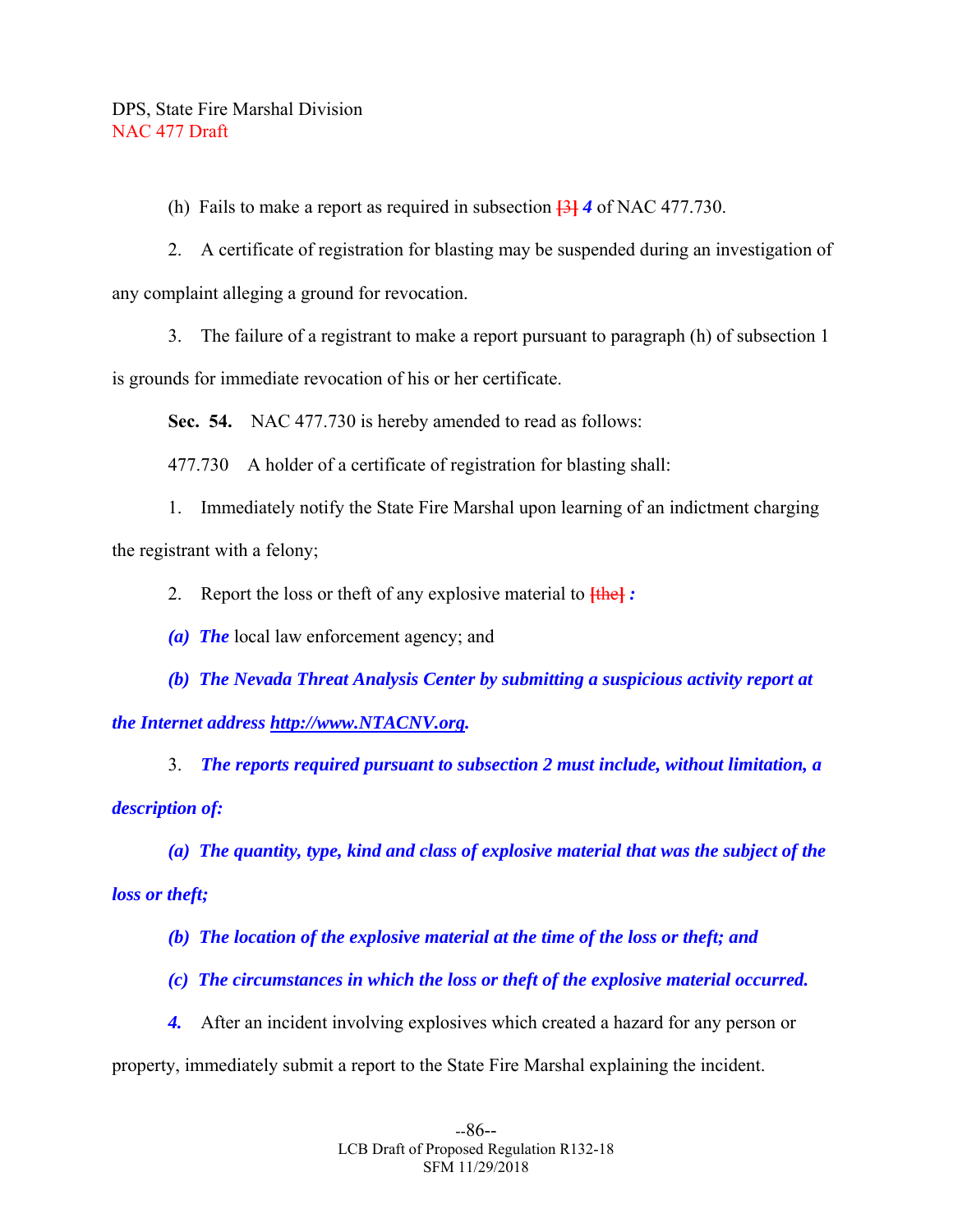**Sec. 55.** NAC 477.770 is hereby amended to read as follows:

 477.770 1. A license must be obtained from the State Fire Marshal to service and clean Type 1 exhaust system grease ducts. A Type 1 exhaust system grease duct has the meaning ascribed to it in the *National Fire Codes*.

 2. To obtain a license to service and clean a Type 1 exhaust system grease duct, an applicant must:

(a) Submit an application;

 (b) Provide a sample tag or stick-on label to be approved by the State Fire Marshal Division pursuant to NAC 477.790; and

(c) Pay the applicable fee.

 3. To obtain a certificate of registration to service and clean a Type 1 exhaust system grease duct an applicant must:

 (a) Pass an examination administered by the State Fire Marshal, with a score of at least 75 percent;

(b) Submit an application;

(c) Pay the applicable fee;

 (d) Submit a letter from the company which employs the applicant stating that the applicant works for the company and has knowledge of cleaning a hood and duct system; and

 (e) Establish that the applicant has read and understands N.F.P.A. Standard 96, **[**2011**]** 2017 edition, section 11.4, and the applicable provisions of this chapter, and is properly equipped to service and clean Type 1 exhaust system grease ducts.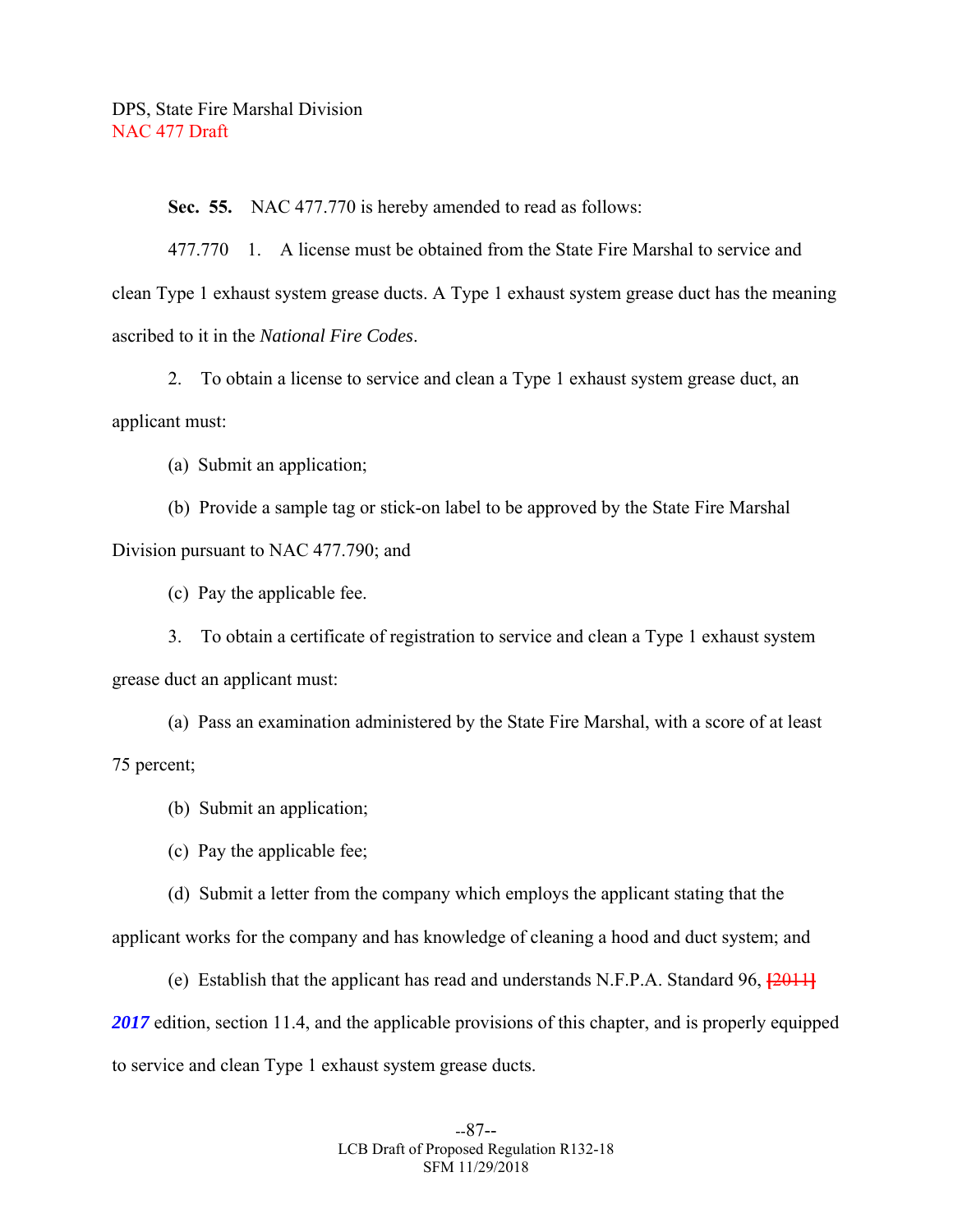4. A licensed firm that has obtained a license from the State Fire Marshal to service and clean Type 1 exhaust system grease ducts must also be licensed to do business in the city or county in which it is providing this service.

 5. Employees of the licensed firm who are not certified may be allowed to assist in the servicing and cleaning of Type 1 exhaust systems if a person certified by the State Fire Marshal is on the premises and directly supervises such work at all times and the certificate of inspection and maintenance is filled out by that certified person who will accept responsibility for the work.

 **Sec. 56.** NAC 477.780 is hereby amended to read as follows:

 477.780 1. A copy of the cleaning contract and cleaning reports for a Type 1 exhaust system must be maintained at the site where the exhaust system is located and made available to the authority having jurisdiction upon request.

 2. After inspecting or cleaning a Type 1 exhaust system, a copy of a report describing any deficiencies found in the system or a notice that service was refused or was extended beyond the limitations of the contract must be sent to the authority having jurisdiction by the close of business the next business day. A report describing any deficiencies must specify all deficiencies that were not corrected during the servicing of the system, including, but not limited to:

- (a) Excessive grease;
- (b) Inaccessible areas;
- (c) Access panels which do not comply with code specifications;
- (d) Fans that are not commercial or cleanable; and
- (e) Missing filters.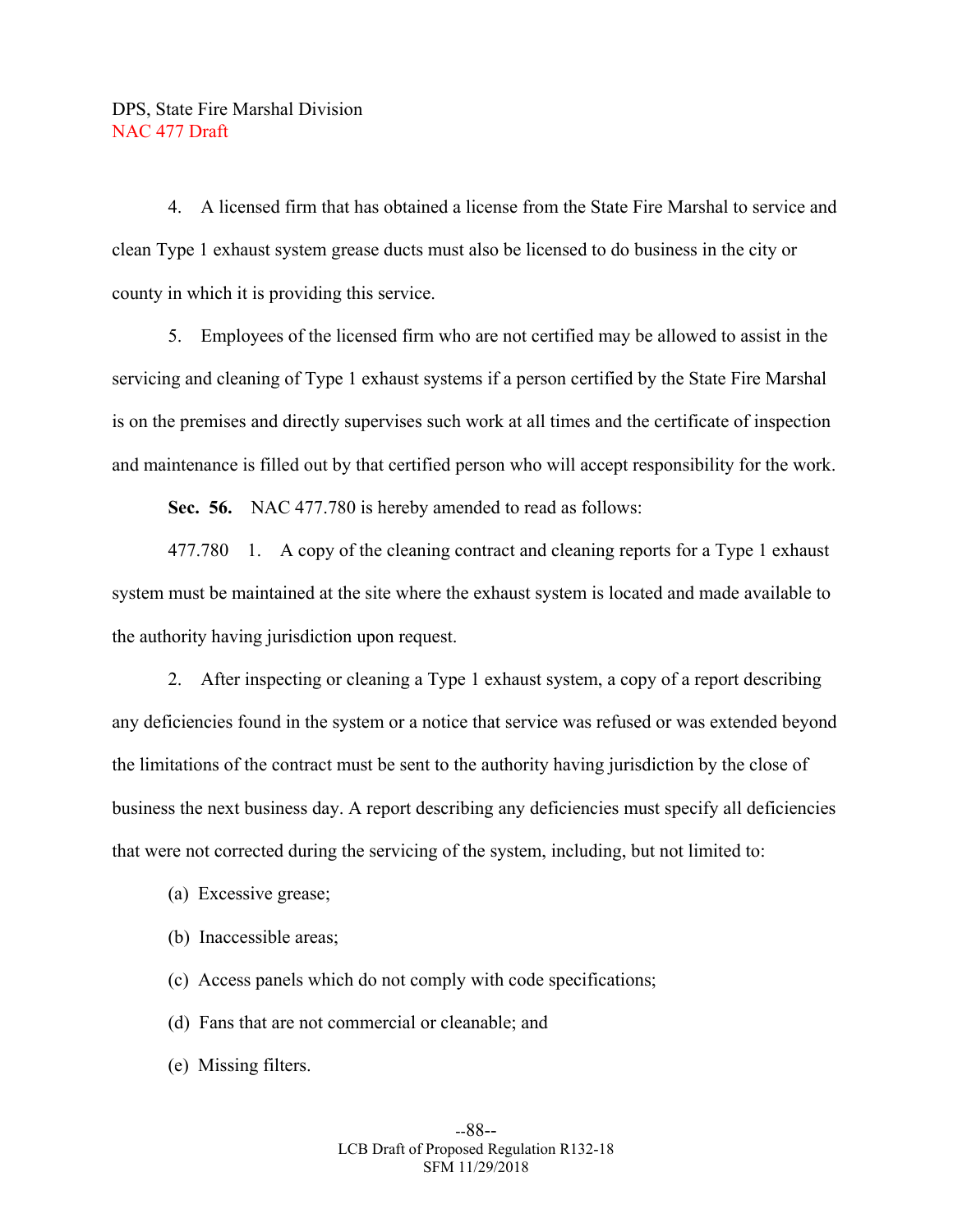$\rightarrow$  The report must be signed by a person representing the owner of the system.

 3. When grease or other residues are present within the hood, ducts or devices for the removal of grease, the system must be cleaned in accordance with N.F.P.A. Standard 96, **[**2011**]** *2017* edition, section 11.4.

 4. If a cleaning contract expires or if a company chooses not to extend a cleaning contract, the licensee must provide written notice to the authority having jurisdiction not later than the close of business the next business day after the contract expires or is not extended.

 **Sec. 57.** 

## **NAC 477.810 Inspections and reports; notification of deficiencies;** *notification of impairment;* **hydrostatic tests; required tags; supervision of service required. (NRS 477.030)**

NAC 477.810 is hereby amended to read as follows:

477.810 1. Fire standpipe systems must be inspected annually by a person certified by the State Fire Marshal for fire standpipe systems who works for a firm licensed by the State Fire Marshal to service fire standpipe systems. The annual inspection must conform to the requirements of N.F.P.A. 25, **[**2011**]** *2017* edition.

 2. A copy of the annual inspection report must be maintained on-site *or electronically* and sent to the owner. If an inspection indicates that additional work is required on a fire standpipe system in order to have the system conform to code requirements, the licensed firm must notify the owner and the authority having jurisdiction in writing not later than the next business day after the day of the inspection. If the owner fails to correct the deficiency within 30 calendar days after receiving notice of the deficiency, the licensed firm must notify the owner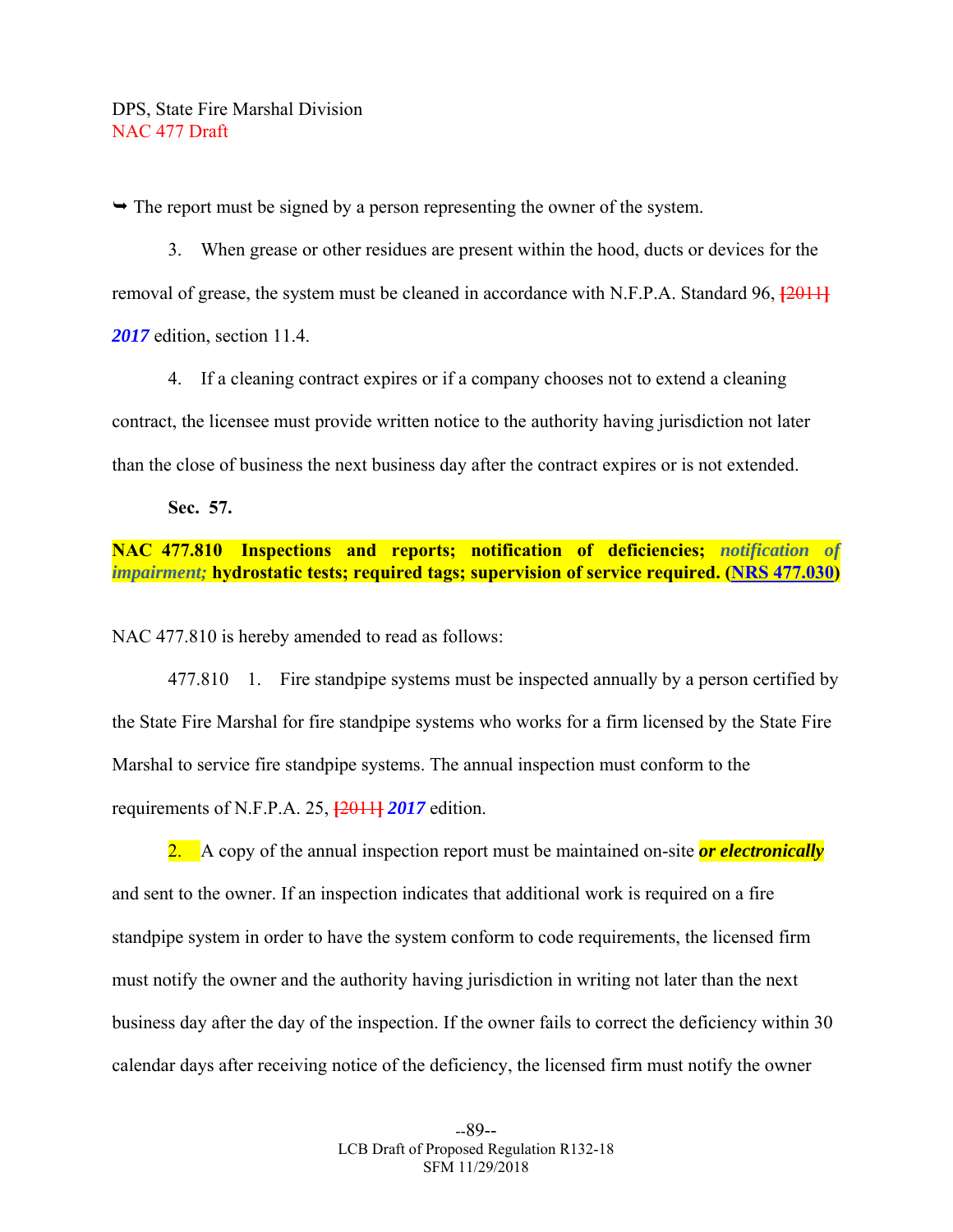and the authority having jurisdiction in writing not later than the next business day after the day the person conducting the inspection determines that the deficiency was not corrected as required.

 3. Before hydrostatic tests may be conducted on a fire standpipe system, the installer of the fire standpipe system must notify the authority having jurisdiction in such a manner as to provide the authority having jurisdiction with sufficient time to schedule an appointment so that the authority having jurisdiction can be present when the hydrostatic tests are conducted on the fire standpipe system. Tests must be certified by the licensee as meeting code requirements and a copy of that certification must be maintained on-site. A copy of a report describing any deficiencies in the systems found during the testing must be sent to the authority having jurisdiction.

 4. The installer of a fire standpipe system shall place a metal tag on the control valve for the system which states the name of the installing company and the date of the installation.

 5. Any work done on the system must be done under the supervision of a person who has a certificate of registration for that work. At the conclusion of the service, test, inspection or installation, the person holding a certificate of registration shall sign and place an approved tag on the system control riser. The tag must be punched in an approved manner to indicate the type of service performed on the system and the date it was performed.

 **Sec. 58.** NAC 477.905 is hereby amended to read as follows:

 477.905 For the purposes of the National Fire Incident Reporting System to be put into effect throughout this State as required by NRS 477.030: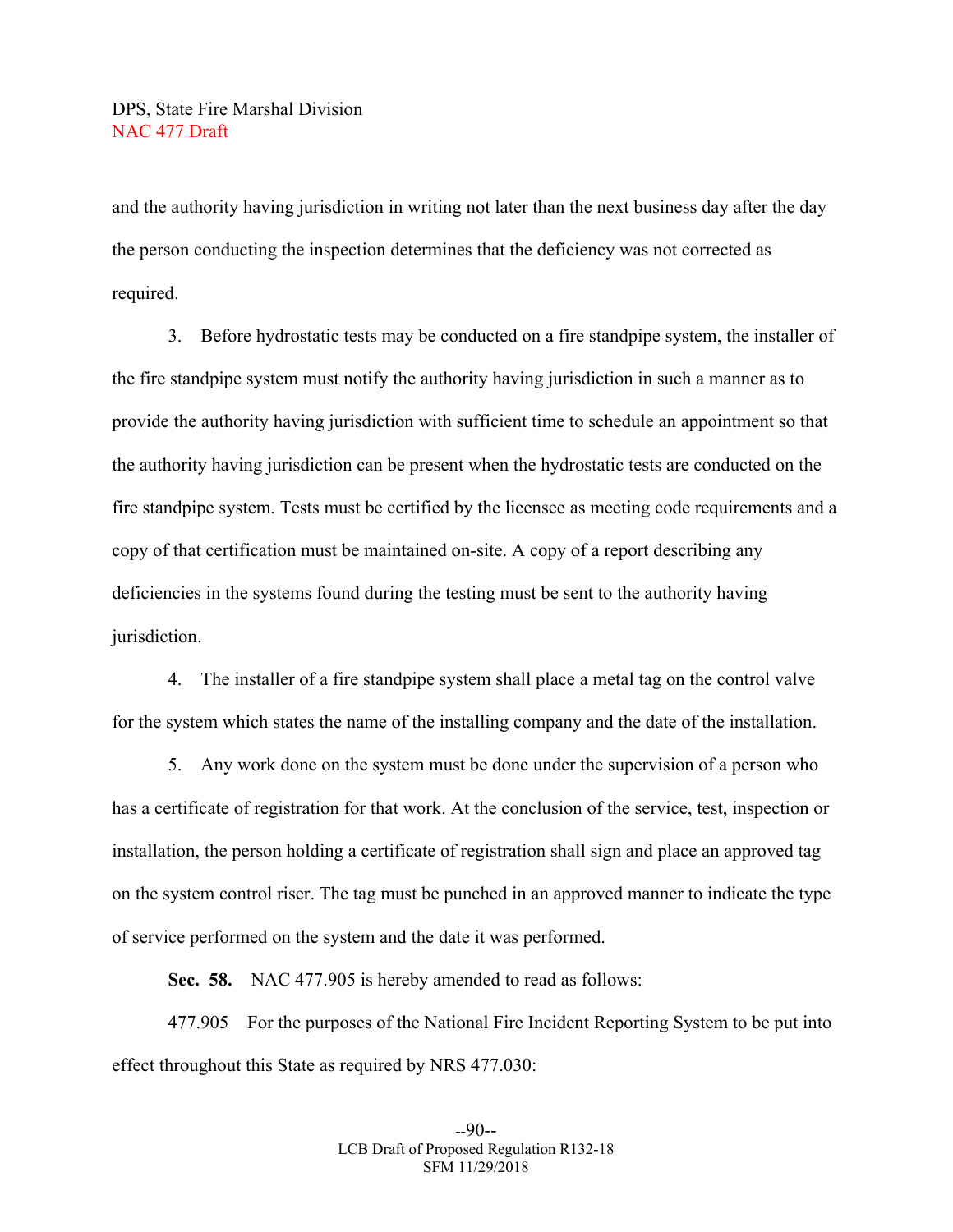1. All local fire jurisdictions in this State shall report to the State Fire Marshal such statistics and data required to publish a summary of fire incident information that is compatible with the National Fire Incident Reporting System. Any fire service within this State may obtain a copy of the annual report from the State Fire Marshal at no charge.

 2. The State Fire Marshal will report the statistics which he or she collects pursuant to this section to the National Fire Information Council semiannually. Because the State of Nevada has been designated as an "all-incident reporting state," local fire jurisdictions shall report their statistics in a timely manner and in accordance with reporting deadlines established by the State Fire Marshal.

 3. A local fire jurisdiction that is facing technical difficulties in providing information pursuant to this section will receive assistance from the State Program Manager for the National Fire Incident Reporting System within the State Fire Marshal Division.

 4. A local fire jurisdiction may use computer-aided programs in reporting its information if the programs have been certified for such use by the National Fire Information Council.

 *5. A local fire jurisdiction shall notify the State Fire Marshal of any changes with regard to the creation, alteration of boundaries or dissolution of a fire department within the local fire jurisdiction to ensure continuity of data for the National Fire Incident Reporting System.* 

 **Sec. 59.** NAC 477.910 is hereby amended to read as follows: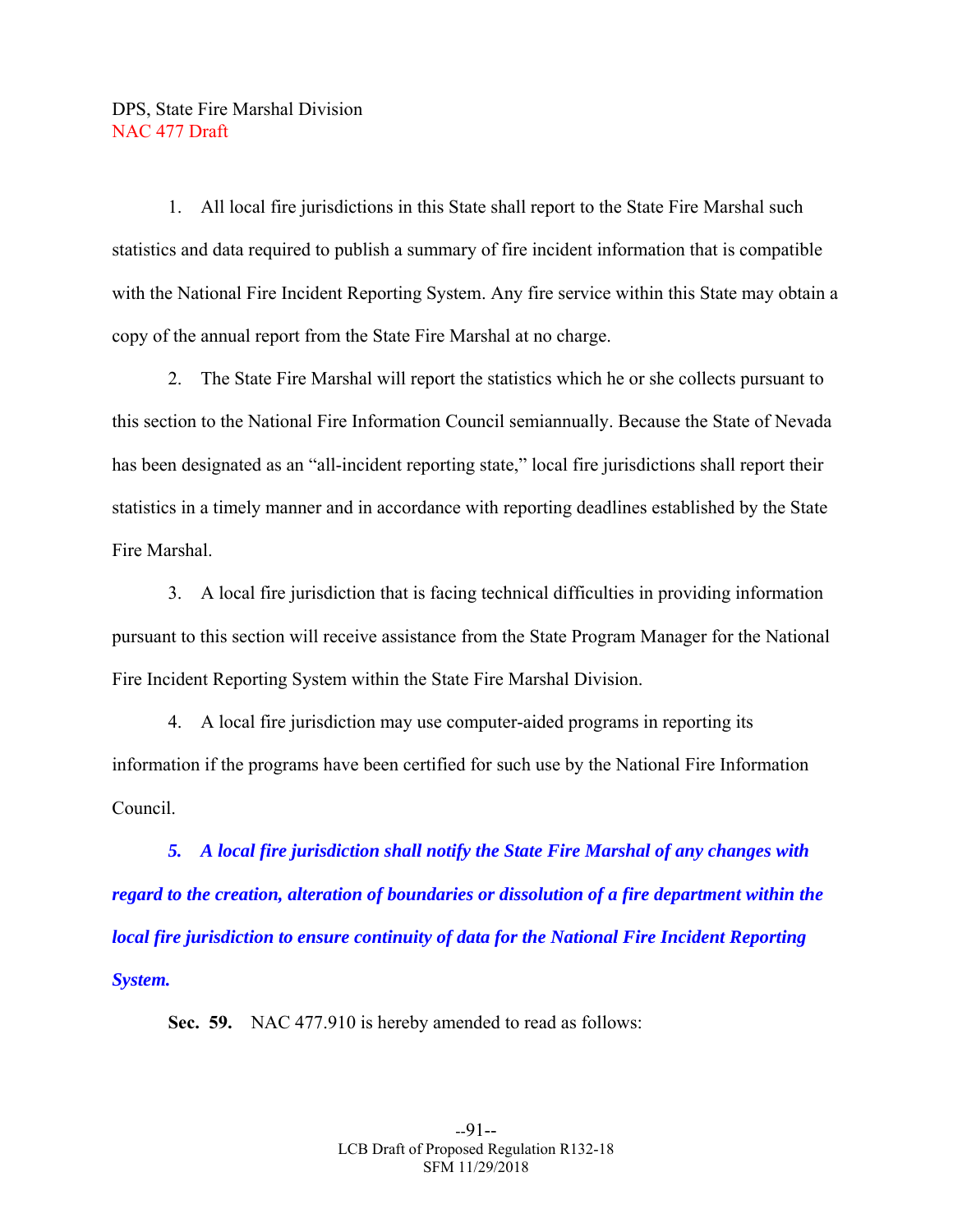477.910 1. Every new building constructed by or for the State of Nevada must meet or exceed the minimum requirements of this chapter and the codes adopted by the State Fire Marshal.

 2. Except as otherwise provided in subsection 3, a new building owned by the State must be equipped with an automatic fire suppression system if the building is:

(a) More than 5,000 square feet in size;

(b) Used for sleeping purposes; or

 (c) Otherwise required to be equipped with an automatic fire suppression system pursuant to the *International Fire Code*, **[**2012**]** *2018* edition.

 $\rightarrow$  Rooms in such a new building which are to be used for sleeping purposes must be equipped with smoke detectors. The smoke detectors must receive their primary power from the building's wiring, with provision made for the detection of smoke during a power failure.

3. The provisions of subsection 2 do not apply to:

 (a) A noncombustible open parking garage as defined in the building and fire codes and standards adopted by reference in NAC 477.281;

(b) A detached noncombustible shade structure; or

 (c) Any structure upon which solar power panels are placed if the structure is erected over a parking lot.

4. A person who removes or disables any smoke detector required by this section is subject to prosecution for a misdemeanor in accordance with NRS 477.250.

 **Sec. 60.** NAC 477.915 is hereby amended to read as follows: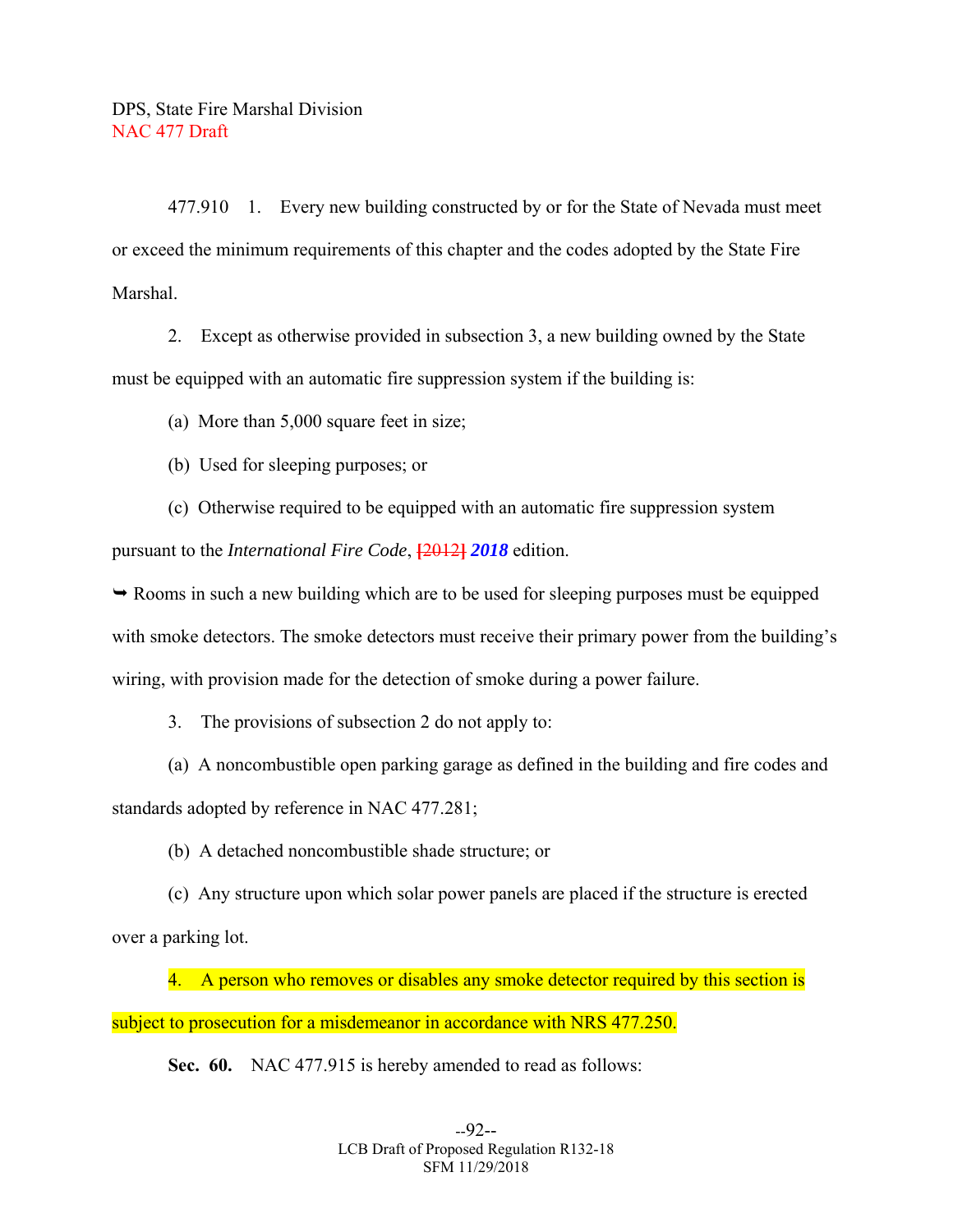477.915 1. Every existing state-owned building must:

(a) Comply with the provisions of NRS 477.100 to 477.170, inclusive;

 (b) Meet the requirements of the building code in effect when the building was constructed;

(c) If the building:

 (1) Regardless of occupancy designation, has a floor area which exceeds 12,000 square feet on any floor or 24,000 square feet on all floors, including any mezzanines; or

(2) Is designated as an R occupancy,

 $\rightarrow$  be scheduled for installation of an automatic fire suppression system during the next remodeling of or addition to the building unless the existing building is included in a designated group of buildings, a compound or a campus which has a long-term fire protection improvement plan that has been approved by the State Fire Marshal for the installation of automatic fire suppression systems over an agreed period of time;

 (d) Meet the requirements for fire flows contained in this chapter and the *International Fire Code*, **[**2012**]** *2018* edition; and

 (e) Be equipped with noncombustible containers for the disposal of smoking materials in designated smoking areas.

 2. Every fire in a state-owned or state-occupied building or area of such a building must be reported immediately to the local fire department, which shall notify the State Fire Marshal of the fire as soon as practicable. A written report of the incident must be filed with the State Fire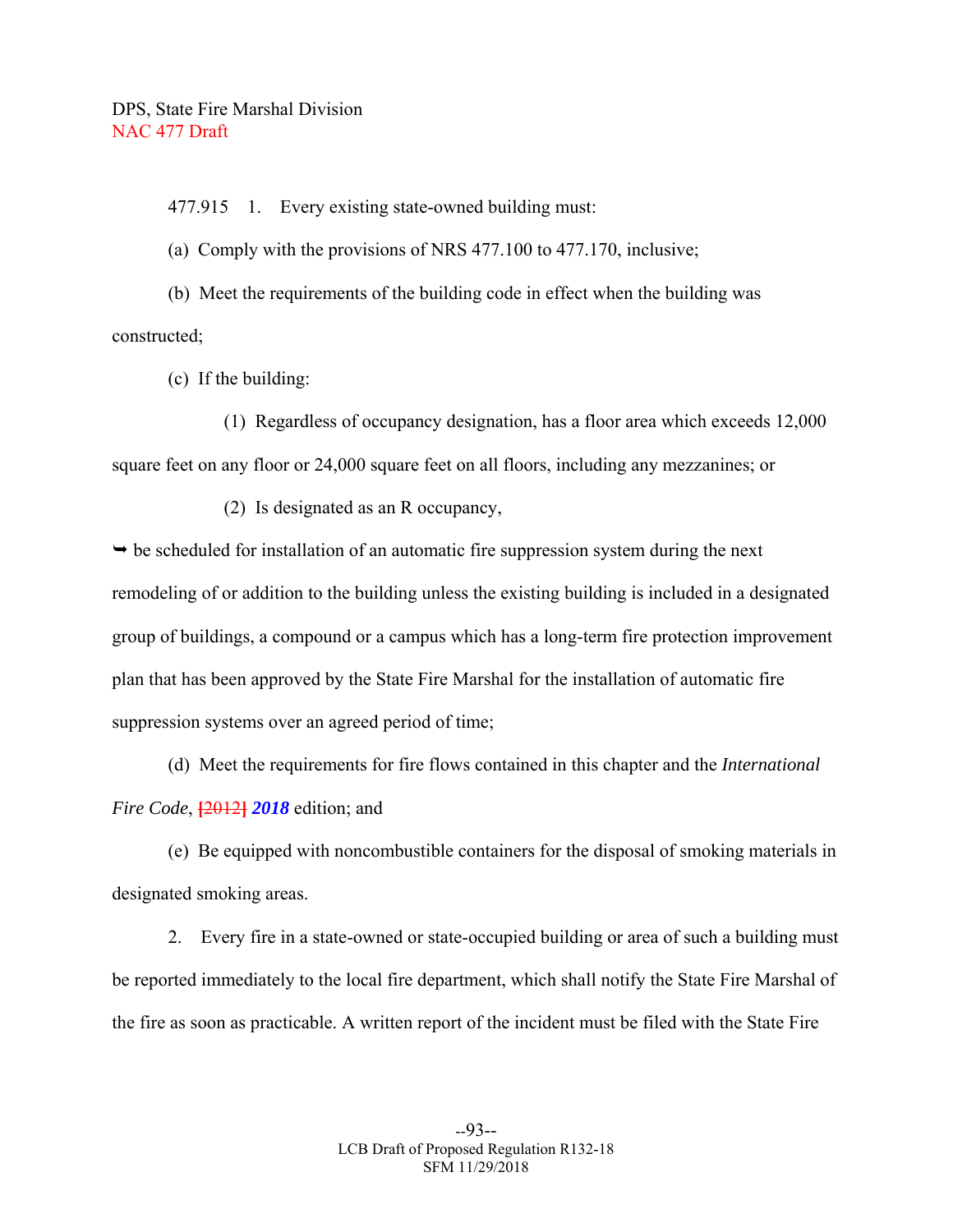Marshal Division within 24 hours after the fire. The report must be filed by the state agency affected with the State Fire Marshal, 107 Jacobsen Way, Carson City, Nevada 89711.

 3. Upon the failure of a smoke detector which is powered by a battery and installed in a state-owned or state-occupied building, the smoke detector must be replaced by a smoke detector which is connected to the wiring of the building and has a battery as a backup source of power.

 4. A person who knowingly violates the provisions of this section is subject to prosecution for a misdemeanor in accordance with NRS 477.250.

 **Sec. 61.** NAC 477.917 is hereby amended to read as follows:

477.917 1. **[**Chapter 34 of the**]** *The International Existing Building Code*, **[**2012**]**

*2018* edition, will be used to determine whether an alteration, repair, addition or change of occupancy of an existing building or structure must comply with the requirements for a new building or structure.

 2. Structures existing before November 1, 1994, must comply with the requirements set forth in section **[**3412.2**]** *1301.2* of the *International Existing Building Code*, **[**2012**]** *2018*  edition.

 **Sec. 62.** NAC 477.920 is hereby amended to read as follows:

 477.920 1. Unless otherwise required by state statute or regulation or local ordinance, a new commercial building that has more than 5,000 square feet of floor space must be equipped with an automatic fire suppression system if: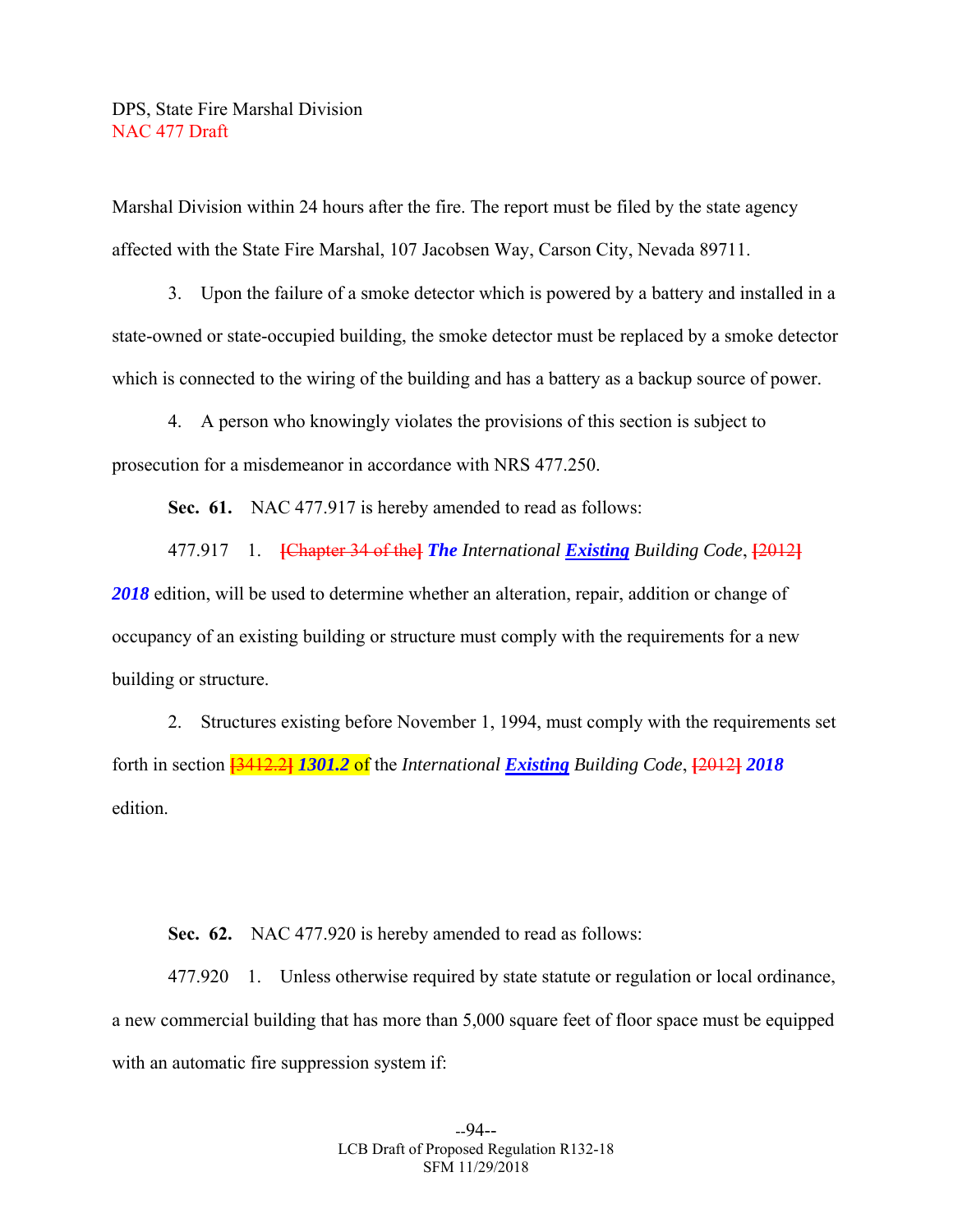(a) The community or area where the building is located is not served by a water system or utility or cannot produce the required fire flow; or

 (b) The community or area is not served by an organized fire department that is capable of responding to the report of an alarm at the building within 10 minutes; or

(c) The building is not served by a fire apparatus access road; or

Does not meet the requirements as set forth in NAC 445A.

2. An increase in floor space area that is allowed by section 503 of the *International* 

*Building Code*, **[**2012**]** *2018* edition, must be approved by the authority having jurisdiction when a system is installed in compliance with this section.

3. As used in this section:

 (a) "Fire apparatus access road" has the meaning ascribed to it in section **[**503.2.3**]** *503.1*  of the *International Fire Code*, **[**2012**]** *2018* edition.

 (b) "Organized fire department" means a fire department that is capable of producing a fire flow of not less than 500 gallons per minute for 30 minutes using pumper tanker operations.

 **Sec. 63.** NAC 477.035, 477.040, 477.075, 477.110, 477.115 and 477.130 are hereby repealed.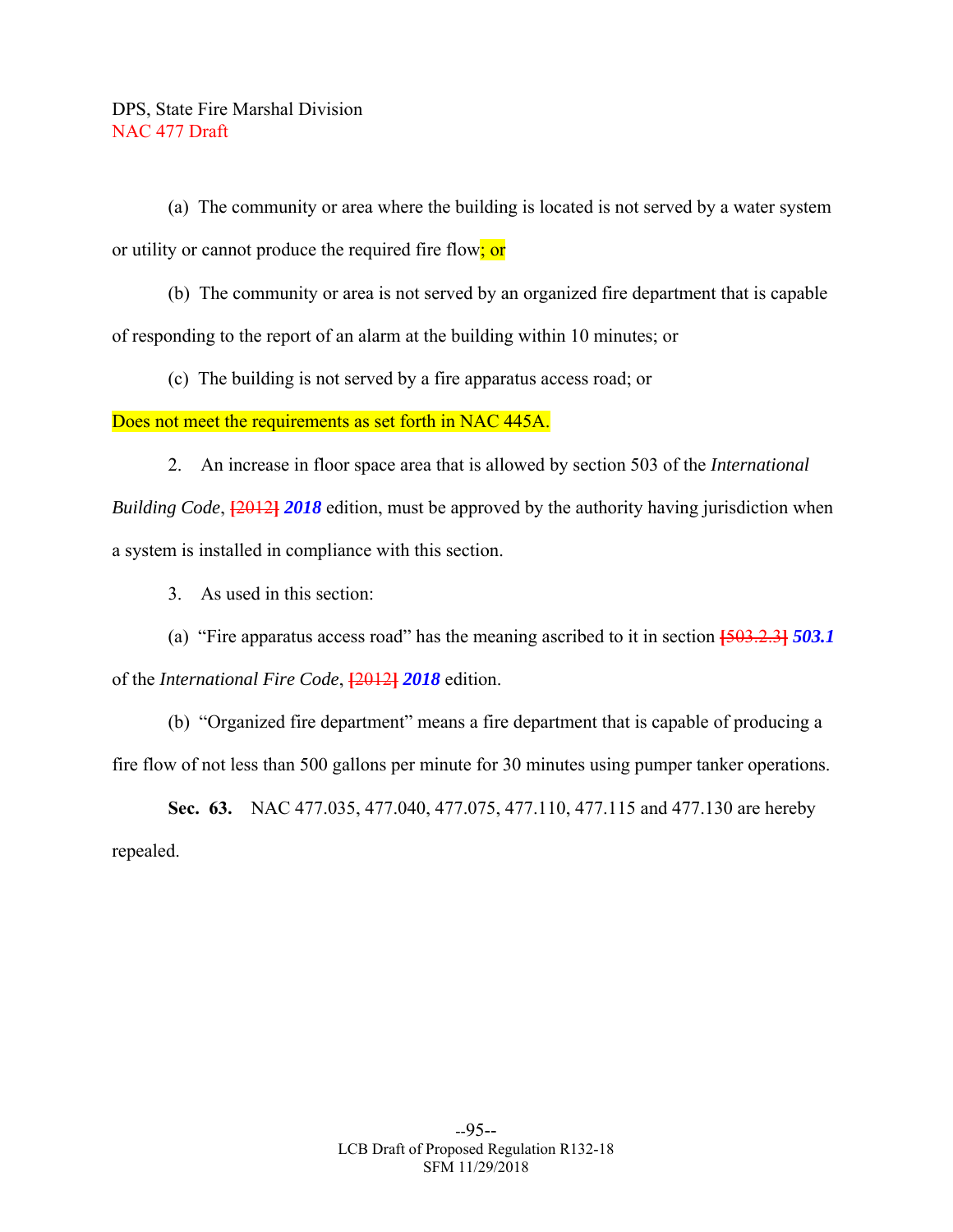## **TEXT OF REPEALED SECTIONS**

**477.035 "Annunciator" defined.** (NRS 477.030) "Annunciator" means a unit containing two or more identified targets or indicator lamps in which each target or lamp indicates the circuit, condition or location annunciated.

**477.040 "Antifreeze system" defined.** (NRS 477.030) "Antifreeze system" means a sprinkler system employing automatic sprinklers attached to a piping system containing an antifreeze solution and connected to a water supply in which the antifreeze solution is followed by water from the water supply.

 **477.075 "Chief of police" defined.** (NRS 477.030) "Chief of police" means the chief law enforcement officer of a jurisdiction or his or her authorized representative.

 **477.110 "Governing body" defined.** (NRS 477.030) "Governing body" means:

1. If a building is within a municipality, the governing body of that municipality;

 2. If a building is not within any municipality, the board of county commissioners of the county in which it is located; or

3. If a building is located within Carson City, the Board of Supervisors.